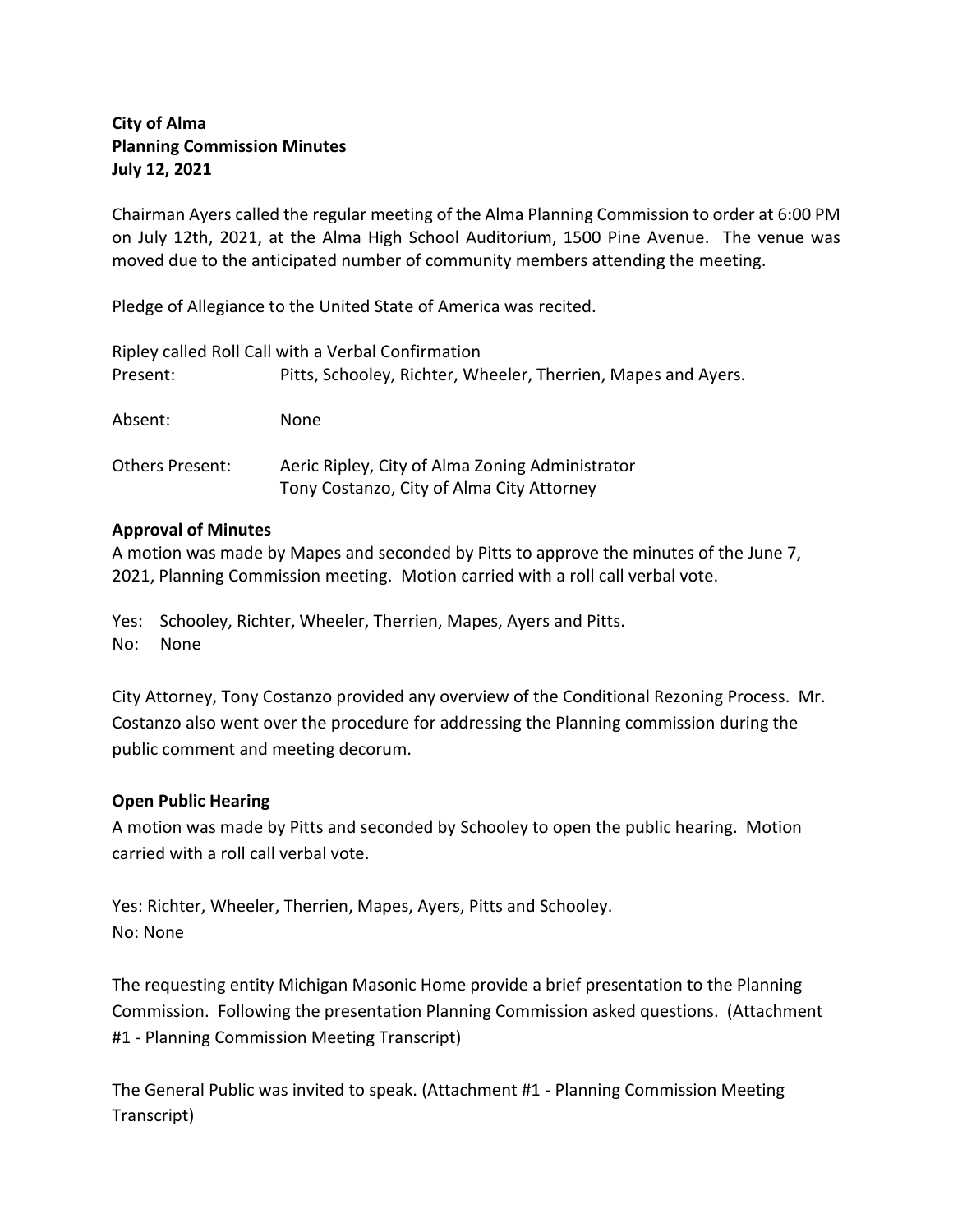Planning Commission Minutes July 12, 2021 Page #2

A motion was made by Schooley and supported by Therrien to close the public hearing. Motion carried with a roll call verbal vote.

Yes: Wheeler, Therrien, Ayers, Mapes, Pitts, Schooley and Richter. Not: None

Chair Ayers read the three possible recommendations to provide to the Alma City Commission for their consideration regarding the conditional rezoning: recommend approval of the conditional rezoning request to the City Commission, recommend approval of the conditional rezoning request with changes to the City Commission or recommend denial of the conditional rezoning request to the City Commission. The Planning Commission may also motion to table the recommendation to consider all the comments made during the public comment.

A motion was made by Mapes and seconded by Richter to recommend approval of the conditional rezoning request from Michigan Masonic Home to the City Commission. Motion failed with a roll call verbal vote.

Yes: Therrien, Mapes and Richter. No: Ayers, Pitts, Schooley, and Wheeler.

The Planning Commission is still responsible to provide a recommendation to the Alma City Commission. Chair asked for a motion from one of the remaining options.

A motion was made by Pitts to recommend denial of the conditional rezoning request from the Michigan Masonic Home to the City Commission. Motion failed for lack of a second.

A motion was made by Mapes to recommend approval with an additional condition to the conditional rezoning request to the City Commission, the conditional rezoning be in effect and allowed for three years then re-examined. Motion failed for lack of a second.

A motion was made by Schooley and seconded by Wheeler to table the recommendation to review information provided during the public comment. Motion carried with a roll call verbal vote.

Yes: Therrin, Ayers, Schooley, Richter and Wheeler. No: Mapes and Pitts.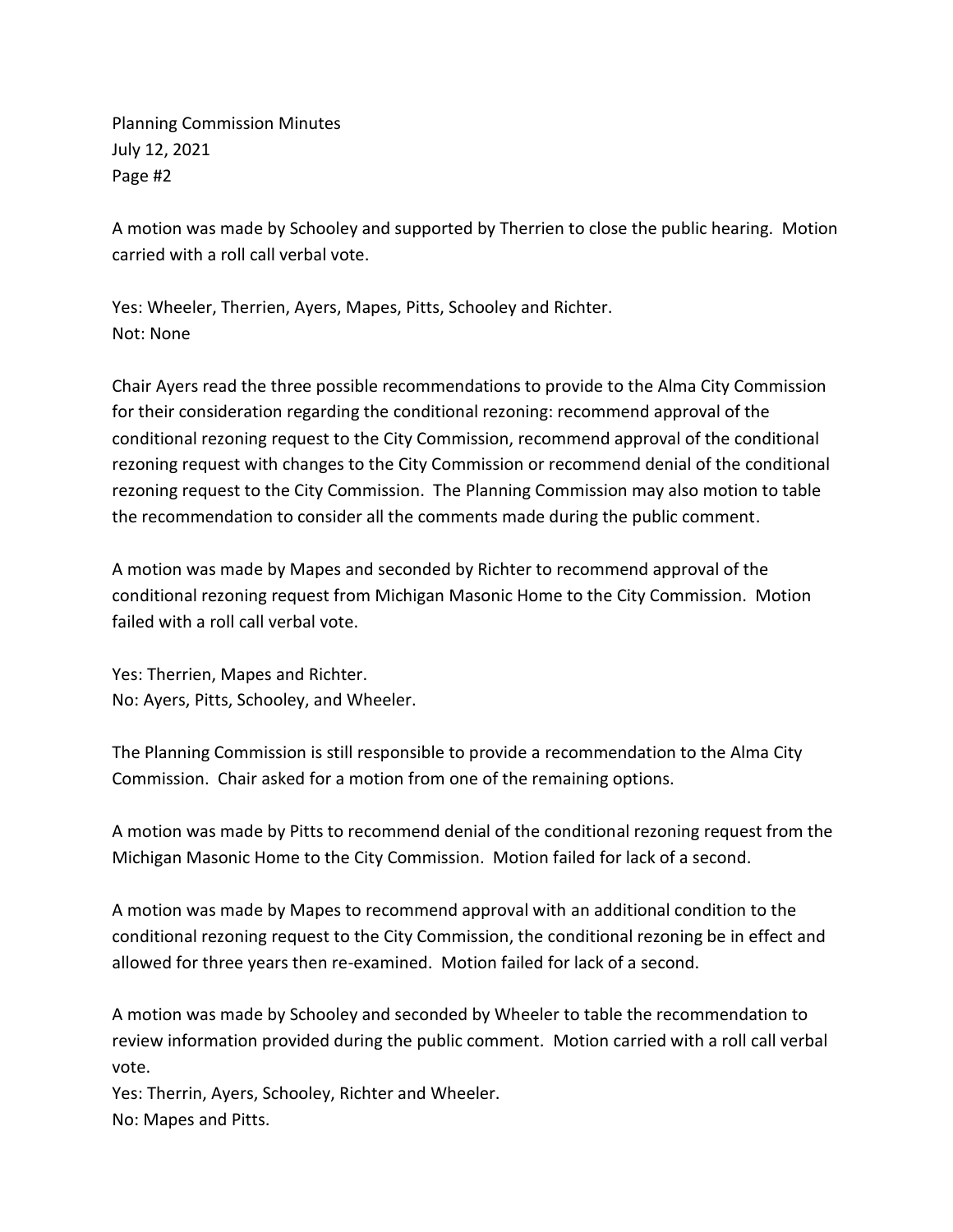Alma Planning Commission July 12, 2021 Page #3

Planning Commission discussion for a date to meet and open the tabled item. The next regular Alma Planning Commission meeting is August 2, 2021, at 6:00 p.m. The Planning Commission can also set another special meeting to open the tabled item. Costanzo stated a motion is not needed to set a special meeting, just provide notice of the special meeting date.

#### **Other Business**

No other business.

A motion was made by Wheeler and seconded by Therrien at 10:03 PM to adjourn. Motion carried with a roll call verbal vote.

Yes: Ayers, Mapes, Wheeler, Pitts, Schooley, Richter and Therrien No: None

Respectfully submitted,

Rycley

Aeric Ripley Planning Commission Recording Secretary – 7-12-2021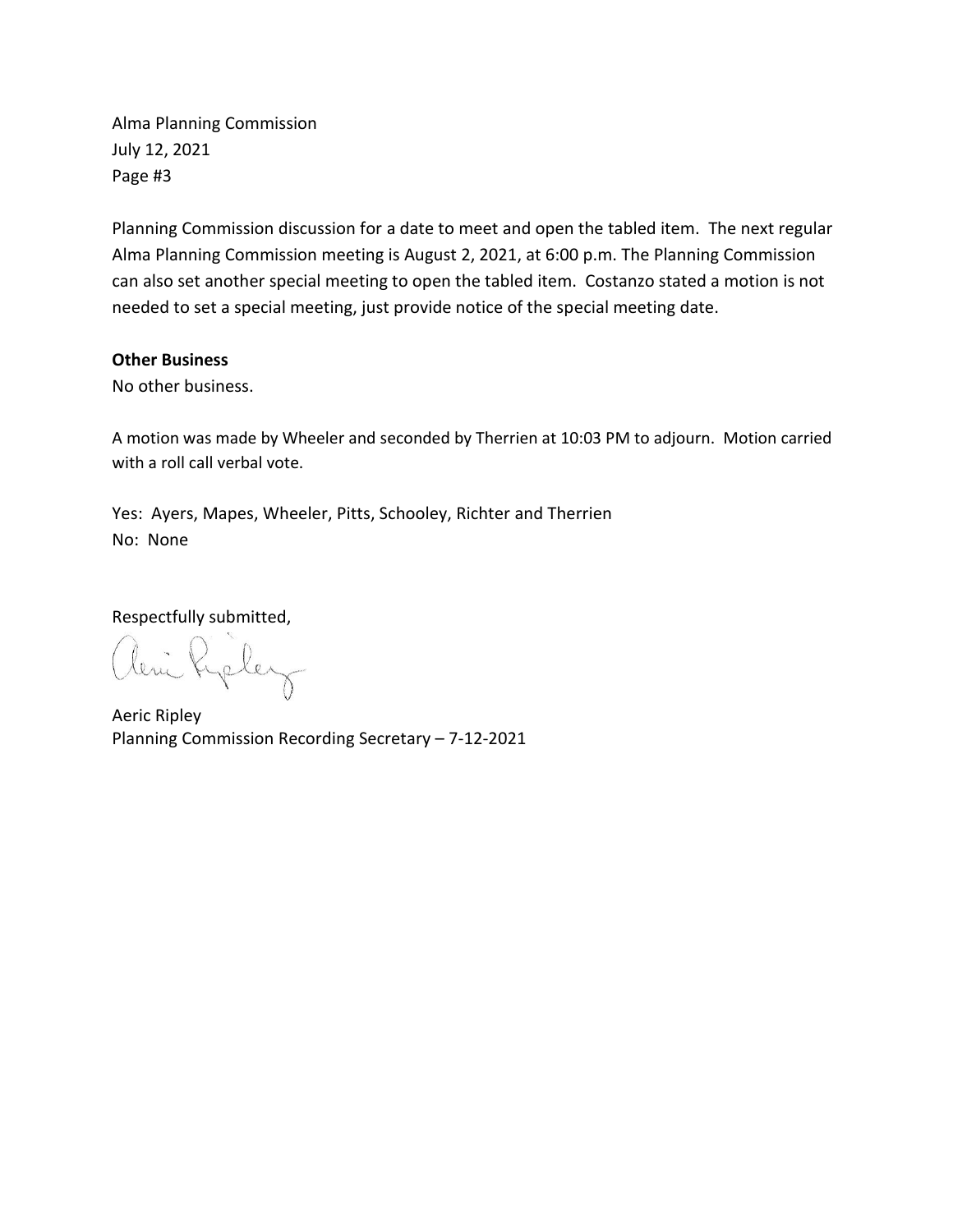# Attachment #1 - Planning Commission Meeting Transcript

 $\mathbf{1}$  $\mathbf{1}$  $\overline{2}$  $\overline{3}$ In Re: Conditional Rezoning Request  $\overline{4}$ 5 for Warwick Living Center, 842 Warwick Drive Alma, Michigan 6  $\overline{7}$ 8 9 MEETING OF CITY OF ALMA PLANNING COMMISSION 10 Held on the 12th day of July, 2021 at Alma High 11 School Auditorium, 1500 Pine Avenue Alma, Michigan at 12 13  $6:00 p.m.$ 14 15 **APPEARANCES:** Don Ayers, Chairperson 16 Jim wheeler, Vice Chairperson  $17$ Heather Therrien, Secretary Greg Mapes Michelle Pitts 18 Ellen Richter Matt Schooley 19 Anthony Costanzo, City Attorney 20 Aeric Ripley, Assistant City Manager/ Zoning Administrator 21 22 Reported by: Robin Alvis Doan, CSR 5650 Certified Shorthand Reporter  $(989)$  274-1982 23 24 25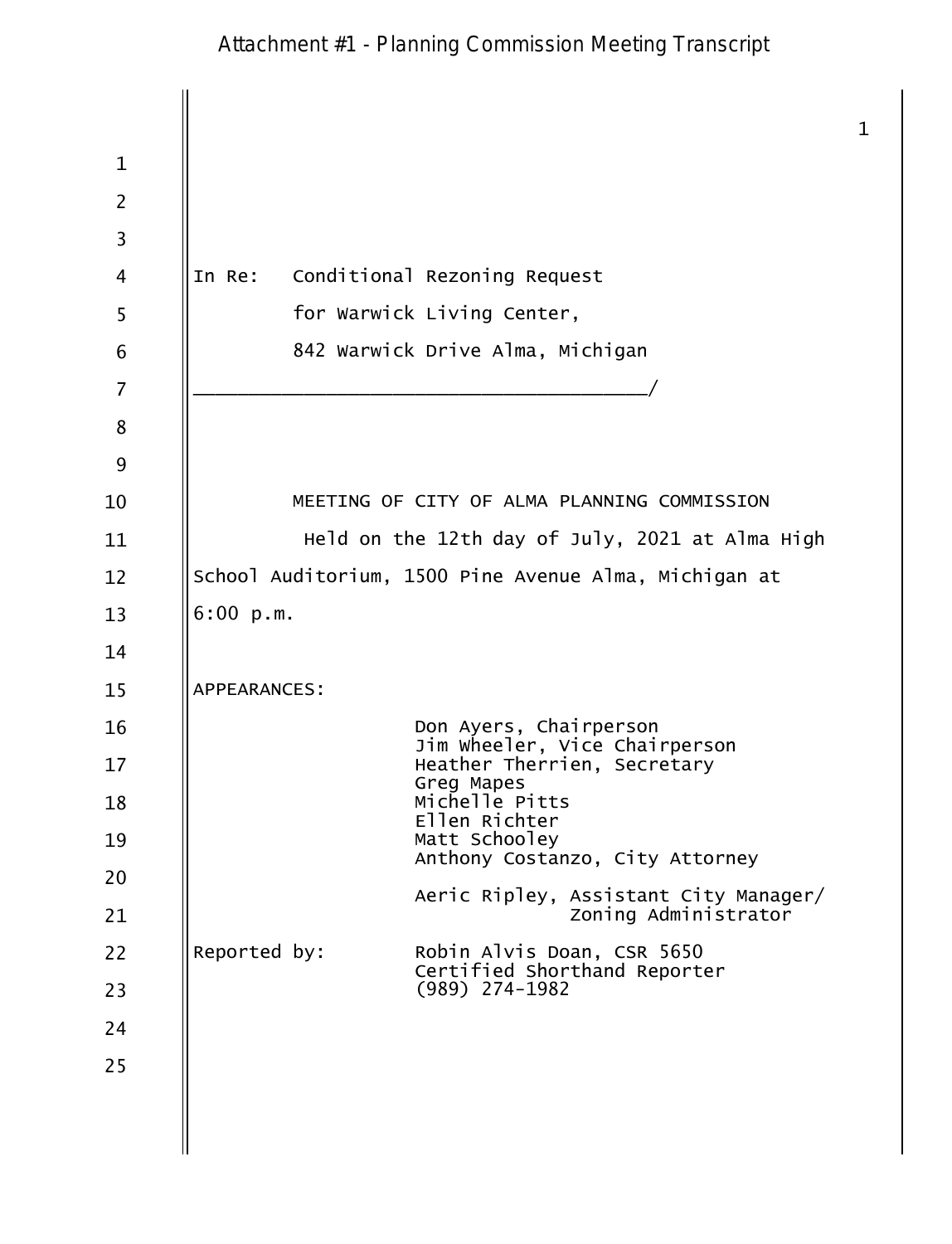$\overline{2}$ Alma, Michigan  $\mathbf{1}$  $\overline{2}$ Monday, July 12th, 2021 - 6:00 p.m. CHAIRPERSON AYERS: All right. With that I'll  $\overline{3}$ call this meeting to order and first order of business is  $\overline{4}$ 5 going to do roll call vote. MR. RIPLEY: All right. Here we go, Pitts? 6  $\overline{7}$ THE SPEAKER: Sir, are we going to do a Pledge of Allegiance? 8 9 AUDIENCE: Yes, Yes (applause). CHAIRPERSON AYERS: Can we do it after the 10 roll call? 11 AUDIENCE: No, no, no.  $12$ MR. RIPLEY: Mr. Chair, can we get, at least  $13$ get our attendance taken care of then if you like to we can  $14$ do that no problem.  $15$ CHAIRPERSON AYERS: Yup, yup, right after the 16 roll call.  $17$ AUDIENCE: 18 NO. (whereupon the Pledge of Allegiance was 19 recited.) 20 Back to business. MR. RTPIFY: 21  $22$ CHAIRPERSON AYERS: Thank you all for that. MR. RIPLEY: Commissioner Pitts? 23 24 COMMISSIONER PITTS: Here. MR. RIPLEY: Schooley? 25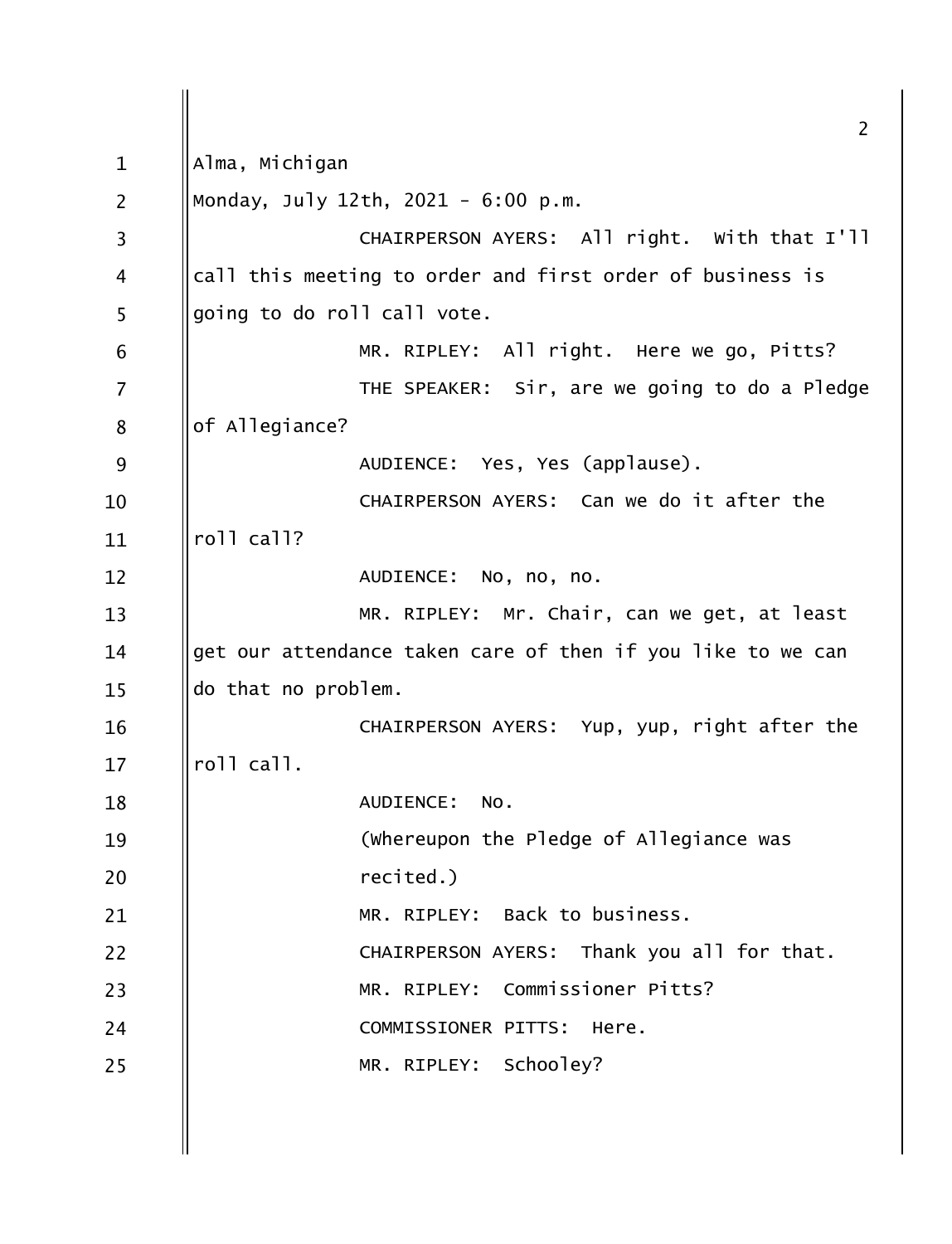|                | $\overline{3}$                                               |
|----------------|--------------------------------------------------------------|
| $\mathbf 1$    | COMMISSIONER SCHOOLEY: Here.                                 |
| $\overline{2}$ | MR. RIPLEY: Richter?                                         |
| $\overline{3}$ | COMMISSIONER RICHTER: Yes.                                   |
| $\overline{4}$ | MR. RIPLEY: Wheeler?                                         |
| 5              | COMMISSIONER WHEELER: Here.                                  |
| 6              | MR. RIPLEY: Therrien?                                        |
| $\overline{7}$ | COMMISSIONER THERRIEN:<br>Here.                              |
| 8              | MR. RIPLEY: Mapes?                                           |
| 9              | COMMISSIONER MAPES: Here.                                    |
| 10             | MR. RIPLEY: Ayers?                                           |
| 11             | CHAIRPERSON AYERS: Here.                                     |
| 12             | MR. RIPLEY: Thank you, roll has been taken.                  |
| 13             | CHAIRPERSON AYERS: Thank you very much.                      |
| 14             | First order of business or the next order of business is to  |
| 15             | approve the meeting, the minutes of the last meeting held on |
| 16             | June 7th, 2021. Unless there's any changes or anything I'd   |
| 17             | entertain a motion to approve.                               |
| 18             | COMMISSIONER MAPES: So moved.                                |
| 19             | CHAIRPERSON AYERS: Support?                                  |
| 20             | COMMISSIONER PITTS: Support.                                 |
| 21             | CHAIRPERSON AYERS: All those in favor can say                |
| 22             | aye and we'll do roll call vote on that too please.          |
| 23             | MR. RIPLEY: For approval of the minutes from                 |
| 24             | June 7th, Schooley?                                          |
| 25             | COMMISSIONER SCHOOLEY: Aye.                                  |
|                |                                                              |
|                |                                                              |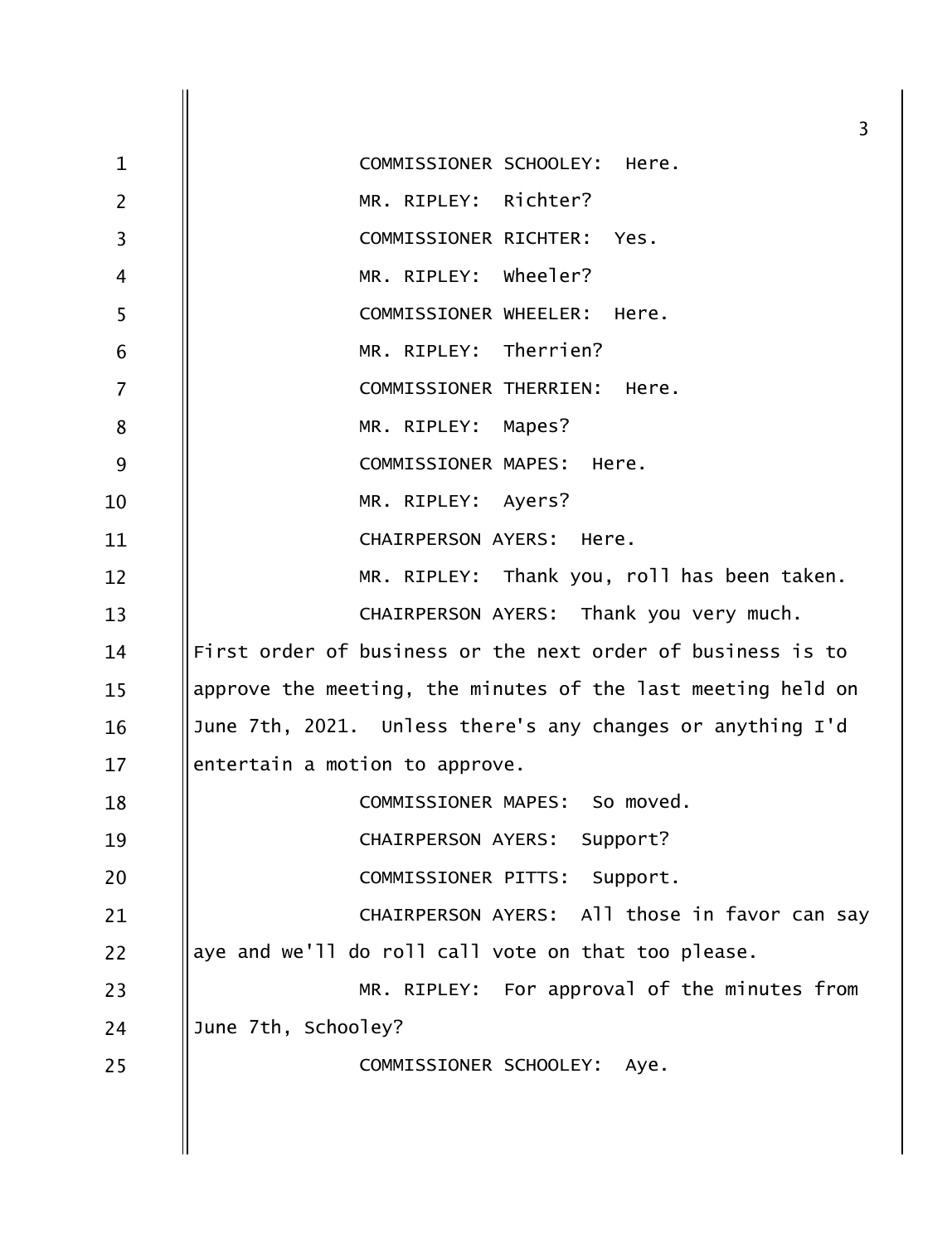| 4                                                             |
|---------------------------------------------------------------|
| MR. RIPLEY: Richter?                                          |
| COMMISSIONER RICHTER: Aye.                                    |
| MR. RIPLEY: wheeler?                                          |
| COMMISSIONER WHEELER: Aye.                                    |
| MR. RIPLEY: Therrien?                                         |
| COMMISSIONER THERRIEN: Aye.                                   |
| MR. RIPLEY: Mapes?                                            |
| COMMISSIONER MAPES: Aye.                                      |
| MR. RIPLEY: Ayers?                                            |
| CHAIRPERSON AYERS: Aye.                                       |
| MR. RIPLEY: And Pitts?                                        |
| COMMISSIONER PITTS: Aye.                                      |
| MR. RIPLEY: Motion passes.                                    |
| CHAIRPERSON AYERS: Thank you very much. All                   |
| right. We are going to, I'm going to introduce Tony Costanzo  |
| the City attorney. He's got some things he's going to go      |
| over with us for the meeting tonight. Please be patient it's  |
| going to, you need to understand some of the rules, okay?     |
| Thank you. Here's Tony.                                       |
| MR. COSTANZO: Thanks. Good evening everyone,                  |
| my name's Tony Costanzo I'm the City attorney. Sounds like    |
| you guys are ready to get rolling, but I do want to go over a |
| couple things, all right. Because this is democracy in        |
| action and I think we all should be proud, it's a huge        |
| turnout that's the way it's supposed to be.                   |
|                                                               |
|                                                               |
|                                                               |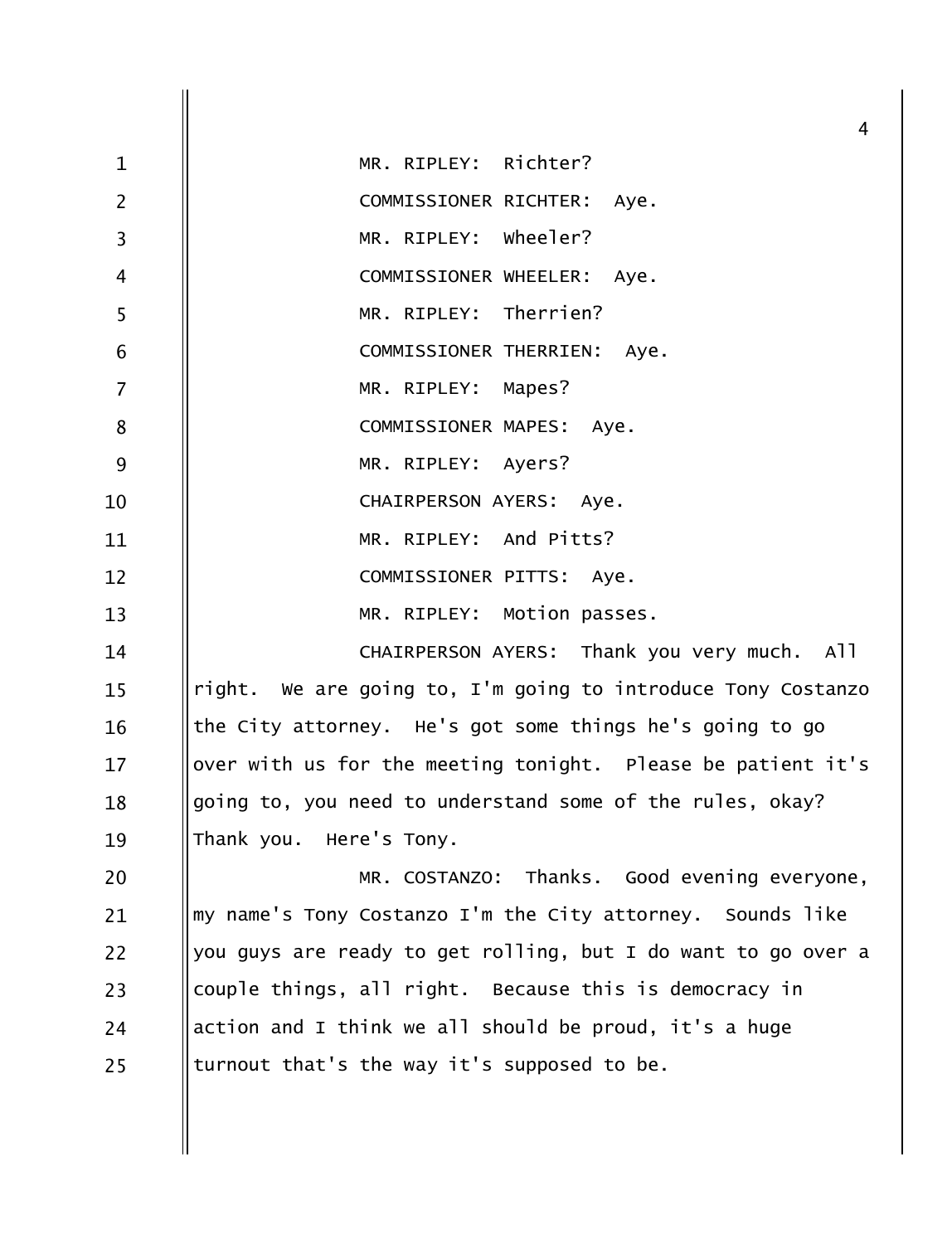|                | 5                                                             |
|----------------|---------------------------------------------------------------|
| $\mathbf{1}$   | (Applause.)                                                   |
| $\overline{2}$ | MR. COSTANZO: So I want this to work the way                  |
| 3              | it's supposed to work. So this is just the order of events.   |
| 4              | As soon as I'm done and I'll be done soon I'm going to turn   |
| 5              | it back over to the chairman who is going to introduce the    |
| 6              | people from Bethany Christian and the Masonic Home are going  |
| $\overline{7}$ | to give their presentation. And then once they're done the    |
| 8              | Planning Commission, all the members here can comment if they |
| 9              | want to, they can ask questions if they want to.              |
| 10             | when that's over it's public comment, that's why I think      |
| 11             | most of you folks are here. And once the public comment is    |
| 12             | over the public hearing will be closed. And then at that      |
| 13             | point it's up to the Planning Commission to take whatever     |
| 14             | action they deem appropriate under the circumstances. All     |
| 15             | right?                                                        |
| 16             | So now this is and I'm sure most of you all know this,        |
| 17             | but this is a request of Michigan Masonic Home, Bethany       |
| 18             | Christian Services pursuant to what is known as a Conditional |
| 19             | Rezoning Ordinance in Alma, it's 60-382. They want to         |
| 20             | conditional rezone the land currently zoned R-3 - this is on  |
| 21             | Warwick, this is the old Warwick Living Center - to CI which  |

is campus institutional.

 $22$ 

So the process that they've done so far they filed an  $23$ application. They have to, they have to offer conditions 24 that they believe will encourage the Planning Commission,  $25$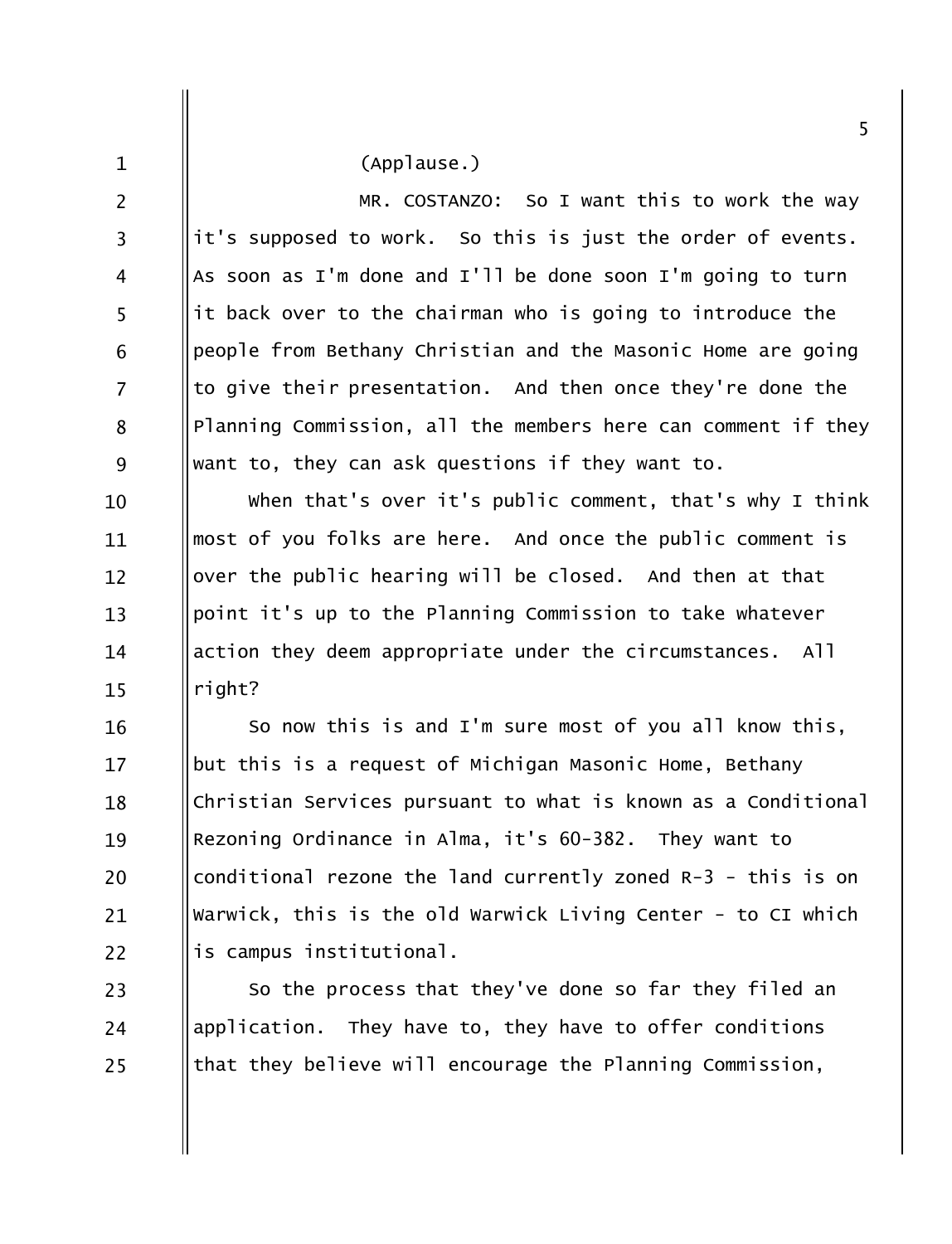ultimately the City Commission to approve it. That's been done, they've offered these conditions the next step is tonight the public hearing before the Planning Commission.

Planning Commission tonight can do one of four things. They can approve it or excuse me they can recommend approval and then it will go to the City Commission; they can recommend approval with additional conditions then it would be up to the Masonic Home and/or Bethany to come forward with those conditions and, and go forward with that.

They can recommend denial or they can recommend if they 10 feel that there's more information that had to be gathered. 11 if there's questions that are asked tonight that will not be  $12 \overline{ }$ answered tonight and they feel they need more time they can  $13$ table it if they feel it's necessary. This ultimate decision 14 by the Planning Commission once it's ultimately made it's a  $15$ recommendation to the City Commission. 16

One of the things that the Planning Commission has to  $17$ decide before they you know pass or deny this are the 18 conditions required under Ordinance 60-381 which is in the 19 Zoning Ordinance. So these are the things that the Planning 20 Commission is looking at to make a decision here ultimately. 21 22 So first one is whether the requested change is justified by a change in conditions since the original Zoning Ordinance 23 was adopted. 24

25

 $\mathbf{1}$ 

 $\overline{2}$ 

 $\overline{3}$ 

 $\overline{4}$ 

5

6

 $\overline{7}$ 

8

9

Number two the possible precedence and possible affects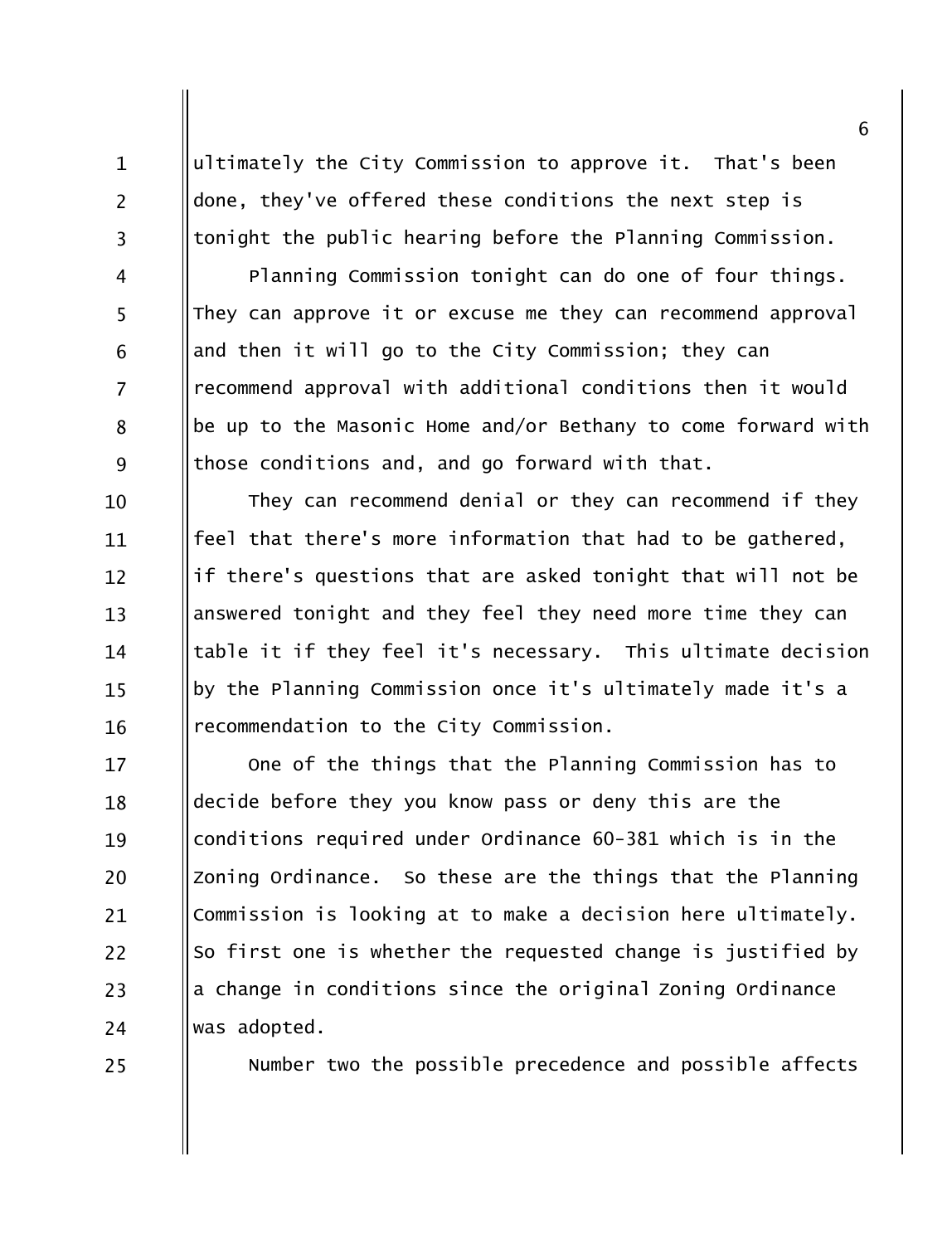if, that would likely result if this is approved. Next the  $\mathbf{1}$  $\overline{2}$ ability of the city governmental agencies to provide services, facilities and/or programs that might be required  $\overline{3}$ if the request is approved. Next the affect of approval of  $\overline{4}$ 5 the request on the adopted developmental policies of the City and other governmental units. And those findings will be 6 made as part of the public record when a decision is made,  $\overline{7}$ okay. 8

9 All right. Now as far as the comments and questions by the Planning Commission and the public comment from you folks 10 out here. I know you guys are ready to rock and roll, but I 11 want, I want you to -- hey, here's the deal. This is the  $12 \overline{ }$ City of Alma we're going to take comments from anybody here.  $13$ I don't care where you're from we're going to listen, we're 14 going to be polite and listen. All that we ask is you give  $15$ your name and your place of residence, not an address just 16 where you're from and we'll listen.  $17$ 

But we've got to preserve order and decorum that's how 18 this works, we need respect for everybody. I'm not on social 19 media, I'm not on Facebook but I've heard that both sides on 20 this issue maybe have gone a little too far on Facebook. 21 This isn't Facebook this is democracy in action, all right. 22 We're counting on you. 23

There are honorable members of the Alma Police Force, 24 they are all honorable that are here just in case, but don't 25

 $\overline{7}$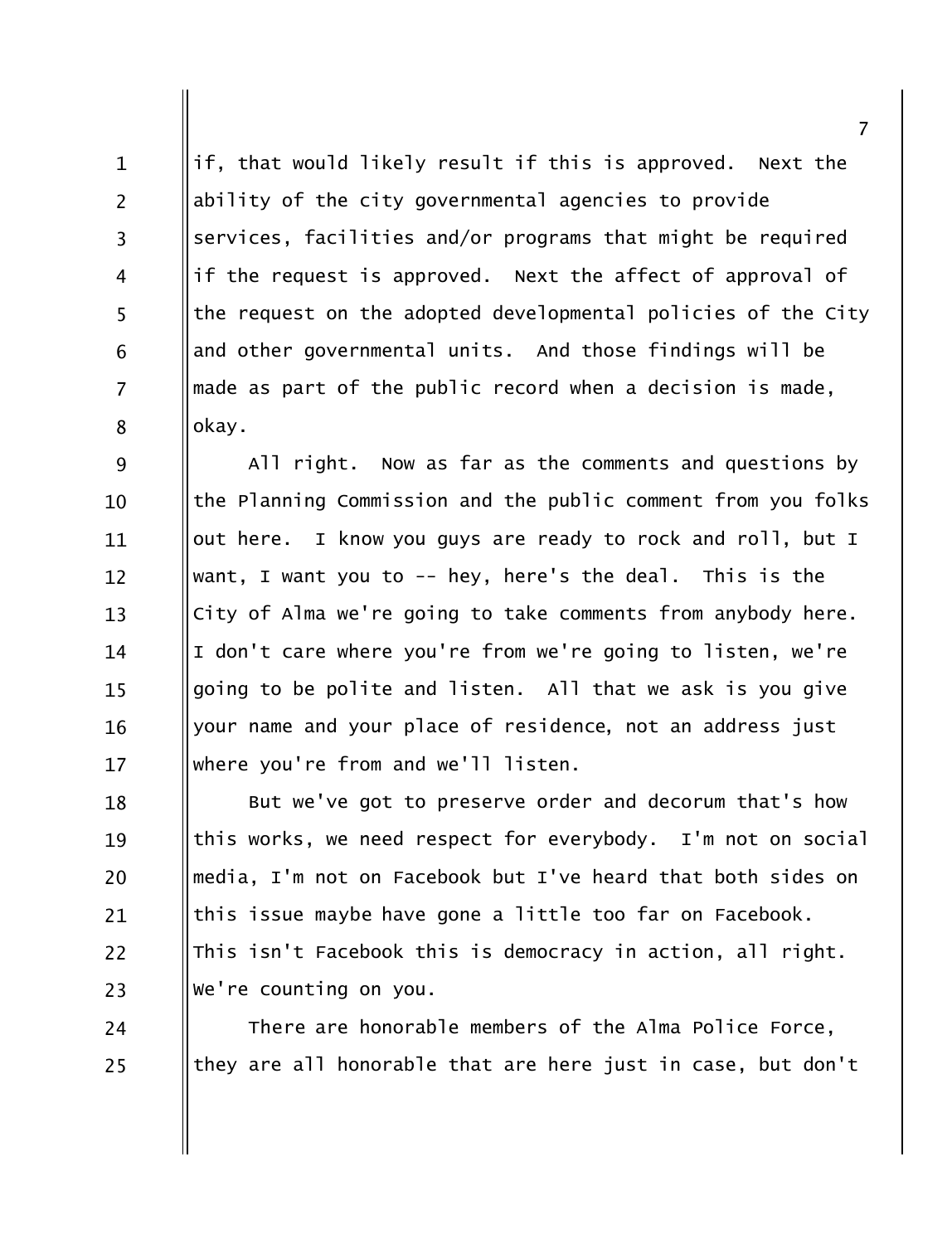make them have to do anything, right? They do enough, all  $\mathbf{1}$  $\overline{2}$ right. Okay.

 $\overline{3}$ 

(Applause).

MR. COSTANZO: All right. So no personal,  $\overline{4}$ 5 impertinent, slanderous remarks, that goes without saying. One at a time, no interrupting when somebody's talking. I 6  $\overline{7}$ understand there's going to be applause and whatever I think that's probably going to have to happen, but keep it to a 8 9 minimum. These folks they're doing this out of the goodness of their heart we got to get home too at some point. We want 10 to listen to everybody, but you know we're going to keep it, 11 keep it rolling, right.  $12 \overline{ }$ 

Okay. You can ask questions, but this is not a question  $13$ and answer period because if it was that we'd have sleeping 14 bags here, we'd be here until next week. So what we're doing  $15$ is you can ask the question it's not going to get answered 16 tonight, but if the Planning Commission hears questions that  $17$ they don't believe are answered fully they certainly can ask 18 them later and they will. If that's the case they have the 19 option of tabling this. So don't think you're not being 20 heard just because you're not getting an answer tonight, but 21 22 that's the way this is going to work. Okay?

Again you guys I'm proud of the City of Alma and the 23 surrounding area. I've been here 30 some years, you guys 24 have made, made this my home and I know a lot of people in 25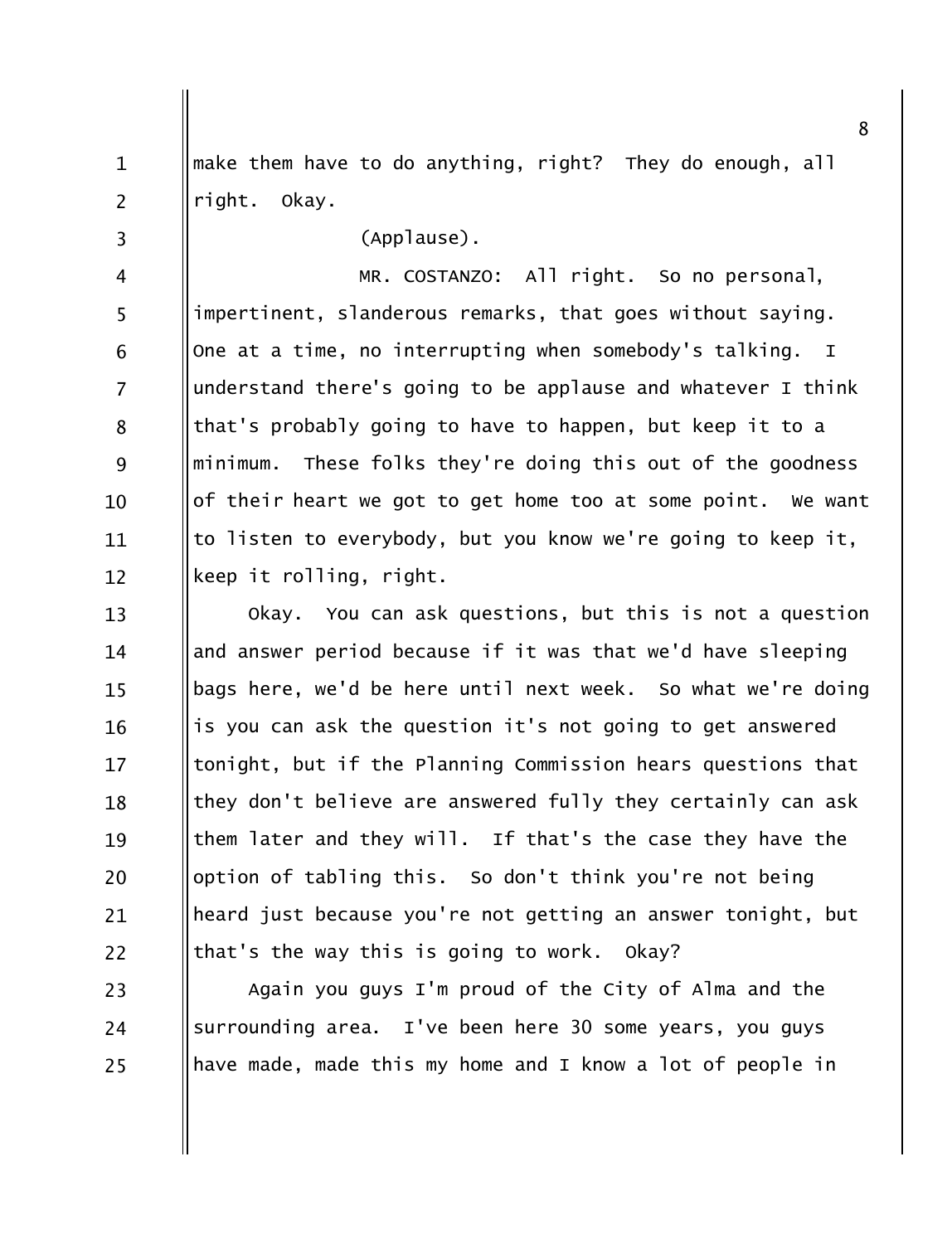here on both sides of this issue. Good people, honorable  $\mathbf{1}$ people so let's keep it that way. All right? I know you  $\overline{2}$ guys are charged up everybody is, this is an emotional issue.  $\overline{3}$ Show respect, okay? I'm going to turn this over to  $\overline{4}$ 5 Mr. Ayers.

Oh, yeah, sorry. I can go on forever, but you guys only get five minutes. I'm a lawyer I got a big mouth. We will, we're going to try to keep on that though because it's important. We want everybody who wants to talk the ability to talk, but like I said man we'll be here until tomorrow if we don't keep to five, okay?

6

 $\overline{7}$ 

8

9

10

11

CHAIRPERSON AYERS: If you get applause and  $12 \overline{ }$ stuff and we need to give somebody a little extra because of  $13$ the applause we can do that within reason. 14

MR. COSTANZO: Okay. It's like tennis you  $15$ know you can yell for a little bit then the next guy's 16 getting ready to serve you got to shut-up and that's the way  $17$ it will work. I don't think that will be a problem I think 18 you guys will get the hang of it. All right, Mr. Ayers, the 19 floor's your's. 20

CHAIRPERSON AYERS: Thank you, Tony, I 21 22 appreciate it. And welcome everybody, I expected a big crowd but wow. All right. With that number five on the agenda, 23 the Public Hearing Conditional Zoning Request. Michigan 24 Masonic Home has submitted a request for a conditional 25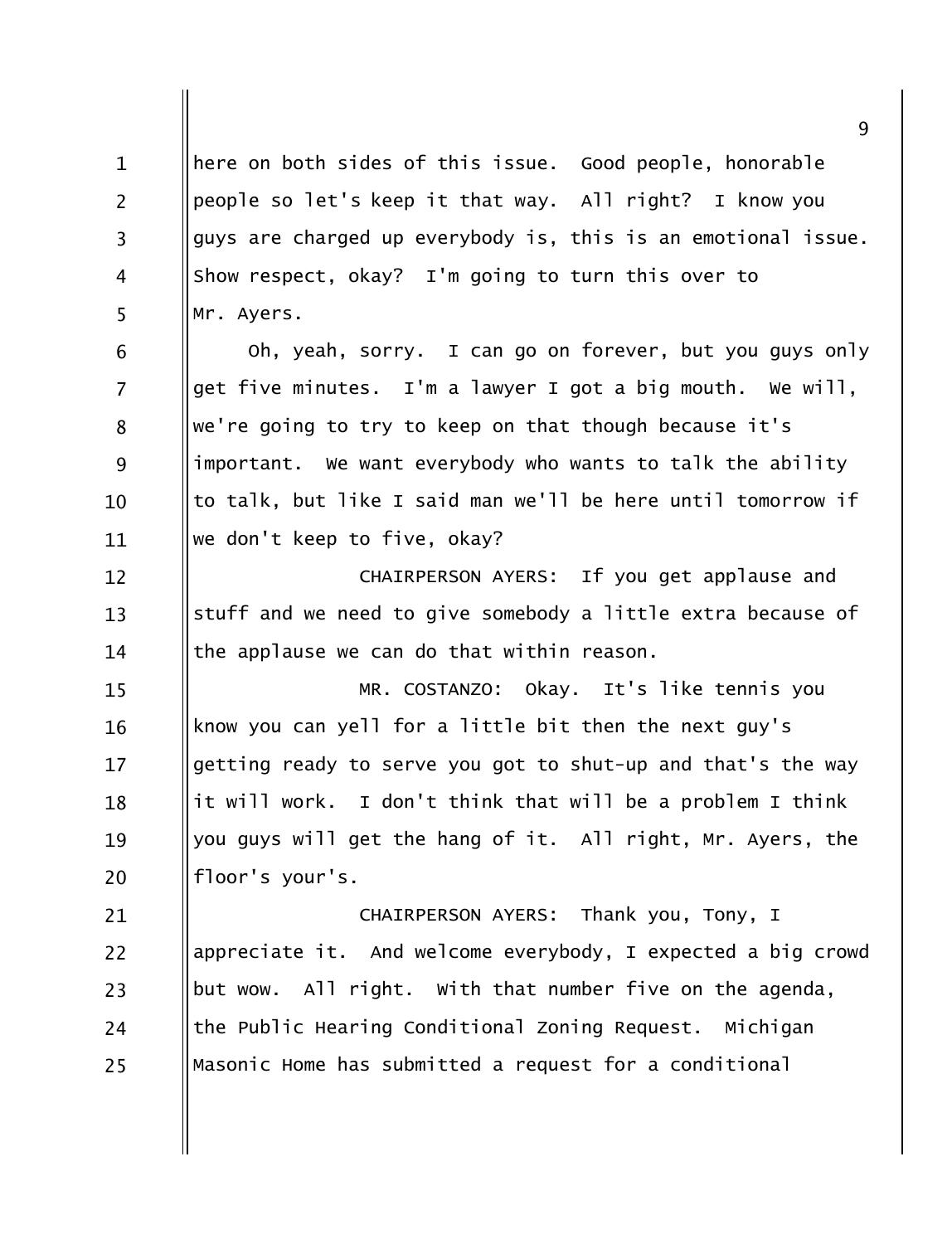rezoning at 842 Warwick Drive to allow Bethany Christian  $\mathbf{1}$  $\overline{2}$ Services to operate an unaccompanied children's program also known as the Transitional Assessment Center at the location.  $\overline{3}$ This use is not allowed within the R-3 Multiple Family  $\overline{4}$ 5 District, but can be considered under the Conditional Rezoning Ordinance. Included with the packet is Michigan 6  $\overline{7}$ Masonic Home's conditional rezoning request and a draft of the conditional rezoning agreement with closed primary and 8 9 additional use restrictions and site plan. Now hopefully everybody's had an opportunity to get online and look at that  $10<sup>1</sup>$ it's quite lengthy. 11 With that we have a 10 minute presentation by Michigan  $12 \overline{ }$ Masonic Home and Bethany Christian Services.  $13$ MR. RIPLEY: Mr. Chair?  $14$ CHAIRPERSON AYERS: Yes.  $15$ MR. RIPLEY: Could we get a motion to open 16 public hearing please with a second?  $17$ CHAIRPERSON AYERS: I thought we were going to 18 do that after the presentation. 19 MR. RIPLEY: After the presentation? 20 CHAIRPERSON AYERS: Oh, right.  $21$  $22$ MR. RIPLEY: We should have the --CHAIRPERSON AYERS: All right. We have to 23 open the public hearing first and then  $-$  I haven't done this 24 in awhile you can tell. 25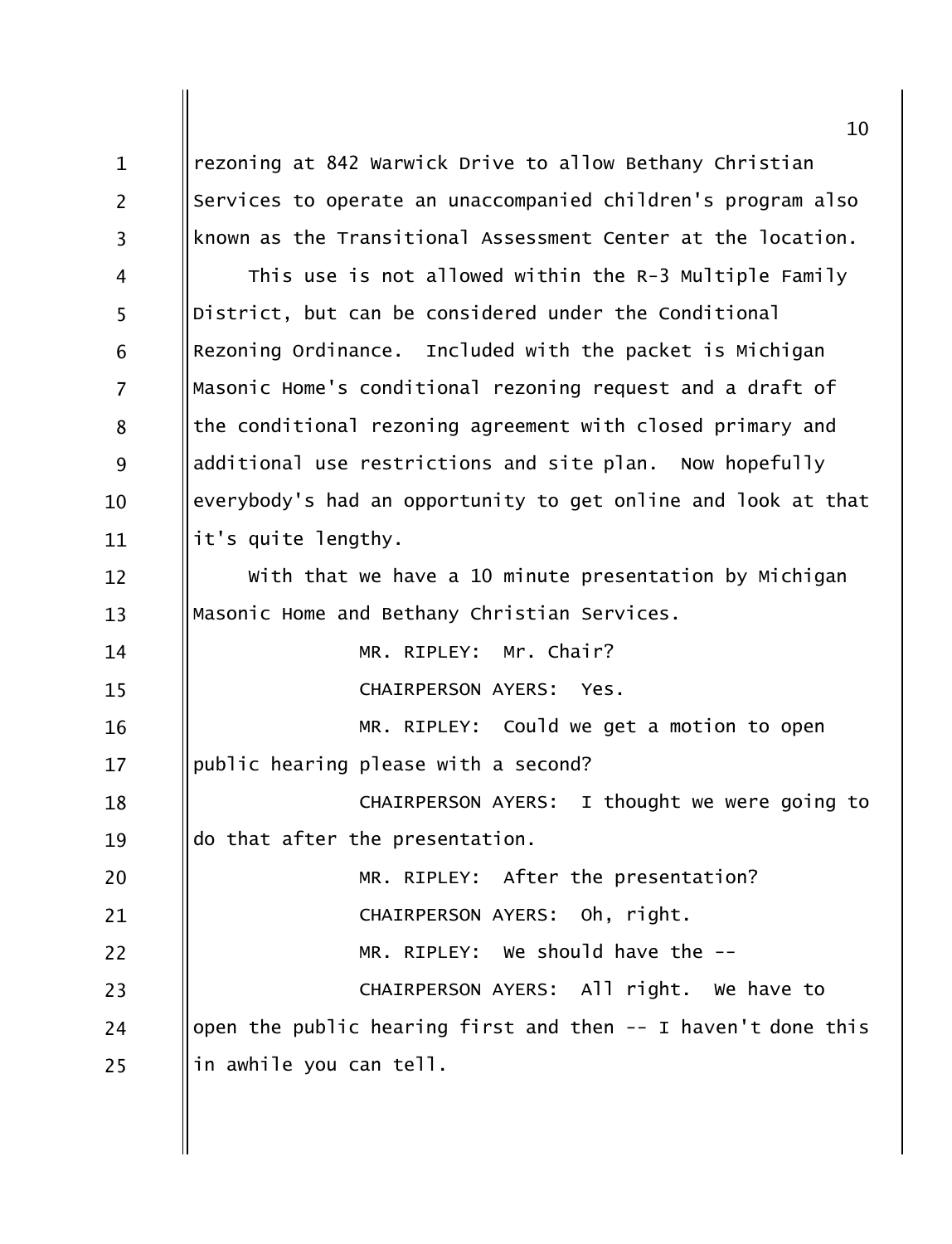|                | 11                                                           |
|----------------|--------------------------------------------------------------|
| $\mathbf{1}$   | MR. RIPLEY: NO.                                              |
| $\overline{2}$ | CHAIRPERSON AYERS: The public hearing is now                 |
| 3              | open to Bethany Christian Services and Masonic Home --       |
| 4              | COMMISSIONER PITTS: I'll make a motion.                      |
| 5              | CHAIRPERSON AYERS: I'm sorry.                                |
| 6              | COMMISSIONER PITTS: I'll make a motion.                      |
| $\overline{7}$ | COMMISSIONER SCHOOLEY: Second.                               |
| 8              | CHAIRPERSON AYERS: Motion and support. All                   |
| 9              | those in favor say aye to open the hearing and then we'll do |
| 10             | a roll call.                                                 |
| 11             | MR. RIPLEY: Okay, roll call. Richter?                        |
| 12             | COMMISSIONER RICHTER:<br>Yes.                                |
| 13             | MR. RIPLEY: Wheeler?                                         |
| 14             | COMMISSIONER WHEELER:<br>Yes.                                |
| 15             | MR. RIPLEY: Therrien?                                        |
| 16             | COMMISSIONER THERRIEN:<br>Yes.                               |
| 17             | MR. RIPLEY: Mapes?                                           |
| 18             | COMMISSIONER MAPES: Yes.                                     |
| 19             | MR. RIPLEY: Ayers?                                           |
| 20             | CHAIRPERSON AYERS: Yes.                                      |
| 21             | MR. RIPLEY: Pitts?                                           |
| 22             | COMMISSIONER PITTS: Yes.                                     |
| 23             | MR. RIPLEY: And Schooley?                                    |
| 24             | COMMISSIONER SCHOOLEY: Yes.                                  |
| 25             | MR. RIPLEY: Motion passes, hearing is open.                  |
|                |                                                              |
|                |                                                              |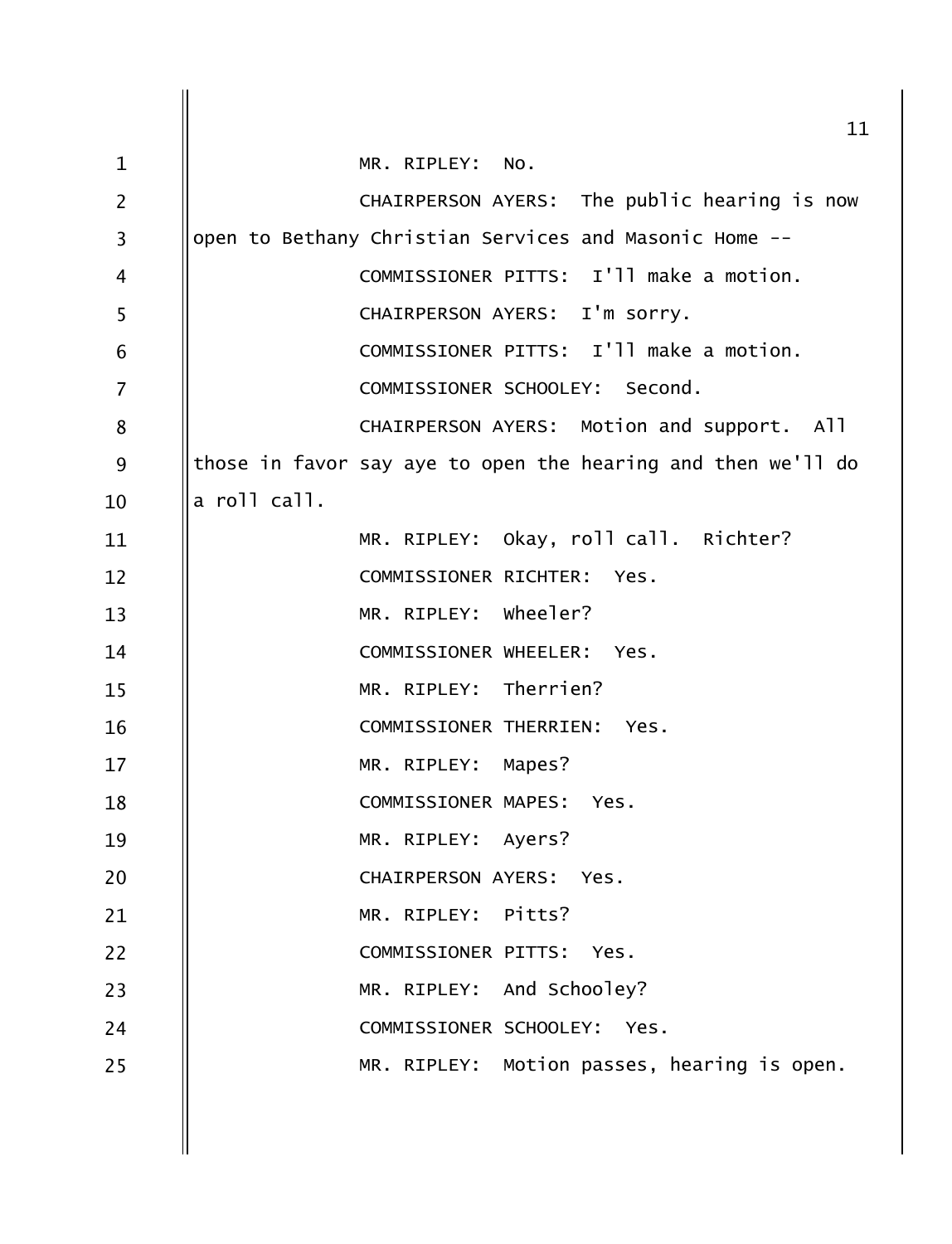|                | 12                                                                        |
|----------------|---------------------------------------------------------------------------|
| $\mathbf{1}$   | CHAIRPERSON AYERS: Okay, thank you. I                                     |
| $\overline{2}$ | thought usually I can open them, okay. All right. With that               |
| $\overline{3}$ | Bethany Christian Services and Masonic has a presentation                 |
| 4              | they want us to observe.                                                  |
| 5              | MR. RIPLEY: Can the Planning Commission                                   |
| 6              | please come down and sit in the front row seats here.                     |
| 7              | MR. MOEGGENBORG: All right. Well, thank you                               |
| 8              | for having us here tonight. I'll just make an introduction                |
| 9              | of myself and then I'll let Mike introduce himself, but I'm               |
| 10             | Todd Moeggenborg the CFO of Masonic Home.                                 |
| 11             | MR. LOGAN: And I'm Mike Logan, CEO of                                     |
| 12             | Michigan Masonic Home.                                                    |
| 13             | MR. MOEGGENBORG: What we want to lay out                                  |
| 14             | tonight, obviously you got the packet for our zoning app --               |
| 15             | conditional rezoning application which if I could have that,              |
| 16             | I guess if you could go to the next slide. I just want to                 |
| 17             | lay out a couple additional pieces of information that are                |
| 18             | points of interest for folks.                                             |
| 19             | So just like I said point of reference for everybody I                    |
| 20             | put on here timeline of when Masonic Home bought Warwick.<br>$\mathbf{I}$ |
| 21             | mean if you didn't know Masonic Home did not construct                    |
| 22             | Warwick. The Michigan Healthcare Associates Limited they                  |
| 23             | built the building and moved from the old wilcox on State                 |
| 24             | Street out to where they are on Warwick Drive.                            |
| 25             | On December 31st of 2014 Michigan Masonic Home wound up                   |
|                |                                                                           |
|                |                                                                           |
|                |                                                                           |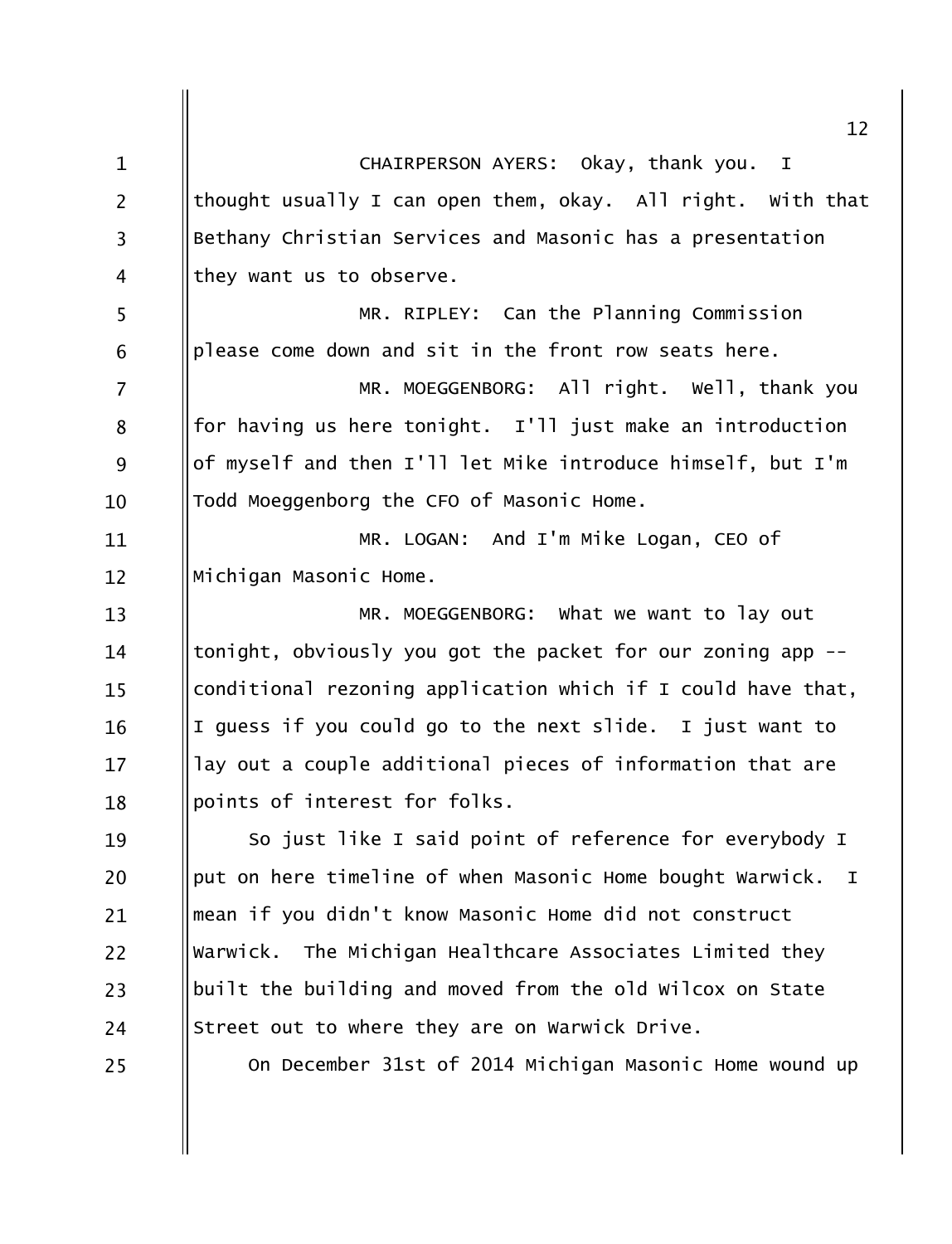purchasing Warwick Living Center. We operated that, well,  $\mathbf{1}$  $\overline{2}$ you see on November 13th, 2020 the Home Board of Trustees took action from, from recommendation from management to  $\overline{3}$ begin the process of closing Warwick Living Center starting  $\overline{4}$ 5 January of 2021. As you're all well aware the pandemic hit and we're talking March of 2020 and we continued on for you 6  $\overline{7}$ know good portion of that July fiscal year. Wound up being at that point in time in November we made that 8 9 recommendation.

When census declined at both locations it had obviously 10 a financial impact on operations and from a staffing 11 perspective we want to gain operation efficiency. So a  $12 \overline{ }$ recommendation was made through the Board of Trustees they  $13$ approved that. On December 30th of 2020, you got to remember 14 it's a skilled nursing facility and it's one of the most  $15$ highly regulated industries in the nation. 16

So on December 30th, we just can't turn around and close  $17$ anything without proper notification. So the home submitted 18 closure to the Michigan Department of Licensing & Regulatory 19 Affairs, LARA. We have to give 60 day notice, at least 60 20 day notice to residents and their families which is why it 21 occurred. Last day of operations there was March 4th. 22

All the residents have a right to decide where they wanted to go from there. The options were given, you know laid out where you could, other alternatives or they could

23

24

25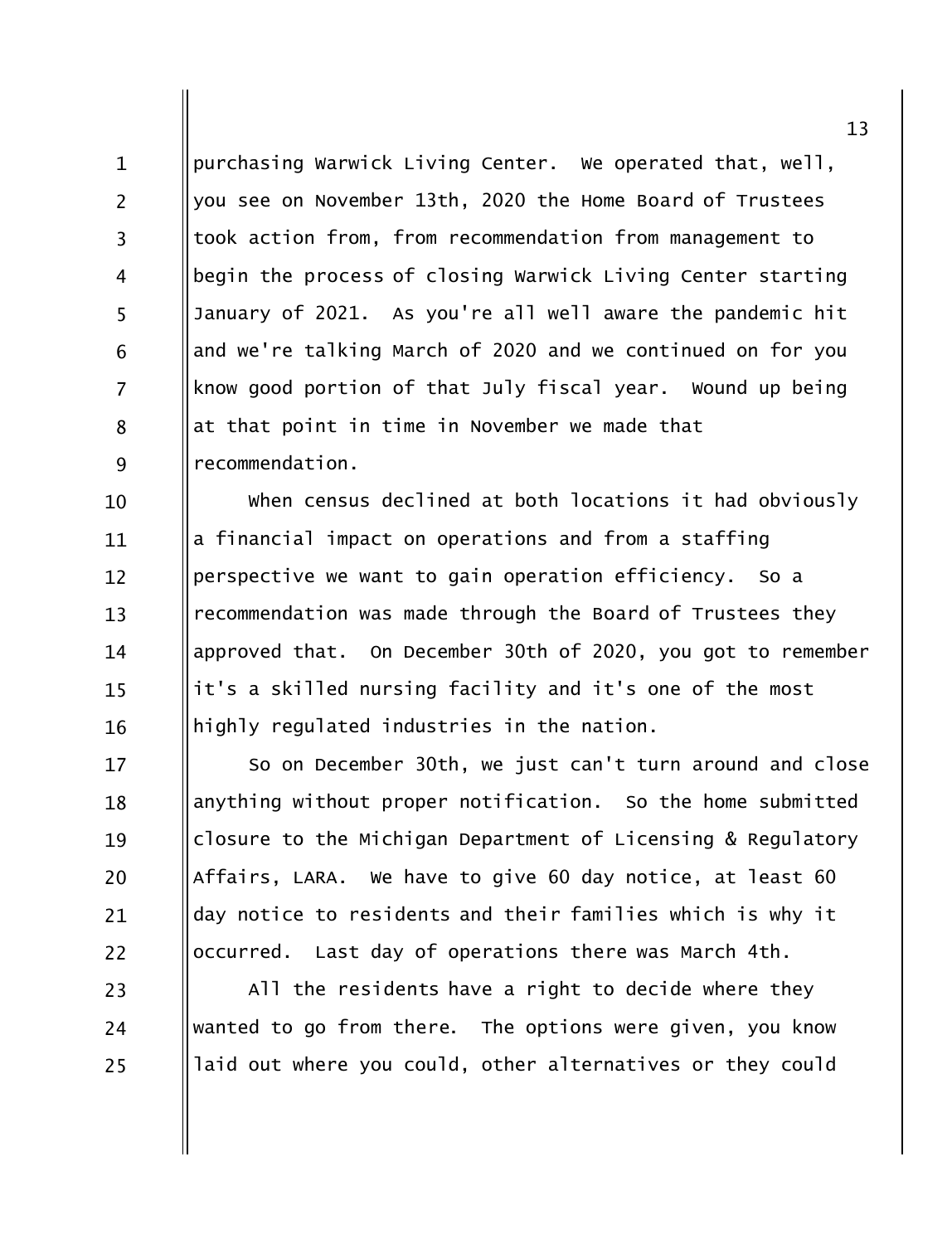come over to Masonic Pathways. So as of the 4th of March Warwick Living Center effectively closed.

 $\mathbf{1}$ 

 $\overline{2}$ 

 $\overline{3}$ 

 $\overline{4}$ 

5

6

 $\overline{7}$ 

8

Shortly thereafter, April 1st we had our initial on site discussion with Bethany regarding use of this site for what they're looking for for transitional assessment center through a mutual business contact of our's. On April 15th we entered into a nonbinding commercial lease letter of intent with Bethany, again nonbinding letter of intent.

9 MR. LOGAN: Thank you, Members of the City Planning Commission, for this opportunity to speak with you  $10<sup>1</sup>$ here today about the value proposition. We break down the 11 value proposition into four key components. Strong business  $12 \overline{ }$ mission. Both Bethany Christian Services and Michigan  $13$ Masonic Home are longstanding not for profit organizations 14 with over 200 plus years of serving those vulnerable  $15$ populations. 16

We understand the importance of the local economy and  $17$ building strong jobs. We have closed the building, we had to 18 close the building because of the census and the societal 19 shifts within aging services. So bringing Bethany Christian 20 Services to Alma, Michigan will continue the momentum of 21  $22$ building strong jobs to the area estimated to be worth more than 50 plus jobs to the community. 23

The economic impact is very much important. The overall 24 economic impact of bringing Bethany Christian Services will 25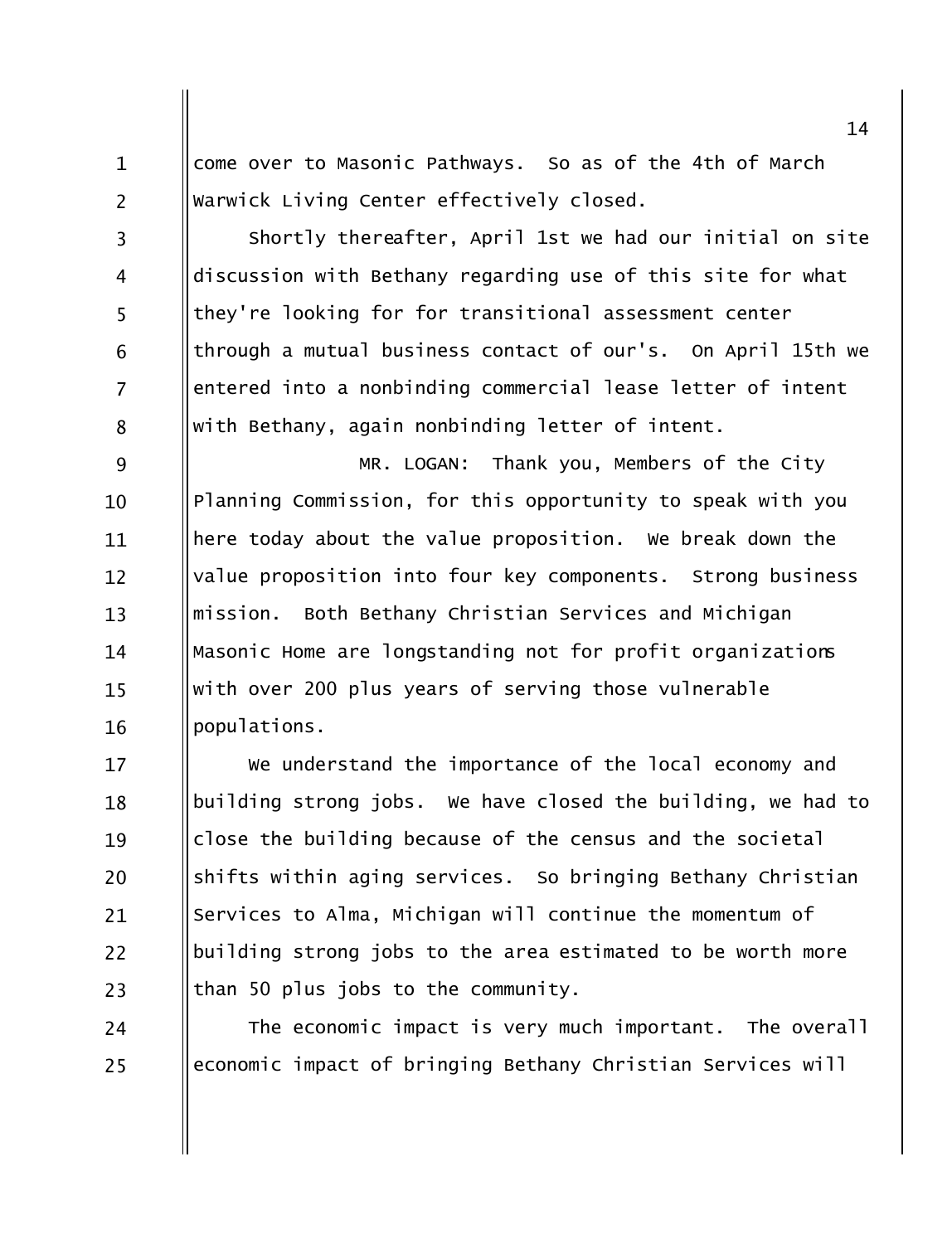strengthen the local community with individuals utilizing local retail shops and local businesses and it's important that we occupy an empty building.

 $\mathbf{1}$ 

 $\overline{2}$ 

 $\overline{3}$ 

We've all heard about the broken window theory. Once a  $\overline{4}$ 5 broken window occurs in a community then other broken windows start happening and then vacant buildings start to occur. We 6  $\overline{7}$ don't want another empty building in our community. Vacant buildings are not good for the community or the economy. 8 9 Having a strong tenant will ensure the City of Alma has one less vacant building within the community. Thank you.  $10<sup>1</sup>$ 

11 MR. MOEGGENBORG: So to recap our request here from the Masonic perspective it's a humanitarian effort to  $12 \overline{ }$ take care of kids, kids in need. We would act as a landlord  $13$ Bethany will act, operate as the lessee and that's part of 14 the application. We will always be the landlord there  $15$ because we are part of this community Bethany will always be 16 the lessee. There won't be an option to purchase. We will  $17$ be the landlord for the duration of this, this conditional 18 rezoning. 19

As Mike pointed out this will strengthen the local, 20 existing local economy. As he said an unoccupied building's 21  $22$ not advantageous to anybody.

The proposed rent since, as Tony pointed out I don't do 23 social media either, but I've heard comments that oh, my God 24 it's a lot of money being paid for rent. Yup, the rent's 25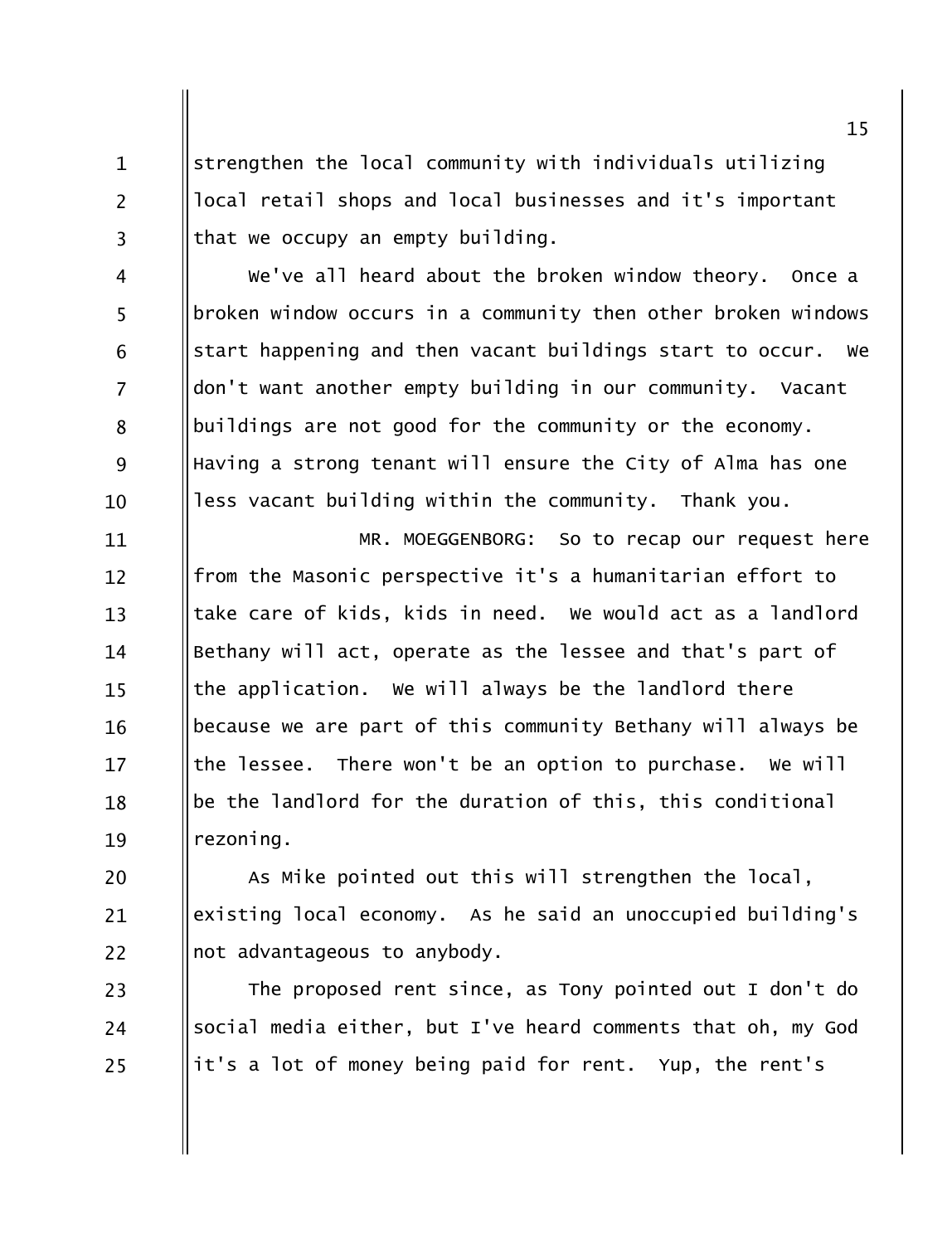going to equal on an annual basis a little over \$385,000.00. That's covering our principal and interest payment on the building.

 $\mathbf{1}$ 

 $\overline{2}$ 

 $\overline{3}$ 

As you're all well aware if you started a business you  $\overline{4}$ 5 buy a business, you know the day of (inaudible) with MidMichigan Health Associates they didn't give the building 6  $\overline{7}$ for free to Michigan Masonic Home we had to buy it. It was financed and financed for an x length of time. Well, that 8 9 rent is going to cover our principal and interest payment on that. Obviously each succeeding year our ernest expense will 10 get a little less as you pay down more on the principal, but 11 that is the recap.  $12 \overline{ }$ 

Another portion of what I heard too just to let you  $13$ know, Bethany will get into this, these are federal grants 14 for Bethany to operate this. Just bear in mind that  $15$ operating a skilled nursing facility if you look at our 99s 16 which are public information for everybody to look at. As  $17$ Mike pointed out we're 501c3's there is nothing secret out 18 there. We have to issue our tax return every year and it's 19 published, if you look at Guidestar.org they're out there. 20

You'll notice that our Medicare and Medicaid revenue for 21 22 the last cost report, I'm sorry not cost report tax return is roughly 60 percent of our total revenue. Sixty percent of 23 total revenue coming from Medicare and Medicaid that's state 24 and federally funded. So federal dollars are coming in here 25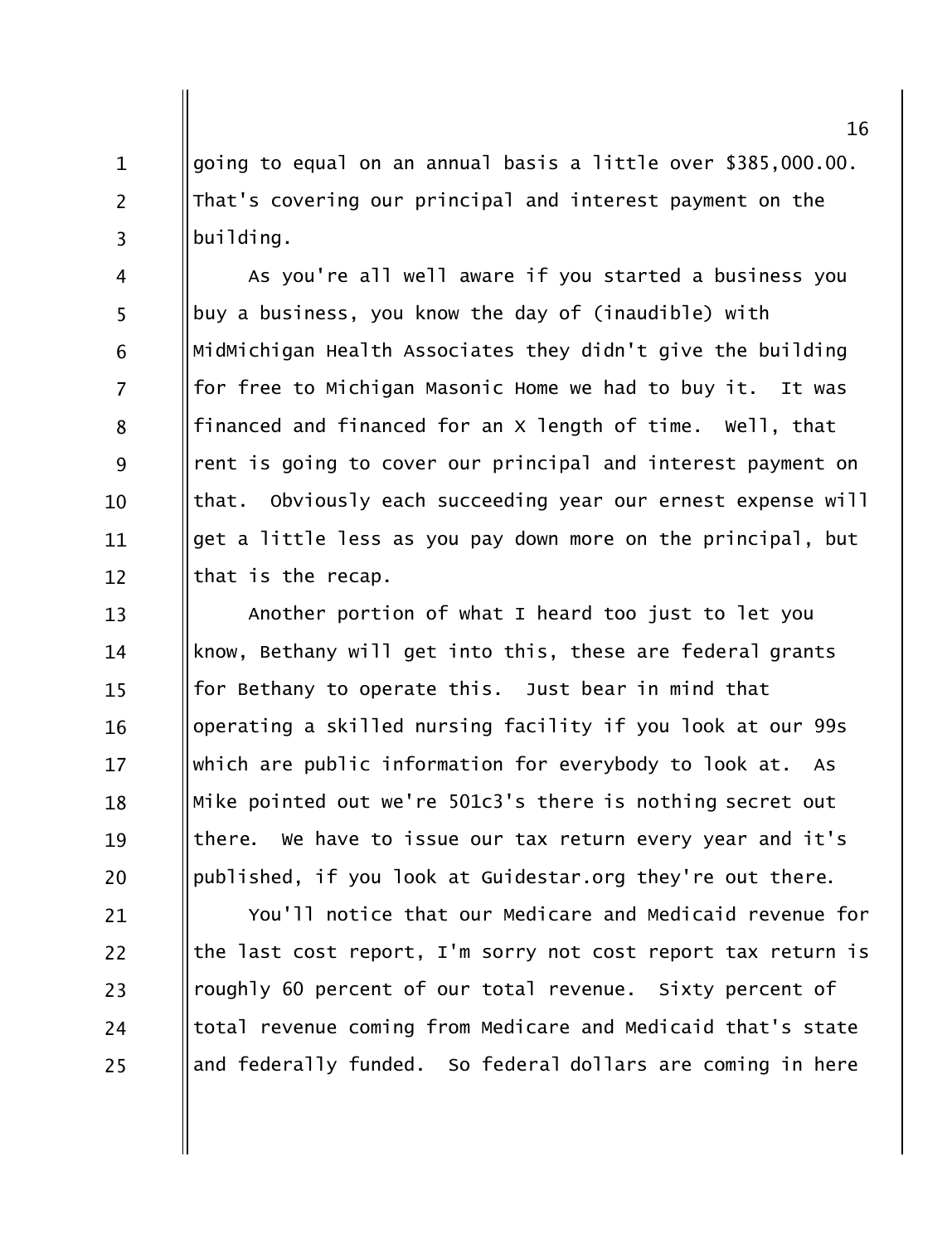kind of the same as what we were doing with the skilled nursing facility, but it will cover our principal and interest payment.

 $\mathbf{1}$ 

 $\overline{2}$ 

 $\overline{3}$ 

MS. STEVENS: Good evening. Thank you for the  $\overline{4}$ 5 opportunity to appear before the Commission so that I can share how Bethany Christian Services proposes to care for 6  $\overline{7}$ unaccompanied children here in Alma. My name is Krista Stevens and I'm the, an Executive Branch Director with 8 9 Bethany Christian Services.

Bethany is an international nonprofit that believes in 10 changing the world through family. Seventy-seven years ago 11 we began our work by serving one child in Grand Rapids,  $12<sup>1</sup>$  $13$ Michigan today we partner with churches and communities in over 30 states impacting hundreds of thousands of lives every 14  $15$ year.

Bethany's mission as you can see on the screen is to 16 demonstrate the love and compassion of Jesus by protecting  $17$ children, empowering youth and strengthening families through 18 quality social services. One of the ways we live out our 19 mission is by keeping unaccompanied children safe and 20 reuniting them with families. 21

22 Unaccompanied children flee violence, corruption, trafficking and extreme poverty in search of safety 23 elsewhere. For many it truly is a life or death decision. 24 Over the last few months I and my teammates have had the 25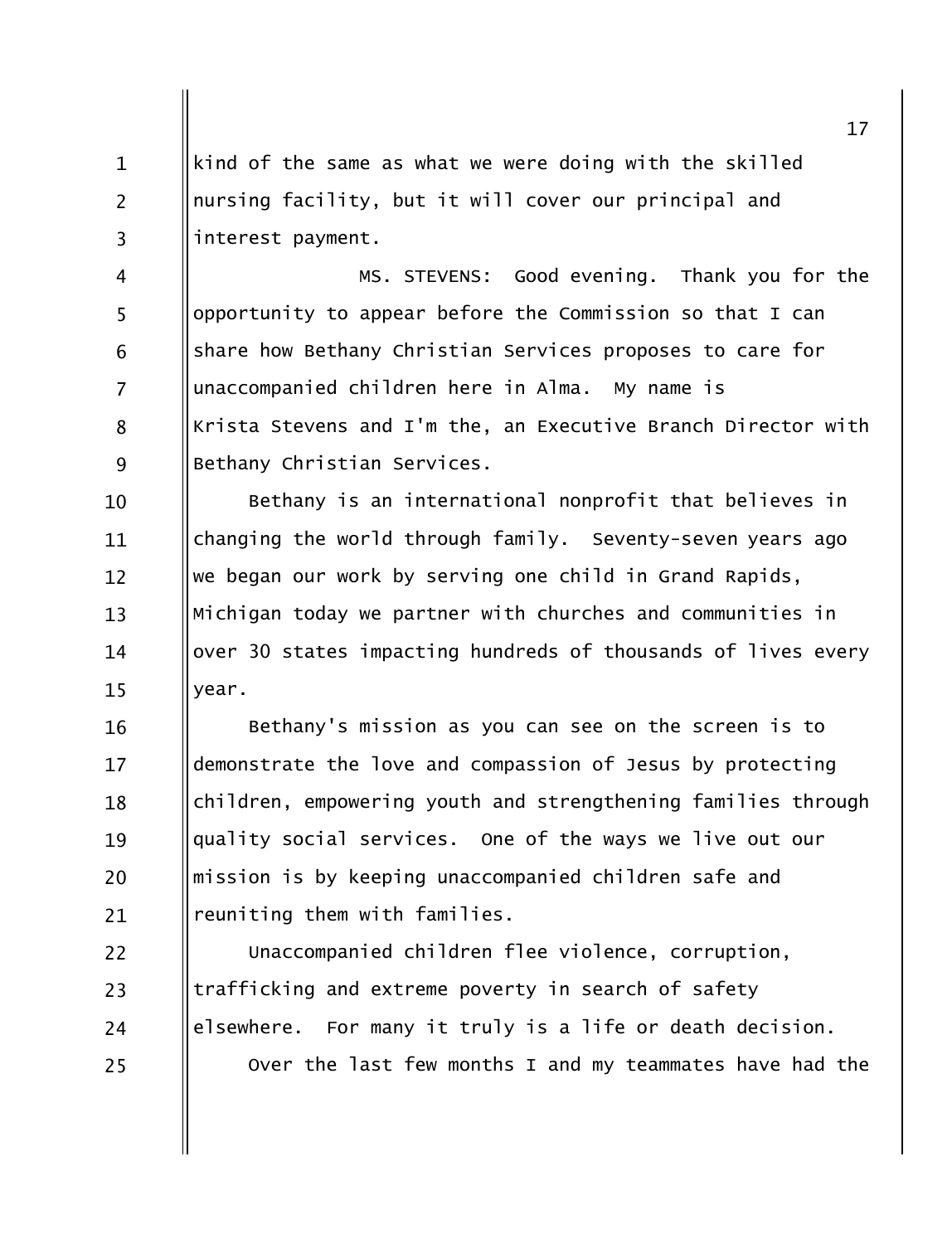opportunity to get to know so many members of the Alma community. We recognize the residents of Alma and Gratiot County did not ask Bethany to repurpose the Warwick Living Center. Many residents have attended public forums, asked good questions, made phone calls and written numerous letters to the editor and the City. We at Bethany truly believe that Alma is a compassionate and welcoming community where people recognize the dignity and the worth of every child.

9 At the same time you deserve to know that caring for unaccompanied children in Alma will not put your community,  $10$ vour families or yourselves at risk. I can assure you that 11 the safety for the community and the children is indeed our  $12 \overline{ }$  $13$ highest priority.

Let's talk about vetting first. Immediately upon 14 crossing the border unaccompanied children are taken into the  $15$ custody of U.S. Customs & Border Protection where they are 16 monitored and screened by Border Patrol agents before being  $17$ transferred to the care and custody of the U.S. Department of 18 Health & Human Services which many of us know as DHHS. 19

The U.S. Government requires multiple forms of evidence 20 to determine the age of the child. If official government 21 issued documents are not present or if their validity is 22 questioned the child's home country is contacted. Medical 23 age assessments may also be used. 24

25

 $\mathbf{1}$ 

 $\overline{2}$ 

 $\overline{3}$ 

 $\overline{4}$ 

5

6

 $\overline{7}$ 

8

Background checks are performed by U.S. Government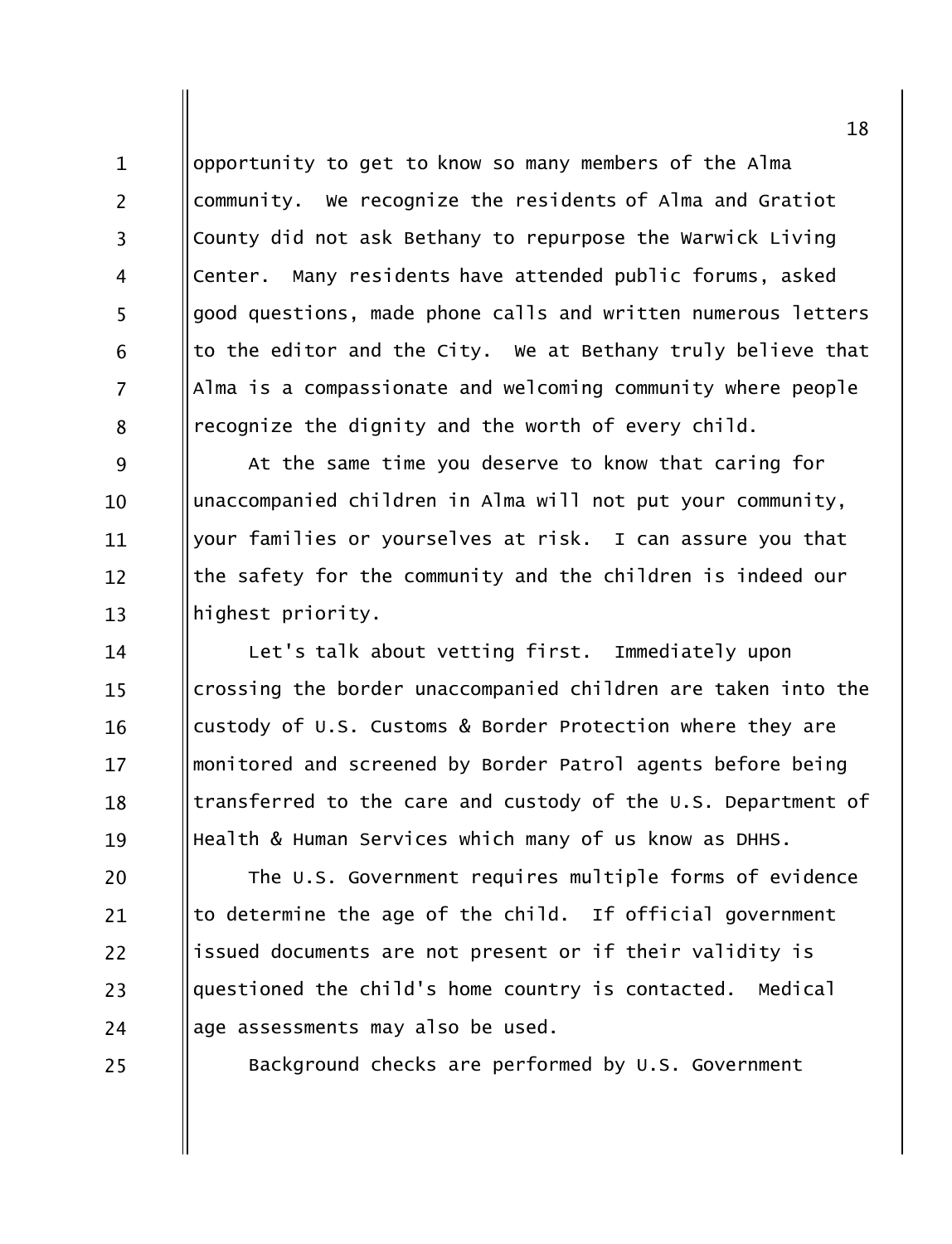agencies on every single child to determine if they pose a risk to themselves or others. After the child is fully vetted the U.S. Government determines the most appropriate care setting based on their needs.

 $\mathbf{1}$ 

 $\overline{2}$ 

 $\overline{3}$ 

 $\overline{4}$ 

5

6

 $\overline{7}$ 

8

Several specialized care settings are available for unaccompanied children. In Alma Bethany is proposing to open a small group shelter for the short-term care of low risk children.

9 Second let's talk about security. Bethany is licensed by the State of Michigan and monitored by the state and  $10<sup>1</sup>$ federal government. Anything that endangers a child, staff 11 or the community would be immediately reported to the state  $12 \overline{ }$  $13$ licensing board, Child Protective Services, local law enforcement and the U.S. Government. We will work alongside 14 existing community systems to help ensure the wellness of the  $15$ 16 Alma community.

Bethany has helped reunite more than 12,000 children  $17$ with families since 2012. No child has ever left one of our 18 small group shelters and caused harm. If a child needs care 19 in a more secure setting Bethany will recommend to the U.S. 20 Government that he be transferred. Bethany will also have 21 security services on site; furthermore, Bethany's programs  $22$ are monitored by the Verkada camera systems which provide 23 around the clock security while allowing youth to be safely 24 cared for in a therapeutic environment. 25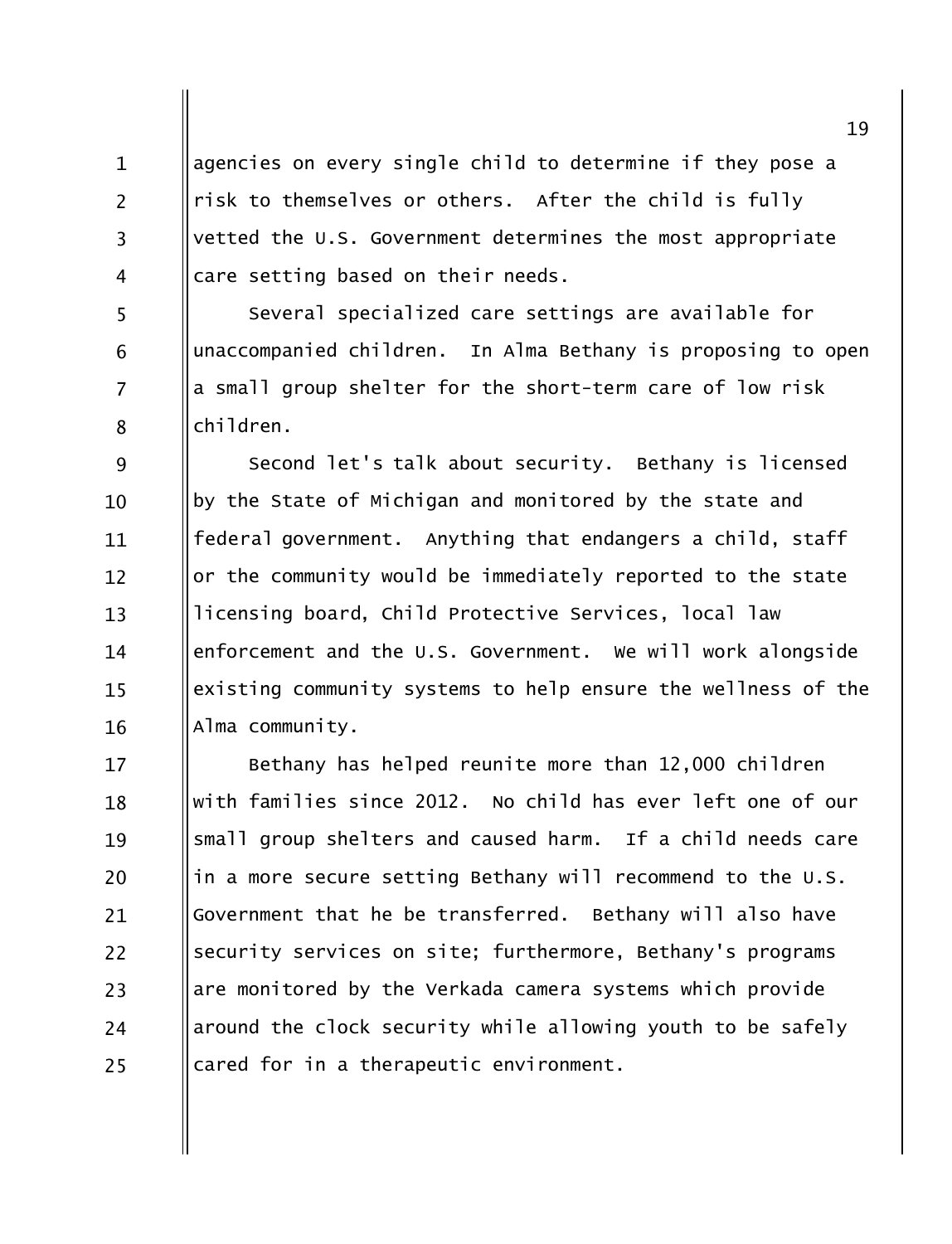Third let's talk about length of stay. Bethany provides  $\mathbf{1}$  $\overline{2}$ reunification services for every child in care typically releasing the child to a family member within 45 days.  $\overline{3}$ Bethany is able to successfully reunify a child with their  $\overline{4}$ 5 family 95 percent of the time. For those who are unable to reunify with family Bethany has long-term care options 6  $\overline{7}$ available. Bethany's proposed program for Alma is not for long-term care. If a child in Alma is eligible for long-term 8 9 care or turns 18 before release to a sponsor or family member he will be transferred out of Alma.  $10<sup>1</sup>$ 

We believe Bethany's proposal is a win-win for children 11 in need and the community in Alma. More than 50 jobs will be  $12 \overline{ }$  $13$ created in Alma if Bethany's proposal is approved bringing significant resources into the community and supporting the 14 local economy. If Bethany's proposal is not approved the  $15$ Warwick Living Center could remain unoccupied. 16

This program is fully funded by the U.S. Government and  $17$ would cost the State of Michigan nothing. 18

19

20

21

22

23

24

(Laughter.)

I trust the Planning Commission has reviewed the conditional rezoning request for the Warwick Living Center from Bethany and the Michigan Masonic Home. The Bethany team and I are happy to answer any questions that the Planning Commission or the community has.

25

Before closing I'd like to share about something that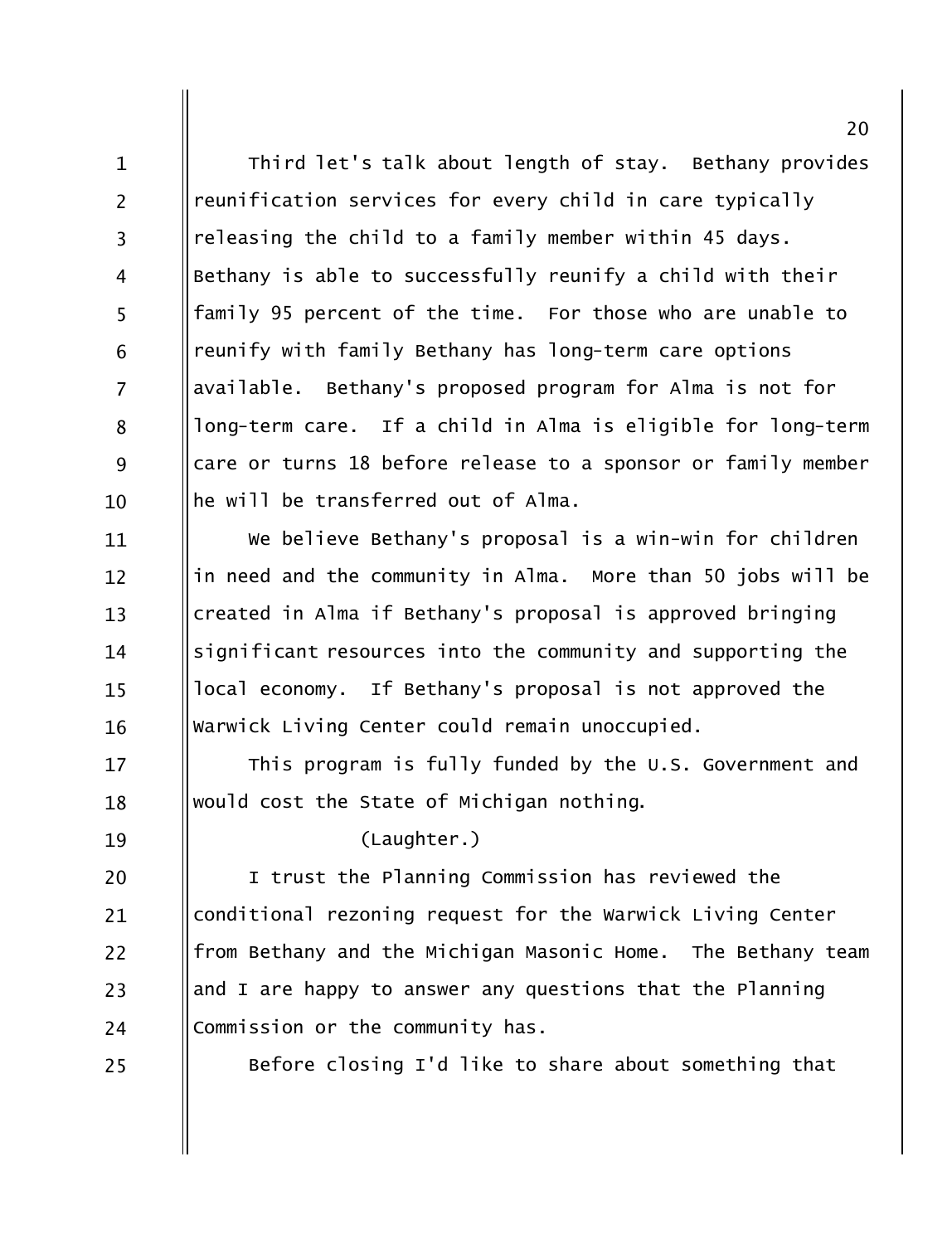can easily be forgotten the children who would be cared for in Alma if our rezoning request is approved because for us at Bethany helping children is a moral issue.

 $\mathbf{1}$ 

 $\overline{2}$ 

 $\overline{3}$ 

 $\overline{4}$ 

5

6

 $\overline{7}$ 

8

23

24

25

I ask that for a moment you put yourself in Jose's shoes. Jose grew up in El Salvador, he helped his dad farm and he did well in school. While he was just 14, I'll say that again when he was just 14 Jose was shot by two gang members after walking out of church on a Sunday.

Recognizing that he was no longer safe at home Jose left 9 everything behind and fled to the U.S. He sought the  $10$ protection U.S. law offers him, was granted legal presence 11 and was placed in Bethany's care while his petition for  $12 \overline{ }$ immigration relief was heard by a judge.  $13$ 

Unlike most of the children who would be cared for at 14 the Warwick Living Center Jose did not have family in the  $15$ U.S. who would care for him. But he was able to enter one of 16 Bethany's long-term care programs and his petition for  $17$ immigration relief was approved. Today Jose is preparing to 18 graduate from a Christian university in West Michigan. 19 He has already been accepted into the Michigan Police Academy 20 and will be soon protecting Michigan communities by serving 21 in law enforcement. 22

These children want what every child wants to reunite with a family member who is already living in the U.S. where they will be safe and out of harm's way. All children, my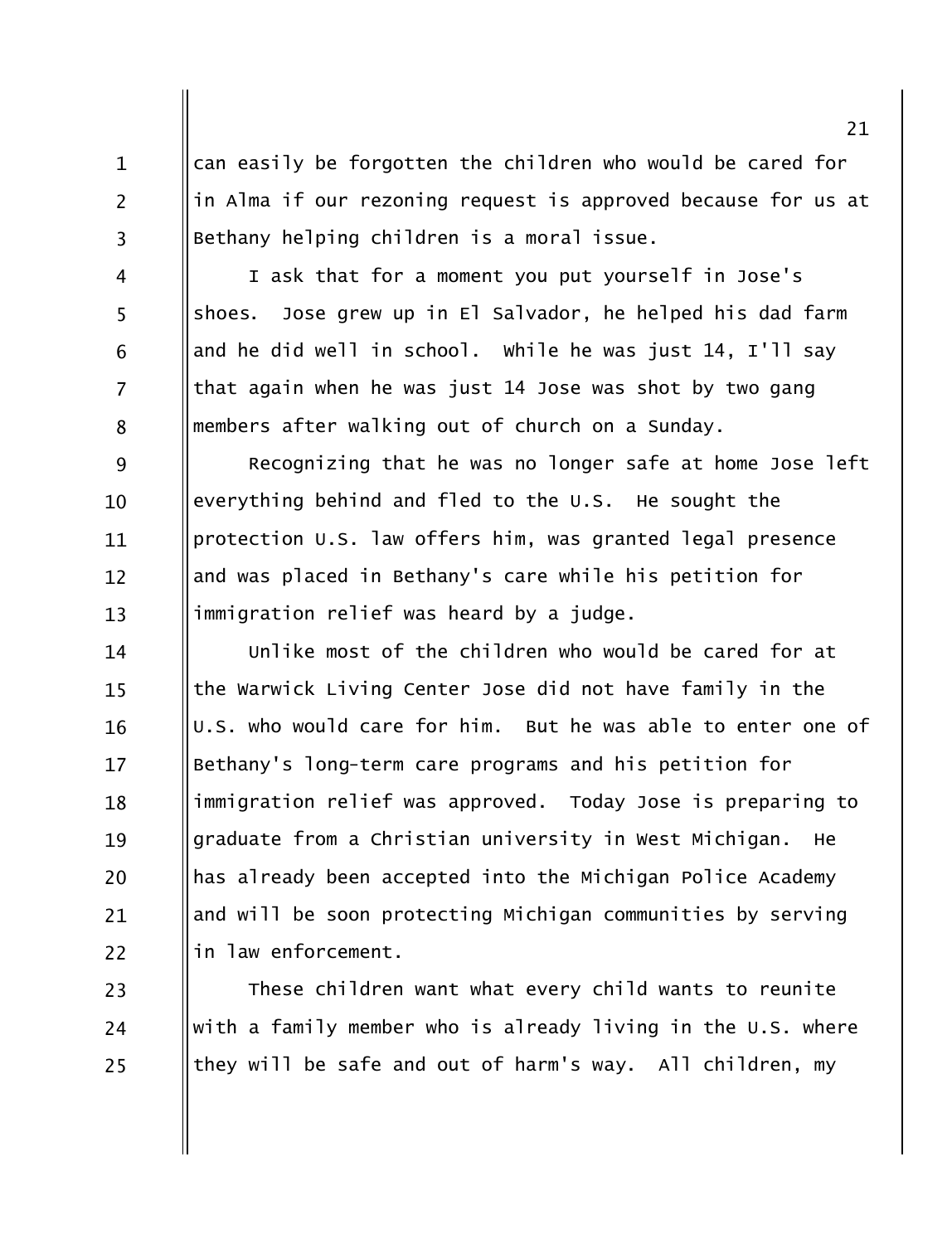children, your children, these children no matter where they are from or what they have been through deserve to be treated with dignity and respect.

Bethany believes children belong in small scale settings  $\overline{4}$ 5 of care that can best attend to these unique needs. They have experienced trauma that no human much less a child 6  $\overline{7}$ should endure. Rezoning the Warwick Living Center would allow us to achieve our goal and provide these hurting 8 9 children with the care they need.

We're grateful to the Planning Commission for 10 considering our request and we welcome the opportunity to 11 answer your questions. Thank you.  $12 \overline{ }$ 

 $13$ 

 $\mathbf{1}$ 

 $\overline{2}$ 

 $\overline{3}$ 

(Applause.)

CHAIRPERSON AYERS: Thank you very much for 14 that. Thank you very much for that. Just want to remind  $15$ everybody please be polite and let them talk. It didn't get 16 too bad there, but try to keep it down, okay. I'm going to  $17$ start it off with my first question and then I'll pass the 18 mic to anybody else that has one. I just have to find it 19 here, I wrote it down. 20

An article that was in the paper July 9th, 2021 in the 21  $22$ Morning Sun, it's an Associated Press, I'm questioning the need for this. Hundreds of transitional foster care beds at 23 family homes and small group facilities are not being used 24 according to government data. Four providers told the 25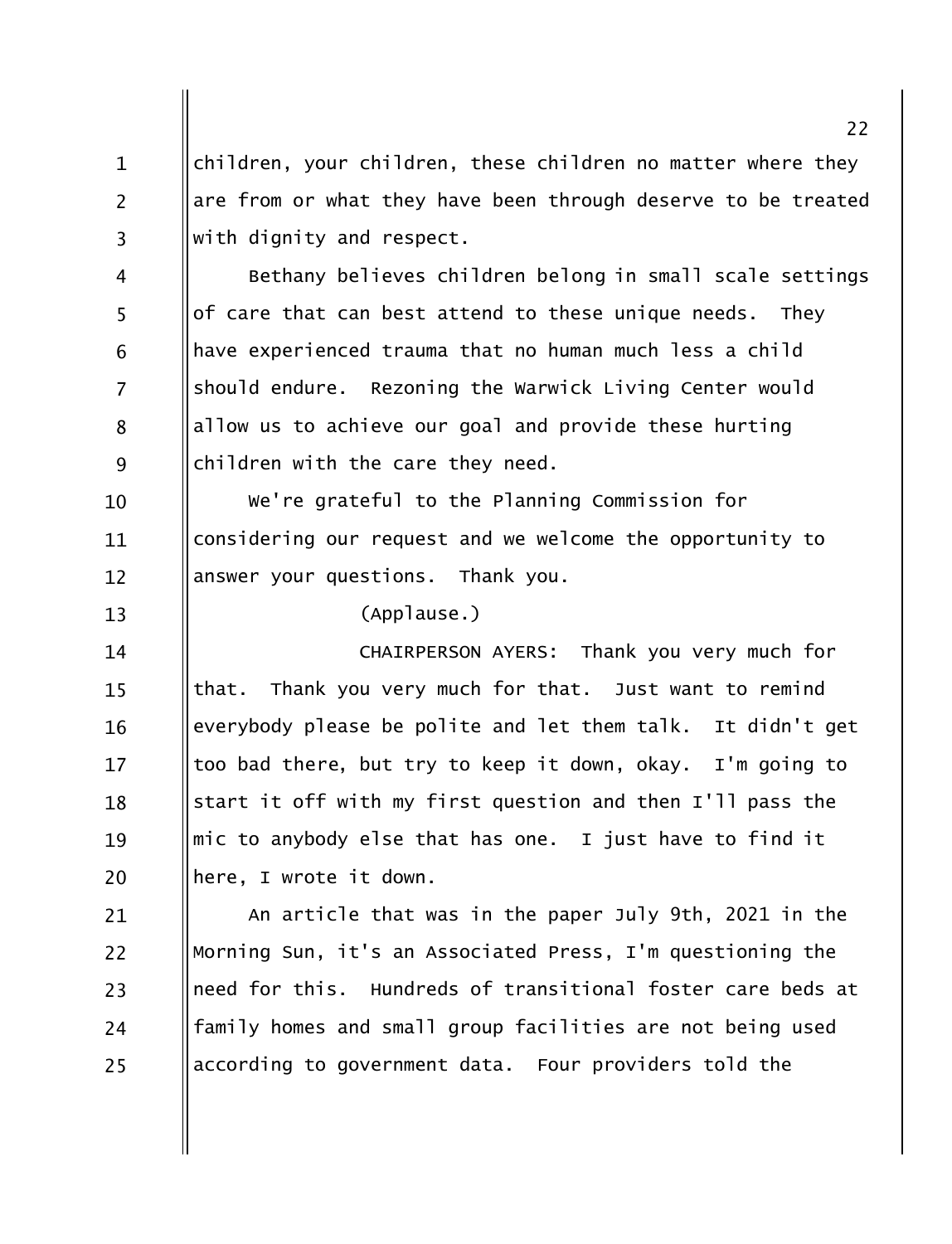Associated Press that they have licensed foster families  $\mathbf{1}$  $\overline{2}$ ready to take children. Two providers said about a third of available beds over the past month are not used. The others  $\overline{3}$ declined to specify that.  $\overline{4}$ 5 But it says not just foster families, but transitional homes like what you have. And they're saying that there 6  $\overline{7}$ isn't, they aren't filling the beds so is there really a need? 8 9 MS. STEVENS: Sure, I'm happy to answer that If the Commission will permit can I have my question.  $10$ colleagues introduce themselves as well for the record 11 because they're going to kind of be the panel answering  $12 \overline{ }$ questions. Is that allowable just before I answer that  $13$ question?  $14$ CHAIRPERSON AYERS: I don't see any reason why  $15$ not. 16 MS. STEVENS: Good.  $17$ MS. OROZCO: Good evening and thanks for 18 having us, my name is Hannah Orozco I'm the National Director 19 for our Refugee Children's Programs. 20 MR. ZIOMKOWSKI: My name is Lukas Ziomkowski 21  $22$ I'm the National Director for Residential Group Care Programs for Refugee & Human Services. Thanks for having us. 23 MS. STEVENS: And once again I'm 24 Krista Stevens an Executive Branch Director with Bethany. 25 **So**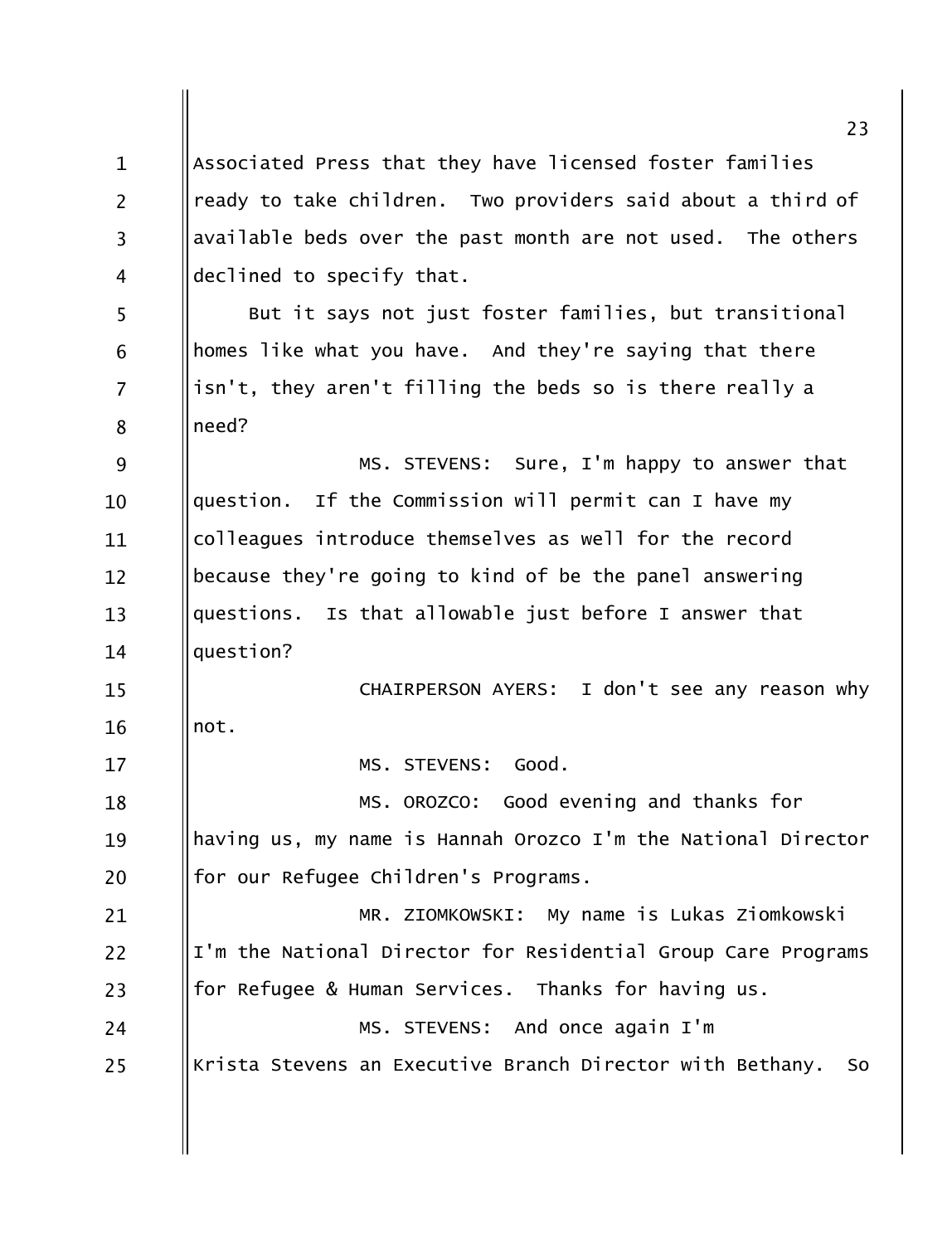that's a very valid question, happy to answer it. We have the, what we are proposing in Alma is a short-term shelter which is slightly different than what's in that article, a transitional foster home.

 $\mathbf{1}$ 

 $\overline{2}$ 

 $\overline{3}$ 

 $\overline{4}$ 

5

6

 $\overline{7}$ 

8

9

 $10$ 

11

 $12 \overline{ }$ 

So in Michigan, in the nation there is domestic foster care and there's refugee and immigration foster care which is what we call transitional foster care. So just like we would recruit families for domestic children who are being removed by the CPS, by the State of Michigan we also try and find families that are a good fit for unaccompanied minors which is the same population that we're trying to serve with this short-term shelter.

So what's referenced in that article are the actual  $13$ foster families. And because it's voluntary because of how 14 the law is set up those families are allowed to set criteria  $15$ on what they are or are not opened to. Let me give you an 16 example. Some are empty nesters, they don't have any kids at  $17$ home and they're okay with having the schedule to shuttle 18 kids to and from school. So therefore they're not really 19 interested in taking younger kidos, not a good fit for them 20 they'll take older, school aged kids. 21

 $22$ So for that reason you may see an influx at the border of younger children. The families that we have approved 23 wouldn't be a good fit for that situation because they 24 clearly told us we are open to this, we are approved for this 25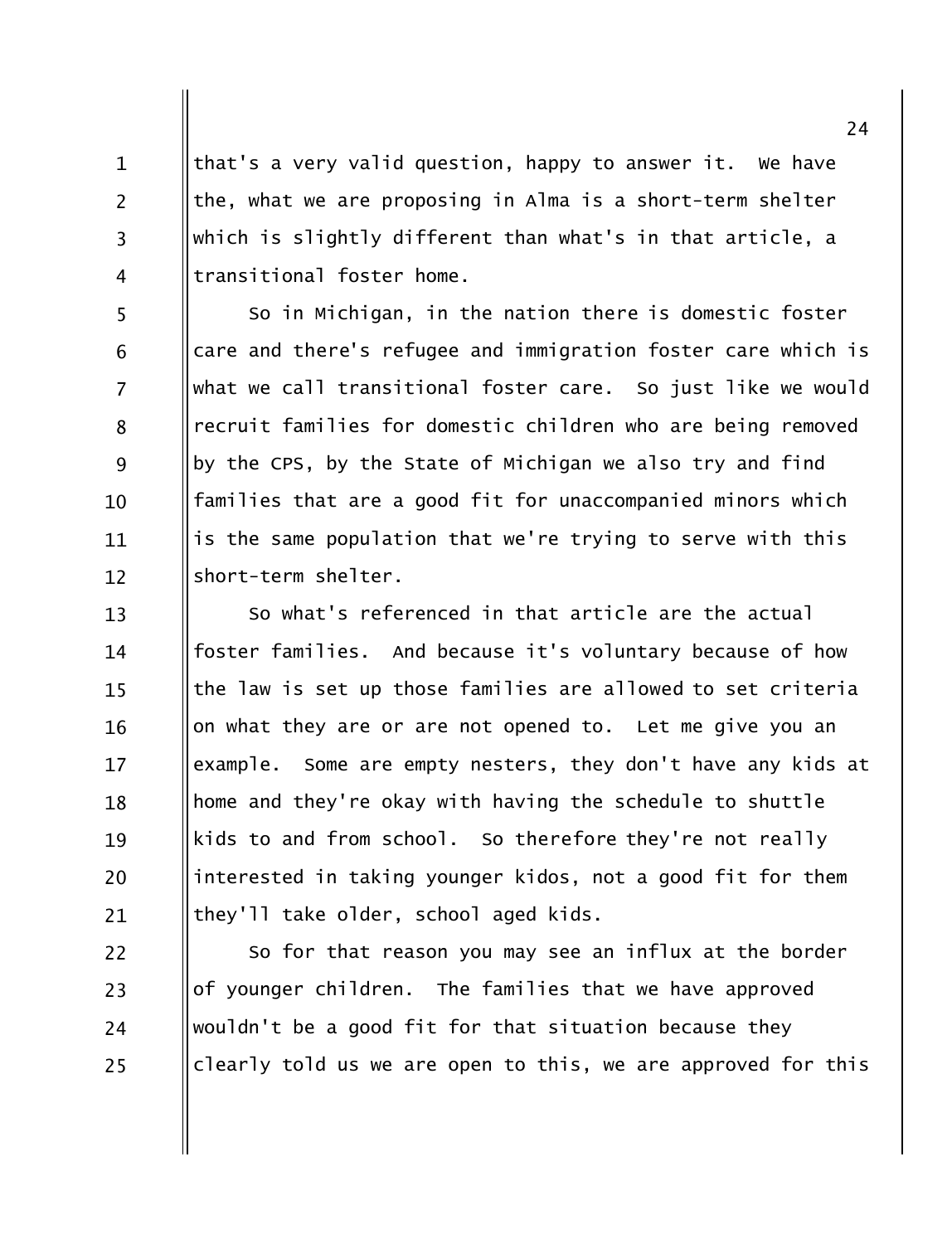25 and their licensing process reflects that.  $\mathbf{1}$  $\overline{2}$ The shelter is different in a sense that we're approved to be open to low risk youth between the ages of 12 and 17,  $\overline{3}$ so it's a little bit different process if you will. So  $\overline{4}$ 5 depending on who's coming through the border and who's able to take those children that dictates the capacity or the 6  $\overline{7}$ ceiling on that. COMMISSIONER: I just have one question too on 8 that. I have a loud enough voice I'm good, thank you. 9 MR. COSTANZO: You sure? 10 11 COMMISSIONER: Yup, yup. I'm sure everybody can hear me. But my question is does Bethany Services help  $12 \overline{ }$ the foster children of Michigan or is it just international?  $13$ Do you have set or a group that helps foster children in the  $14$ State of Michigan?  $15$ MS. STEVENS: Yes we do. Across the State of 16 Michigan and that would be domestic.  $17$ COMMISSIONER: Do you have homes that you're 18 proposing for Michigan kids? 19 MS. STEVENS: We do, but the need is greater 20 than that which is why we continue to have discussions about 21 22 the short-term shelters. COMMISSIONER: So there could be short-term 23 for Michigan children, do you offer those homes? 24 MS. STEVENS: Yes. 25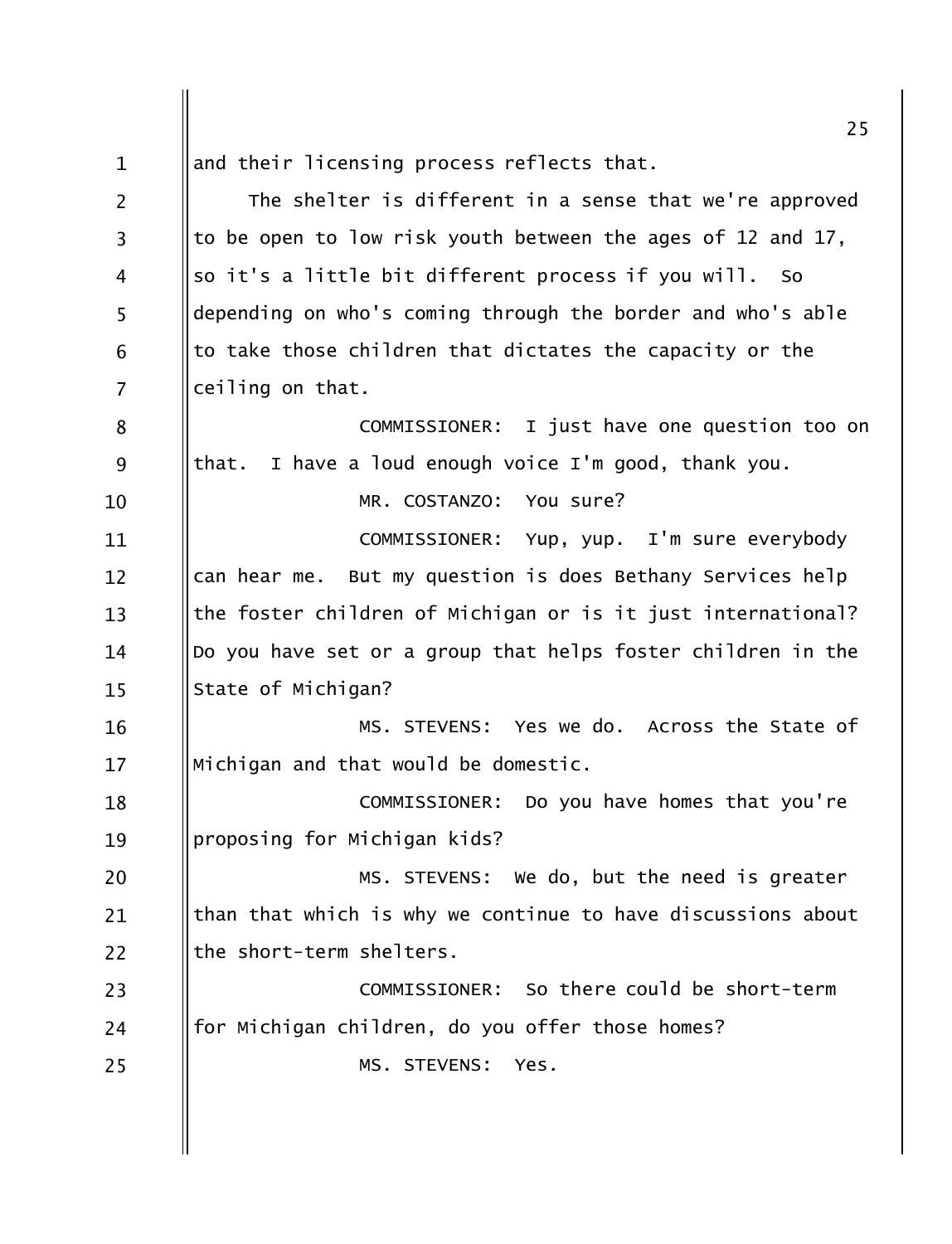| $\mathbf{1}$   | 26<br>COMMISSIONER: Do you have those homes                   |
|----------------|---------------------------------------------------------------|
| $\overline{2}$ | throughout Michigan?                                          |
|                | MS. STEVENS: Yes, we have --                                  |
| $\overline{3}$ |                                                               |
| 4              | COMMISSIONER: For Michigan children?                          |
| 5              | MS. STEVENS: Yes, we have them in other                       |
| 6              | Michigan locations.                                           |
| 7              | COMMISSIONER: Okay, thank you.                                |
| 8              | MS. STEVENS: Yes.                                             |
| 9              | COMMISSIONER: And those are funded how, these                 |
| 10             | all come through the same funding source?                     |
| 11             | MS. STEVENS: Yes. So the transitional foster                  |
| 12             | care program and the proposed short-term shelter that serves  |
| 13             | the same population the funding source is the same which is   |
| 14             | the federal government.                                       |
| 15             | THE SPEAKER: (Inaudible.)                                     |
| 16             | CHAIRPERSON AYERS: This is only for the                       |
| 17             | Planning Commission to ask questions. It's okay, thanks.      |
| 18             | Anybody else?                                                 |
| 19             | COMMISSIONER MAPES: Hello, everyone. I guess                  |
| 20             | first in the interest of transparency I'd like for everyone   |
| 21             | to know and many of you already know I'm sure, but I am also, |
| 22             | my name's Greg Mapes I'm also serving as the Mayor of the     |
| 23             | City of Alma and I have been a Mason for pretty close to 40   |
| 24             | Second generation in the City of Alma Mason, so<br>years now. |
| 25             | very proud of my affiliation there. But I do come to these    |
|                |                                                               |
|                |                                                               |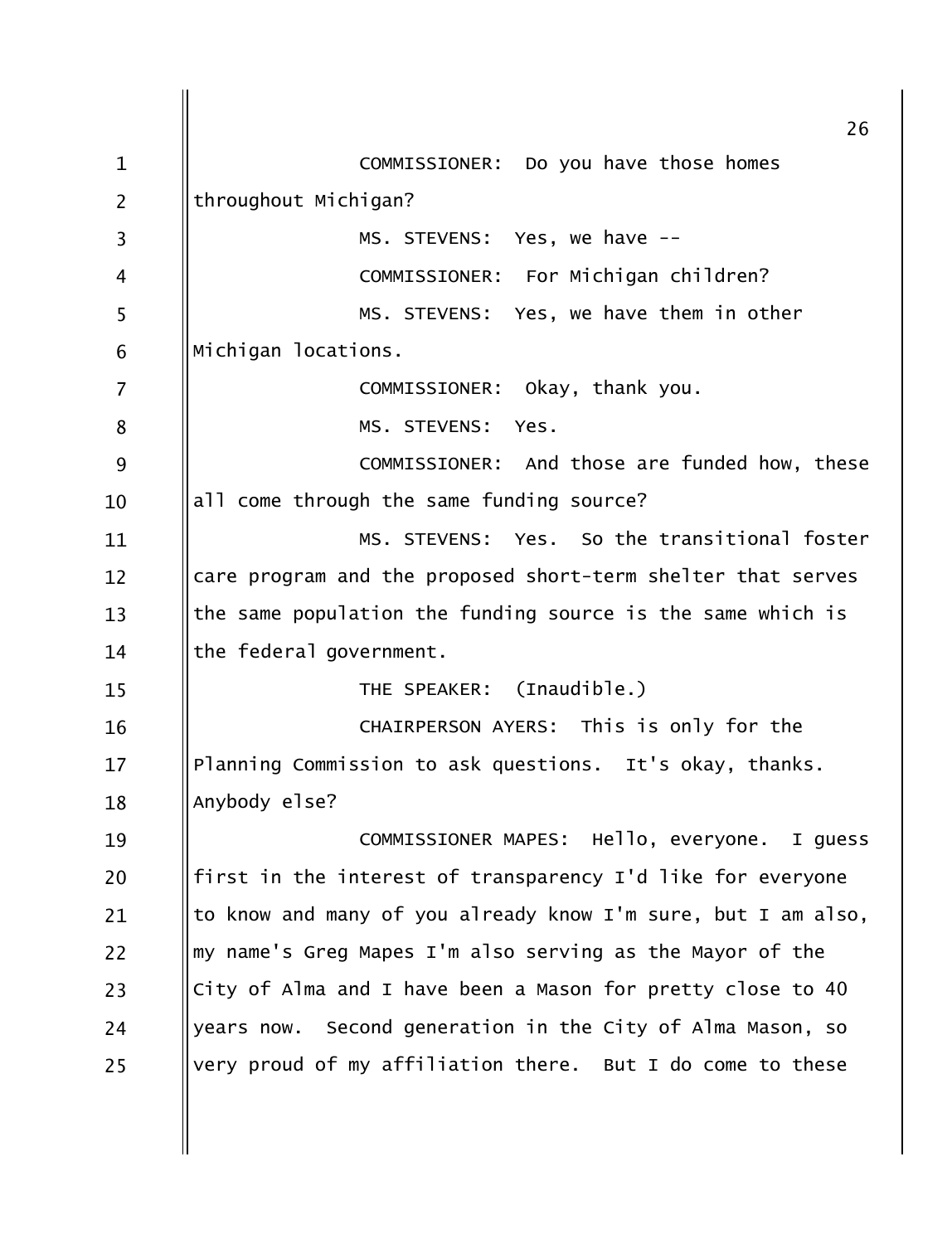meetings with an open mind and so therefore I'm going to ask  $\mathbf{1}$  $\overline{2}$ a couple questions of you if I could.

Many of the communications that we've received from the  $\overline{3}$ public, you know we've gotten a lot of letters and phone  $\overline{4}$ 5 calls and questions on the street, refer to the children that you're proposing to bring to our community as illegal 6  $\overline{7}$ immigrants. Could you address what the status of these, are these indeed illegal immigrants? 8

9 MS. STEVENS: Sure, we'd be happy to clarify that. I'll actually defer to Hannah for the details, but I  $10$ want to clarify that there's a difference between a legal. 11 legal presence and so that's an important term to know.  $12 \overline{ }$ In terms of these children who are coming across the border  $13$ unaccompanied according to the United States of America laws 14 has something called legal presence which means they are  $15$ under our laws legally able to be here. So I'll have you 16 explain that, Hannah.  $17$ 

MS. OROZCO: Krista's exactly right, 18 unaccompanied children have legal presence in the United 19 States. According to our immigration laws children not only 20 are encouraged, but they're mandated to have access to this 21 type of programming to ensure safety. That they're not 22 immediately retreated back to their home country in the 23 situations that they came from, to ensure that they're not 24 put back in unsafe situations. 25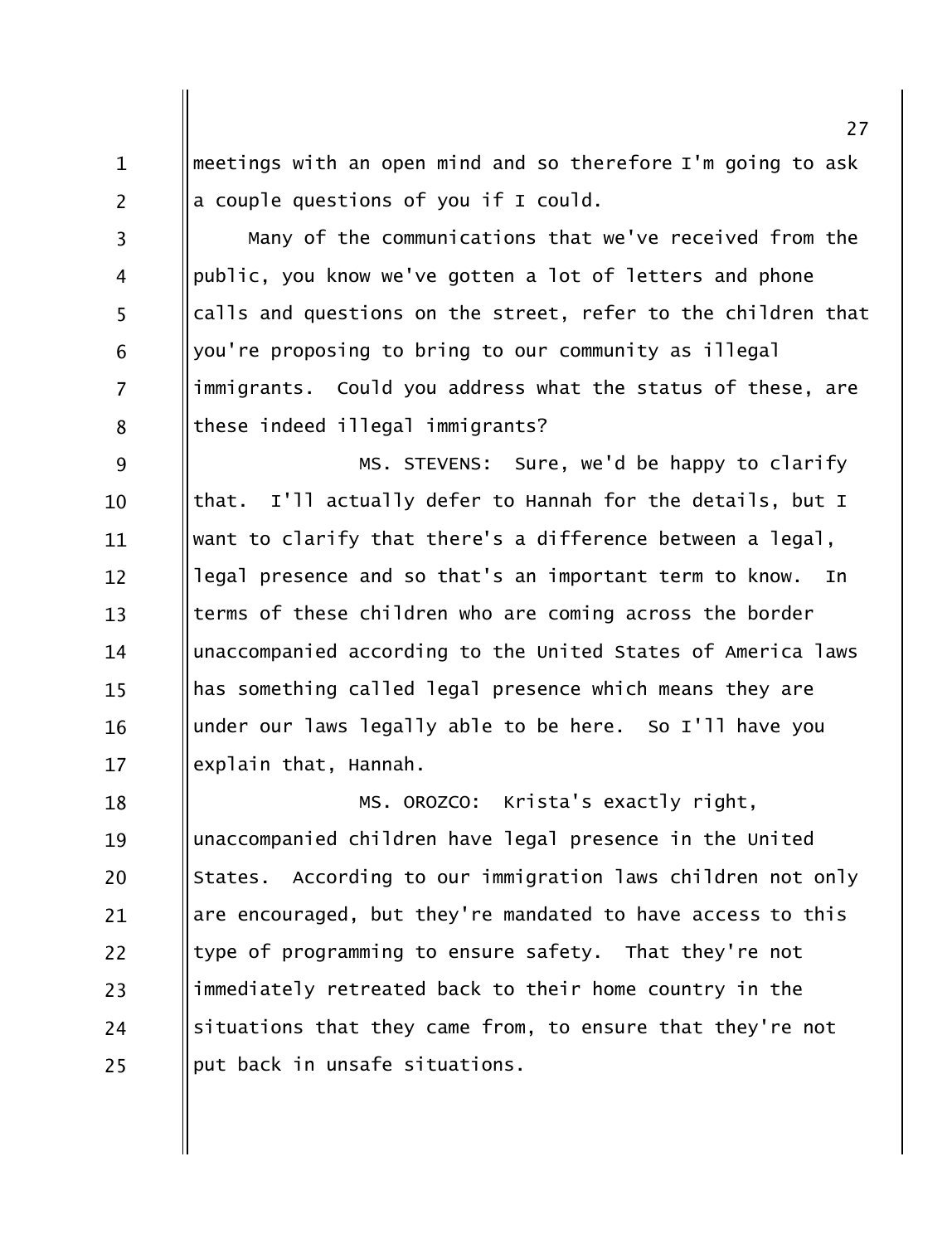So our laws in the United States mandate that  $\mathbf{1}$  $\overline{2}$ unaccompanied children even though if they enter and are caught or apprehended that they have access to due process.  $\overline{3}$ That they have the ability to go in front of a judge to plead  $\overline{4}$ 5 their case as to why they need refuge here in the United States. 6 So these programs allow for them to receive immediate  $\overline{7}$ safety and care, to be placed with their family members until 8 9 they're able to go through that entire legal process. So no they are not illegal they have a legal presence here in the 10 United States. 11 Okay. Just to clarify in COMMISSIONER MAPES:  $12 \overline{ }$ simple layman's terms then it appears to me that these  $13$ children are wards of the United States Government which is 14 why they report to them and the funding comes from the  $15$ qovernment? 16 MS. OROZCO: Correct, they're in federal  $17$ custody. 18 COMMISSIONER MAPES: They are in federal 19 20 custody? MS. OROZCO: Correct. 21  $22$ COMMISSIONER MAPES: Okay, thank you. And the next question that came to my mind or I've heard a number of 23 times and perhaps this really may be more for Masonic to 24 address to, I see Todd, Mike's still over there. A number of 25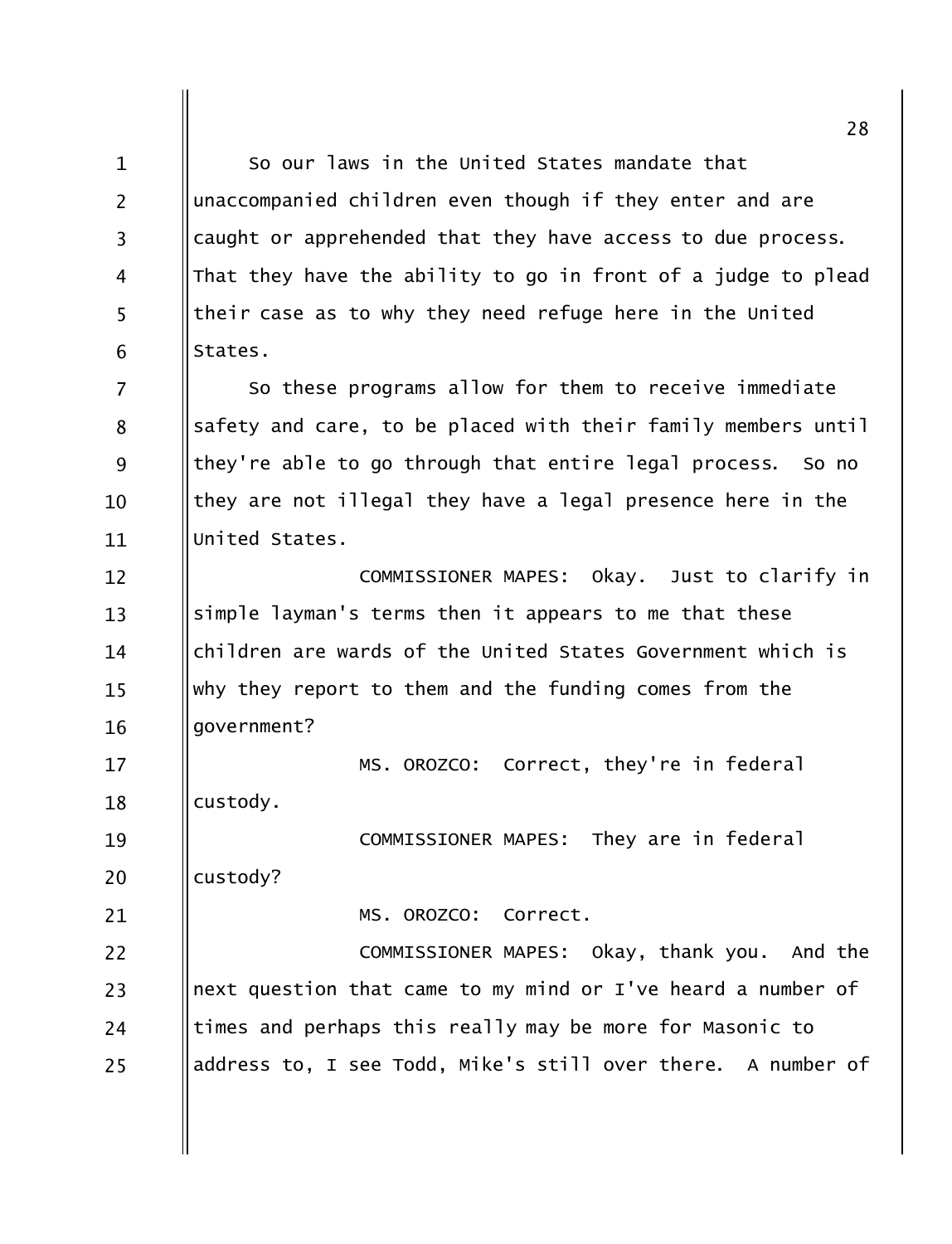communications we received also ask the question of you know  $\mathbf{1}$  $\overline{2}$ why this program, why aren't you, why isn't the veterans program or a, a local community center coming in here.  $\overline{3}$ (Applause.)  $\overline{4}$ 5 MR. MOEGGENBORG: As the timeline showed earlier in our presentation and the facility was closed March 6  $\overline{7}$ 4th and through a mutual business contact Bethany reached out to us we had some discussion. So as Masonic Home we're not 8 9 at all opposed to anything being used at that facility except for another competitor. Which if you think about it we 10 wouldn't want another nursing facility four or five blocks 11 from us.  $12 \overline{ }$ So to answer your question sure we're open to that.  $13$ Did anybody approach us to use the facility as such that would be 14 no. Bethany did, so we started talking with them. After our  $15$ discussion with them knowing what a great organization they 16 are and what kind of program they were looking at providing  $17$ you know it fit that humanitarian effort on our part, so. 18 COMMISSIONER MAPES: Okay, thank you. 19 So basically again to simplify what you just told me and make 20 sure I understand you correctly. No one else is coming 21 forward proposing any other uses for this vacant facility, is 22 that true? 23 MR. MOEGGENBORG: We've had another discussion 24

with another, another big nonprofit the hospital regarding

25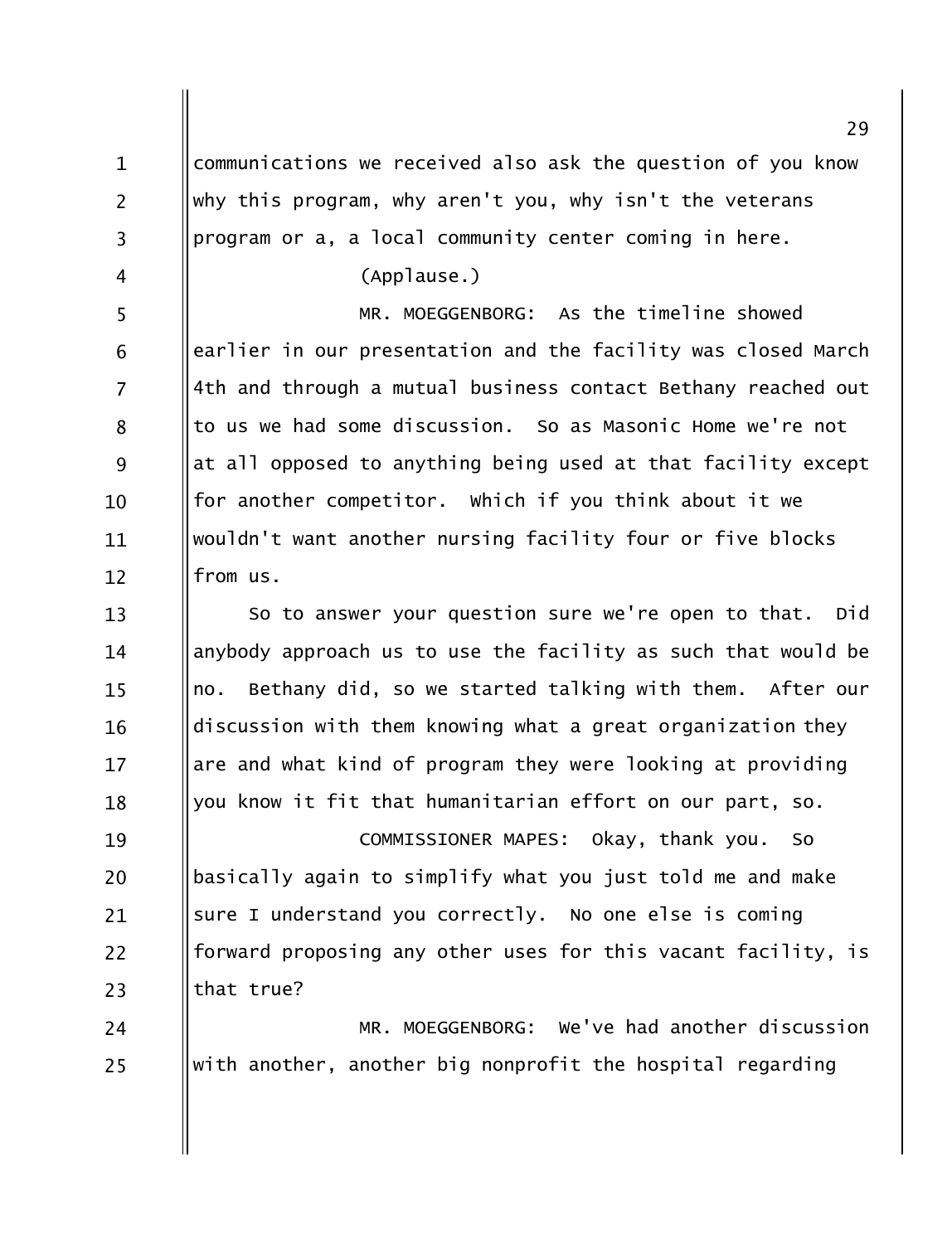|                | 30                                                            |
|----------------|---------------------------------------------------------------|
| $\mathbf{1}$   | children mental health aspect.                                |
| $\overline{2}$ | (Applause.)                                                   |
| 3              | MR. MOEGGENBORG: You know it's not, when you                  |
| 4              | look at the facility it's a great facility, I think from      |
| 5              | their angle it would take a huge investment on their end,     |
| 6              | that's what we were informed. But it was an initial           |
| 7              | discussion it went no further than that. So having contacted  |
| 8              | folks absolutely Bethany was the one that showed interest, so |
| 9              | this is where we are.                                         |
| 10             | COMMISSIONER MAPES: And I don't want to speak                 |
| 11             | for the hospital, but my understanding is they're talking     |
| 12             | about and we know from this commission and previous meetings  |
| 13             | they're talking about tearing some buildings down on their    |
| 14             | current campus, they've got excess facilities.                |
| 15             | THE SPEAKER: They're building a new OR.                       |
| 16             | CHAIRPERSON AYERS: Anybody else got any other                 |
| 17             | questions?                                                    |
| 18             | COMMISSIONER SCHOOLEY: Thank you. Maybe it's                  |
| 19             | my background, but the one I hear frequently from people is   |
| 20             | about security and those items. And I guess I asked awhile    |
| 21             | back and I guess you put some of the information of your      |
| 22             | mandates and things, but explain for the folks here I think   |
| 23             | and for us especially on the commission the process.          |
| 24             | There's a couple different things I think, there's a          |
| 25             | major fear of somebody leaving that's not what I'm referring  |
|                |                                                               |
|                |                                                               |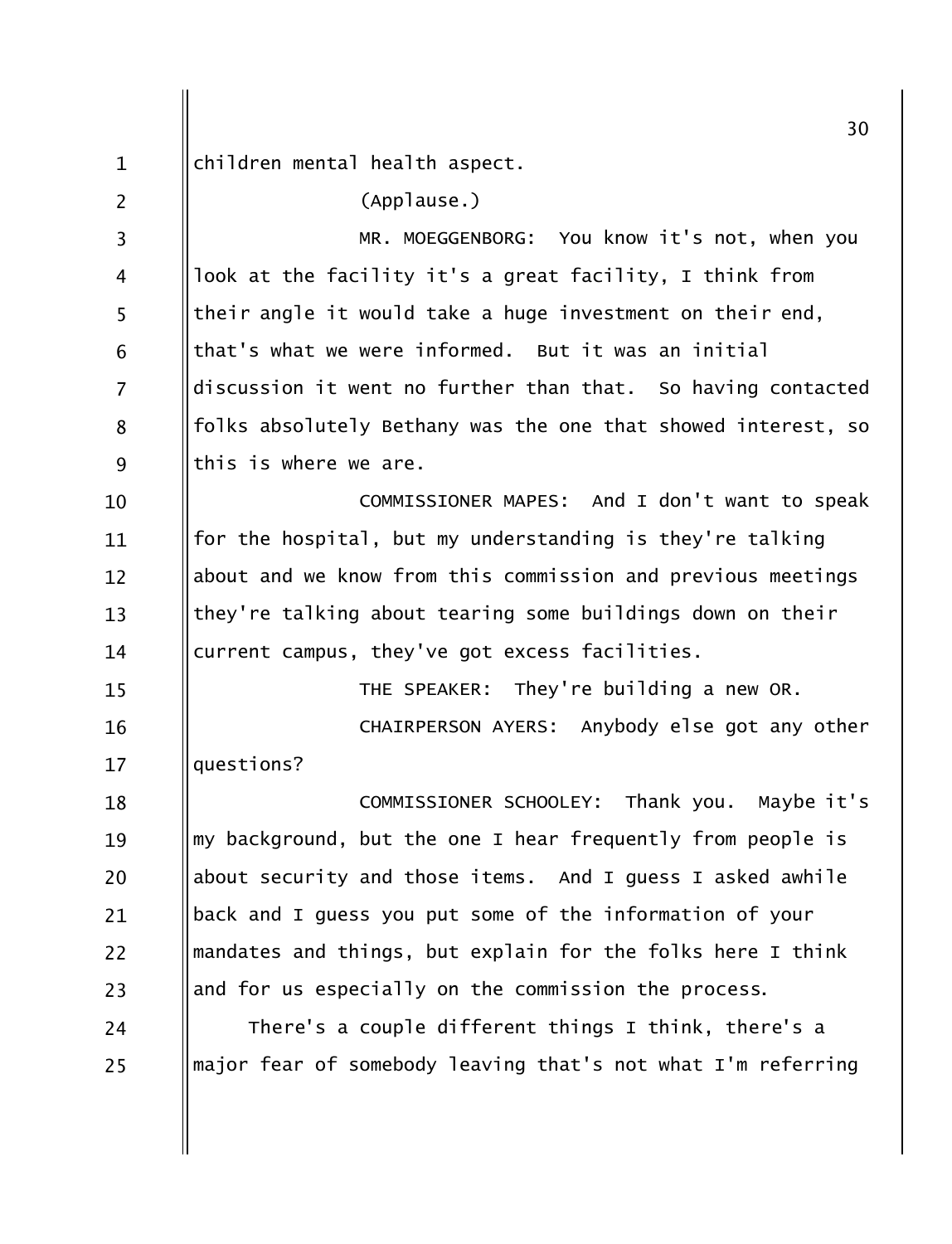How do you deal with things internally that happen to. inside the facility, are those reported to local police or are those somehow taken care of through the federal qovernment?

 $\mathbf{1}$ 

 $\overline{2}$ 

 $\overline{3}$ 

 $\overline{4}$ 

MR. ZIOMKOWSKI: Yeah, that's a great question 5 thank you for raising that. So this, this program is 6  $\overline{7}$ monitored on multiple levels one of which is by the State of Michigan MDHHS through the Division of Child Welfare 8 9 Licensing, so it is licensed as a child care institution. Because of that we have to go through a full licensing  $10<sup>1</sup>$ process where they review all of our programming, our 11 policies and procedures and practices to ensure it meets  $12 \overline{ }$  $13$ State of Michigan standards.

And then as a result of that process they do quarterly 14 unannounced monitoring visits to the site where they review  $15$ files, they talk to staff and talk to youth as it relates to 16 things that are going on in there. There are a comprehensive  $17$ list of situations that we would report to the State of 18 Michigan as they occur. So we're in close contact with the 19 licensing consultant through the State of Michigan. 20

On an additional level the contract is monitored by the 21  $22$ Youth & Information Refugee Services also known as the YRS. So they oversee our overall general compliance from a federal 23 standpoint within the programs. And that includes, that 24 includes monitoring including on site monitoring and then the 25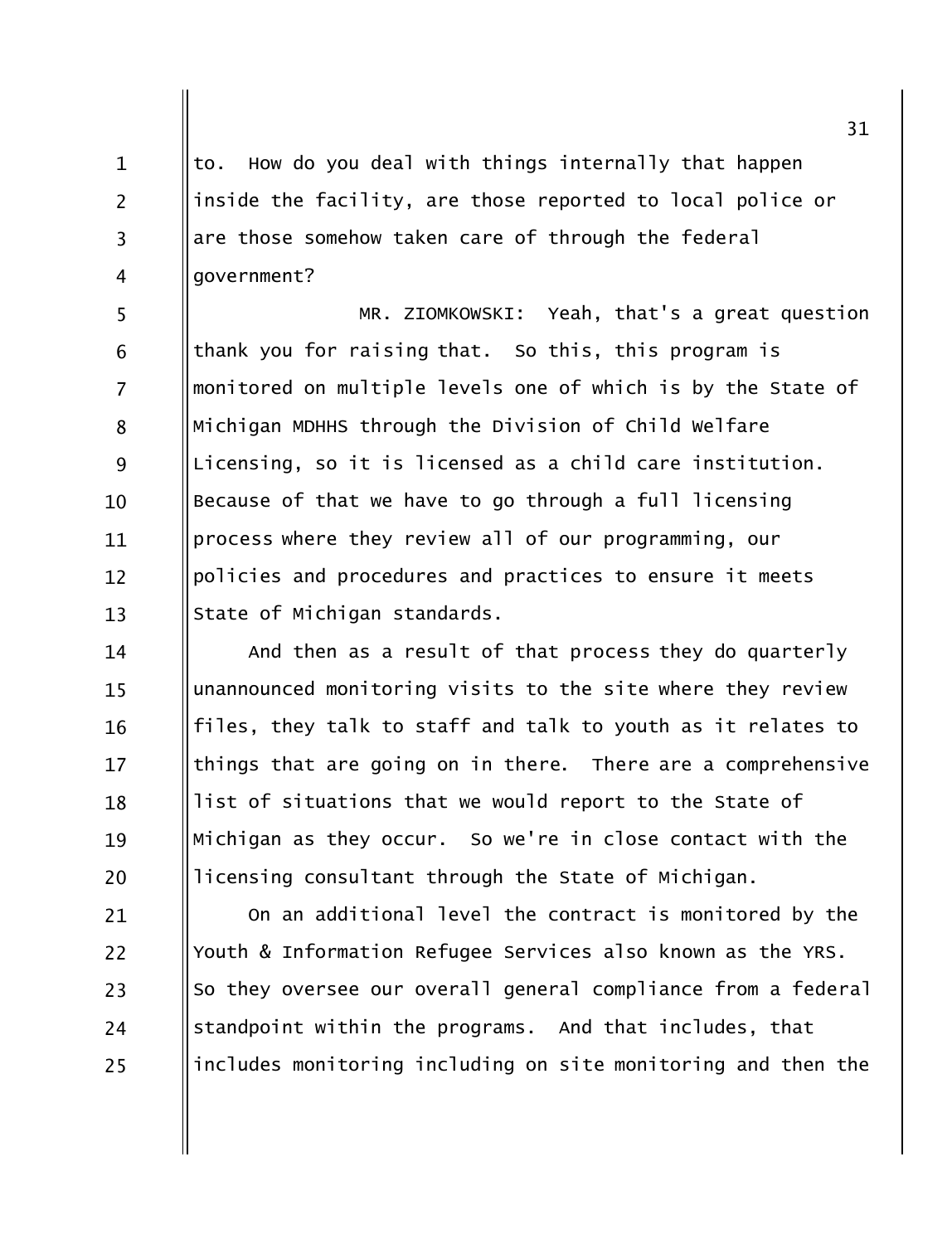additional level would be through the federal government the Office of Refugee Resettlement. Where they provide both on site as well as what we refer to as desk monitoring.

 $\mathbf{1}$ 

 $\overline{2}$ 

 $\overline{3}$ 

 $\overline{4}$ 

5

6

 $\overline{7}$ 

8

9

And there is a stipulation at this point it's within four hours that a significant incident report is reported to the federal government for you know really down to a, if an individual cuts their finger. It's pretty comprehensive in terms of what we report to the federal government as well as to the State of Michigan.

So it has various levels of monitoring in addition to 10 our own internal monitoring that occurs from Bethany 11 headquarters. Based off of our experience with other  $12 \overline{ }$  $13$ programs that are similar we have on site presence as well as through again the desk monitoring process, quality assurance 14 process to ensure the programs are meeting the standards of  $15$ care that we need them to. 16

COMMISSIONER SCHOOLEY: So we're dealing  $17$ mostly with standard of care and monitoring. I'm talking you 18 have an assault, you have something and I'm just, I'm looking 19 from a local perspective then this would not be an issue for 20 locals to then get involved this would be reported through 21 the other means?  $22$ 

MR. ZIOMKOWSKI: It would be reported through 23 the other means. There is at a state level something  $-$  at 24 certain levels we would also contact the police to inform 25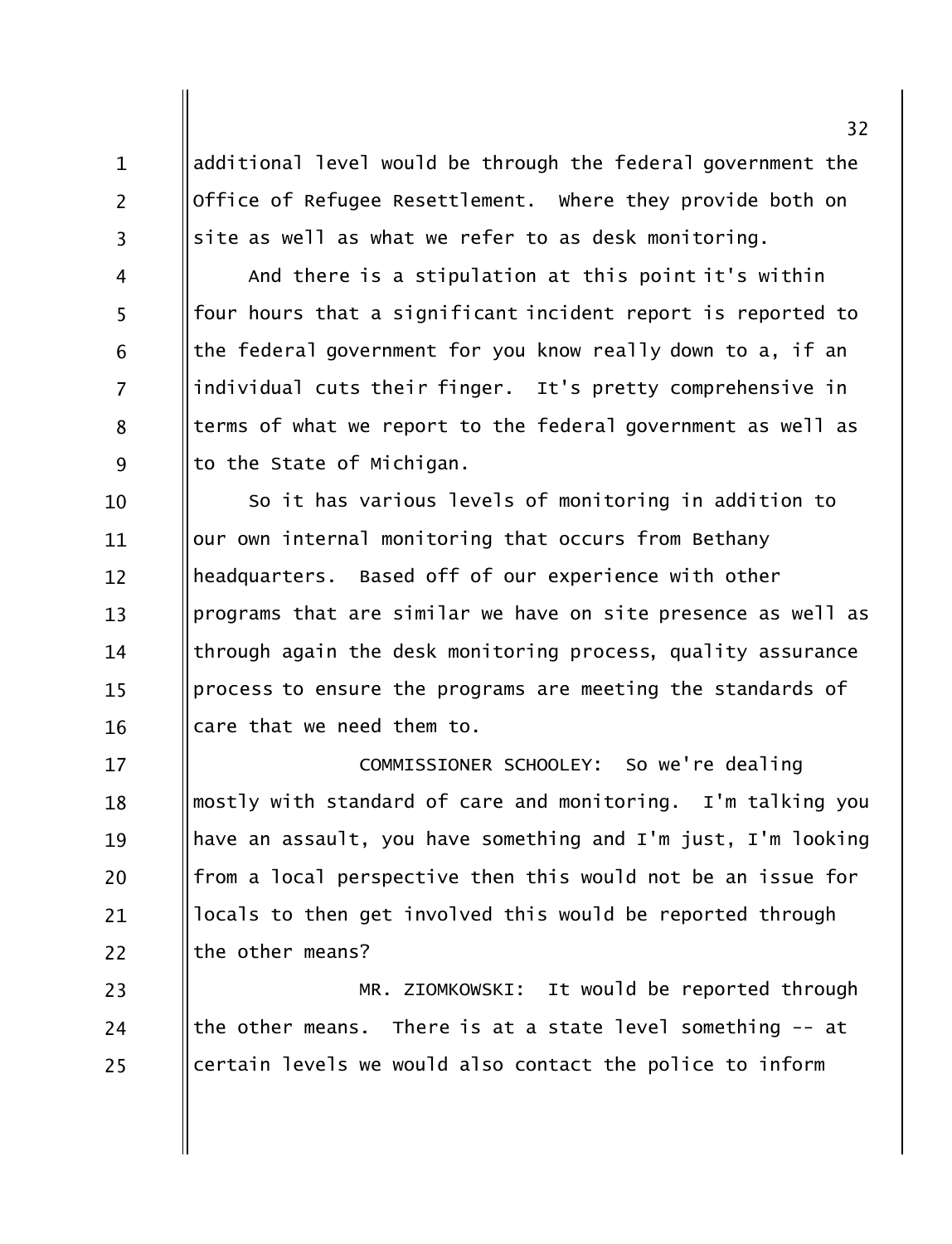|                | 33                                                              |
|----------------|-----------------------------------------------------------------|
| $\mathbf{1}$   | them, but mostly issues --                                      |
| $\overline{2}$ | COMMISSIONER SCHOOLEY: Mostly handled through                   |
| $\overline{3}$ | other, okay.                                                    |
| 4              | MR. ZIOMKOWSKI: Yeah. And through the other                     |
| 5              | entities, correct.                                              |
| 6              | COMMISSIONER SCHOOLEY: Thank you.                               |
| $\overline{7}$ | MS. STEVENS: Just to elaborate a little bit,                    |
| 8              | elaborate on the in building security. So that was              |
| 9              | referenced briefly in the opening statement. There is           |
| 10             | security cameras inside the building, that is a requirement     |
| 11             | and we're held to those rules, laws and policies. But each      |
| 12             | door is alarmed, so meaning if a child were to exit every       |
| 13             | staff member including those like in authority who aren't on    |
| 14             | site would also be alerted of that so that they knew if         |
| 15             | anybody was exiting the building.                               |
| 16             | This building is considered least restrictive, it is not        |
| 17             | a jail for the children. These are low risk children, the       |
| 18             | City of Alma has on their website, I checked and looked at it   |
| 19             | It was part of our application with the Masonic team.<br>today. |
| 20             | Speaking to that a little bit, elaborating on that a little     |
| 21             | bit.                                                            |
| 22             | But if a child were to exit we would notify immediately         |
| 23             | local law enforcement and if we couldn't get the child back     |
| 24             | in the building ourselves we would work collaboratively with    |
| $25$           | them.                                                           |
|                |                                                                 |
|                |                                                                 |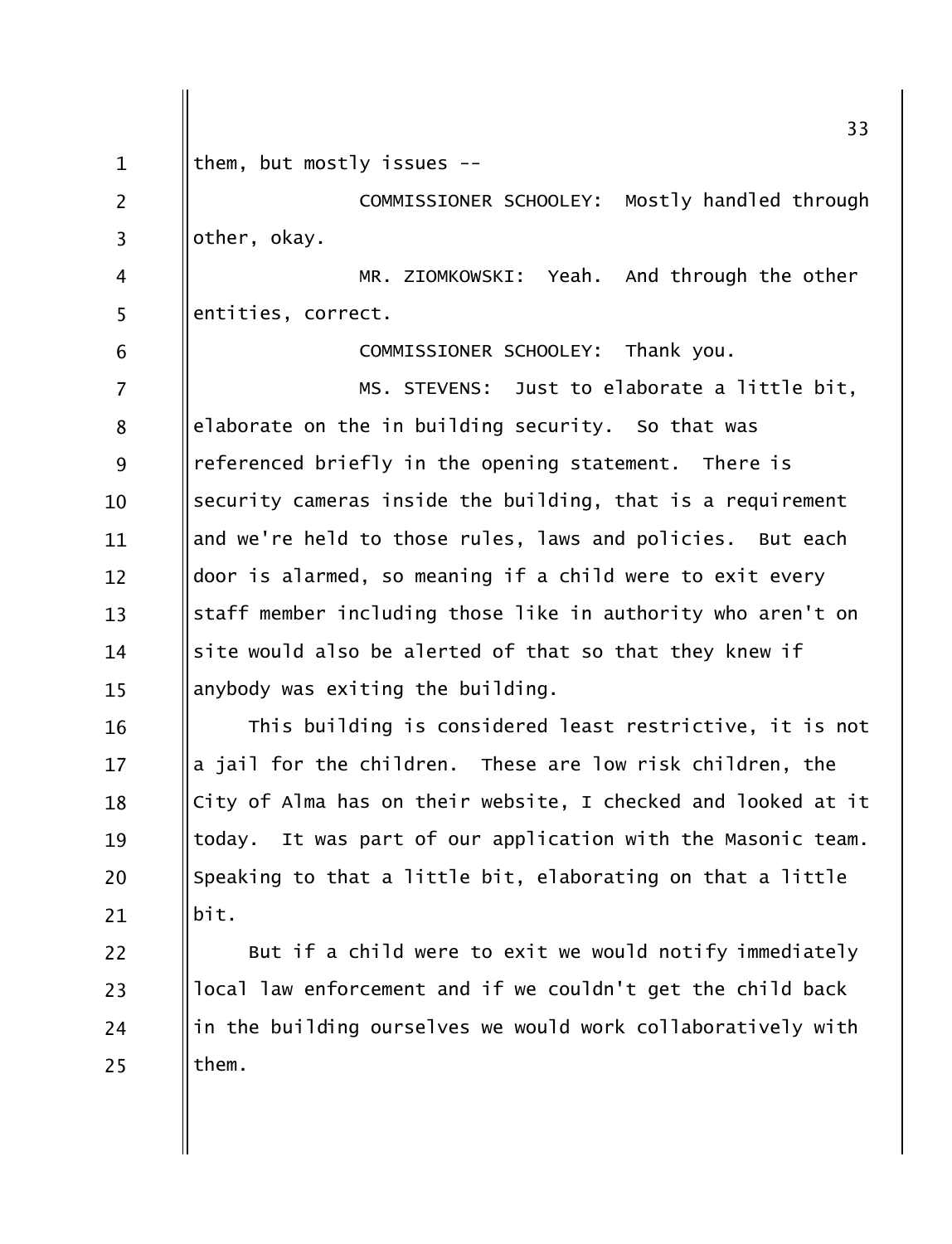Earlier the question was asked do we have other facilities like this or other programs like this in Michigan we do in west Michigan. That facility has been around for eight years and we've only had a child leave once. That child did not leave because they did not feel they were safe or were fleeing anything from inside the building they were leaving because they thought that their family member left or lived nearby.

9 So they were leaving to go find that family member and we did work with local entities to return that child.  $10<sup>1</sup>$ Otherwise commonly held statements by that community is that 11 they did not know we were present in the community because it  $12 \overline{ }$  $13$ is so contained.

I'll add that because we are trying to protect the 14 children the community, the external doors are locked to the  $15$ community. So not anybody can just enter the building you 16 would have to have gone through the security and background  $17$ check process as would be true of every staff member. 18

COMMISSIONER SCHOOLEY: Thank you. If I could 19 add what I would like to impart to you is we've made calls, 20 we've tried to talk with local officials and a lot of you 21 have asked that question and so we've done that.  $22$ In my experience it's not the best when I hear we never have a call 23 there because it's hard to understand that. 24

25

 $\mathbf{1}$ 

 $\overline{2}$ 

 $\overline{3}$ 

 $\overline{4}$ 

5

6

 $\overline{7}$ 

8

That, but with the conversation we just had it would be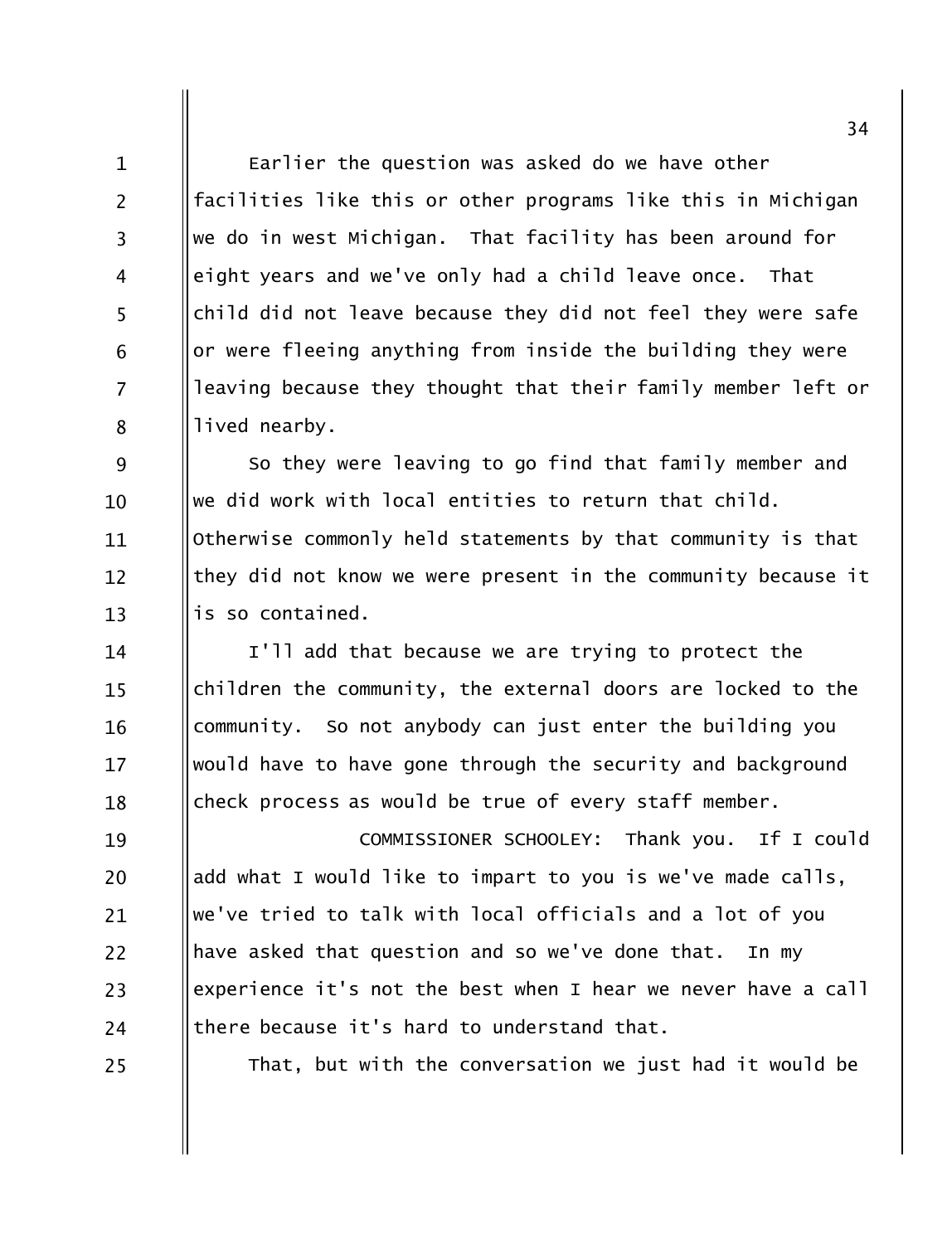so much more helpful if that was done right away because it  $\mathbf{1}$  $\overline{2}$ does throw up red flags that maybe are not necessary, so. Thank you for that information I appreciate it.  $\overline{3}$ Absolutely. MS. STEVENS:  $\overline{4}$ 5 COMMISSIONER: Thank you. Under the program services that all our funded state licensed programs must 6  $\overline{7}$ include, have medical here. Have you spoken, one of the concerns that has been raised is whether or not our medical 8 9 community here has the capacity to absorb providing services to these children. Have you spoken to the medical community  $10$ here, what was the outcome and can you walk me through or 11 walk us through what that looks like when a child comes  $12 \overline{ }$ across the border and then is taken into custody and comes  $13$ here for medical provision?  $14$ MS. STEVENS: Sure, absolutely. So one of  $15$ the, one of the needs of every child is the medical aspect, 16 right? That's something that we are required to assess, get  $17$ a baseline on. Sometimes those children are assessed 18 medically or cleared medically before they come into our care 19 sometimes they're not. Regardless we would be working with 20 medical entities in the community. 21

 $22$ To answer your question directly yes we have met with some medical community members and we have received full 23 support to date. One of our concerns also is the same as 24 what was just vocalized in that can the community meet that 25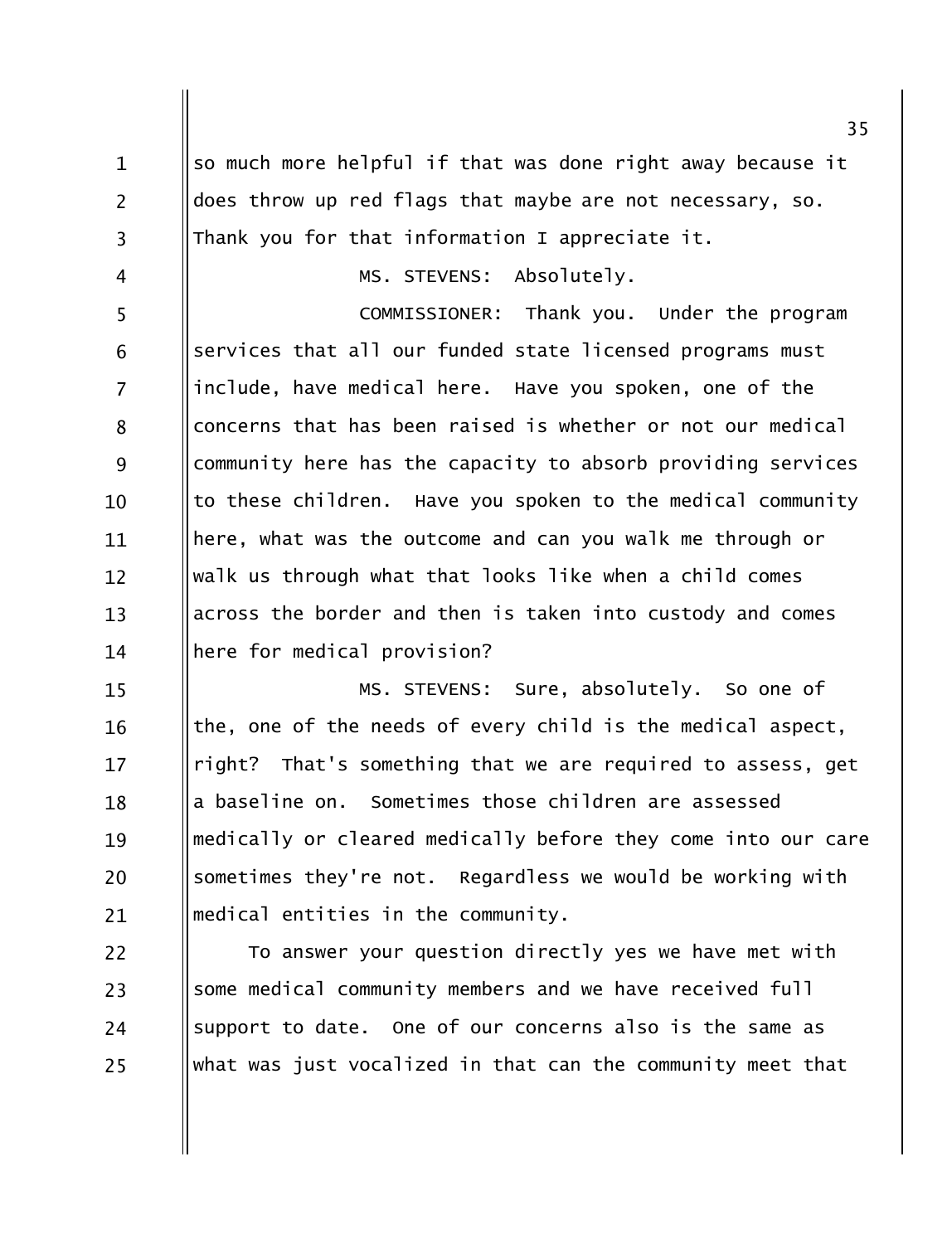need. Because just like we want to be equipped to be in the community and administer back to Alma we also want to be able to meet the kids needs, that's our first priority.

 $\mathbf{1}$ 

 $\overline{2}$ 

 $\overline{3}$ 

 $17$ 

So that was also a question we asked right away and the  $\overline{4}$ 5 answer was from the community members that we asked yes they 6 can meet that need. We gave them estimations, we gave them  $\overline{7}$ worse case scenarios, we gave them timeframes, we gave them billing information and how all of that would work. And the 8 9 answer was still yes that they would collaborate with us and were happy to do that.  $10$ 

COMMISSIONER: Okay. Couple questions that 11 were asked to me are directed to Masonic Home. So does the  $12 \overline{ }$ Masonic Home have, they're for the nonprofit and they work  $13$ with children you know with the programs that they have. Do 14 they have any homes in Michigan like this that are for the  $15$ children of Michigan that they sponsor? 16

MR. LOGAN: We do not.

COMMISSIONER: Okay. But you do have programs 18 that do help the children too, right? Like is it the 19 Rainbow Sisters, Rainbow --20

MR. LOGAN: Part of our fraternal --21  $22$ COMMISSIONER: I'm sorry I can't --MR. LOGAN: Part of our fraternal organization 23 includes a youth program for young men, young boys and girls 24 it's Rainbow Girls and Job's Daughters and DOA and they're 25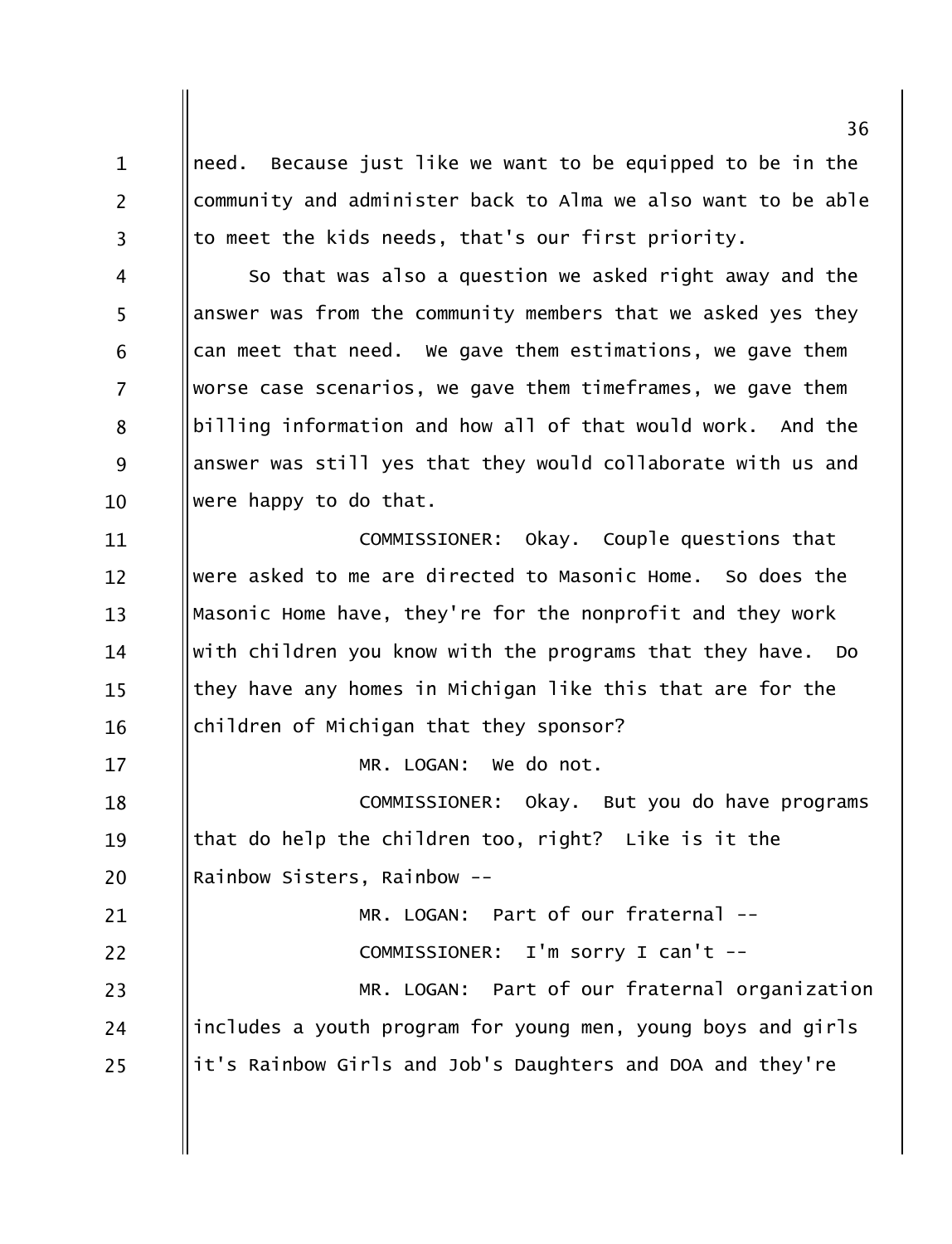|                | 37                                                              |
|----------------|-----------------------------------------------------------------|
| $\mathbf 1$    | part of our fraternal system.                                   |
| $\overline{2}$ | COMMISSIONER: But there's no homes that you                     |
| 3              | offer, correct?                                                 |
| 4              | MR. LOGAN:<br>NO.                                               |
| 5              | COMMISSIONER: Okay. I was just asked that                       |
| 6              | and I didn't know the answer, so I just wanted to ask.<br>Thank |
| 7              | you.                                                            |
| 8              | CHAIRPERSON AYERS: You got another question?                    |
| 9              | COMMISSIONER MAPES: Yeah, another one came to                   |
| 10             | mind. And, Mr. Moeggenborg, during your presentation I          |
| 11             | believe you stated that Masonic Pathways would continue to      |
| 12             | own the facility. Did you, and without going back through       |
| 13             | this I forget, but did you stipulate in the conditional         |
| 14             | rezoning that it would, the conditional zoning would only       |
| 15             | continue if you continued to own the facility?                  |
| 16             | MR. MOEGGENBORG:<br>Correct.                                    |
| 17             | COMMISSIONER MAPES: Okay. So that is in                         |
| 18             | there?                                                          |
| 19             | Yes.<br>MR. MOEGGENBORG:                                        |
| 20             | COMMISSIONER MAPES: Perfect, thank you.                         |
| 21             | CHAIRPERSON AYERS: Getting back to the                          |
| 22             | We see news reports all the time on TV you know how<br>vetting. |
| 23             | they are, interviews with Border Patrol, interviews with        |
| 24             | people that work in the detention centers at the border.<br>The |
| 25             | timeframe that these kids have to be out of there they're       |
|                |                                                                 |
|                |                                                                 |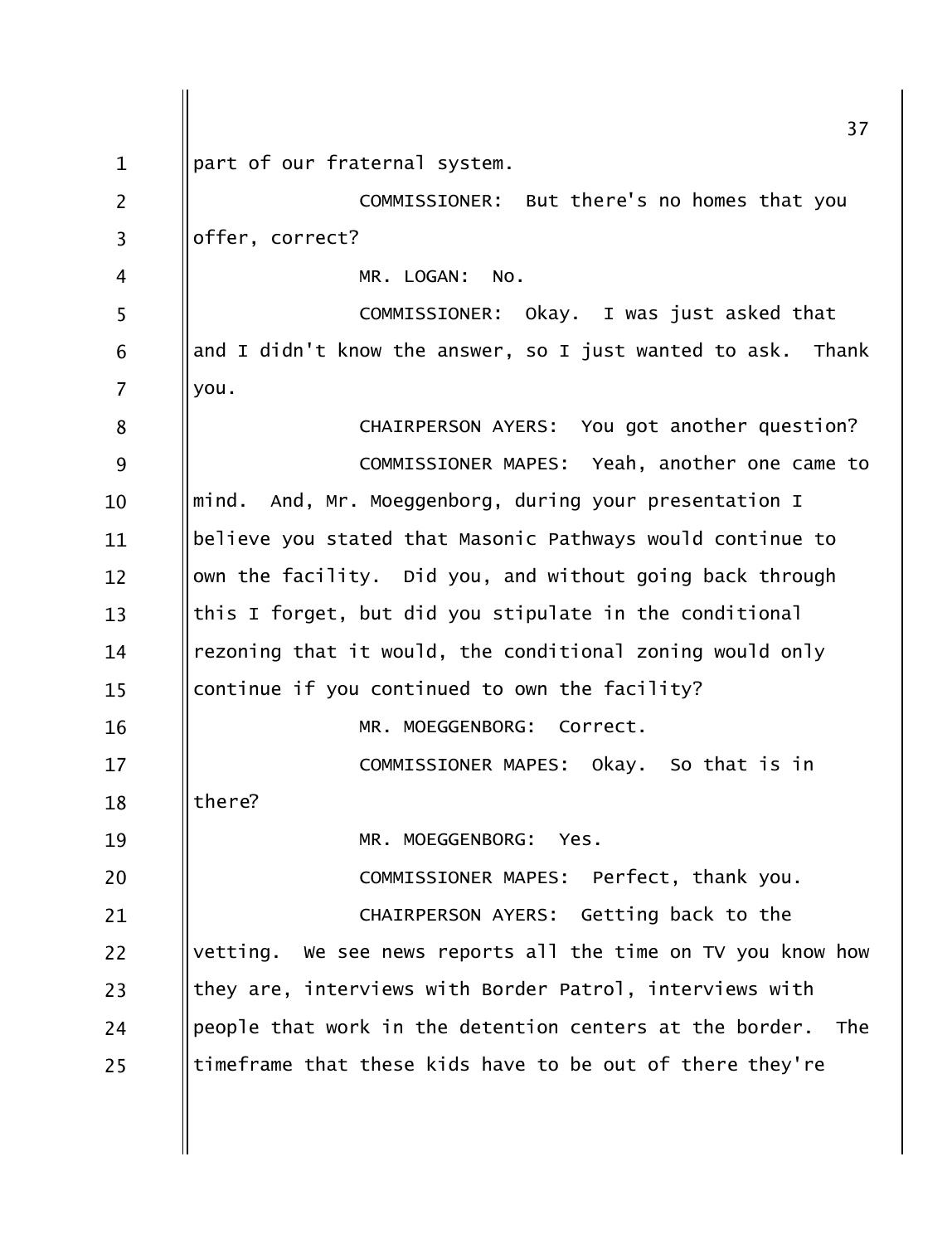saying that there's actually no way that they can vet all  $\mathbf{1}$  $\overline{2}$ these kids before they're distributed to maybe people like you or others. Can you elaborate a little more on that  $\overline{3}$ because you know we keep hearing that there's so many of them  $\overline{4}$ 5 there's no way that the kids can be vetted properly before they're disbursed across the country I guess would be the way 6  $\overline{7}$ to word it.

MS. STEVENS: Sure, sure and that's a valid 8 I would say there's a multi step process to that question. 9 it's not on just one particular person or entity to 10 participate in the vetting process. But again I'll defer to 11 Hannah on that.  $12 \overline{ }$ 

MS. OROZCO: Often what we hear about in the  $13$ media is regarding the 48 to 72 hours that children are 14 required to be placed in the child care facilities. That  $15$ stipulation, the 48 to 72 hours, two to three days that comes 16 from a piece of legislation that was brought about because of  $17$ litigation against or because of a group of children that 18 were cared for improperly. 19

All that says is that these kids are in custody of DHS, 20 Homeland Security with CPS and ICE for two to three days and 21 then must be placed in a child friendly facility within that  $22$ timeframe. So during that time they're assessed according to 23 where they come from, their medical status and then they make 24 a determination of where to refer them, to which programs 25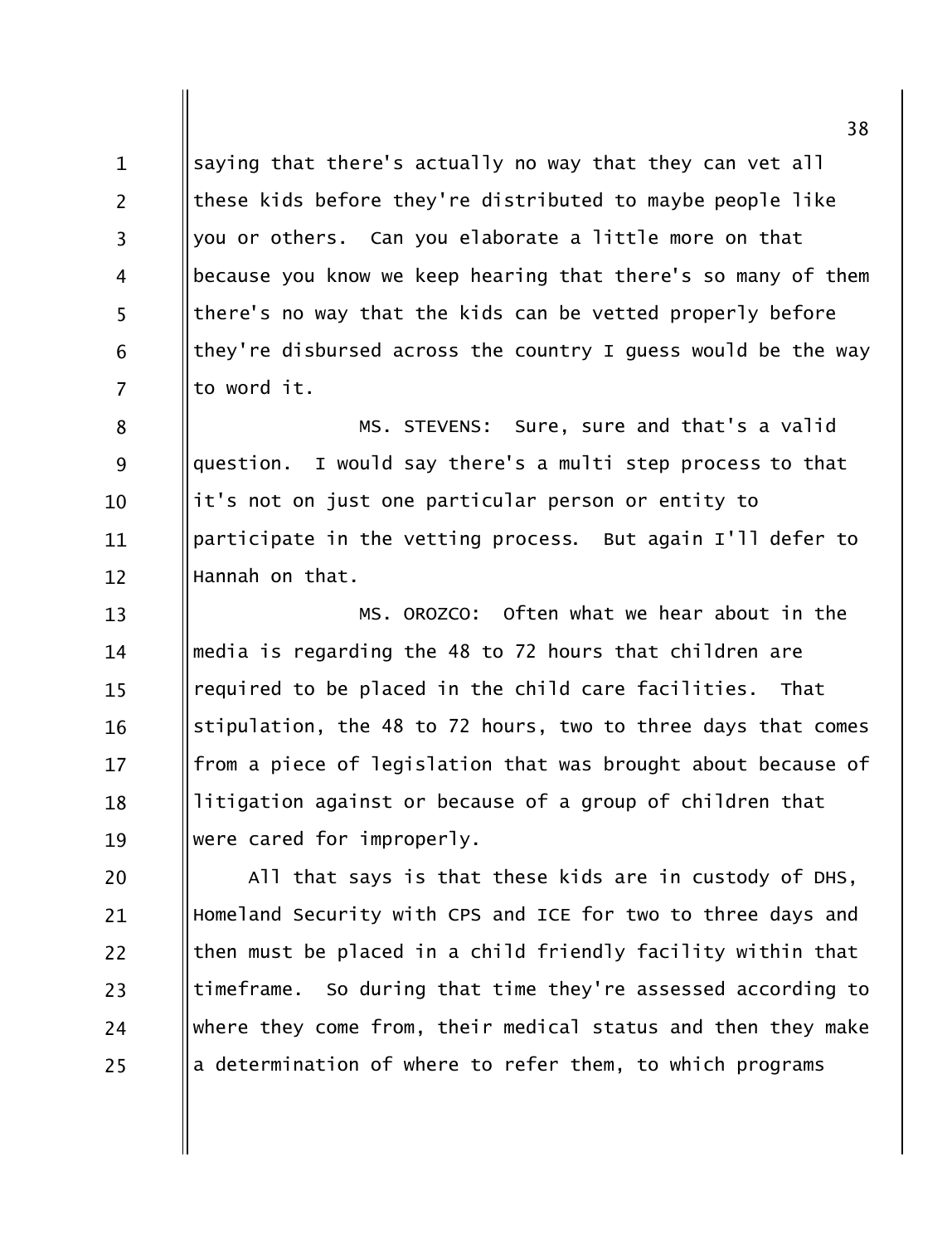according to their level of security.  $\mathbf{1}$ 

 $\overline{2}$ 

 $\overline{3}$ 

 $\overline{4}$ 

5

6

 $\overline{7}$ 

8

9

10

11

At that time then we receive those referrals and place them into the most appropriate care setting. And so lowest risk into the least restrictive and higher needs into more secure programs.

MS. STEVENS: So just to add to that too I can't really emphasize enough the staff that are trained in our facilities before they get to us as well as when they're in the facility. And so they go through rigorous training, trauma training, they bring assessment skills before they're even hired and so we're assessing in an ongoing way as well.

And this was again briefly mentioned in the opening  $12 \overline{ }$ statement if a child were to ever exhibit higher needs that  $13$ we cannot meet we would immediately put forth a 14 recommendation to transfer them out if you will. And that  $15$ would not be Alma because there's no facility equipped to 16 accommodate them.  $17$ 

CHAIRPERSON AYERS: I don't know if that 18 satisfies the people that wrote some of these questions out 19 here, but I just wanted to, about the Border Patrol and all 20 that saying there's no way that they could possibly be vetted 21 properly before they're disbursed. You guys don't know  $22$ anything about that? 23

That, I mean how do you know the children that you're 24 getting have been vetted, vetted for some kind of trauma, 25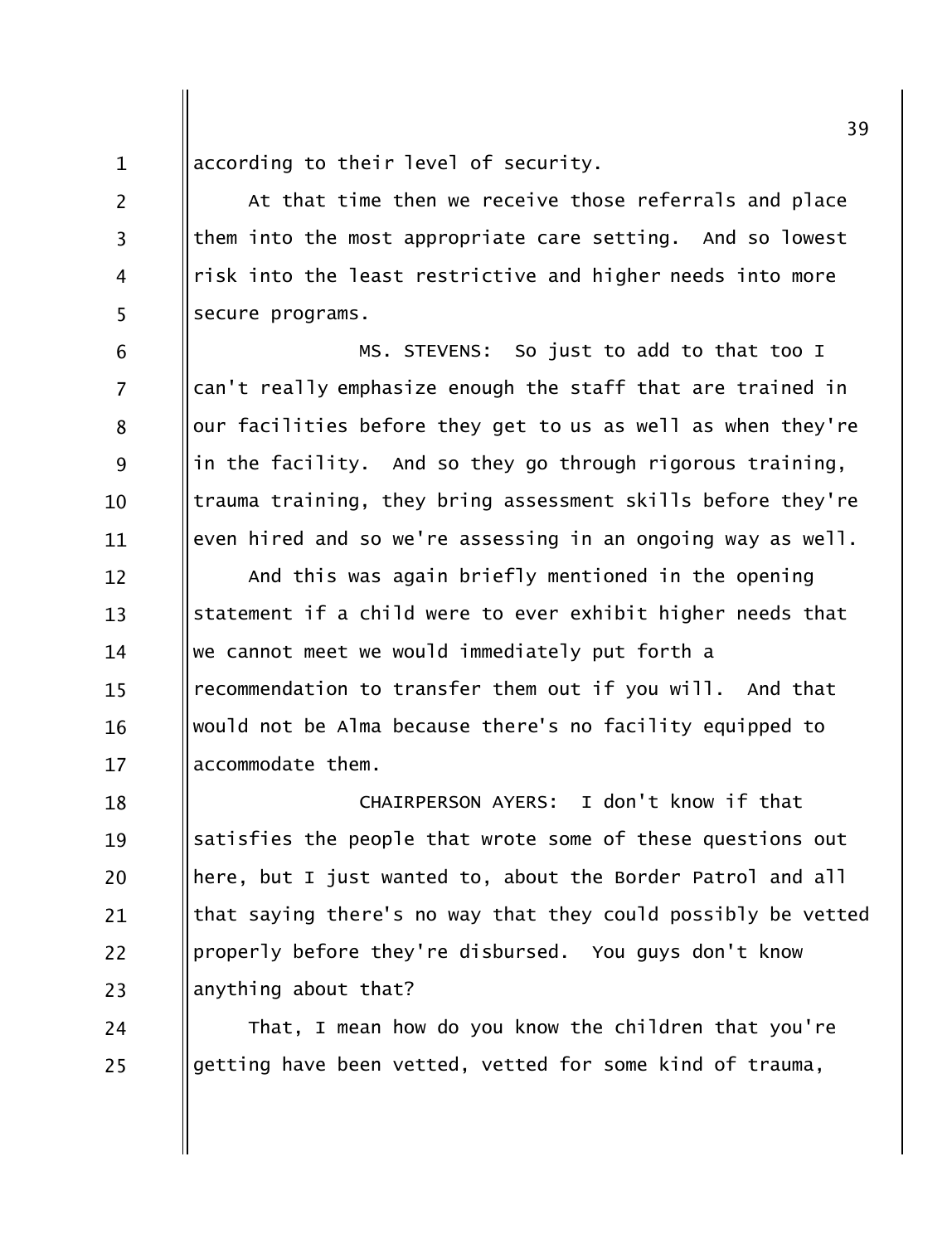gang membership anything like that? I mean can, do you know  $\mathbf{1}$  $\overline{2}$ when you get them for sure or do you have to do a lot of evaluation yourself to see whether they need to be moved out?  $\overline{3}$ MS. OROZCO: I mean that's the purpose of our  $\overline{4}$ 5 program is to provide assessment for what are the needs of this child. So yes there is some inner program transfers 6 according to their level of needs. But there are a lot of  $\overline{7}$ kids who end up spending a lot longer than 72 hours 8 9 unfortunately in CDP custody. But there is a certain list of criteria, so gang affiliation that is an automatic to a  $10<sup>1</sup>$ certain level of restriction of programming, so a certain 11 level of criteria.  $12 \overline{ }$ If kids are referencing the need for safety or fleeing  $13$ violence, we're talking about kids that don't want to be in 14 gangs they're trying to flee them. So those are kids that  $15$ want to come into our programs that are perfect for our least 16 restrictive setting in a low risk community.  $17$ MR. ZIOMKOWSKI: Any new information that 18 would, any new information that would come during any of our 19 assessment processes would be immediately reported to the 20 federal government. 21  $22$ CHAIRPERSON AYERS: Thank you. Anyone else on the Planning Commission got questions before we open it up to 23 the public? All right. With that thank you very much. 24 MS. STEVENS: Thank you. 25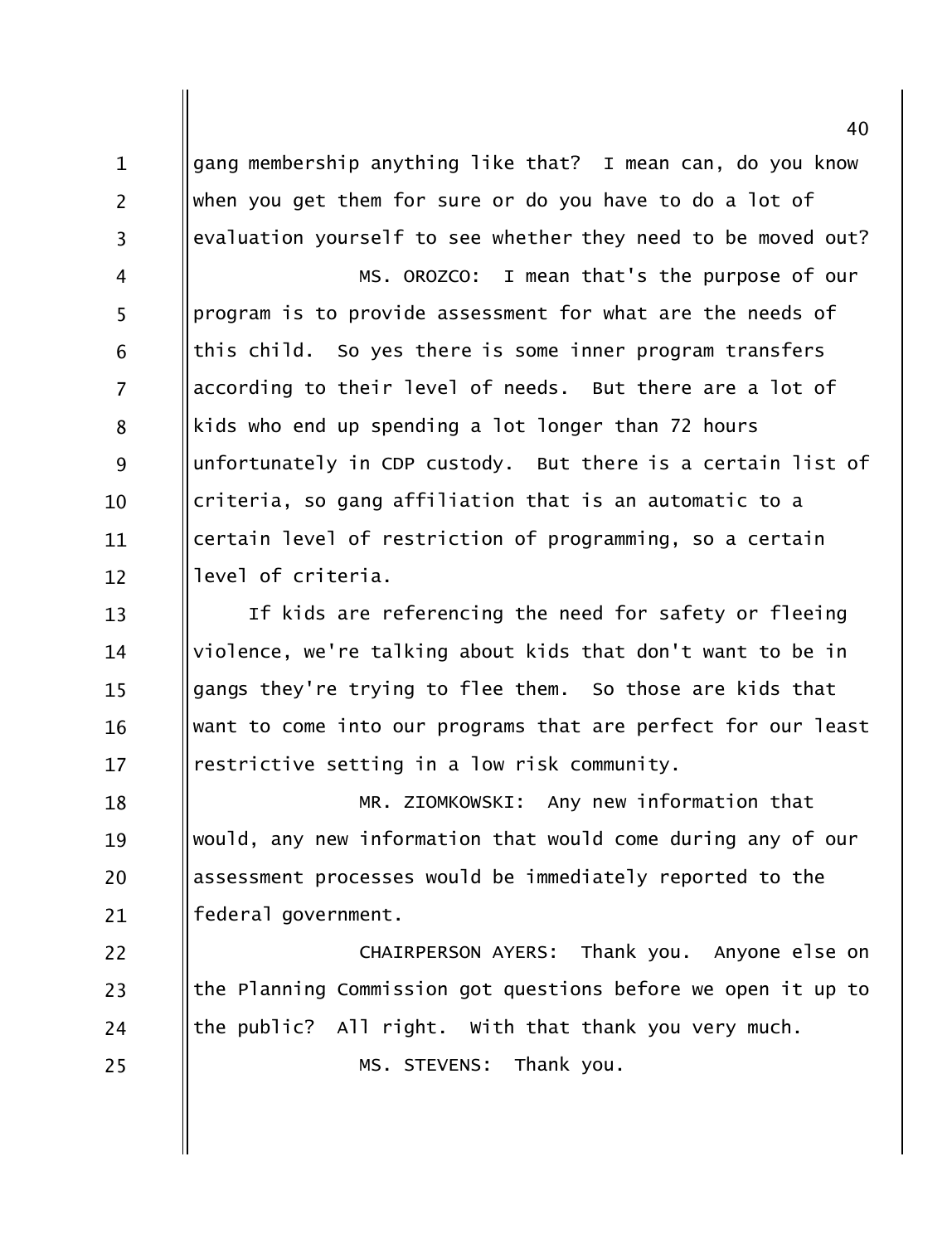CHAIRPERSON AYERS: And like Tony said please  $\mathbf{1}$ one at a time and be polite. You have five minutes and  $\overline{2}$ Aeric's going to get the clock set up up here. There's a  $\overline{3}$ clock on the monitor up there that hopefully you can see from  $\overline{4}$ 5 the, from the microphone. I can see a little bit here and we'll give you a one minute warning and try to limit it to 6  $\overline{7}$ five minutes.

So who's first? Come up to the mic. Don't get too long 8 of a line, but two or three people at a time be all right and 9 your name and your city please.  $10$ 

MS. DANIELS: Good evening, my name is 11 Norma Daniels and I am a (inaudible) and a new small business  $12 \overline{ }$  $13$ owner in Downtown Alma since Summer of 2020. I stand before you to declare my wholehearted support for the proposed 14 rezoning of the Warwick Living Center for the purposes that  $15$ have been well documented and presented here tonight by both 16 Masonic Pathways and Bethany Christian Services.  $17$ 

I educated myself on the details of this simple and 18 clear, clear rezoning request as I know you all have. It is 19 in my, it is my humble view that all of the well crafted 20 letters of support already submitted to local papers, sent to 21 you personally and posted online have quite effectively 22 gutted the politically framed misinformation campaign that 23 has sadly infected this process. 24

25

I'm aware that there is little I can personally add of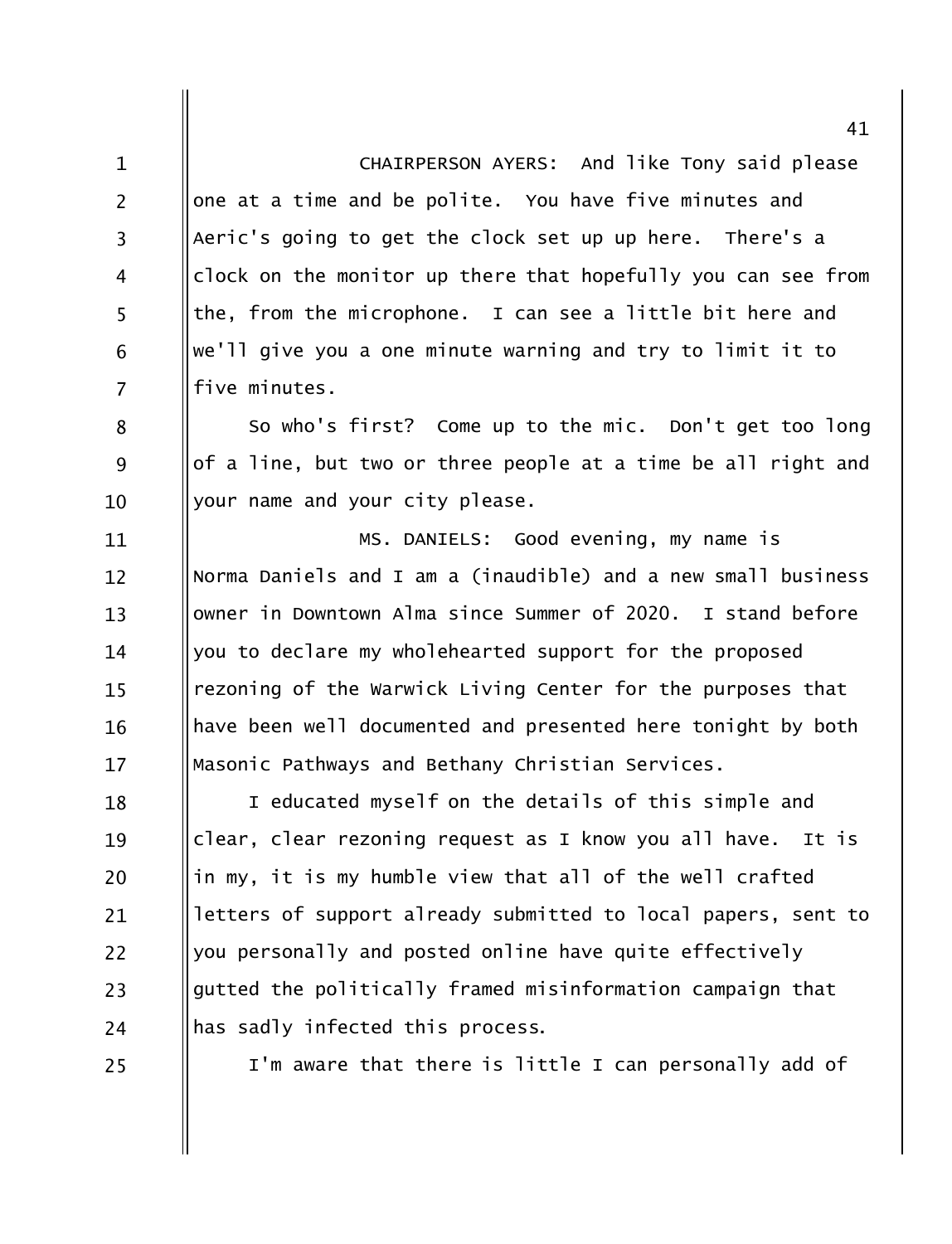substance to the argument in support of this rezoning other  $\mathbf{1}$  $\overline{2}$ than to possibly state this. I took a great leap of faith in early 2020 to proceed in the midst of a pandemic with the  $\overline{3}$ creation of a new small business here in Alma that has at its  $\overline{4}$ 5 core the deep belief in the power of the written word to inspire growth and change as well as the mission committed to 6  $\overline{7}$ community building and inclusivity.

I chose to put even deeper roots down in this place, in 8 9 Alma when I was at a transition point in my life and could have chosen any other direction entirely. Had I had an  $10$ inkling at that time that it was at all possible for this 11 community to be so unjustifiably unwelcoming I never would  $12 \overline{ }$  $13$ have stayed. I would have invested my time, my energy and my business elsewhere. 14

I strongly encourage you to consider the message that  $15$ will be sent about the community of Alma if you choose not to 16 approve this wholly valid and legal proposal for rezoning.  $17$ Thank you. 18

19

(Applause.)

MS. EVANS: Now I basically just have some 20 questions, but  $-$ 21

 $22$ CHAIRPERSON AYERS: Your name please. MS. EVANS: Oh, I'm sorry Ann Evans I live 23 here in town. I have feelings that these people are coming 24 in illegally, so my question is (applause) why, then why do 25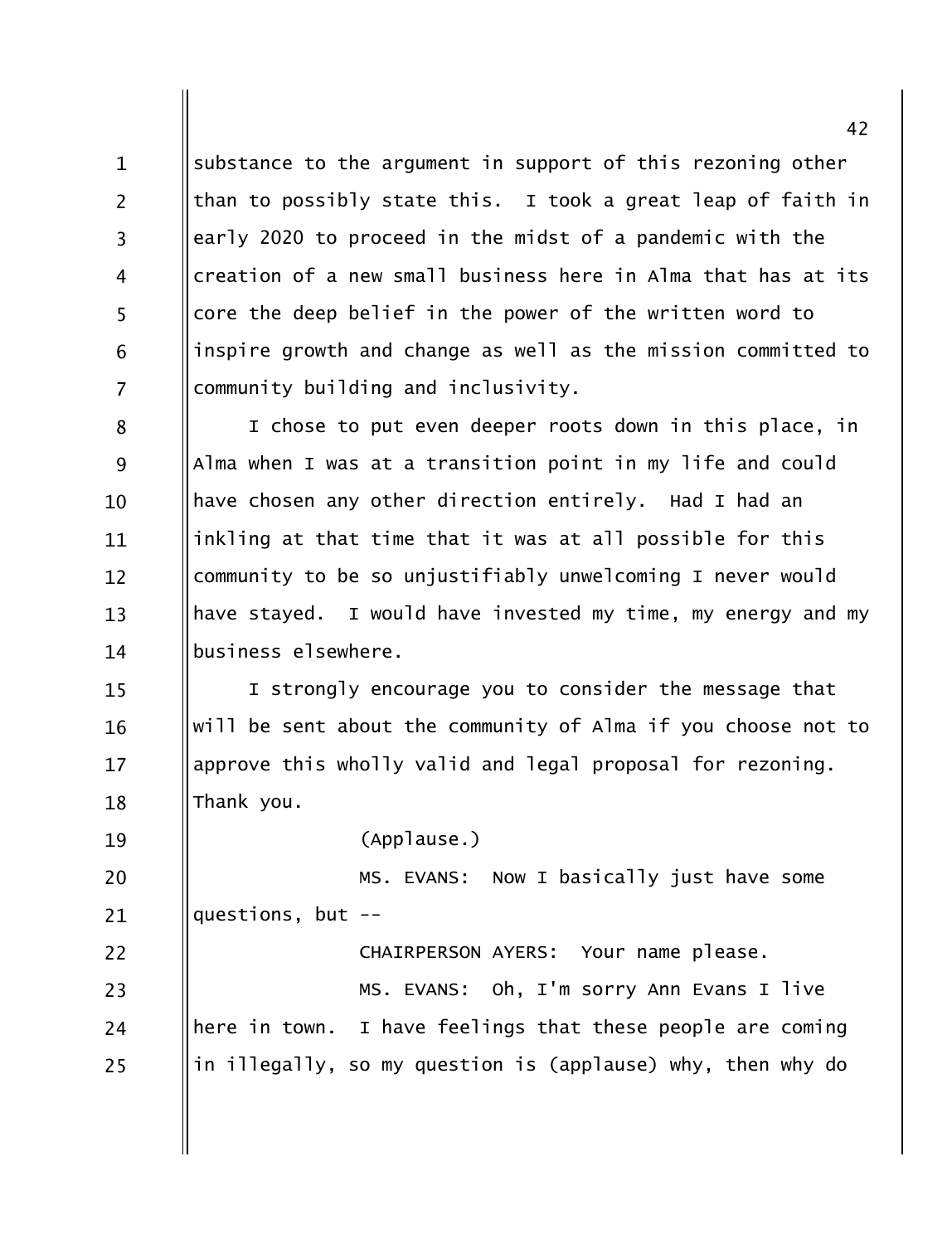we have laws that state you come in legally, do it the proper  $\mathbf{1}$  $\overline{2}$ way. I'm sorry that they're kids, but (applause), but my question's they're talking about these children coming I want  $\overline{3}$ to know what ages they're going to be, I want to know do they  $\overline{4}$ 5 know absolutely positive they're not members of the M13 gangs, the cartels that deal in sex trafficking all this 6  $\overline{7}$ other stuff (applause).

And I'd like to know as for sure, my husband's a retired 8 corrections officer are they going to put Constantine wire 9 around this because I want to know they're not going to be 10 able to get out into the community. Because if you look at 11 the news and the people who are living in Texas, Arizona,  $12 \overline{ }$ New Mexico they have houses being broke into, guns being  $13$ stolen things happening. Is this what we want for our town, 14 no thank you. This is a small community (applause).  $15$ 

I've had to call the police for help in the neighborhood 16 it takes them forever to get there. So we don't have the 17 manpower police wise in this community as far as I'm 18 concerned to handle this issue. 19

And I want, they talk about vetting are they making sure 20 that these kids are not gang members because they start them 21 22 at an extremely unbelievable young age of eight, nine, 10 years old these kids are indoctrinated into gangs (applause). 23 So I would like to know -- and most of the time when you 24 listen to the government they are so slow in processing 25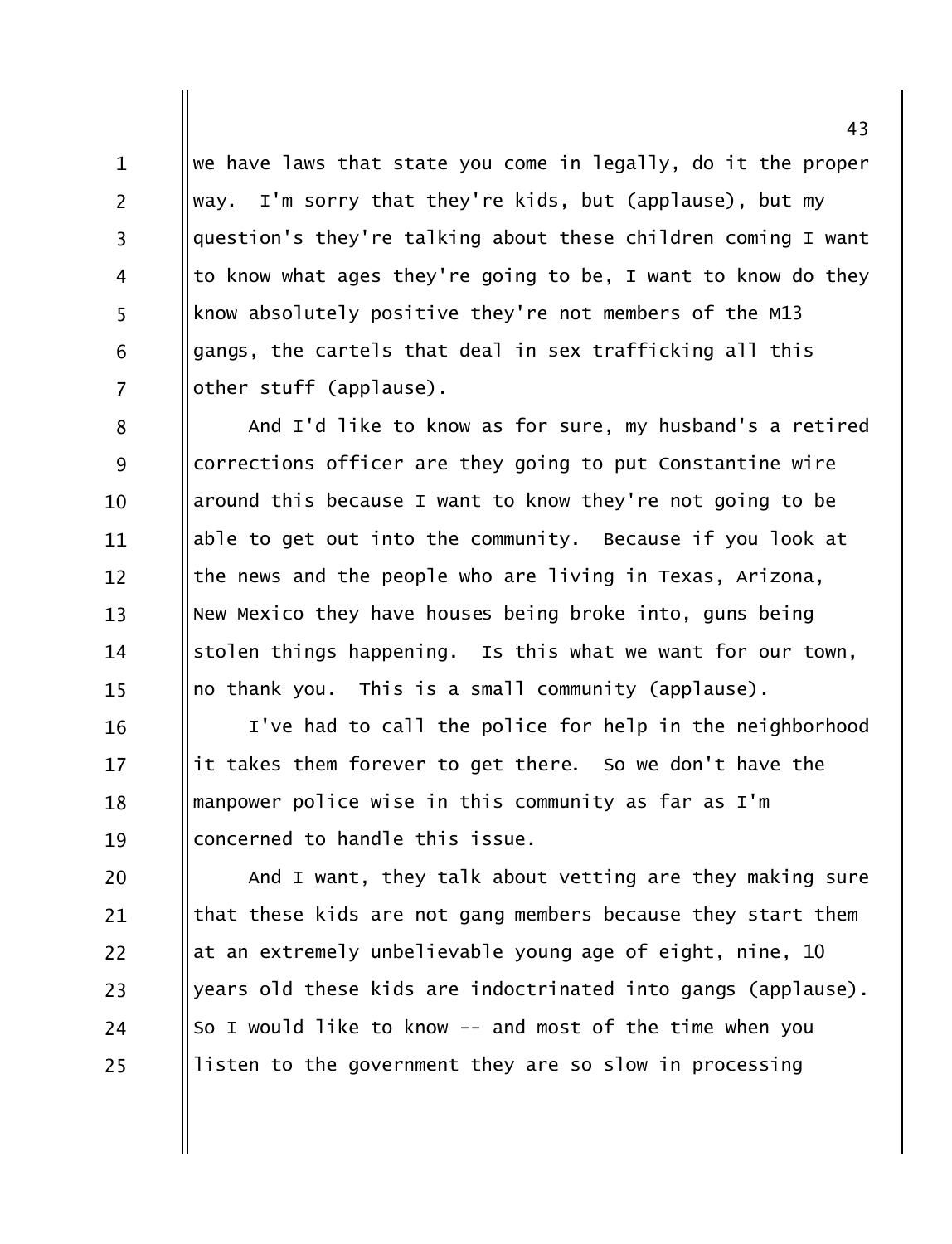things or getting there to help you that I'm like yeah, sure.  $\mathbf{1}$  $\overline{2}$ So that's a lot of questions I would love to have answered by these people because they don't even begin to  $\overline{3}$ touch on this stuff that people -- because this is a  $\overline{4}$ 5 wonderful small community. If I wanted to live in a big town and have to worry about having my doors locked all the time 6  $\overline{7}$ I'd move to Detroit, but I live in Alma.

I grew up out in Riverdale my parents never locked the 8 9 door, we didn't lock the door unless we went on vacation.  $\mathbf I$ don't want that kind of situation here where I have to lock  $10<sup>1</sup>$ my door every time I turn around because you got to worry 11 about what's happening. It's bad enough as it is we don't  $12 \overline{ }$ need gang members here because I can't trust Michigan to do  $13$ something about it.  $14$ 

 $15$ 

(Applause.)

MS. BROWN: My name's Kelle Brown I live in 16 St. Louis. It's with a heavy heart that I even got involved  $17$ with this because I know Jesus loves everybody. He laid it 18 on my heart to pray for these children. It's really bad, but 19 I researched statistics. I tried to find facts and 20 statistics and I hope that will spur you guys on to dig 21 deeper because this is just like really astounding.  $22$ 

There's 428,000 children in foster in the United States. 23 Michigan has approximately 13,000 in foster care due to abuse 24 and neglect, that does not count the ones that were 25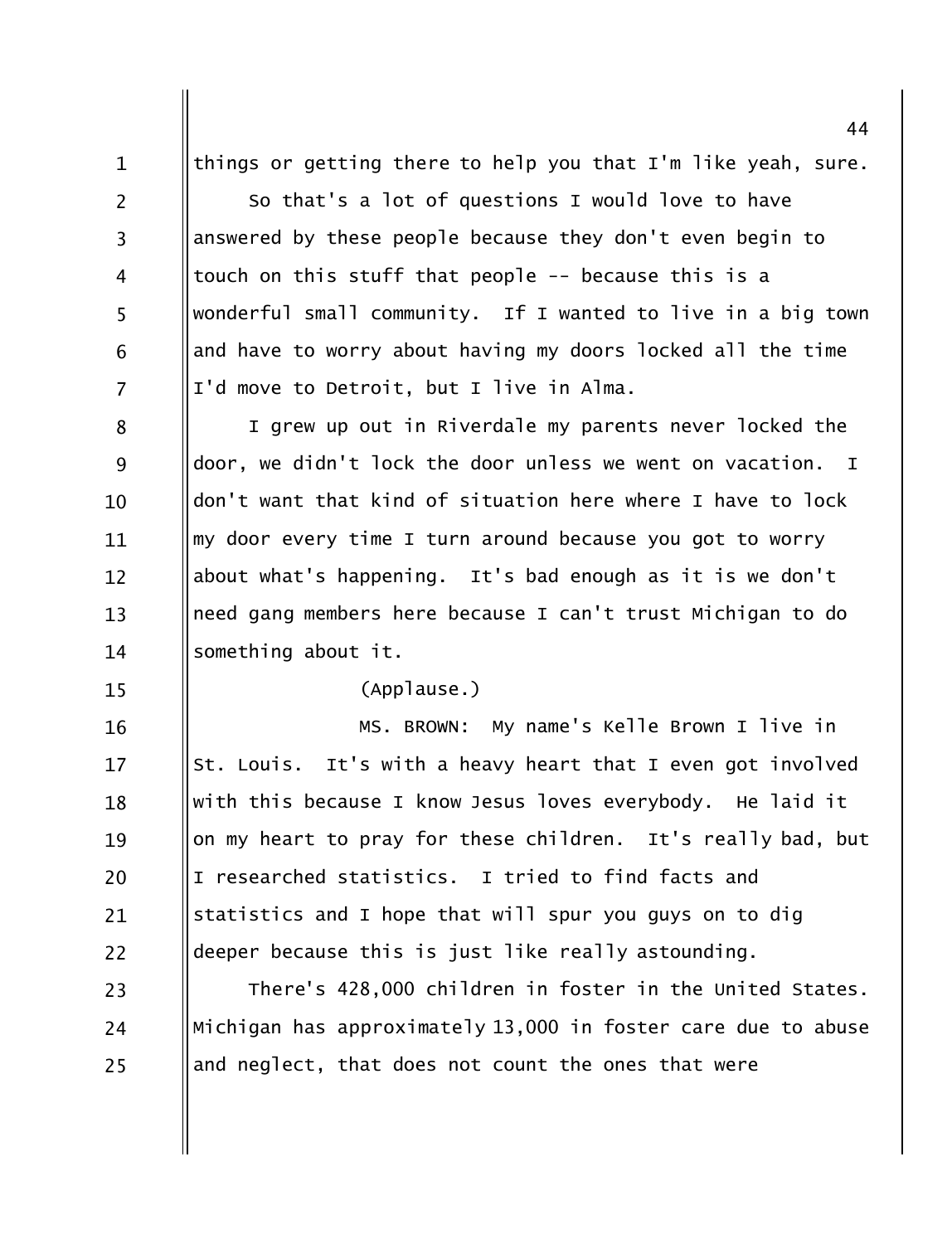relinguished by birth parents. Many of them, this comes from a focus on the family that has an orphanage, they try to do orphanage, Icareaboutorphans.com. And they say many of them relinquish or languish for years in institutions only to age out and be cut loose on the streets, many become homeless.

 $\mathbf{1}$ 

 $\overline{2}$ 

 $\overline{3}$ 

 $\overline{4}$ 

5

6

 $\overline{7}$ 

8

9

10

The males out number the females. Expenditures for these foster cares run 4.3 billion a year for administration costs and that's just for placements and, excuse me I'm sorry that's for, just for placement and monitoring that is not the physical and mental costs.

Thousands of children born in this country live in the 11 state of what is called, they refer to as CUTS, Chronic  $12 \overline{ }$ Unpredictable Toxic Stress. And with that they experience  $13$ chronic disease, mental illness, cognitive impairment, 14 relationship failures, high risk behavior, disabilities that  $15$ can even add up to early death. 16

As God willing they do foster or get adopted then  $17$ they're into the system. And the strain on that and on the 18 community in budget sense there's school systems, the health 19 care systems, incarceration systems, welfare systems. And so 20 I just wanted you to keep in mind the need is great here. 21

Our Michigan children continue (applause), our Michigan 22 children continue to spend unnecessary time in residential 23 shelters due to the lack of foster placement. They 24 experience multiple placements and moves because of the lack 25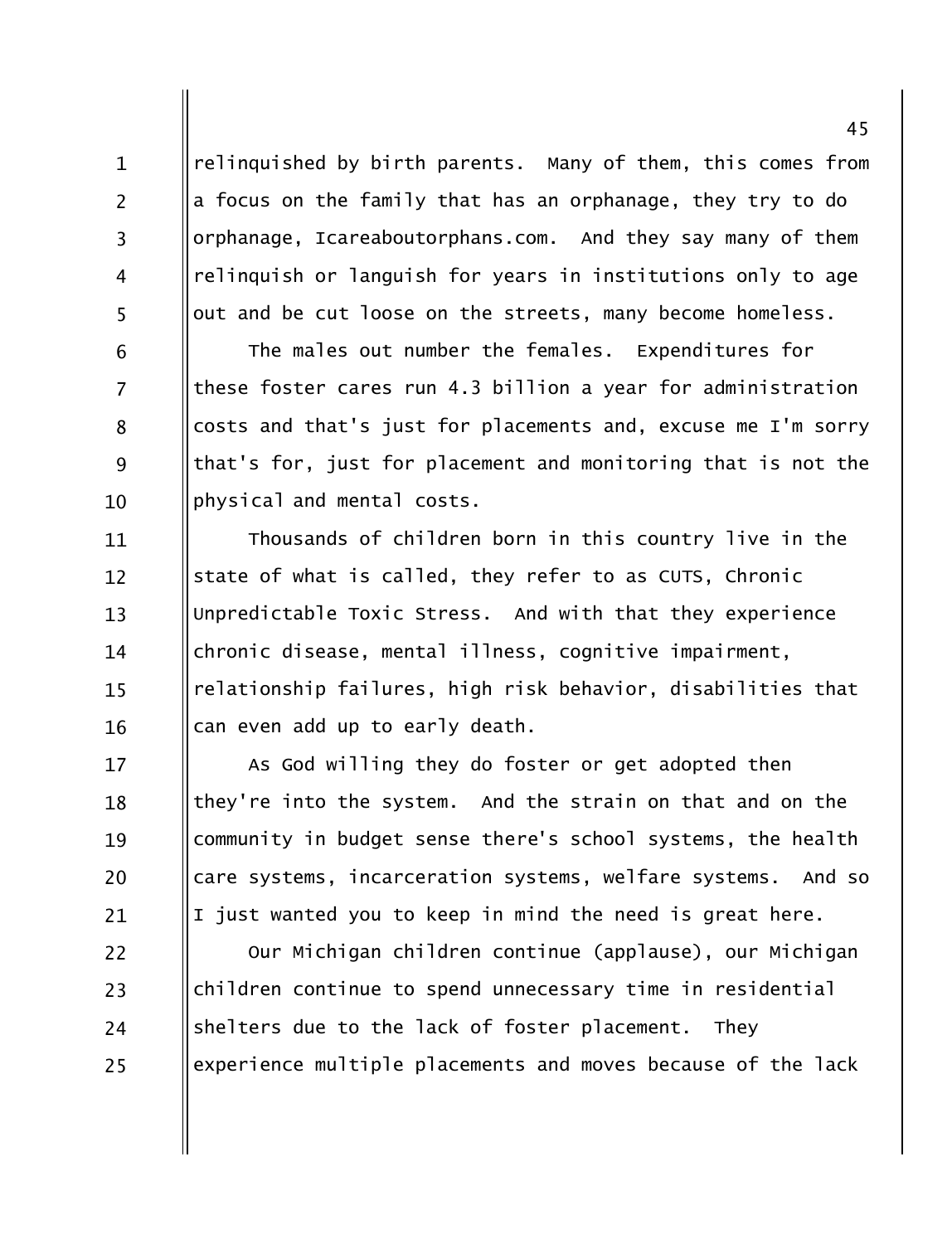of homes which there's a good match. They experience greater uncertainty, increased trauma, poor outcome as a result of the multiple moves. They're more frequently separated from siblings because of the lack of homes that can take on multiple children. Again the need is great in Michigan.

 $\mathbf{1}$ 

 $\overline{2}$ 

 $\overline{3}$ 

 $\overline{4}$ 

5

6

 $\overline{7}$ 

8

9

10

11

 $12 \overline{ }$ 

 $13$ 

I'm for immigration, I want it done by the law (applause) and properly. Let it be safe for the immigrants and the community that they choose to settle in and become taxpaying productive citizens and have them learn to have a love and want of love for our great nation. What's happening now and how it's being done is not good for them or us. I see (applause), I see exploitation of these children at every turn.

Adoption agencies they make millions, so and I think 14 Bethany Christian could take the taxpayer money and possibly  $15$ go further and their money will go further, it would be safer 16 for all involved go to these countries, build there, heal.  $17$ Work (applause), work with the community and the families how 18 much better that would be. 19

From 2010 to 2019 Wellspring Lutheran Services had a 30 20 percent decrease in children entering foster and it was 21 because the state and Lutheran Wellspring concentrated on 22 family efforts and community efforts. So they were able to 23 keep these kids with the family, supporting and lifting that 24 up. 25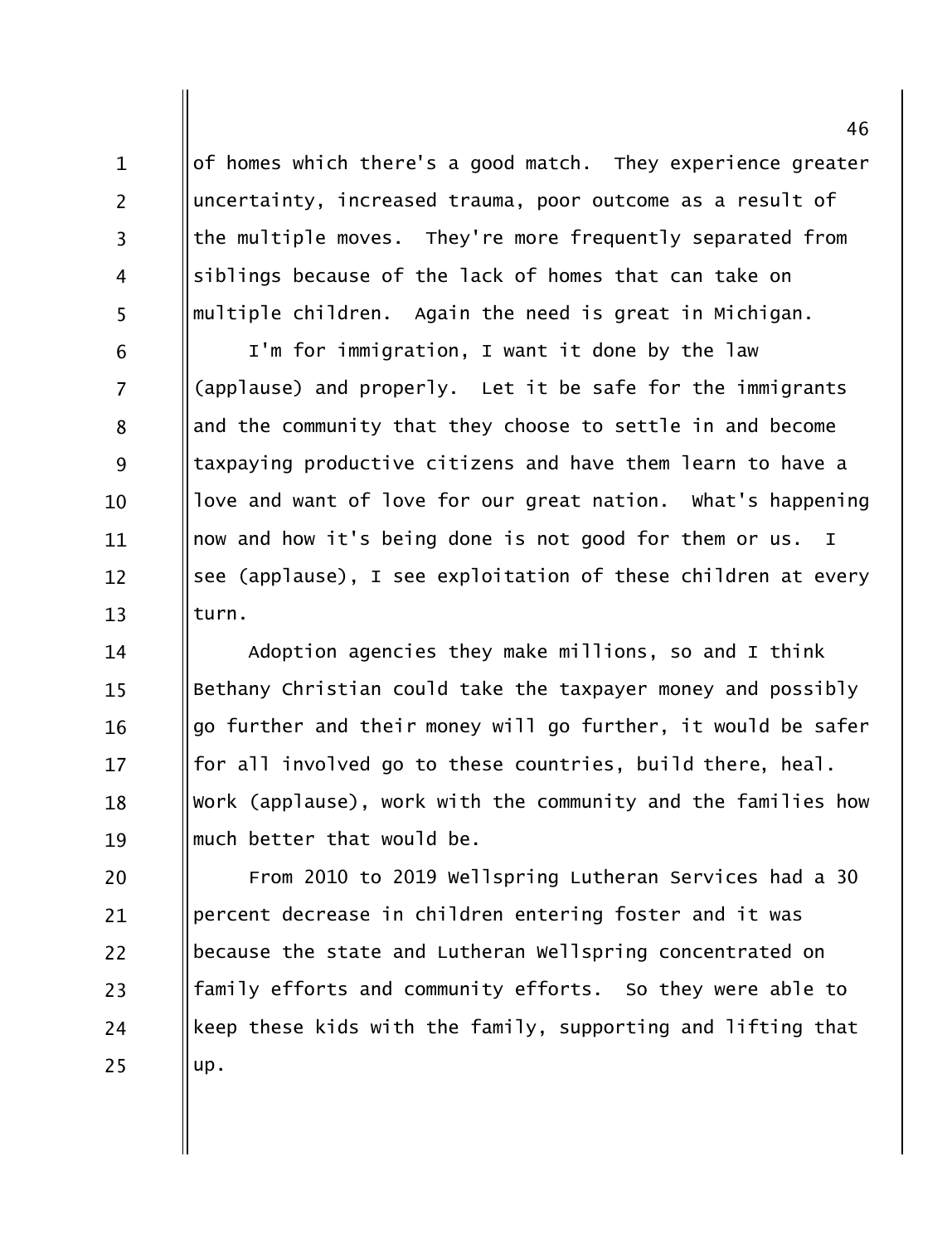|                | 47                                                           |
|----------------|--------------------------------------------------------------|
| $\mathbf{1}$   | CHAIRPERSON AYERS: Thirty seconds.                           |
| 2              | MS. BROWN: Oh, okay. Families of these                       |
| 3              | children they should stay there, they can reside, live and   |
| 4              | reside and then keep their children. It's called missionary  |
| 5              | work (applause) to provide in the communities. In doing so   |
| 6              | they stay with their family, their communities, where they   |
| $\overline{7}$ | were born, where they were raised, their cultures, their     |
| 8              | beliefs. They are given the tools to be sufficient and       |
| 9              | therefore promoting emotionally and intellectually sound     |
| 10             | human beings. Plain and simple it works, it works for        |
| 11             | families, communities and countries.                         |
| 12             | It is mine and your duty to research these facts and the     |
| 13             | impact it will have for all of us here in Gratiot, state and |
| 14             | country. I say again you find the need is great right here.  |
| 15             | CHAIRPERSON AYERS: Thank you.                                |
| 16             | MS. BROWN: So I, Kelly Brown oppose this                     |
| 17             | rezoning.                                                    |
| 18             | (Applause.)                                                  |
| 19             | MR. SMITH: Thank you for having us by the                    |
| 20             | Jeff Smith, Dr. Jeff Smith I live in Alma, Arcada<br>way.    |
| 21             | Township actually. I have lived in this community for about  |
| 22             | 27 years, my wife and I moved here then. It's been a         |
| 23             | wonderful community. It's been a community whether you're    |
| 24             | Republican, Democrat, Christian, non-Christian we have got   |
| 25             | along. This is a sad moment for me and I would like to say   |

 $\parallel$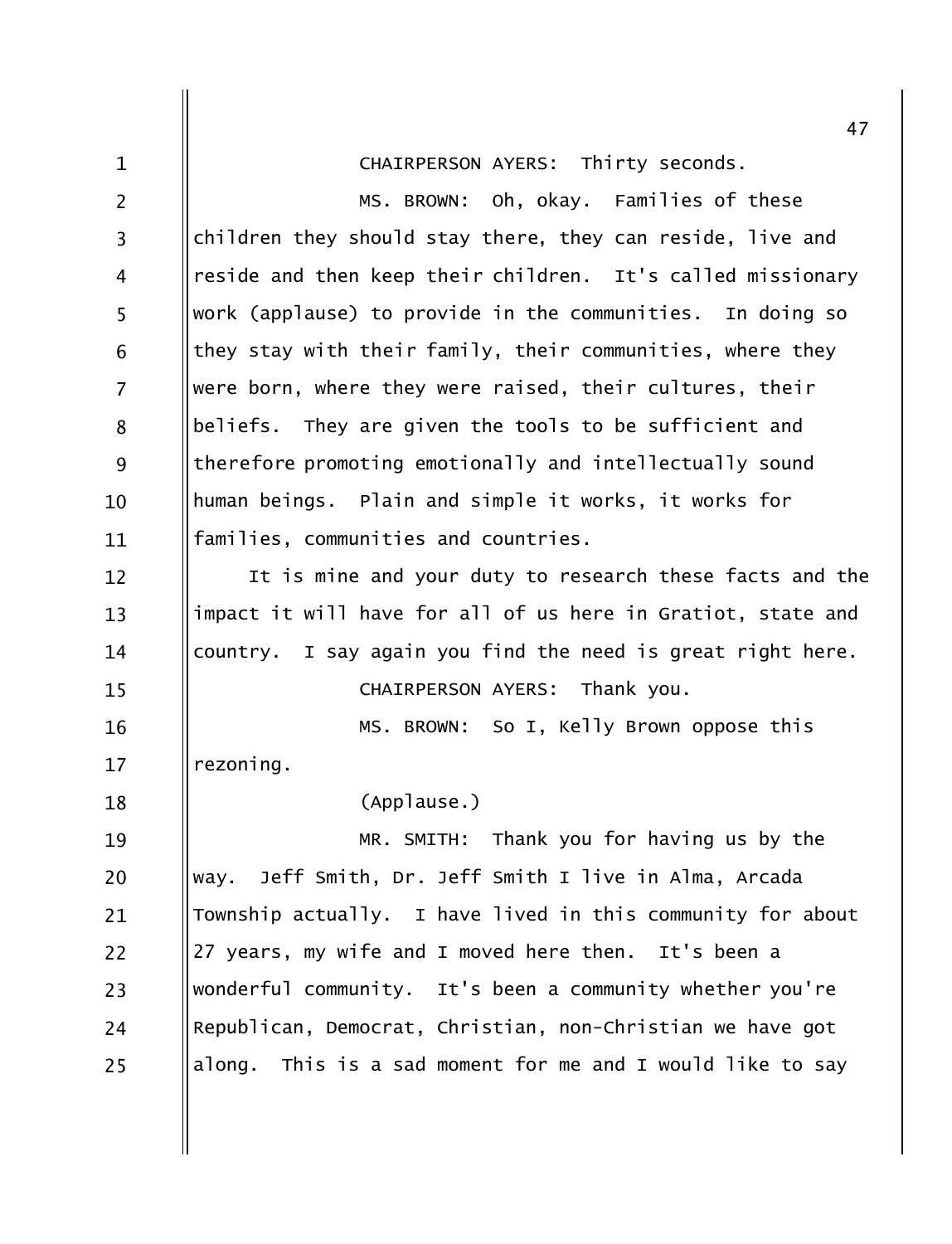Masonic did something in two months that I never thought would happen, split this community right down the middle (applause).

 $\mathbf{1}$ 

 $\overline{2}$ 

 $\overline{3}$ 

And so I don't really want to speak about the politics I  $\overline{4}$ 5 really want to speak about why we're here. And in my mind we're here for you all to really look at three things; number 6  $\overline{7}$ one, in my mind there should be a very high bar to change zoning. Businesses depend on zoning, Warwick Avenue as you 8 9 all know that, that's been going on for about 15 years trying to develop businesses there. Businesses have been there, 10 businesses are, are counting on you to not rezone this 11 because of a swamp or because of politics or because of  $12 \overline{ }$ someone's moral thoughts that something should be done.  $13$  $SO I$ just hope you keep that in mind and, and I hope that is a big 14 deal in, in this.  $15$ 

Secondly there should be overwhelming support from a 16 community to bring in such a divisive thing or you will truly  $17$ split this community right down the middle (applause). 18 Now, thirdly I believe that this Commission, City Council works 19 for the cit -- works for the citizens of Alma. And you're, 20 and you're, and I hope when you make this decision it is 21 based on one thing what is best for Alma not what is best for 22 me or Mexico or Democrats or Republicans. What is best to 23 develop business, develop schools, have a safe community in 24 Alma period (applause). 25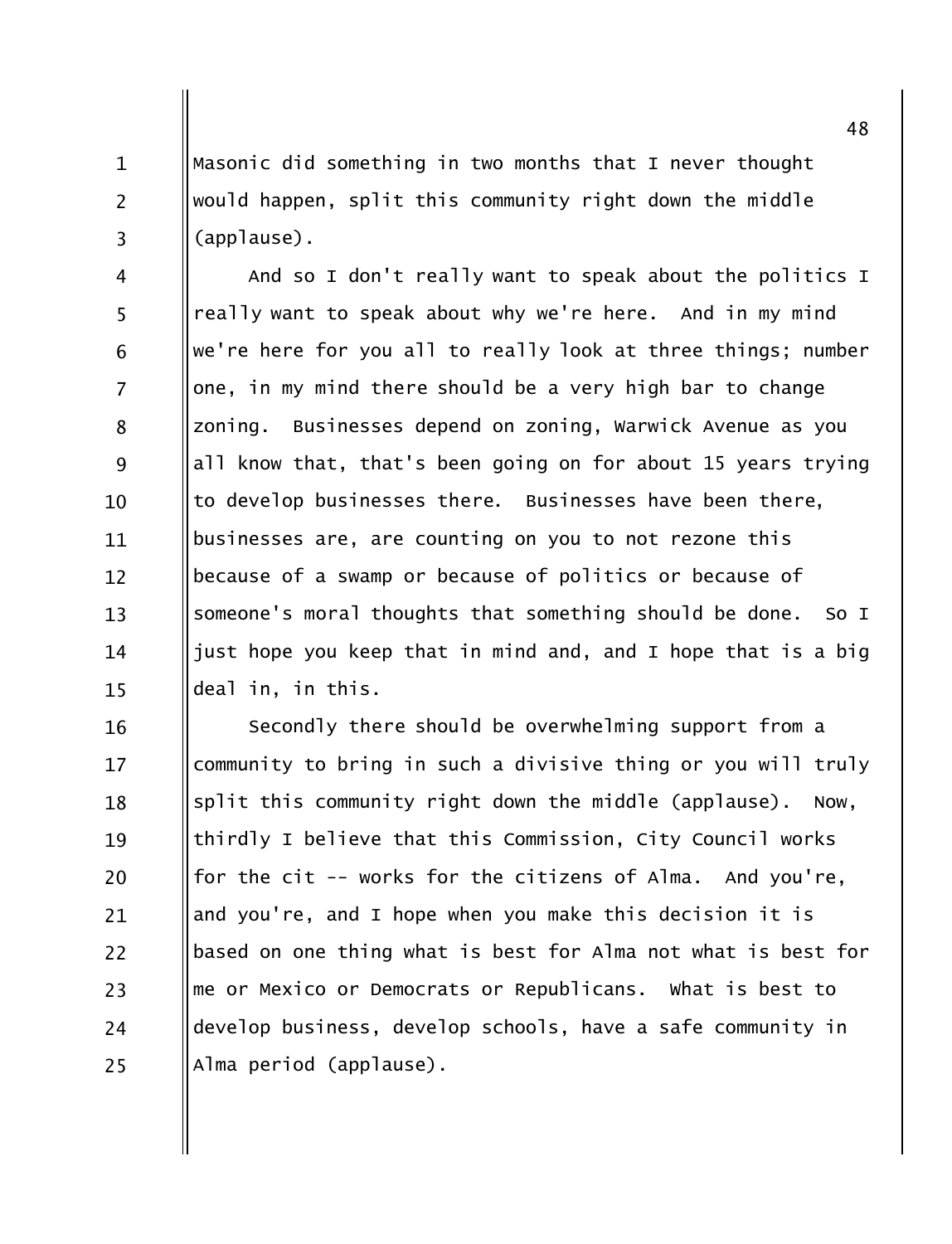So I'd just like to talk about in my mind how I think we  $\mathbf{1}$  $\overline{2}$ all got here. Number one Masonic Home made a terrible business decision by completely overpaying (applause) for a  $\overline{3}$ building and this is a well known fact, okay. I don't think  $\overline{4}$ 5 it's our job to help them out. I think (applause) so thus, so thus they partnered with Bethany to, to now say we need 6  $\overline{7}$ you to change the local zoning because it's the moral thing to do and we're just such wonderful..., no. Follow the 8 9 money, okay (applause).

I am not going to be told I am morally bad by people who 10 are, who will make millions of dollars on a deal (applause) 11 and they're telling me that by some moral grounds I need to  $12 \overline{ }$ do it. And by the way I have a lot of experience helping  $13$ third world countries. We started our own 501C about 12 14 years ago (applause) (inaudible) Africa. We have, I have  $15$ personally been there eight times. I've done hundreds of 16 surgeries, we started an orphanage, we started a hospital, so 17 don't lecture me about what's morally right (applause). 18

CHAIRPERSON AYERS: You're cutting into his 19 20 time here guys.

MR. SMITH: Masonic Home had many, did have 21 options for this, for this property and I'm glad they finally 22 kind of hinted to that. As Chief of Staff at the hospital I 23 wasn't going to mention the hospital tonight, but they did. 24 I was personally in meetings when I know the hospital was 25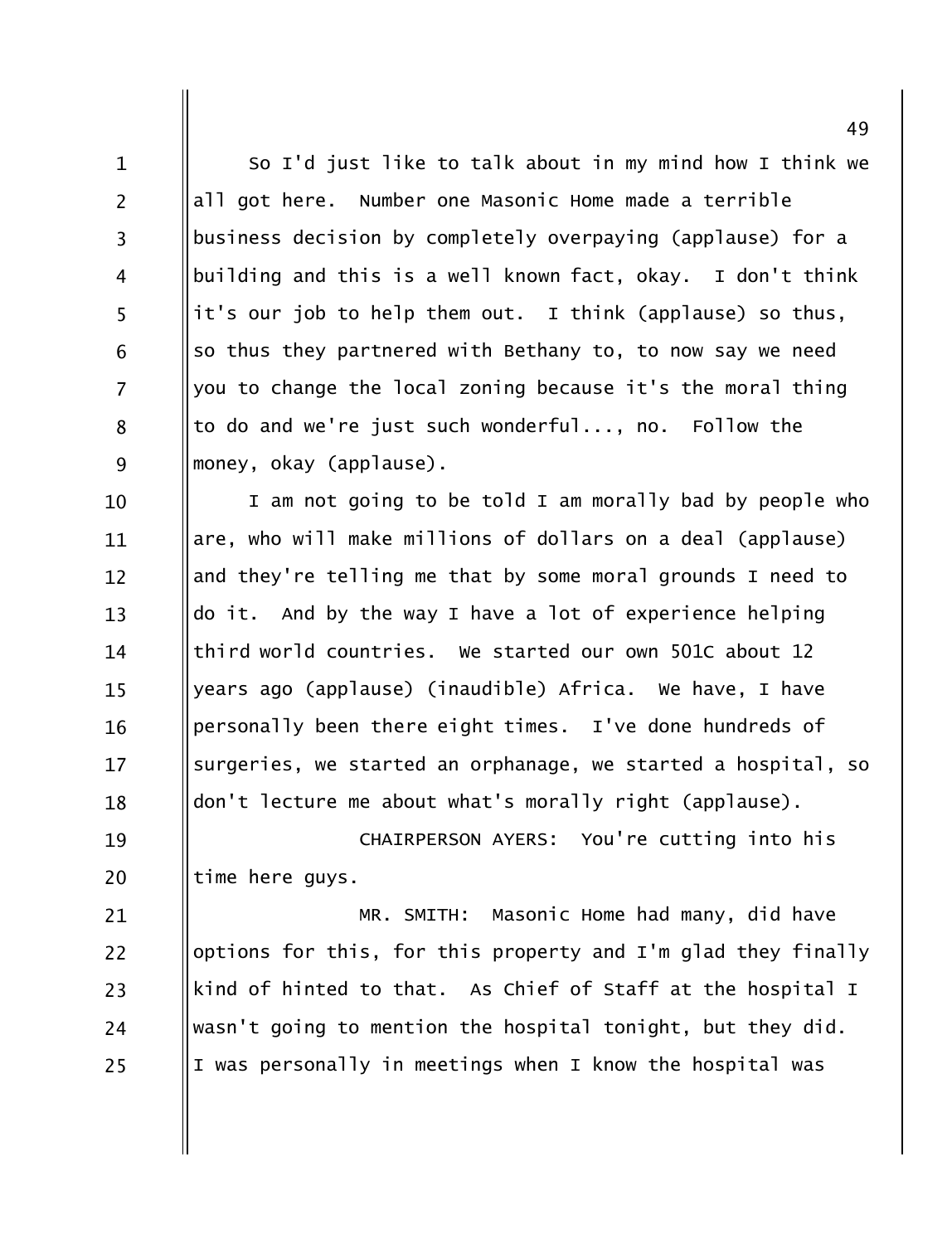very interested in having further discussions with that  $\mathbf{1}$  $\overline{2}$ building and that is the truth and I would put my hand on a Bible and say it (applause).  $\overline{3}$ And I will also say, Mayor, that we don't have excess  $\overline{4}$ 5 capacity at the hospital those buildings are being brought down to expand the hospital which I've been in many of those 6  $\overline{7}$ meetings as well. And then I think there's probably going to be a need for senior residency --8 CHAIRPERSON AYERS: Can you wrap it up 9 quicker.  $10$ MR. SMITH: Okay, So I have some questions 11 for the committee if I can just hand these out to you guys.  $12 \overline{ }$ I'm sorry can you give me two more minutes please, please?  $13$ (Applause.) 14 MR. COSTANZO: Hey, hey folks, but this is  $15$ what we're talking about. And we do appreciate, this guy's 16 dynamic, I know him, I know him real well, but that's what  $17$ happens though. We're trying to move this along. We 18 appreciate what everybody thinks and how they're feeling, but 19 the  $--$ 20 MR. SMITH: Two minutes, Tony. 21  $22$ MR. COSTANZO: The process is shorter then --THE SPEAKER: Let him talk. 23 MR. COSTANZO: We mentioned before so I'll 24 give him some time, but that's what we're talking about, 25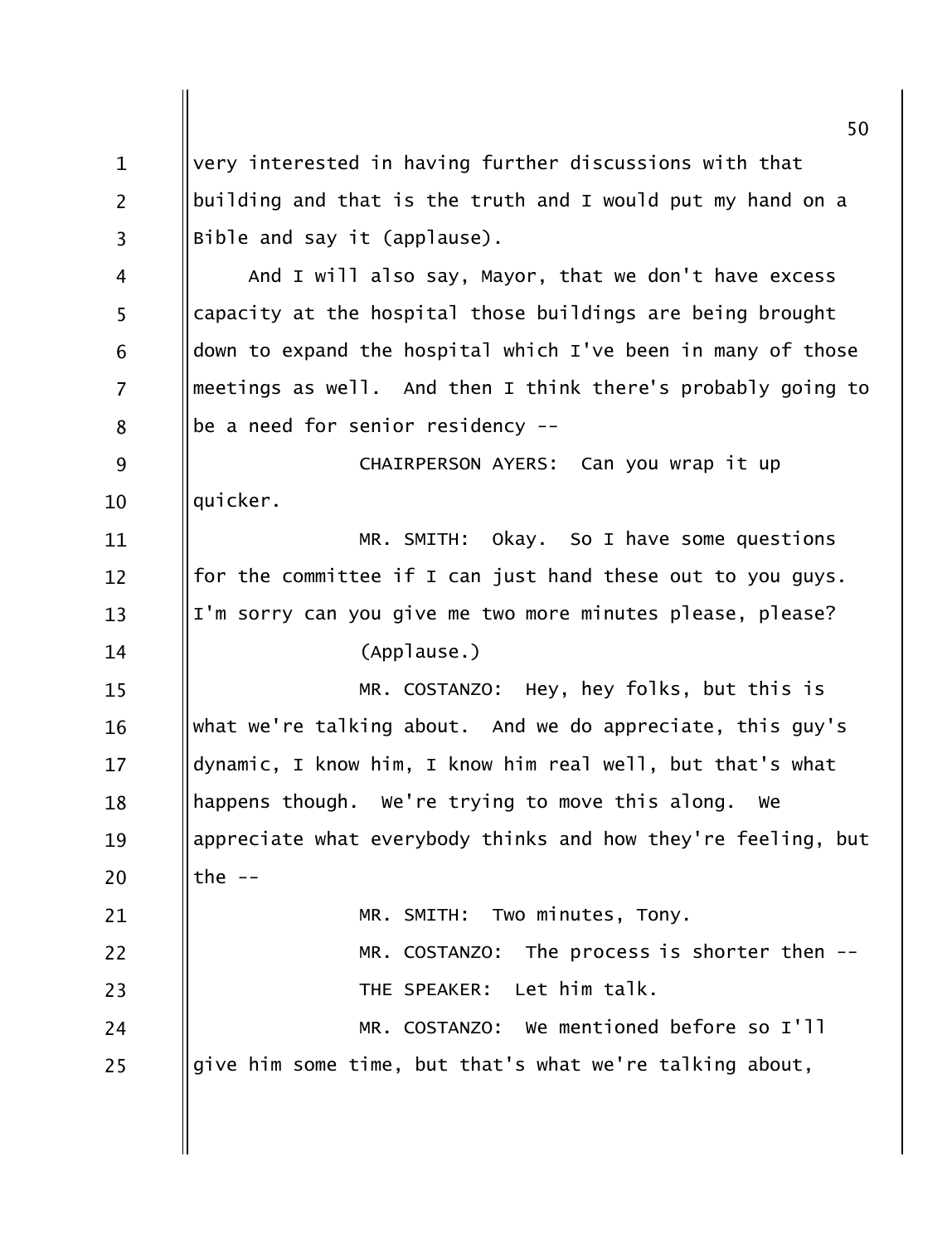okay.

 $\mathbf{1}$ 

 $\overline{2}$ MR. SMITH: Thank you very much, Tony. So question number one define vetted, okay. And that has been  $\overline{3}$ discussed. Are they vetted, do they have a birth  $\overline{4}$ 5 certificate, do they have a government record, hold a TB, etcetera. And I think clearly it is a half truth to say 6  $\overline{7}$ these boys are vetted. Two, can you quarantee that Bethany's safety plans for a full facility is sound and will protect 8 9 us. Three, question three have you asked Masonic Home what other options they chose not to pursue. 10

Four, what is the projected need for senior living beds 11 in this county in the next 10 years. Five, is it normal for  $12 \overline{ }$ a nonprofit 501C to aggressively solicit support in this  $13$ community through churches and others. Number six what is, 14 what is the projected strain on our budget, police, etcetera.  $15$ Seven, do any of the Planning Commission members have ties to 16 Masonic Home and, Greg, thank you for saying that.  $17$ 

Eight, does the CO of Masonic or Bethany live here; 18 nine, what is the bar for rezoning and what should it be. 19 Ten, what precedence would rezoning this start; 11, do you 20 agree that the primary responsibility is to do what's best 21 for the citizens of Alma period. Twelve or excuse me, yeah 22 12, is this project an obvious huge plus for this community 23 and if your answer is yes please explain. Thirteen, will 24 this center encourage or discourage further businesses from 25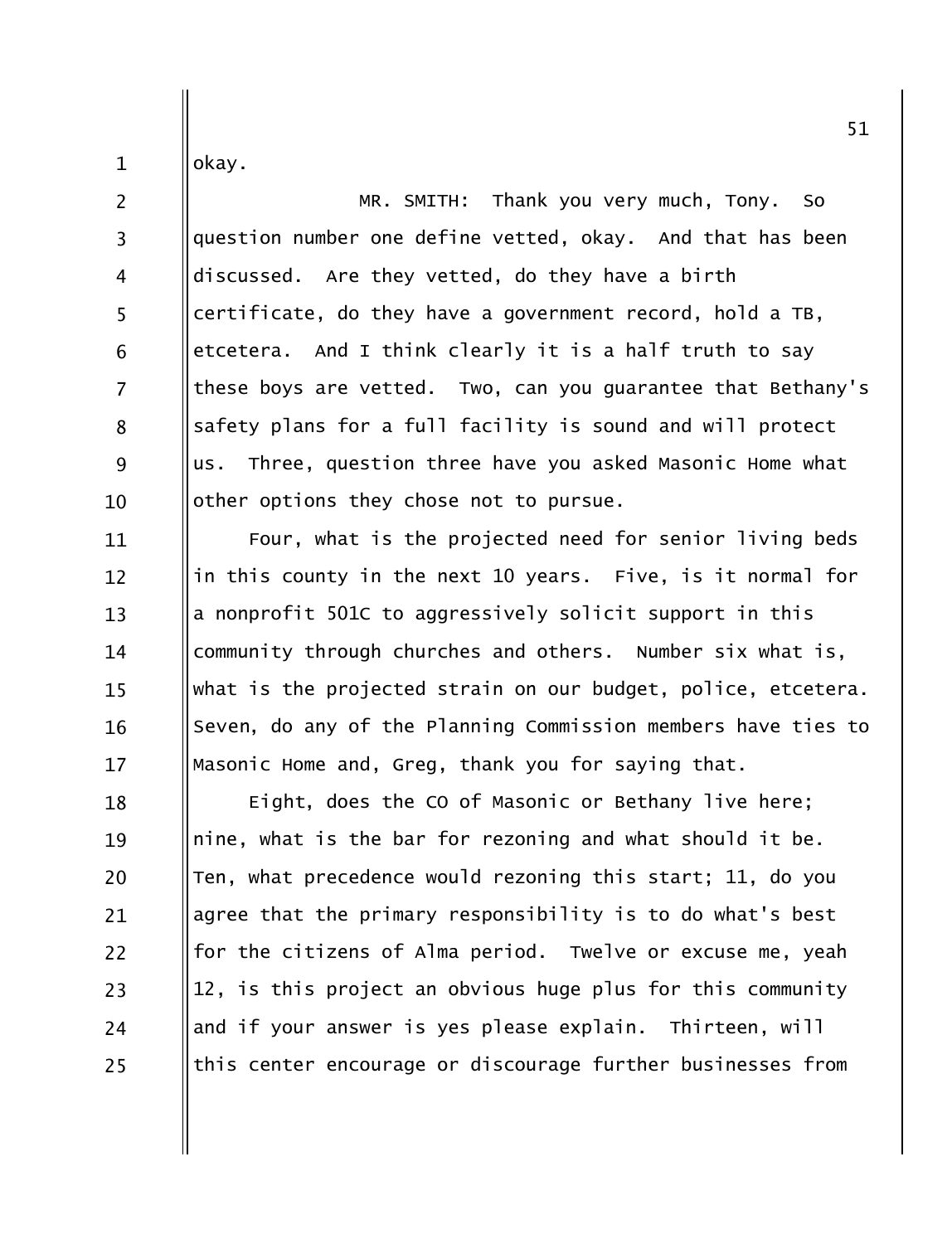coming to Alma.  $\mathbf{1}$ 

 $\overline{2}$ Next and last what Alma citizens and businesses will, will benefit from this other than the Masonic Home and their  $\overline{3}$ bottom line. So in summary, closing is this good for Alma  $\overline{4}$ 5 no; would we as a community pursue this without Masonic. In other words would we have been out looking for this, boy this 6  $\overline{7}$ is a great way to just make Alma a better community. And then lastly save the moral high ground, Masonic, because you 8 9 have none. Thank you.  $(Applause.)$ 10 MR. ESPINOZA: My name's (inaudible) Espinoza 11 (inaudible) you can tell from my accent I am an immigrant.  $12 \overline{ }$  $13$ I've been in this community for 20 years. I'm here in support of rezoning the Warwick Living Center for the 14 decision of foster home for the use of immigrants and  $15$ unaccompanied minors. These minors are here fleeing 16 violence, poverty, drugs they are here not because they want  $17$ to be here they cannot be sent back. 18 I believe Alma is a welcoming community. And I can see 19 me and the other people in our area will always protect and 20 serve all the children in our community without distinction 21

of color, race or nationality. 22

I have two children of my own and me and my family live 23 less than five minutes from the Warwick Living Center. 24 **MV** work, my business is also down the road from the site. After 25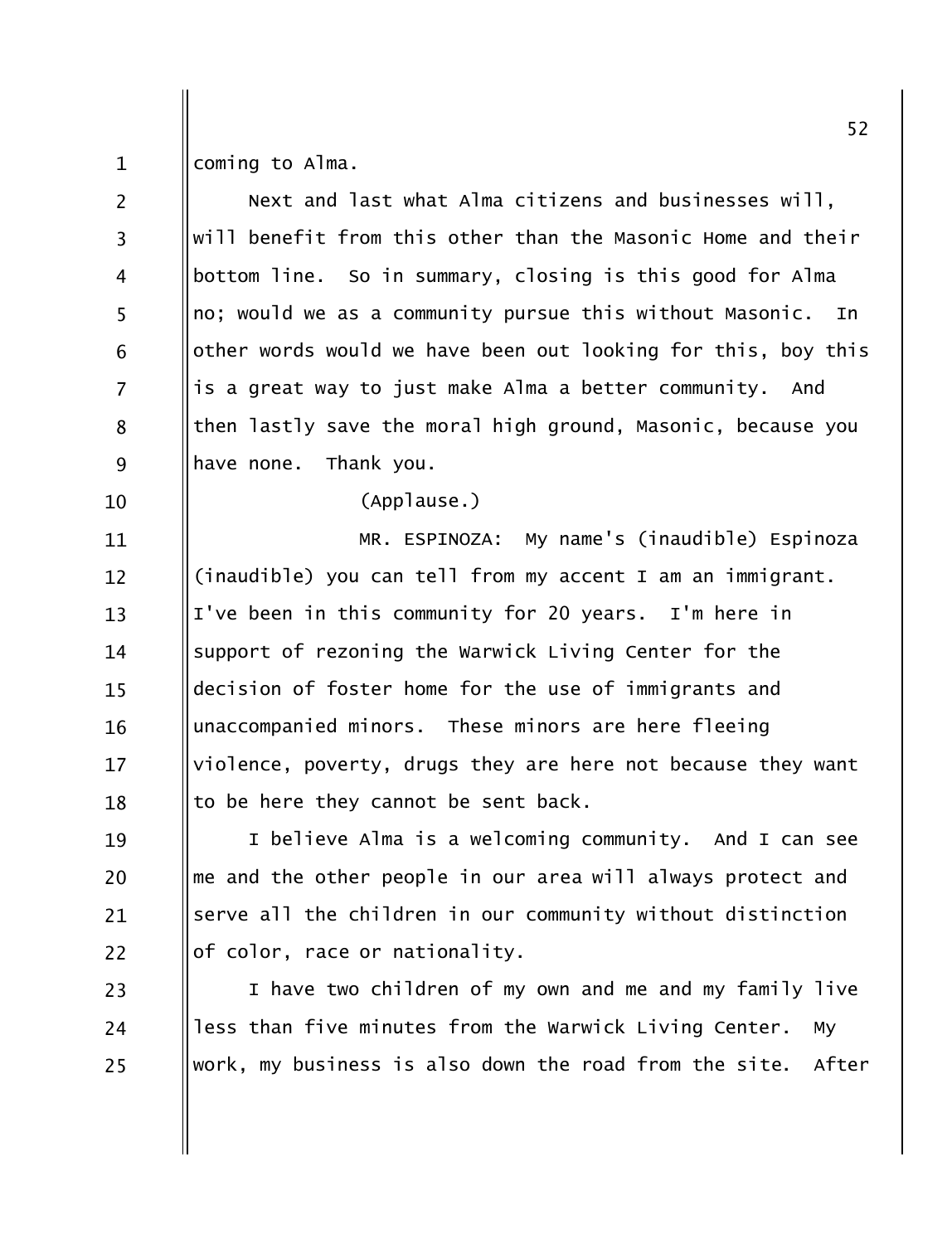53 listening to the proposal I do not have any safety concerns  $\mathbf{1}$  $\overline{2}$ of this project. I don't see these children overwhelming our services. I believe we have enough resources to take care of  $\overline{3}$ our children and these immigrant children seeking asylum.  $\overline{4}$ 5 Closing our doors to these children due to fear and misunderstanding would only send the wrong message to other 6  $\overline{7}$ people, to other immigrants like me or other people that would like to live in our community. Thank you. 8 9 (Applause.) Can you hear me? MS. MOEGGENBORG: 10 CHAIRPERSON AYERS: Yes. 11 MS. MOEGGENBORG: My name's (inaudible)  $12 \overline{ }$ Moeggenborg, I'm from Mt. Pleasant. I want to say thank you  $13$ to all of you. This is not my direct community, but I can 14 imagine your job right now is extremely hard. I did not come  $15$ with something prepared, so I'm speaking a little bit from 16 the heart.  $17$ The first thing that I want to say money can be evil. 18 These are two great speakers to follow, but the one 19 previously talked about money and the division in the 20 community. And I see so much division everywhere happening 21 right now, it's in Alma, it's in Mt. Pleasant. And when a 22 community divides nothing, nothing is going to happen that's 23 going to move that community forward. 24 Todd Moeggenborg, I don't know if we're related or not 25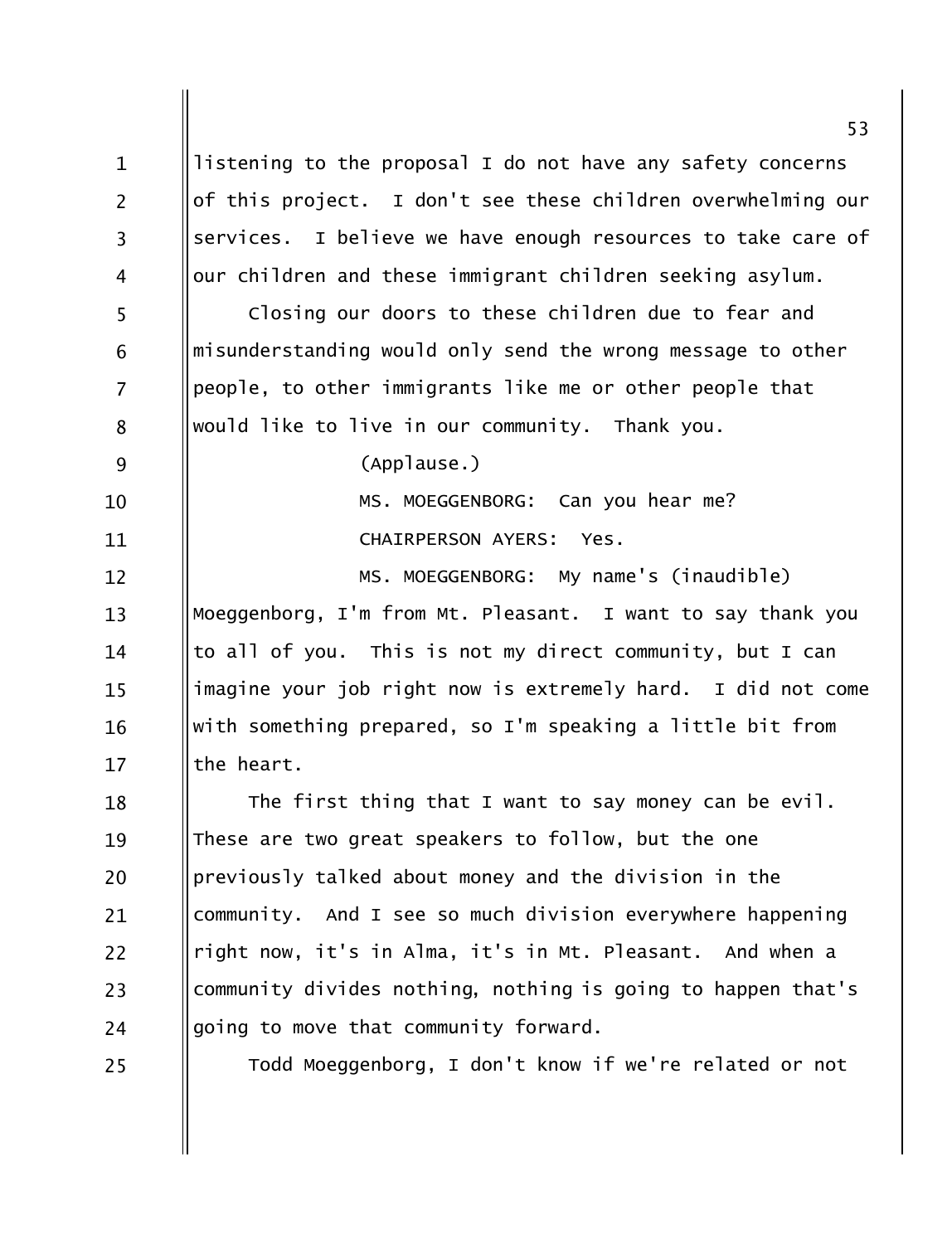if we are I'm still going to let you know that mental health in Michigan right now is declining. And if you had an opportunity as a human being to pursue a mental health facility for children that would have been a really great welcomed thing (applause).

 $\mathbf{1}$ 

 $\overline{2}$ 

 $\overline{3}$ 

 $\overline{4}$ 

5

6

8

9

10

 $12 \overline{ }$ 

 $13$ 

14

15

16

17

18

I also just want to let you know a few points that I  $\overline{7}$ wrote down to make sure that you pick up on those as well. This is the same adoption agency that just stated 95 percent of the time placement is made which maybe they were referring to domestic children when they said that. Because then they just turned around and they said children in this case are 11 not illegal immigrants, but they are granted legal presence in the United States and are not immediately put back to countries, they are not immediately put back to countries.

And that gives them time to go through the legal process to plead their case so that they can find a way to be here. So it can't be both ways and I think we just got both of those stated to us by Bethany Christian Services.

Also it was touched upon by one of you up here with 19 questions about assault, so if assault happens in a facility 20 we would have to contact the police. And Bethany Christian 21 Services had said that this is all federally funded none of 22 this is federal or funded by the State of Michigan. But I'm 23 just asking you if we have to contact the police is that 24 funded for federally when those police are contacted. 25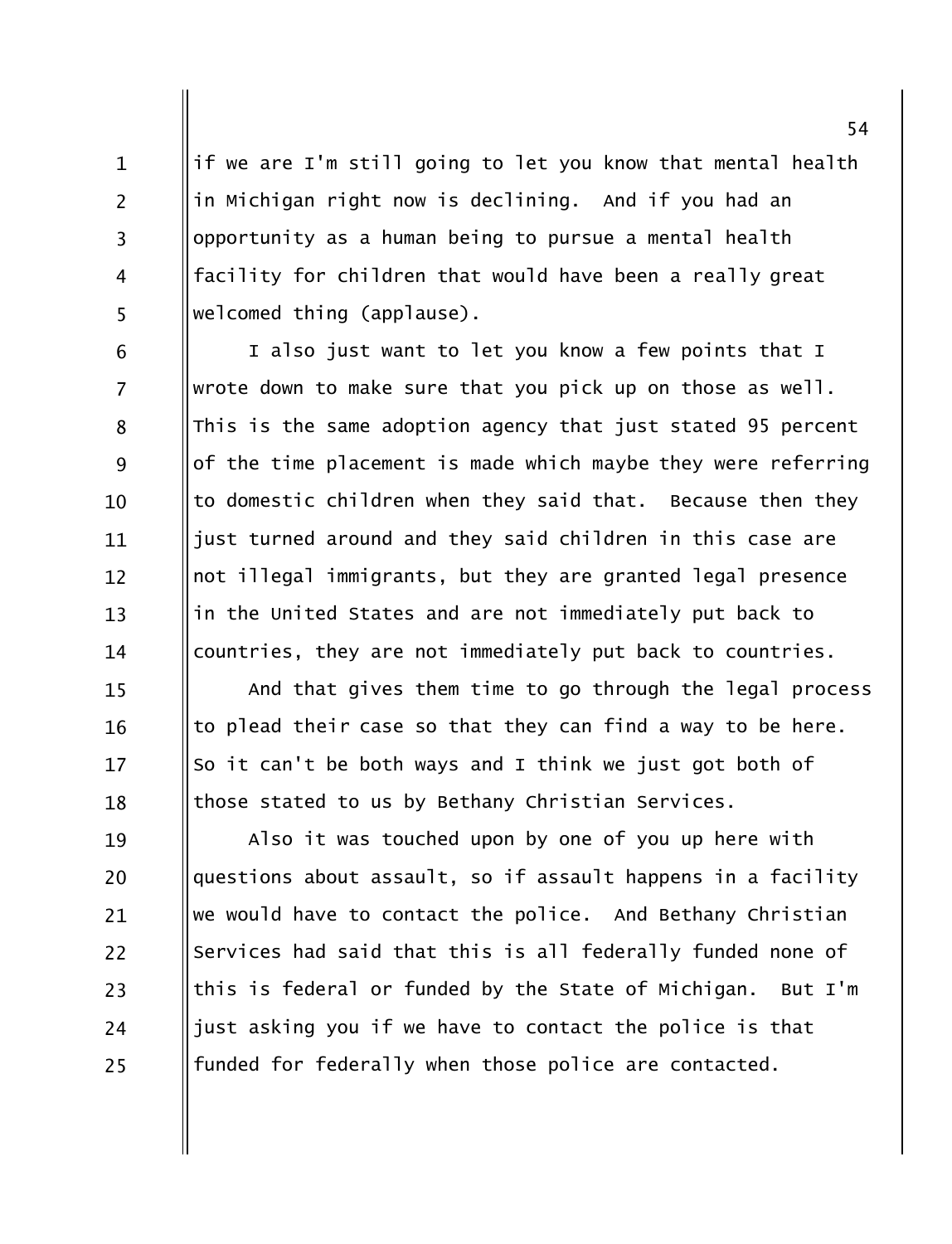Furthermore I'm a child care provider, I've worked with children for years and years and years. And I know the State of Michigan licensing system, I know how it works. Bethany Christian Services said that they will go through the State of Michigan and they have to be licensed through the License & Regulatory Affairs which all licensed State of Michigan providers have to. If you're not aware the federal government doesn't pay for that, so a lot of what happens is going to come from taxpayer dollars and would have to go through the Licensing Regulatory Affairs of the State of Michigan (applause).

 $\mathbf{1}$ 

 $\overline{2}$ 

 $\overline{3}$ 

 $\overline{4}$ 

5

6

 $\overline{7}$ 

8

9

10

11

Now, this is a little more personal. A few years ago I  $12 \overline{ }$ actually went through Bethany Christian Services and I was  $13$ adopting a teenager. And that teenager was placed with me 14 based on the child's request. I had known the child, the  $15$ child had been through several different foster care 16 facilities.  $17$ 

And upon intaking that child I was not informed not only 18 appropriately in regards to my family composition the 19 placement of that child should not have taken place in my 20 home. And by placing that child in the environment in my 21 22 home with the persons that were in my home it actually prevented that child from healing. And I, I say this because 23 when children are placed not only do they need to be placed 24 in an environment where they can heal, but they need to be 25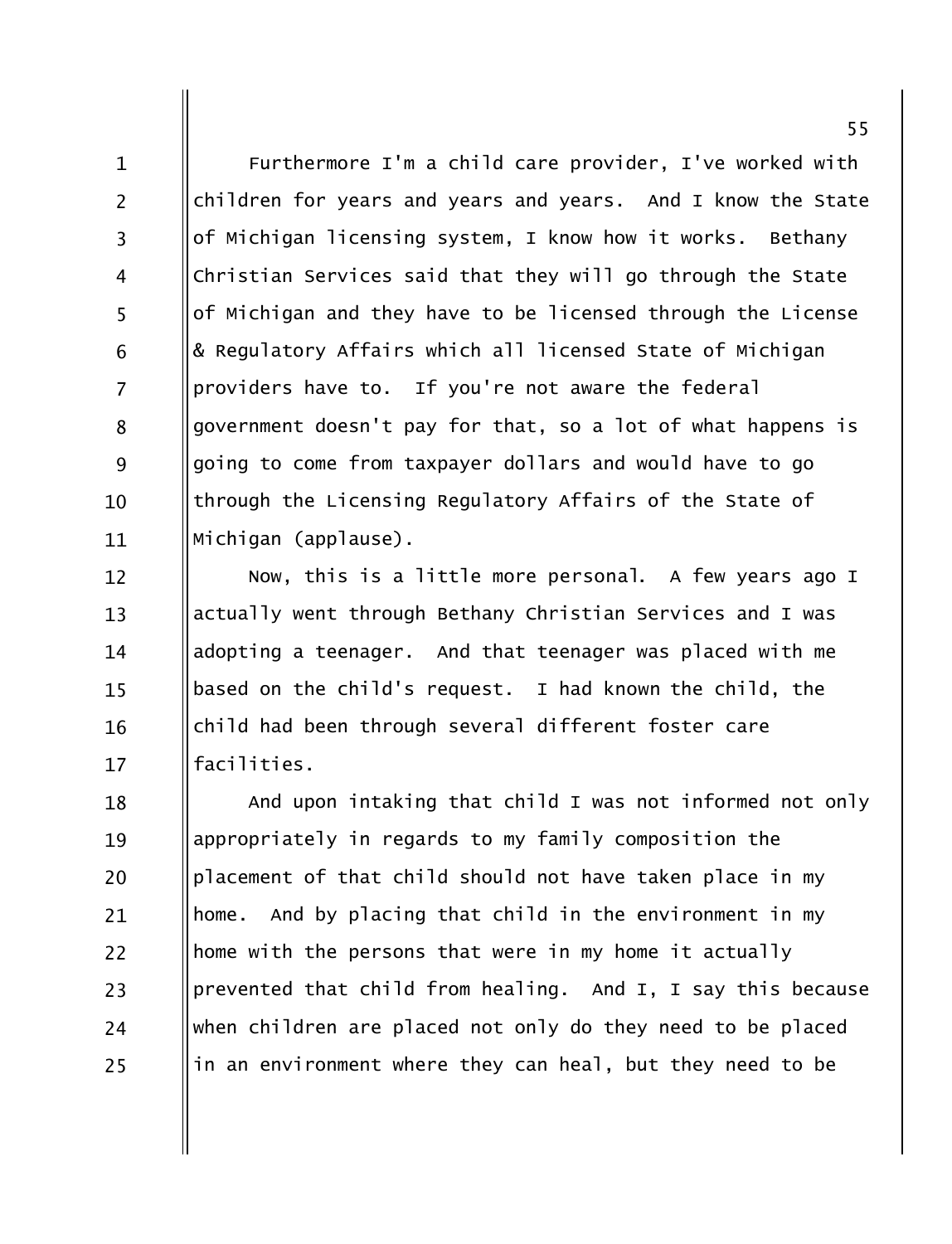placed with a family and community that's going to support that healing. And it wasn't because my family didn't support her, but logistically speaking we were not able to.

If this community does not support this and this is one of the most basic pieces, I work with children all day. whether it's parent and a provider relationship or if it's the community and the home that the child's living in if it is not conducive to support that child the child's not going to heal and it will not benefit the child. Yup, that is all. Thank you.

## (Applause.)

 $\mathbf{1}$ 

 $\overline{2}$ 

 $\overline{3}$ 

 $\overline{4}$ 

5

6

 $\overline{7}$ 

8

9

10

11

THE SPEAKER: Hi, my name is Lucy (inaudible)  $12 \overline{ }$ I'm an immigrant too. I came here 42 years ago. My mom died  $13$ of cancer my grandma was American citizen, so I followed to 14 live with my grandma living illegal which is, I could be  $15$ citizen because my grandma was, so I was. And I have very 16 hard time in my life. People here don't know what it means  $17$ to be an immigrant. You don't want to be here you want to be 18 with your relatives so bad. 19

And when you come to the United States what you want to 20 do is the best you can. You don't commit a crime because if 21 you commit a crime they out of here so easy for us. It's 22 very, very hard. We have to please everyone. 23

I came here illegal yes, I had a hard time. My dad died 24 when he was 60 years old, you know he was a drunk, he drank. 25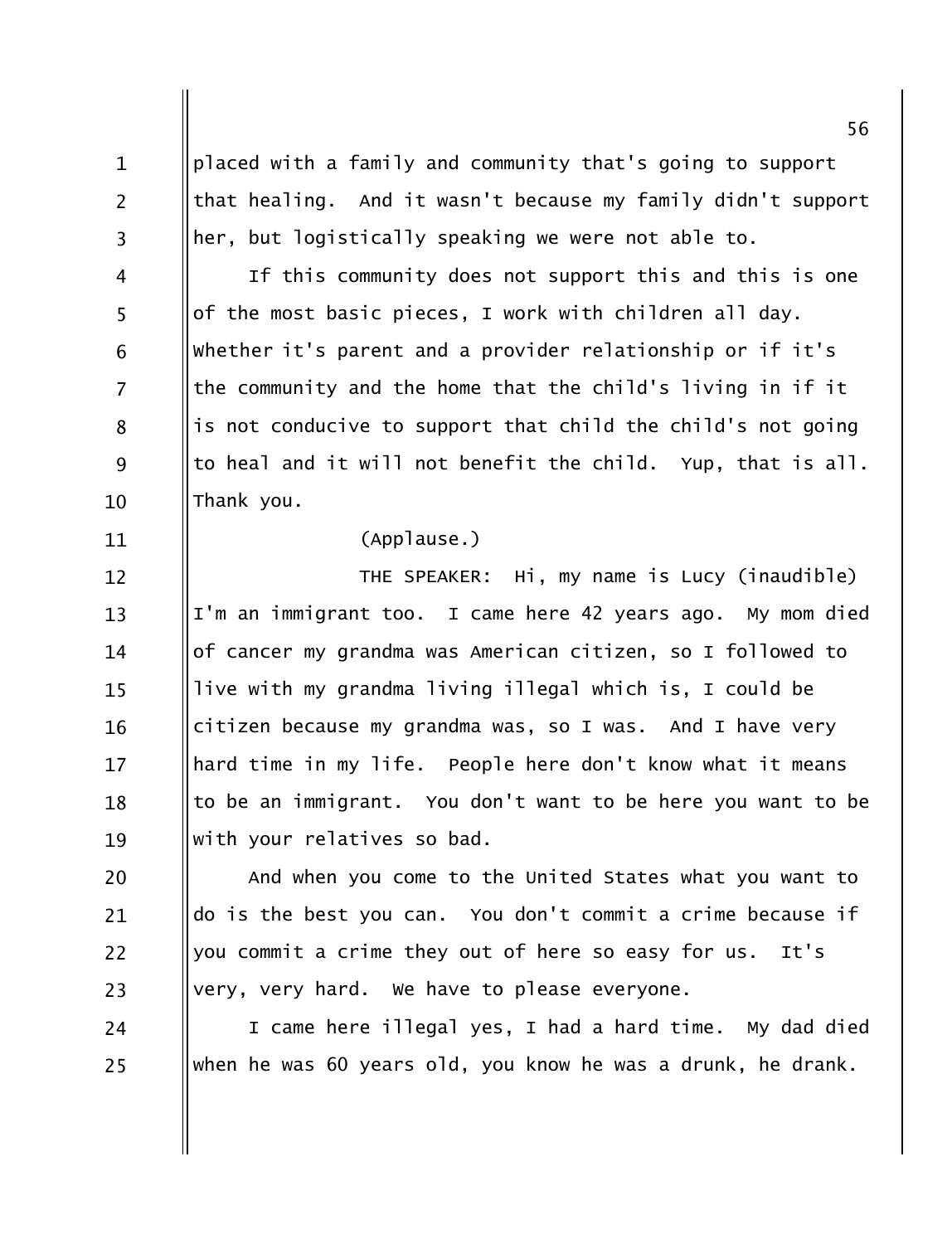And I got to see him hold my child, but my dad drinking. And I came to United States to my grandma living illegal. I was 16 when I decided to go to Dallas with my older brother. My older brother he was 18, he was 16 when he came to United States and then my little brother, my 14 year old brother decided to come. We work so hard, so hard. You don't know how hard it is that my body is so damaged now because we have to try so hard you know.

 $\mathbf{1}$ 

 $\overline{2}$ 

 $\overline{3}$ 

 $\overline{4}$ 

5

6

 $\overline{7}$ 

8

9 I come here talk for those little ones. You say, not you, you saying and saying, I keep hearing in the media that  $10$ those kids they are criminals, they're not criminals they 11 want a chance. They want a life like the way I had.  $12 \overline{ }$ 

I marry my husband when I was 22 years, he was a great  $13$ husband. He was from Alma, so I moved to Alma since then you 14 know me and it was a great, great family. They adopt me his  $15$ family, they was like my own parents, but we lost them with 16 dementia. Very hard, very hard dementia and the Masonic  $17$ Home. It was horrible, horrible to see them gone because 18 they were my parents. 19

I have a horrible experience, you don't know how it is 20 to be discriminated because you have an accent. It's 21 horrible because you different. Oh, in the summer I'm darker  $22$ so oh, Lucy how, you look, you Mexican but in the, in the 23 winter I get so light. How can you be lighter because I'm a 24 white Mexican, yes I am. I'm a white Mexican and white 25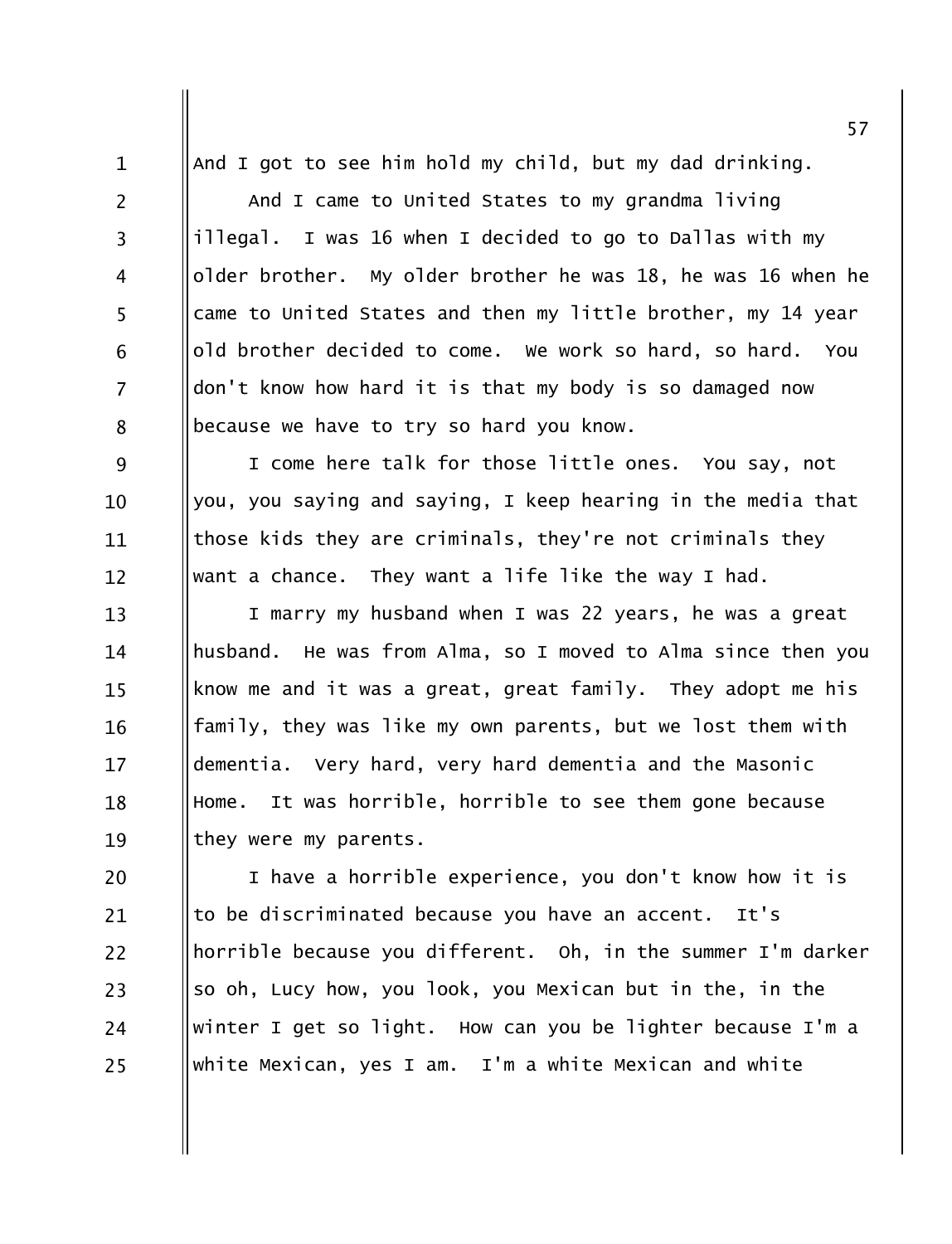people, Mexicans in Mexico they get discriminated too you  $\mathbf{1}$  $\overline{2}$ know.

They say we don't know because you poor. It's not about  $\overline{3}$ money, it's not money it's helping children that need us  $\overline{4}$ 5 (applause). If you believe in God, you believe in God, you know Jesus come here so poor and I am that. I'm the most 6  $\overline{7}$ poor child in here, the most poor child.

And I had opportunities. I raised two girls, I have a 8 good husband, I volunteer my time in school. You know I was 9 a chaperone, I was in the walking club, I was in everything,  $10$ I -- everything that you name it I was a volunteer. And 11 maybe some your kids I was with them. They needed me I was  $12 \overline{ }$ like a, like the mother, they call me mom in the schools,  $13$ they call me mom. You know now I got old, I feel old and --14 CHAIRPERSON AYERS: Thirty seconds.  $15$ 

THE SPEAKER: And I would love to be able to 16 volunteer my time for those kids. You guys you should come  $17$ here and do it. Give your life, give your soul to them 18 because they need us, they need us. It's not about money 19 come on, don't laugh up there and move your head like the way 20 I see  $-$ 21

22 THE SPEAKER: I thought she's not supposed to be addressing the crowd? 23

24 THE SPEAKER: I'm sorry, I'm sorry, but I know but  $I'm --$ 25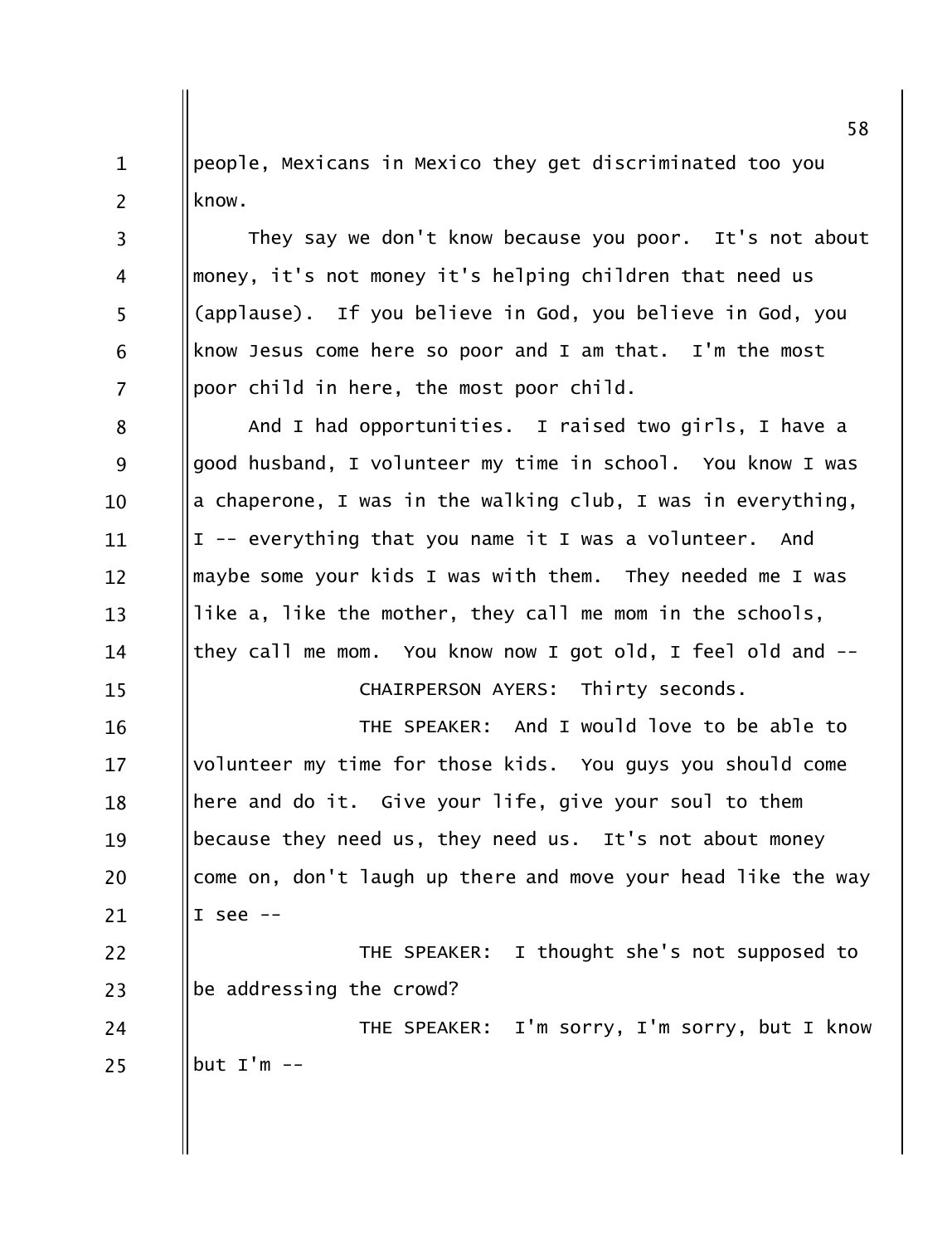|                | 59                                                                |
|----------------|-------------------------------------------------------------------|
| $\mathbf 1$    | MR. COSTANZO: I understand, but you got, you                      |
| $\overline{2}$ | have to talk to us.                                               |
| 3              | THE SPEAKER: I'm so sorry. I'm hurt, I've                         |
| 4              | been crying. I've been locked in my home because I got            |
| 5              | (inaudible), so so sorry if you don't get it. Protect these       |
| 6              | children please.                                                  |
| 7              | CHAIRPERSON AYERS: Thank you very much.                           |
| 8              | THE SPEAKER: You're welcome.                                      |
| 9              | (Applause.)                                                       |
| 10             | MR. ROOT: My name's Jim Root I'm from                             |
| 11             | St. Louis and I just got some questions that I'd like you to      |
| 12             | think about. Okay, I'd like to thank everybody here.<br><b>NO</b> |
| 13             | matter which side you're on they're here voicing their            |
| 14             | opinions which is great for this country, okay.                   |
| 15             | Now down to the questions I've got to ask. Bethany                |
| 16             | started out tonight making some statements. She started out       |
| 17             | stating that no kids have left, but she corrected that            |
| 18             | statement later saying one had left, okay. One was too many.      |
| 19             | We don't want one here because it's not safe for that child       |
| 20             | because we don't know what's going to happen, okay.               |
| 21             | And as far as all these kids that everybody's freaking            |
| 22             | out about how about the hundreds that died getting here           |
| 23             | because our country opening them borders up it allowed this       |
| 24             | to happen (applause). The kids that died on the way how are       |
| 25             | you going to tell that to them. Now they want to bring kids       |
|                |                                                                   |
|                |                                                                   |
|                |                                                                   |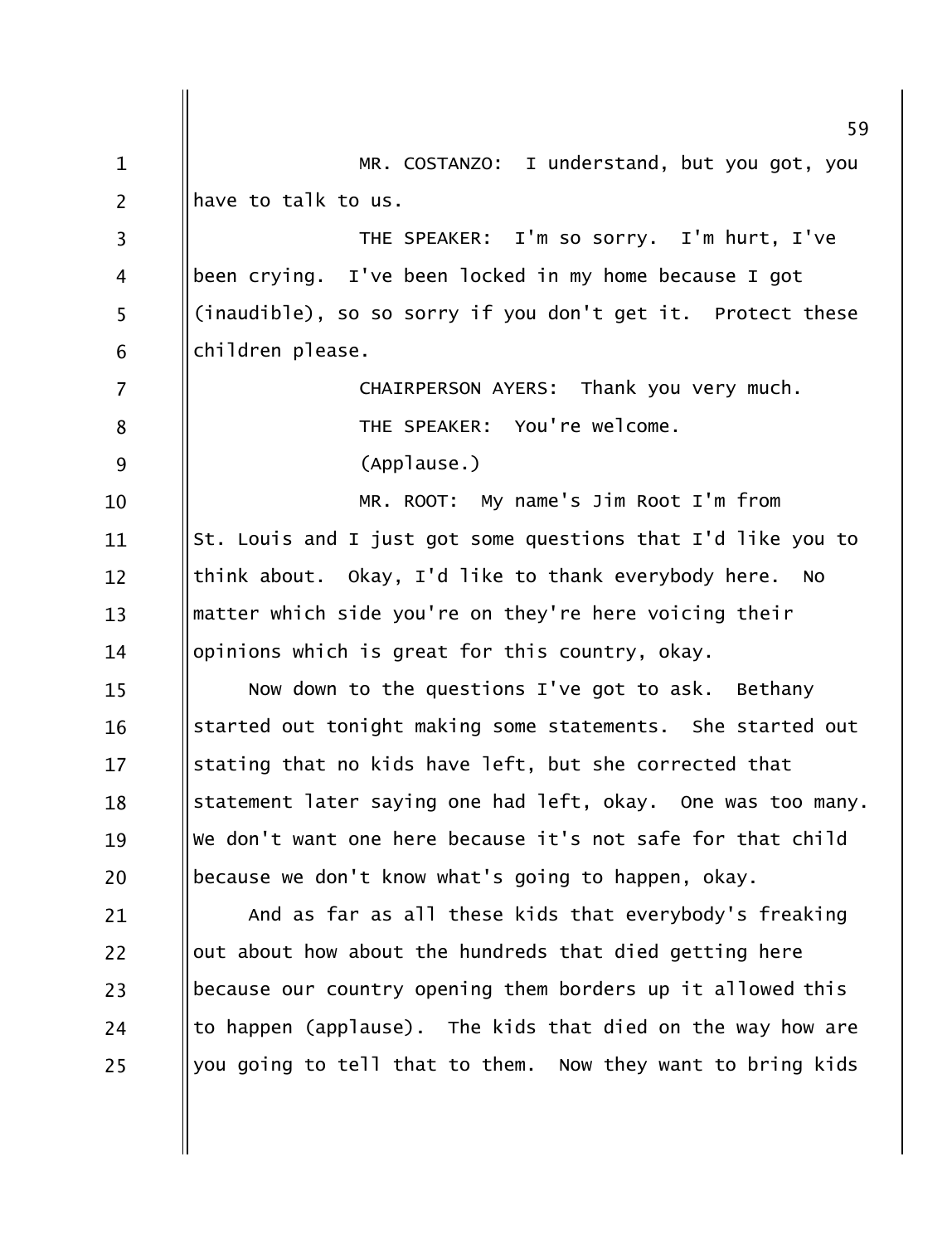up here, okay, which I love kids. I've been very active in  $\mathbf{1}$  $\overline{2}$ sports and kids all my life. But it isn't fair to these kids to bring 39 up here for so many days ship them out bring 39  $\overline{3}$ more up.  $\overline{4}$ 

My problem with that is they told us in St. Louis we was going to have one prison we have five prisons there now,  $\overline{7}$ okay. So what's happening from that building later on being filled up entirely. We have got people out here sleeping in the streets, we've got adults that need foster care homes. That building could be used (applause).

5

6

8

9

 $10$ 

Don't get me wrong I really applaud what they're doing, 11 they are taking care of kids. But wouldn't it make more  $12 \overline{ }$ sense to take the money that this government is passing out  $13$ build facilities down in the southwest where we can put these 14 kids into. Teach them English, give them proper medical care  $15$ because they come up here we don't know what diseases they 16 might bring, okay. They have a lot down in South America.  $17$ 

Now, the other question I had is I brought it to their 18 attorney's attention last week that in order to become a, you 19 can't just cross borders and expect to get, come into that 20 country. You have got to go to the first country outside of 21 22 your country and ask. And from that point you need to go to our embassies in that country and seek asylum from there. 23 You can't just cross borders and expect to seek asylum here. 24 I really feel bad for these kids, I feel bad for all 25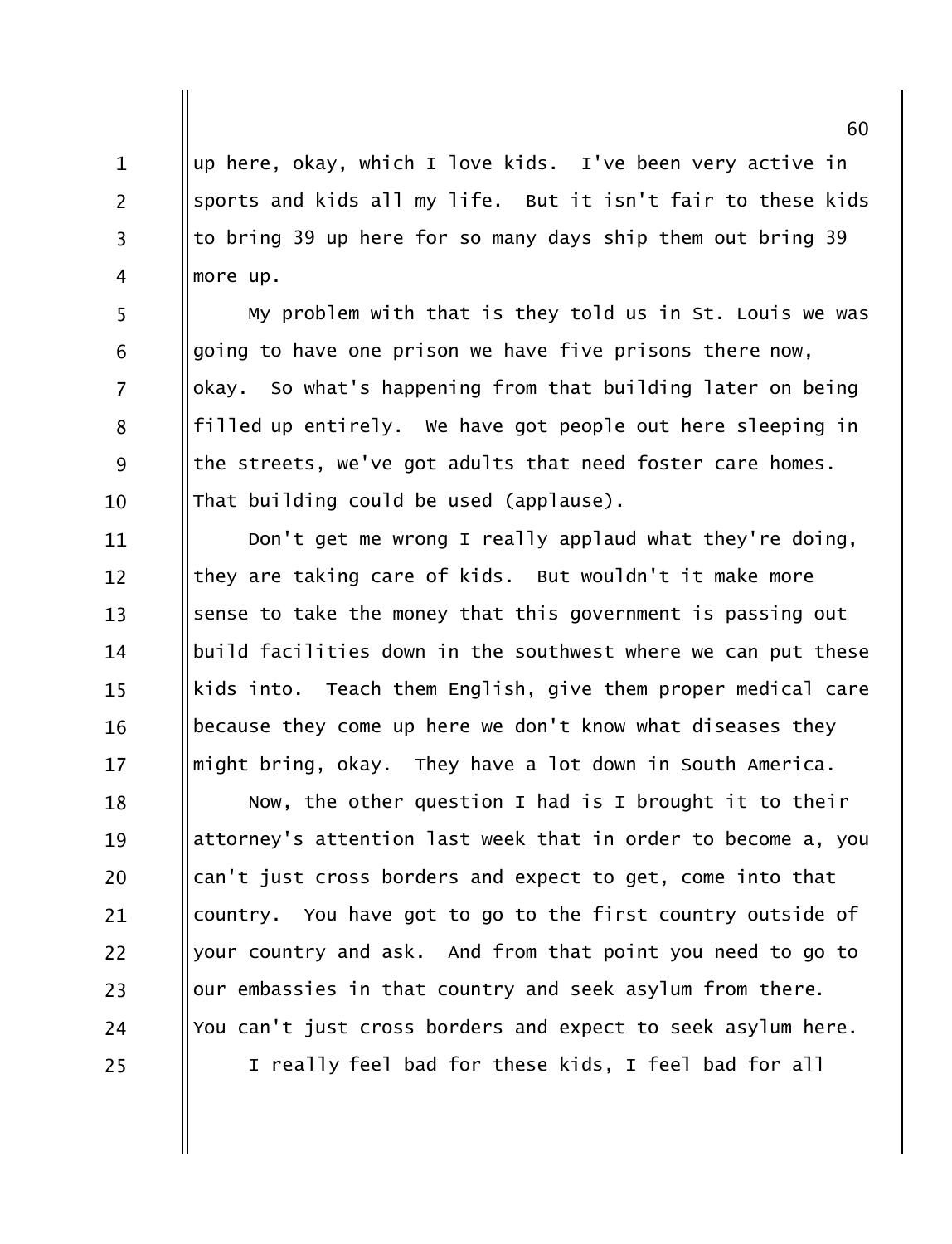these people doing it, but our government is at fault  $\mathbf{1}$  $\overline{2}$ (applause). You need to have things straightened out and you can't expect us to do part of it, okay. Yes we need to help,  $\overline{3}$ but this isn't the way to do it because it's, we got to have  $\overline{4}$ 5 places for our own kids in our own community. We got to take care of us first, okay (applause). 6  $\overline{7}$ Thirty-nine kids up here for 40 days doesn't cut it because next thing we know that building's still empty part 8 9 of it then they bring 80 kids up then they bring 120 kids up. Then they keep kids there for longer periods of time because 10 once you change that over they can do that. I appreciate you 11 listening to me and just a regular American citizen I guess.  $12 \overline{ }$ Thank you.  $13$ (Applause.) 14 THE SPEAKER: I totally didn't plan this, so  $15$ bear with me. My name's Lacy and I've been in this community 16 my whole life. When I went to this high school -- $17$ 

COMMISSIONER: Can you state your last name 18 please. 19

THE SPEAKER: Lacy (inaudible). When I went 20 to this high school this used to be a (inaudible) teachers 21 22 could walk down, you guys remember that? I remember Officer Schooley being here, so I've been here my whole life. 23 And my point is our community is not ready or prepared for 24 this. 25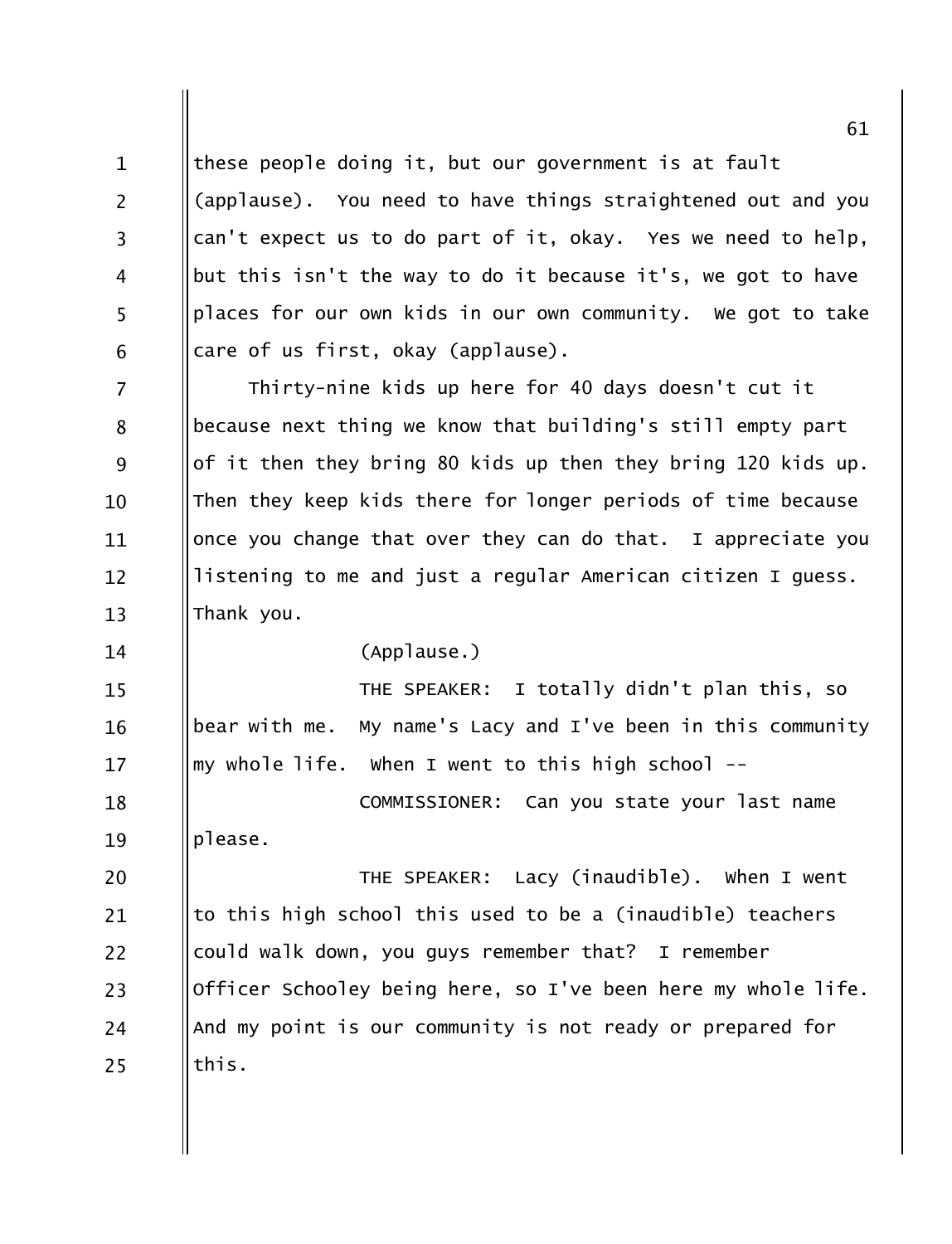If our community was readily prepared for this I wouldn't be in the situation I am helping kids in our community who don't have anything, who come from drug addiction, who come from the same things that these kids come from. This isn't just a country outside of here that's dealing with these problems American citizens are dealing  $\overline{7}$ with these problems too (applause). Our schools are dealing with these problems too.

9 I, I have just got guardianship of a daughter who I've had for four years, she's lived in my custody for four years  $10$ and no one knew she lived with me for four vears. I just 11 recently got guardianship of her. So you can't tell me that  $12 \overline{ }$ these kids from another country are going to come into our  $13$ country with no documentation and we can think we can keep 14 track of them, we can't.  $15$ 

If there was a way that we could because I am for 16 children, I am for addiction, I am for helping all people. 17 But I am not for and none of our, none of our city is going 18 to be for when we can't keep accountability of these people 19 when we lose our own children into the system, when we lose 20 our own parents into this system. When we can't counsel 21 22 them, we can't send them for help, we have no place to put them how can we then take in people from another country  $23$ that's my question (applause). 24

25

 $\mathbf{1}$ 

 $\overline{2}$ 

 $\overline{3}$ 

 $\overline{4}$ 

5

6

8

Because I have struggled in this community my whole life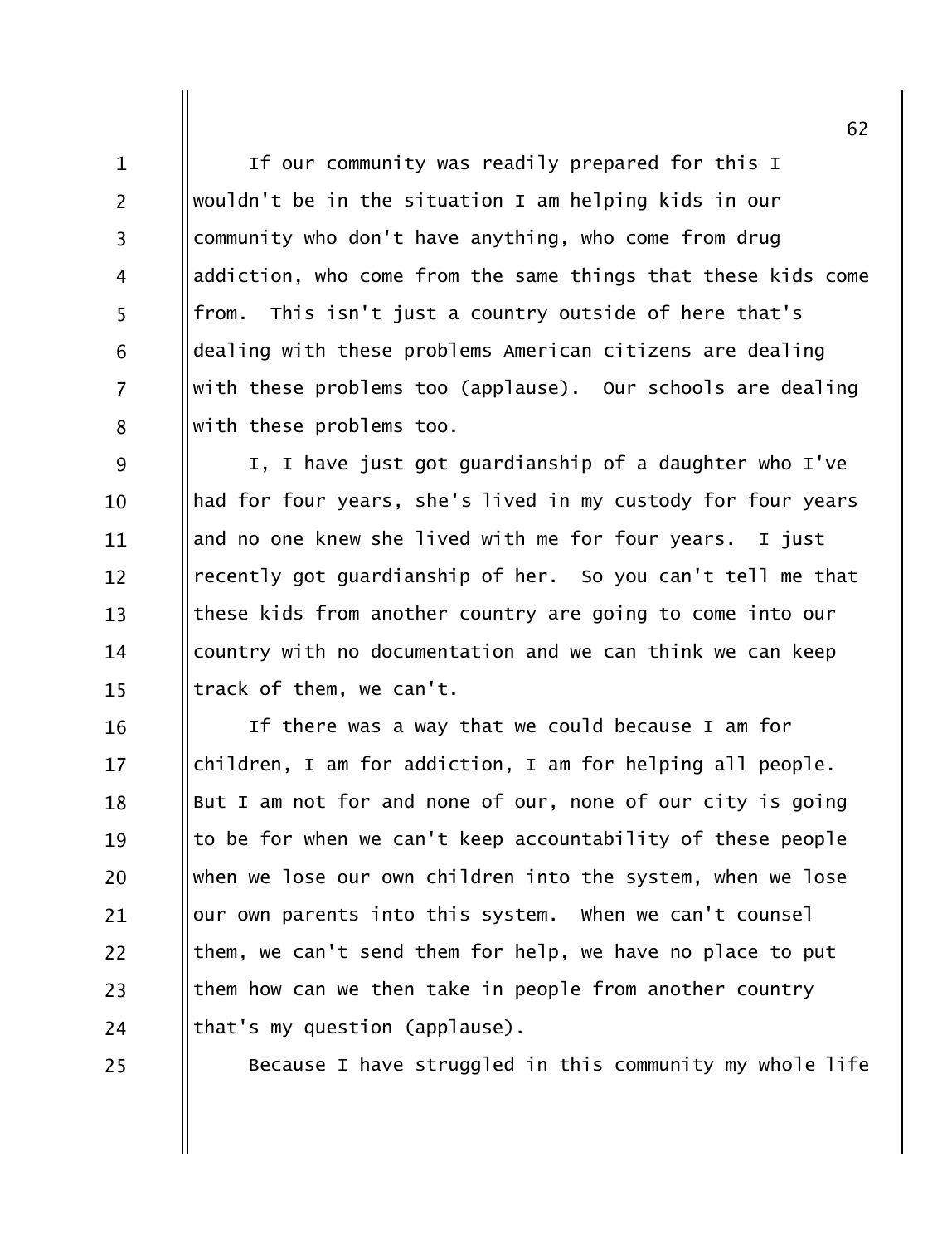because my mother was on welfare, my brother, my brother was or my brother is still now a drug addict, but my dad was a drug addict and no one could help my mother. She seeked help in this community for 35 years and never received it. We are not equipped to help other people, we are not and that's plain and simple.

 $\mathbf{1}$ 

 $\overline{2}$ 

 $\overline{3}$ 

 $\overline{4}$ 

5

6

 $\overline{7}$ Like I wish we could because I, I actually was offered a job, people told me Lacy you'd be great at working at this 8 9 facility. And I would be because I have compassion for people, I love all people no matter where they came from and  $10$ I will help them to the best of my ability. But when I am 11 struggling here in our community to help the kids around us  $12 \overline{ }$ and then someone wants to come into our community and help  $13$ people that aren't from our community that's what we're 14 standing against here.  $15$ 

We're not standing against immigration because we are 16 the United States of America we come together from all  $17$ countries, we're all immigrants here (applause). That's not 18 what this is it's the fact that we can't help our own people 19 and it's a sad reality and I get that. It's a sad reality. 20 I wish we could help all the people, but until we can help 21 our own neighbors, until we have enough supplies and until 22 the money is distributed evenly and not even evenly because 23 we all have to work for our own, so that's not what I'm 24 saying. 25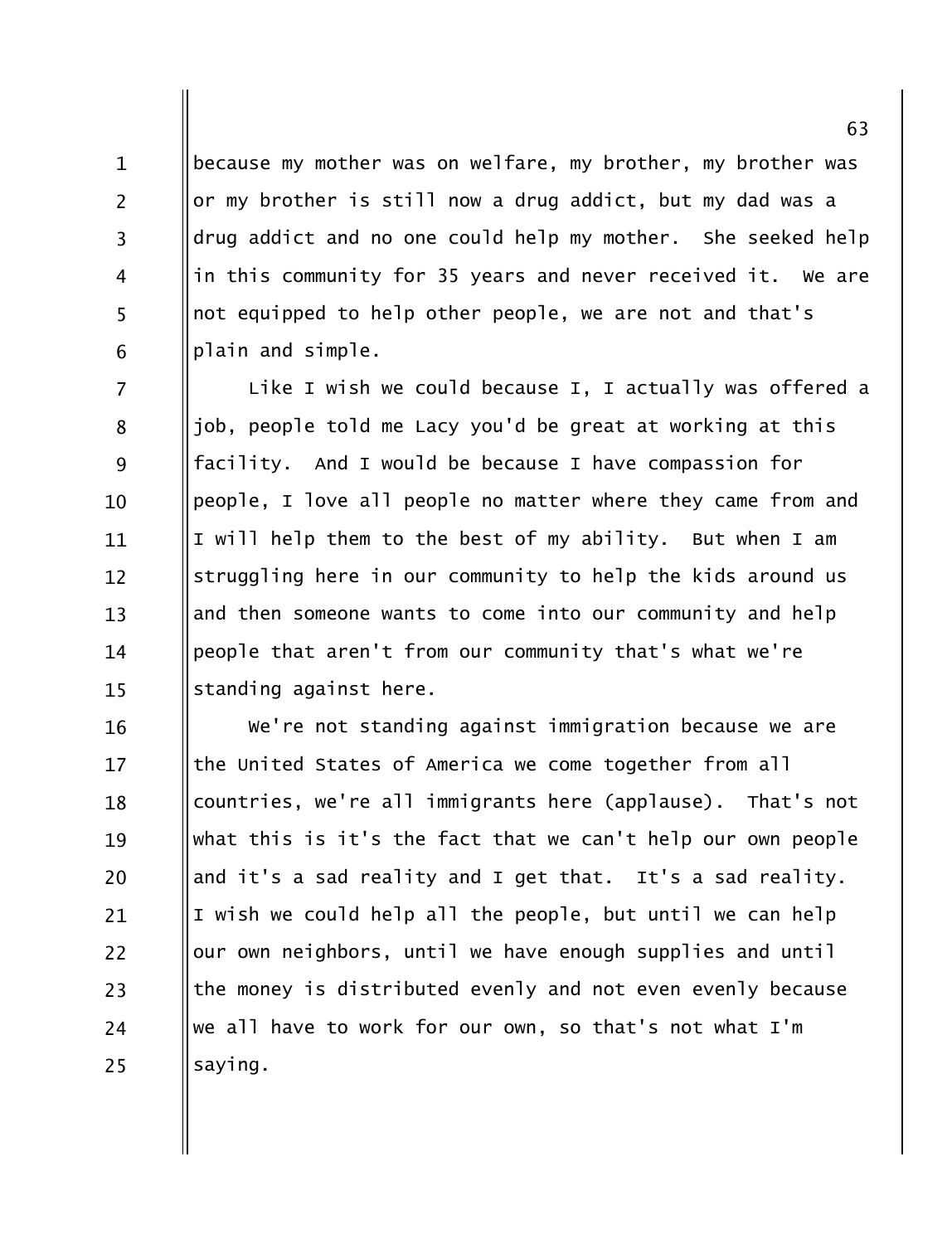But until we can help our own community and our own kids and our own parents and the on  $-$ - the only people going through the same thing they're going through addiction because what's cartel addiction, so they're coming here with addiction. And it's not even, we have to help our own people before we go around and help everybody else.

 $\mathbf{1}$ 

 $\overline{2}$ 

 $\overline{3}$ 

 $\overline{4}$ 

5

6

And I am sorry and I commend this community, but the  $\overline{7}$ Baptist Christian Home just got shut down in St. Louis, 8 9 Michigan and they have been around for how long because they didn't have funding. But yet we're going to fund another 10 facility to take in immigrants when the Baptist community has 11 been helping St. Louis for how long. Literally you know how  $12 \overline{ }$ many kids got sent home from the Baptist community.  $13$ How many, 15. But yet we're going to help how many. 14

Let's help our community and then once we've helped our 15 community expand and help others (applause). That's the only 16 way we're going to succeed. Work hard and when our cup 17 overflows and then, when our cup overflows then we're able to 18 help the community. 19

But do you know what my mom was on welfare and I finally 20 beat the system, the only person in my family in this 21 community and I didn't have help. I had to work very hard 22 for it and I got there. And I'm sorry for these kids, but 23 everybody has to do the same thing, they have to do their 24 part work and work and work until they get there. And that's 25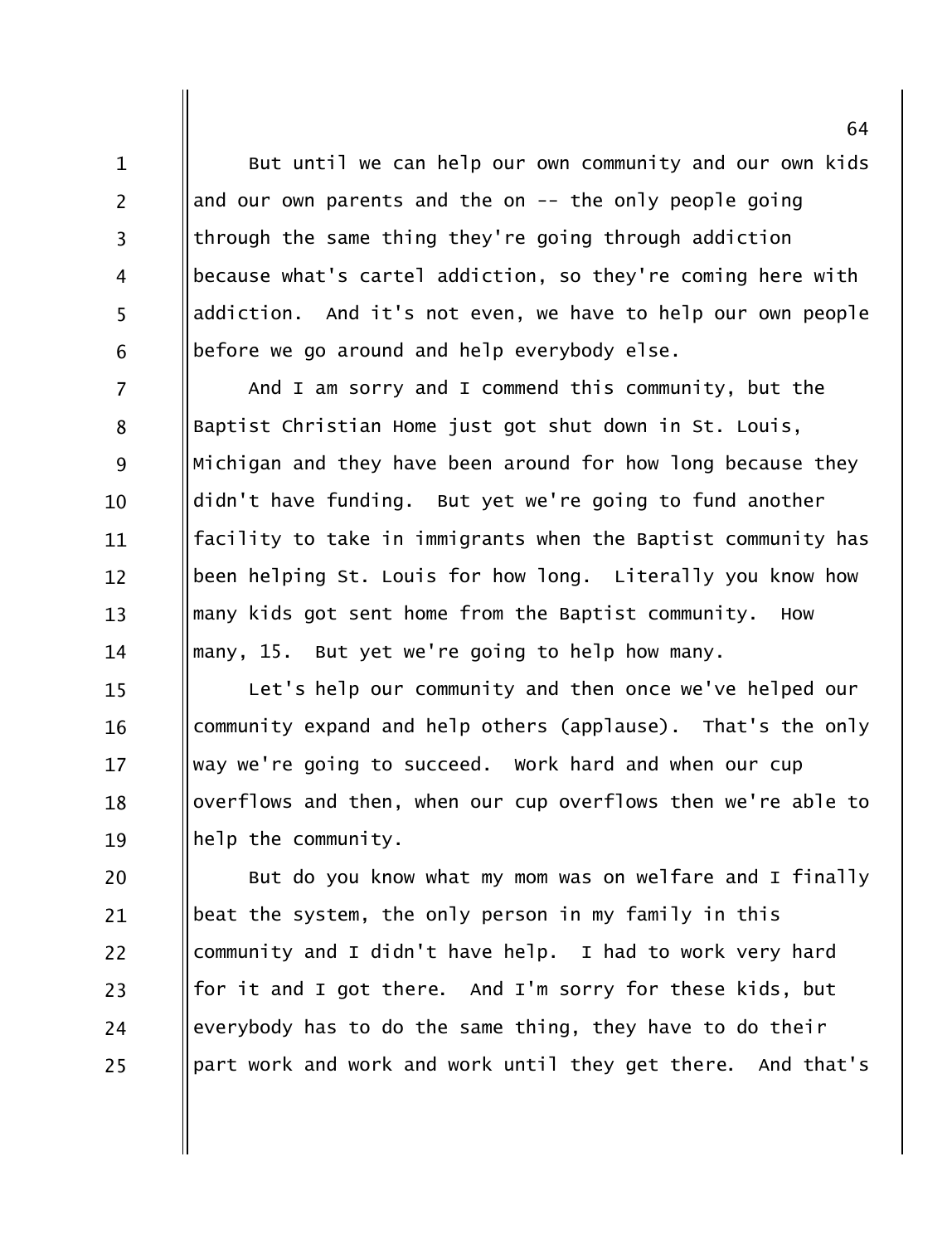|                | 65                                                            |
|----------------|---------------------------------------------------------------|
| $\mathbf{1}$   | not the way we set it up it's the way our government set it   |
| $\overline{2}$ | up and it sucks and it fails, but here we are now.            |
| 3              | (Applause.)                                                   |
| 4              | CHAIRPERSON AYERS: Thank you.                                 |
| 5              | MS. DAVISON: My name is Bonnie Davison and                    |
| 6              | I'm from New Haven Township. Thank you for allowing me to     |
| $\overline{7}$ | speak this evening about the rezoning. I was born here at     |
| 8              | Smith Memorial Hospital, lived here in this community my      |
| 9              | entire life. I did some reflecting on struggles Alma has      |
| 10             | encountered. We've lost businesses or they downsized,         |
| 11             | Lobdell's, Total Refinery, Alma Products-Gratiot used to be a |
| 12             | lot bigger facility than it is now.                           |
| 13             | With the closing and downsizing of these businesses it's      |
| 14             | had major impact on our community; however, as a local        |
| 15             | community we stayed strong and true to our hometown values.   |
| 16             | This request supports only a leased satellite center, shelter |
| 17             | located in our community. This request has several ambiguous  |
| 18             | statements leaving loopholes to the interpreters. I have put  |
| 19             | together a packet and I'll leave one for each one of you      |
| 20             | committee members to refer to for facts and also government,  |
| 21             | legal links so you can verify the information.                |
| 22             | This proposed shelter while it may bring some revenue to      |
| 23             | our community the risks far outweigh the benefits.<br>The     |
| 24             | concerns of the location under the Michigan Zoning Enabling   |
| 25             | Act says the site plan includes documents and drawings        |

Ш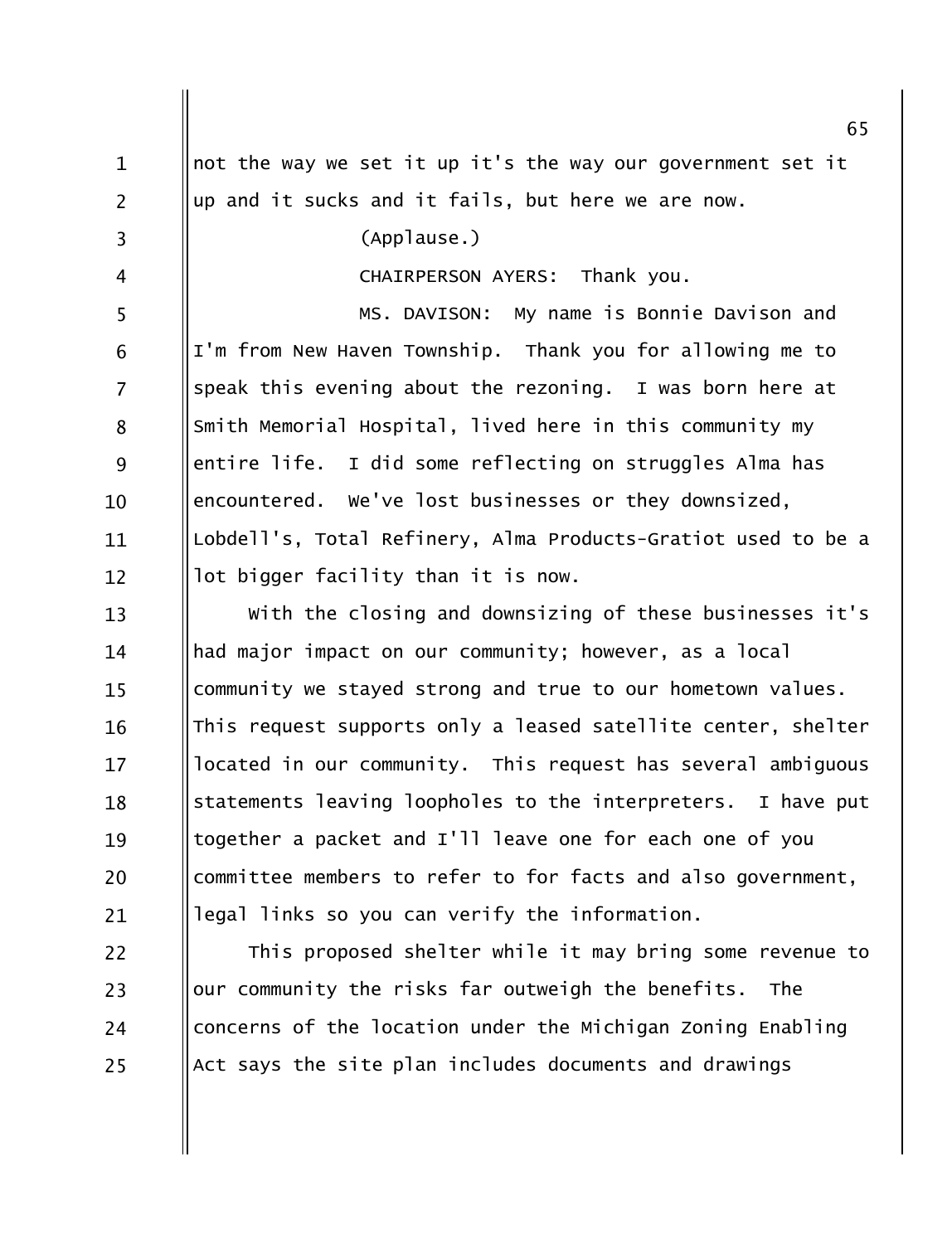required by zoning ordinance to ensure that the proposed land use or activities is in compliance with local ordinance, state and federal statutes. So please keep that in mind when you review this information.

 $\mathbf{1}$ 

 $\overline{2}$ 

 $\overline{3}$ 

 $\overline{4}$ 

5

6

 $\overline{7}$ 

8

9

25

The proposed proclamation of this shelter in our community has perpetual rotation of new adolescents. How can they provide a loving, caring environment for 45 days before these adolescents are moved to another facility is a concern. Is there adequate spacing for these adolescents.

I'm a registered nurse and I have given my entire life 10 to health care. I understand age specific needs. I managed a 11 52 bed pediatric unit and an ICU pediatric unit and a 26 bed  $12 \overline{ }$ pediatric emergency room. And I can bring expert testimony  $13$ on the needs for specific age and care that these adolescents 14 would require.  $15$ 

Bethany Services provides education, counseling, 16 recreation, age specific median standards which is required  $17$ by the health department and the ORR agreement. We don't 18 know the ages of these adolescents that are coming, so my 19 question is how can they say that they have reasonable rooms 20 to accommodate these different age groups, that's an unknown 21 variable. And in the packet you will see that there's, I  $22$ have, I identified each age group and you can look at that as 23 we11. 24

> Security. There are no internal security resources. If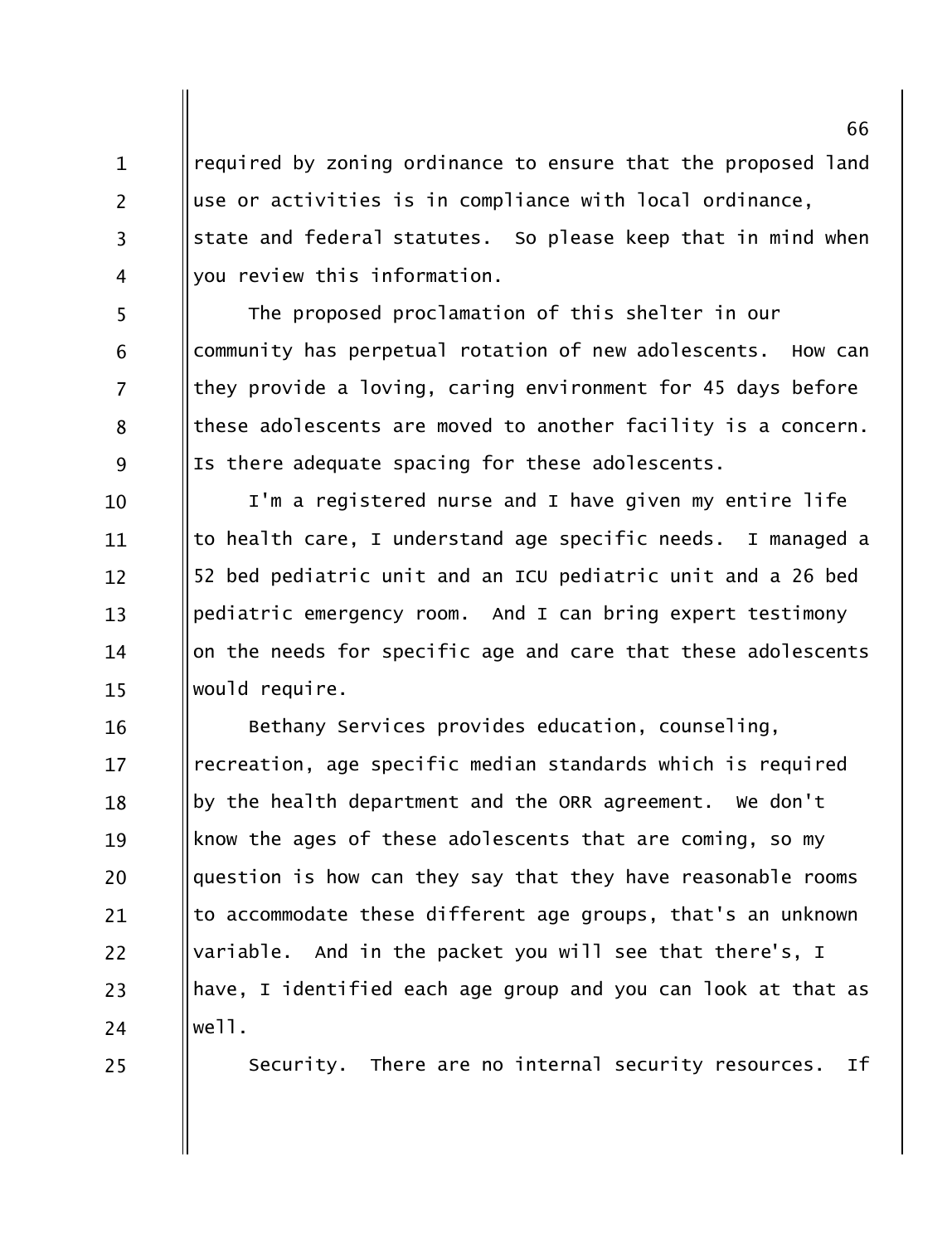one was to abscond this would further dilute our law  $\mathbf{1}$  $\overline{2}$ enforcement even more than now then they have to respond to these calls. Because it's not a lockdown shelter this could,  $\overline{3}$ these boys or adolescents could abscond more than once. And  $\overline{4}$ 5 there's no, in the application this doesn't speak to that concern. At the hospital that person would be considered a 6  $\overline{7}$ flight risk and they would be transferred, they make recommendations. 8

9 Mental health services, repeat that tonight, but our community is currently overwhelmed and there's no local  $10$ in-patient treatment centers available in our community. 11 They've already stated these adolescents come with a lot of  $12 \overline{ }$ bad baggage, trafficking, abuse so these adolescents are  $13$ going to need intense help. 14

Medical leave. I'm a nurse incidents happen my question  $15$ is they have bare bone staffing if one of these adolescents 16 need treatment what's going to happen to the oversight for  $17$ these other adolescents that they're responsible for. 18 Bethany Christian Services has stated in their agreement that 19 no adolescent would leave, leave without a staff member with 20 them. 21

 $22$ I worked in a hospital emergencies happen. How are they going to transport that child for treatment and still 23 maintain adequate surveillance over the other staff in the 24 shelter. Therefore as a longstanding community member I ask 25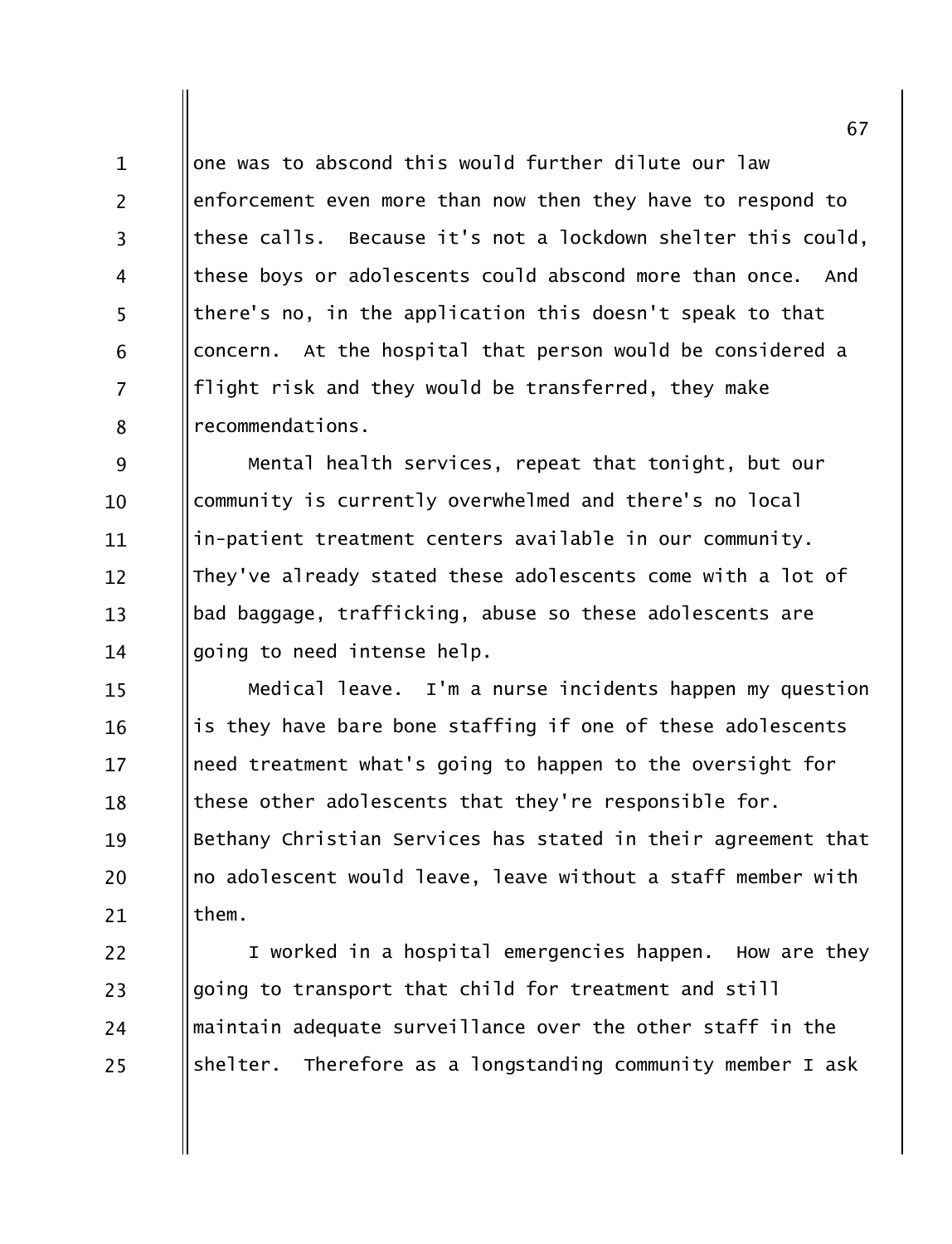68 you not to recommend this request for conditional rezoning.  $\mathbf{1}$  $\overline{2}$ I also would ask you to consider and recommend due to the conflict of interest that any Mason abstain from voting.  $\overline{3}$ Thank you for your time.  $\overline{4}$ 5 (Applause.) COMMISSIONER: We can also take that pamphlet 6  $\overline{7}$ from you if you want us to have it. Thank you. MS. FRANCO: My name is Eleanor Franco and I'm 8 also Hispanic and a registered nurse, I'm a registered nurse 9 I'm Hispanic. I work for Alma Public School for 10 years, I  $10$ was the first nurse for the elementary school. I too saw a 11 lot of needs that the children have that were never met.  $12$ And before I go on I'm going to say that I have a home  $13$ in Texas 45 miles from the border. None of the people that 14 are for rezoning this have mentioned that they have been  $15$ either to the border or live close to the border. They 16 don't, have not experienced what most of these people come  $17$ across. 18 When I'm there I listen to the radio in Mexico and they 19 all day broadcast the crimes in our community by all these 20 kids that are already indoctrinated when they come by the 21 mafia, the cartel. And what do you think when they get here,  $22$ their objective is to eventually take over the United States 23 because the cartel wants to be able to have free rein for 24 their drugs (applause). And to take little children for 25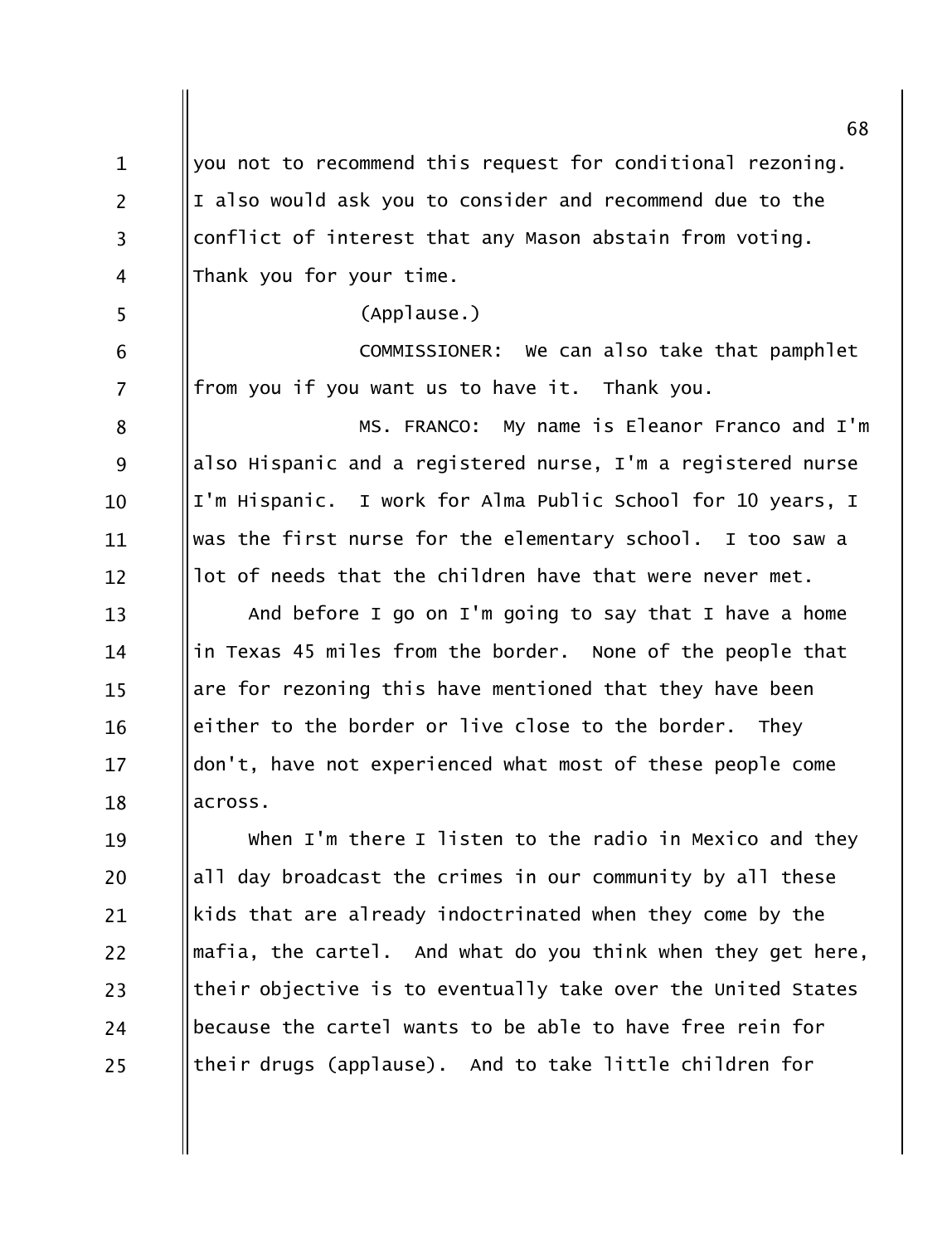organ, to use their organs and get ladies to use as  $\mathbf{1}$  $\overline{2}$ prostitutes.

 $\overline{3}$ 

 $\overline{4}$ 

5

6

 $\overline{7}$ 

8

9

 $10$ 

 $12 \overline{ }$ 

We see everybody that comes across. We have seen our friends that live around the border towns and ranches be killed, mutilated and we have seen our towns there be taken over by them. They'll come to your home and if they want the home they tell you get out and if you don't get out guess what happens to you. We have also been across the border if they want your vehicle they come and tell you get out, give me your keys. And if there's nobody there like a police or the National Guard which they have all around the border they 11 They don't think twice for what they want. shoot you.

As the lady mentioned before in the past years, yes,  $13$ people from Mexico used to come across and all they wanted 14 was a job to make a living and support their families. That  $15$ is not the case now these kids that come over have already 16 been indoctrinated by the cartel and the mafia (applause).  $17$ 

I have spoken firsthand with some of them coming across 18 the border, they have you know got away from them. And they 19 have told me what they were taught and what they are, their 20 intention is here. So a lot of people here are naive to 21  $22$ think because they can work, they're migrants which I did and they think that they're the saint, they are not. 23

These kids are not from across the border, Mexico 24 doesn't want them because they commit a lot of crimes as soon 25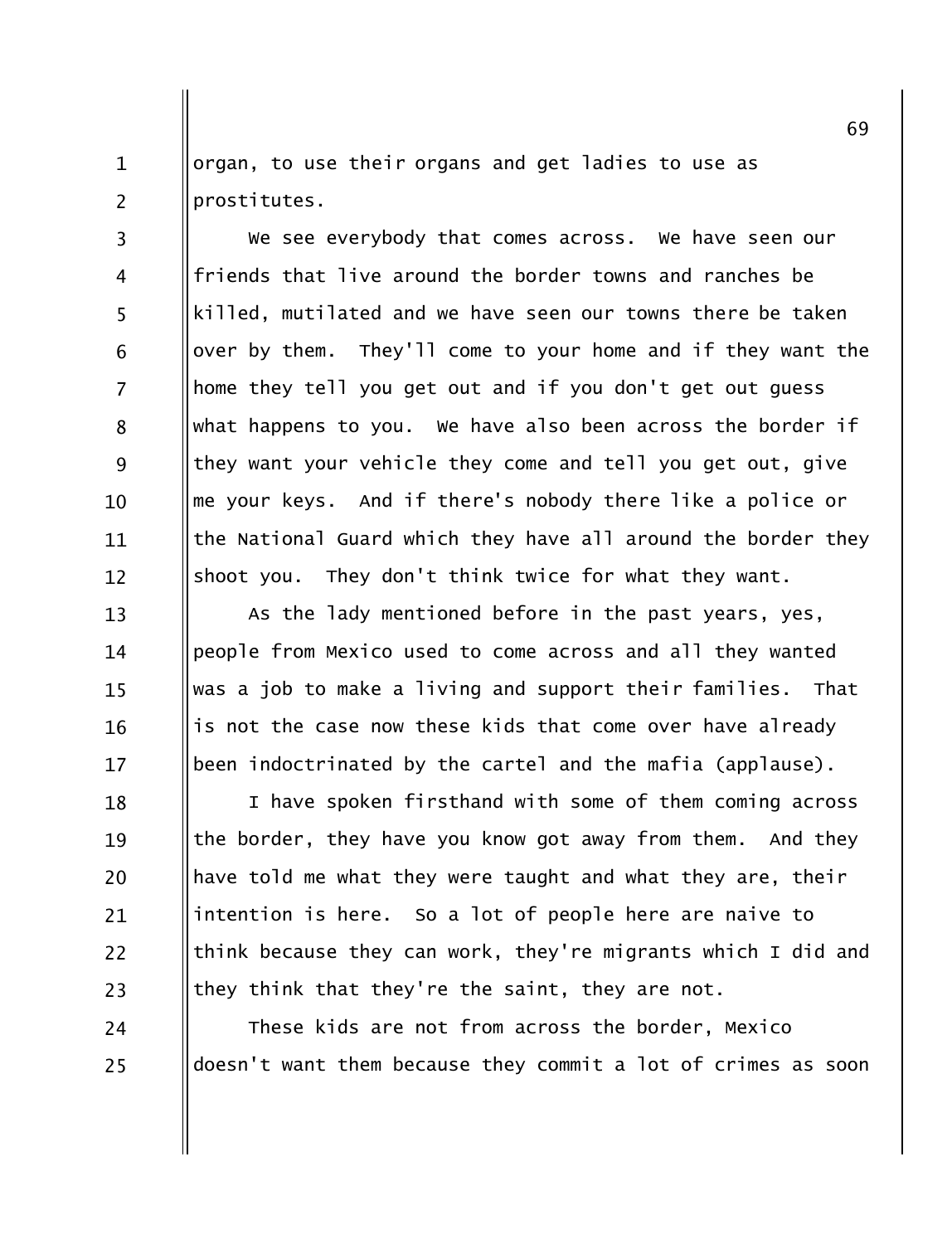as they get to Mexico. And they tell you what you want to hear, they'll do what you want them to do and as soon as they're out they know what to do, do what they're brought here to do. And I'm telling you the truth there's no way, no reason to lie because I have seen it firsthand.

 $\mathbf{1}$ 

 $\overline{2}$ 

 $\overline{3}$ 

 $\overline{4}$ 

5

16

 $17$ 

18

19

20

21

25

And there's a great need here, for the kids here to be 6  $\overline{7}$ taken care of. I saw it at school. Also there's people here that are elderly, that are handicap; I'm Hispanic, I'm 8 9 elderly, I'm handicap I'm (inaudible). I have friends here that want to help these kids what about us senior citizens. 10 Not one time has anybody come to my door and said do you need 11 any help, is there anything you, that we can do for you. And  $12 \overline{ }$ their friends that are for this have they taken pity on us  $13$ elderly, no they don't care about us. They don't care about 14 the needs of the children or the servicemen their children.  $15$ 

If everybody wants to be a humanitarian start here, start with the kids here (applause). These kids want their (inaudible) they come and do what they came here to do and that's never going to change. So thank you very much for letting me speak.

(Applause.)

 $22$ Thank you. **CHAIRPERSON AYERS:** THE SPEAKER: Yeah, Ryan. 23 MR. KELLY: Pretty sure that's just going to 24

get the vote to be denied for the zoning change there. Good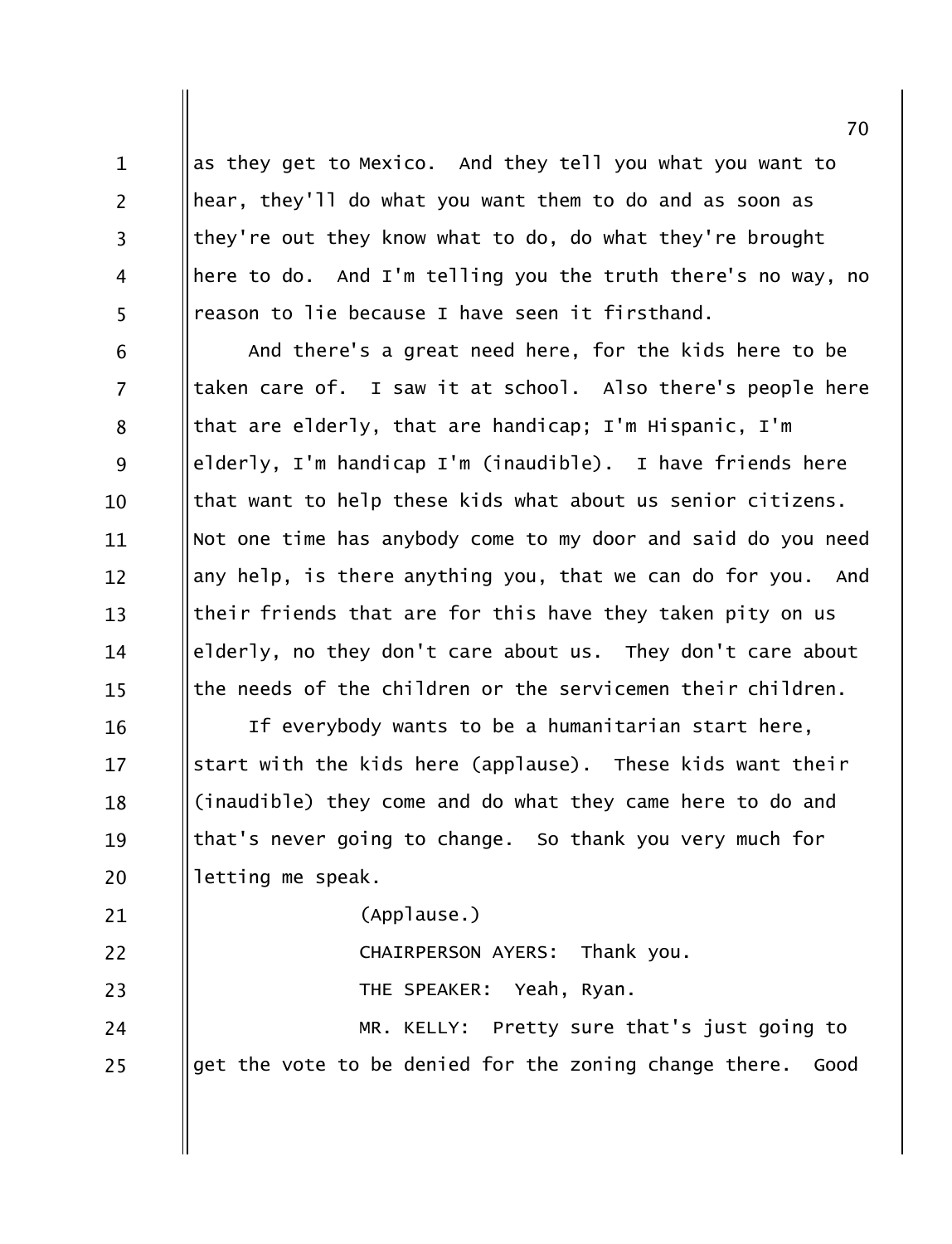job, ma'am, way to do it.  $\mathbf{1}$ 

 $\overline{2}$ 

 $\overline{3}$ 

 $\overline{4}$ 

5

6

 $\overline{7}$ 

8

9

My name is Ryan Kelly (applause) I'm from Allendale, Michigan and I'm on the planning commission there, so I'm in your seat in Allendale, Michigan. I'm also a candidate for Michigan governor (applause). I have been speaking to people all across this great state of our's about these very issues here, so this is something that many people have been brought to the attention of across the state and have brought it to my attention as well.

I would like to go back to the story that that lady 10 mentioned about Jose that was shot by gang members and then 11 flees to the United States. What about the children that get  $12 \overline{ }$ shot at by gang members in Detroit and Chicago and  $13$ Los Angeles (applause). Why are we not putting Michigan 14 first (applause).  $15$ 

Why are we thinking about going these other directions 16 and ignoring our own citizens just like that lady was up here  $17$ just speaking about. I have spoke with multiple people 18 talking about the disasters of our foster care system here in 19 the State of Michigan. The adoption system in the State of 20 Michigan is a disaster. 21

We look at what happened in 2020 the mental health 22 issues in our children is through the roof. I was asked a 23 question the other day about how we're going to address 24 children suicides, I looked at that question and I thought 25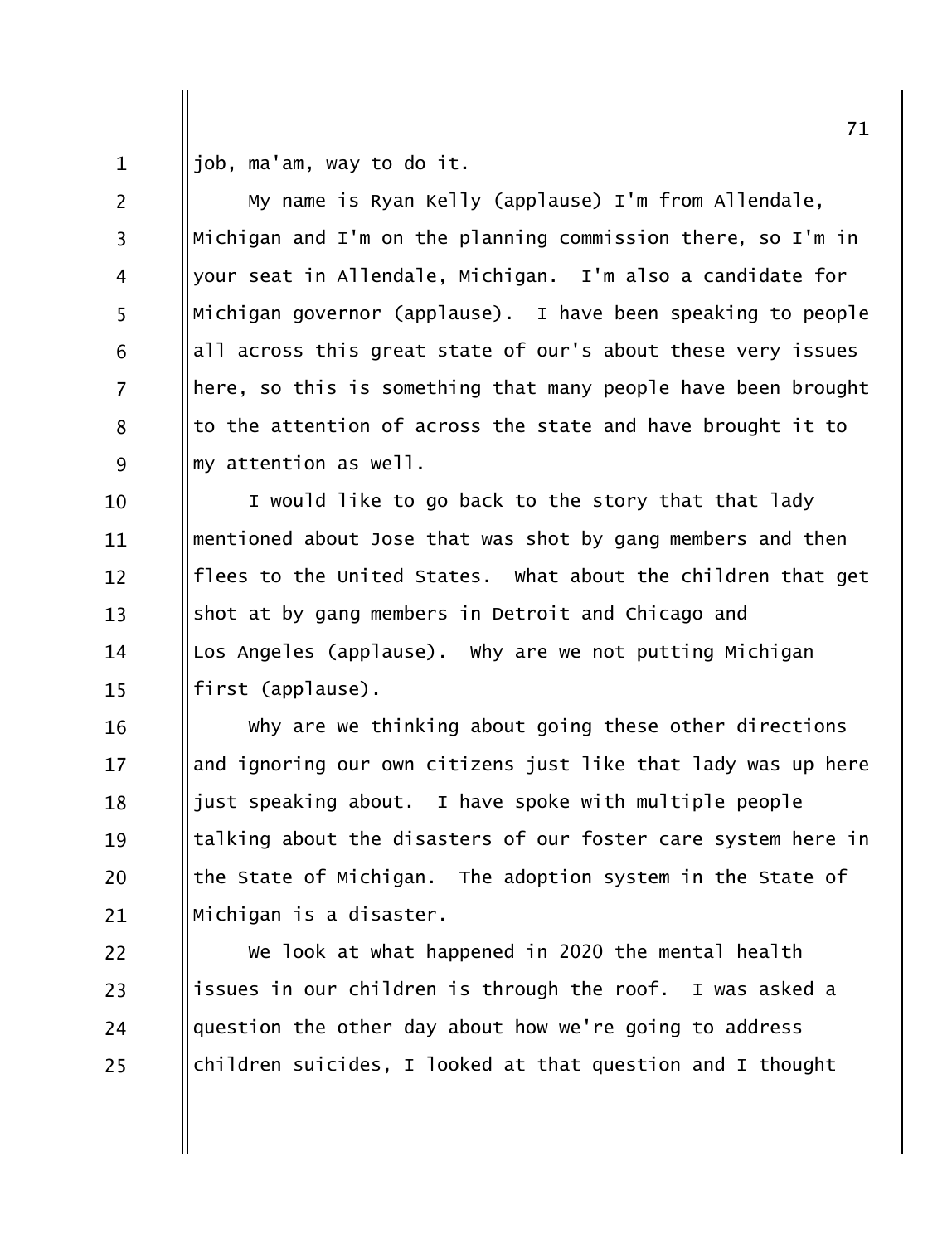wow to think that these are things we have to deal with. And we have people that are trying to ignore that and take care of illegal immigrants instead (applause).

 $\mathbf{1}$ 

 $\overline{2}$ 

 $\overline{3}$ 

16

 $17$ 

18

19

20

And I'm here to encourage you to reject this zoning  $\overline{4}$ 5 change and put Michigan citizens first (applause). It is our responsibility moving forward to make sure that the mental 6  $\overline{7}$ health crisis that was created in 2020 with our children, our veterans, business owners, many other people right here in 8 9 the State of Michigan. We take care of them first before we reach across the border to illegals that are undocumented, we 10 don't know where they come from. 11

The vetting that they're talking about they don't know  $12 \overline{ }$ where these people come from. We have a hard enough time  $13$ keeping track of the people here in this country let alone 14 someone who comes here illegally.  $15$ 

This is something that I am going to continue to have discussions with across the State of Michigan with people.  $\mathbf{T}$ aim to help find solutions. Part of that solution is taking that very facility and turning it into something that will help Michigan citizens and Michigan children (applause).

You had the opportunity here today to speak with your 21 heart for America first, for our children first. I encourage 22 you to do that because you know every single one of you as 23 well as everybody here that we have a big problem in this 24 state that needs to be taken care of. As you're presented 25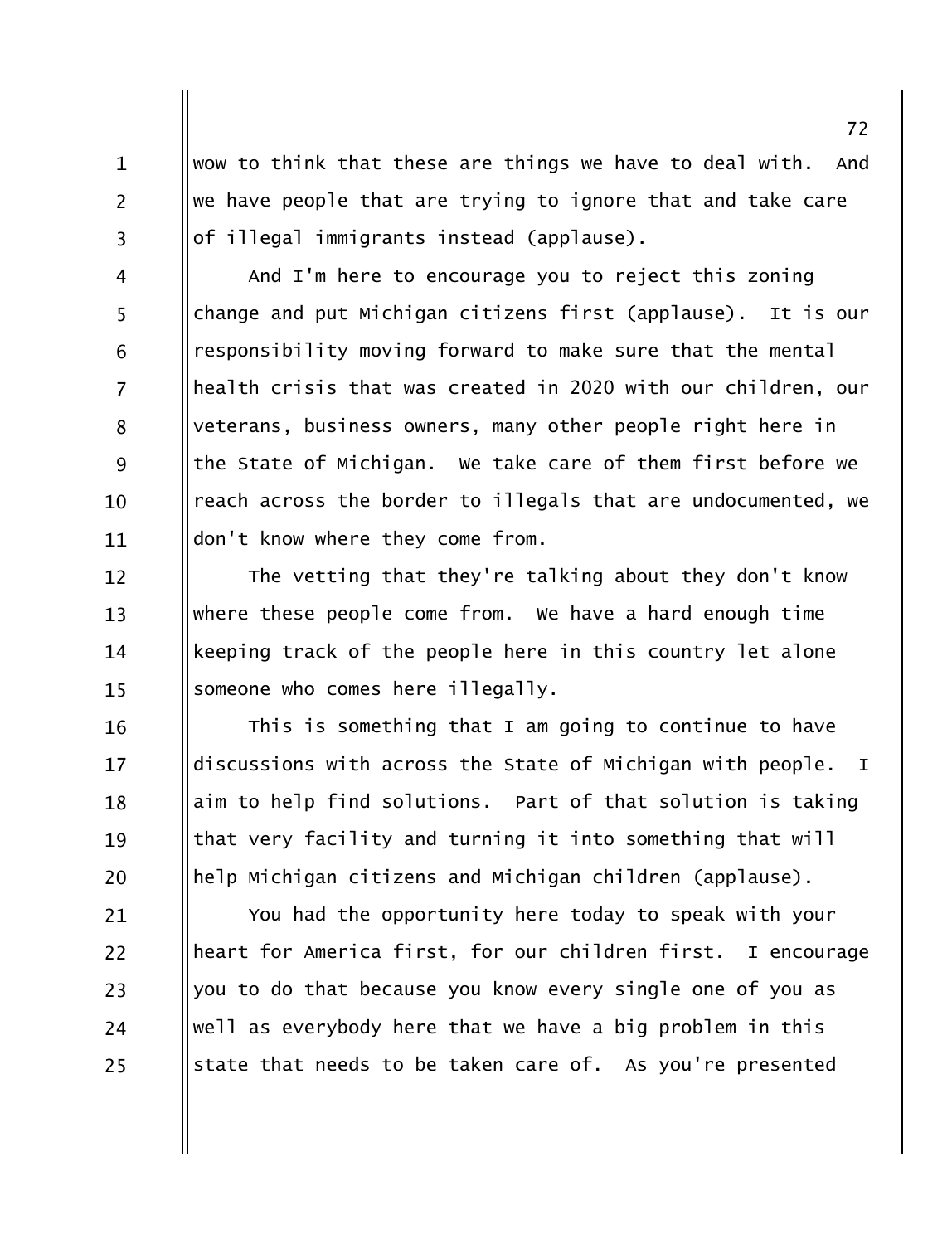with this opportunity to bring something to this town make  $\mathbf{1}$  $\overline{2}$ the right choice, deny the zoning change put Michigan first. (Applause.)  $\overline{3}$ MS. PETTY: I'm Darlene Petty, I'm a lifelong  $\overline{4}$ 5 resident of Shepherd. I --COMMISSIONER: Just one moment please. Excuse 6 me, excuse me we have a speaker so we're trying to hear her  $\overline{7}$ name. Thank you. 8 MS. PETTY: I'm Darlene Petty, I'm a lifelong 9 resident of Shepherd. I am very, very thankful to be born in 10 the USA so we have the freedom to talk tonight. I appreciate 11 that and I appreciate listening and I very much appreciate  $12 \overline{ }$ the person who insisted we salute the flag first, that's the  $13$ way it should be (applause). 14 But I will tell you I don't pay too much attention to  $15$ the media, I have not read much of anything on Facebook, I 16 don't get a newspaper; therefore, I haven't been influenced  $17$ by any of that. Just earlier today I got a message from my 18 cousin saying we're having this meeting tonight and I might, 19 I'm going because I do have a right to be here and again I 20 appreciate you listening. 21 22 I don't have any children in school anymore, but I have 11 grandchildren. And I think my questions are so basic that 23 I haven't heard a thing about them, but again I haven't read 24 any newspaper, I haven't read media so maybe they've all been 25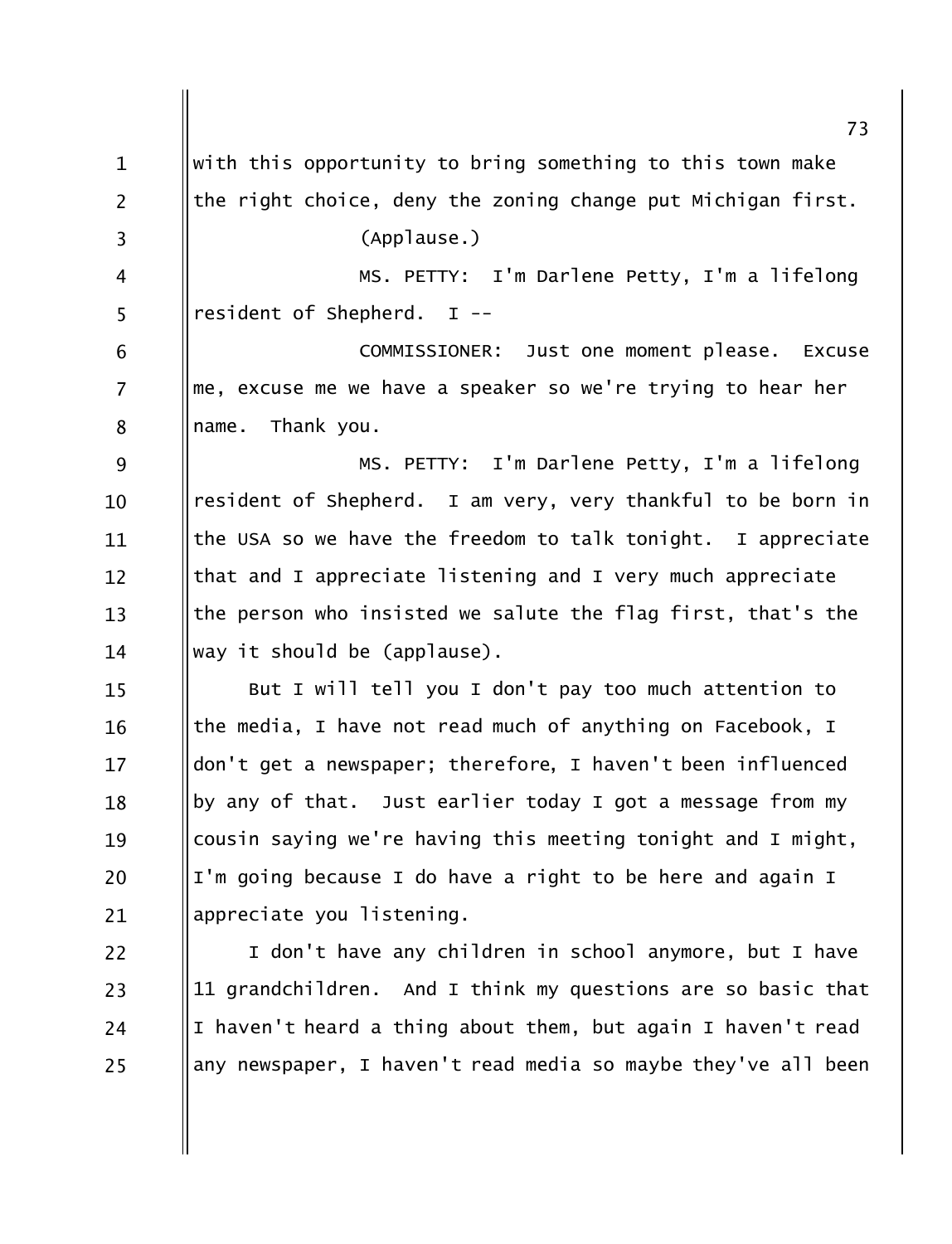addressed. Please forgive me if you've already answered  $\mathbf{1}$  $\overline{2}$ these questions.

But a basic question is children that come in for the  $\overline{3}$ next 45 days school will start by then, what will happen to  $\overline{4}$ 5 our schools. Will they go to our public schools, will they be integrated into our public schools, will our children be 6  $\overline{7}$ dealing with kids that can't speak English. Will our students be integrated with kids that don't know our customs, 8 9 don't understand our rules and can't speak English. And I don't think that'd be very fair to our local kids.  $10<sup>1</sup>$ I haven't heard anything about schools tonight. And like I 11 said if that's, that's already been addressed and you've  $12 \overline{ }$ already explained it please forgive me but I haven't heard  $13$ the answer, I would like to. 14

The second thing is very, very simple. I have not heard  $15$ the word Covid mentioned tonight (applause). Again please 16 forgive me if you've already addressed that and it's been all  $17$ over the newspaper I haven't seen it, I don't pay much 18 attention to the media. I'm very grateful my cousin let me 19 know about this meeting tonight. If I had more time I would 20 have invited more people, but I appreciate how many are here 21 22 and again I appreciate you listening.

The vetting process I heard that that includes you know 23 checking for parents, checking their ages, trying to assess 24 their ages all that different stuff, but I have not heard are 25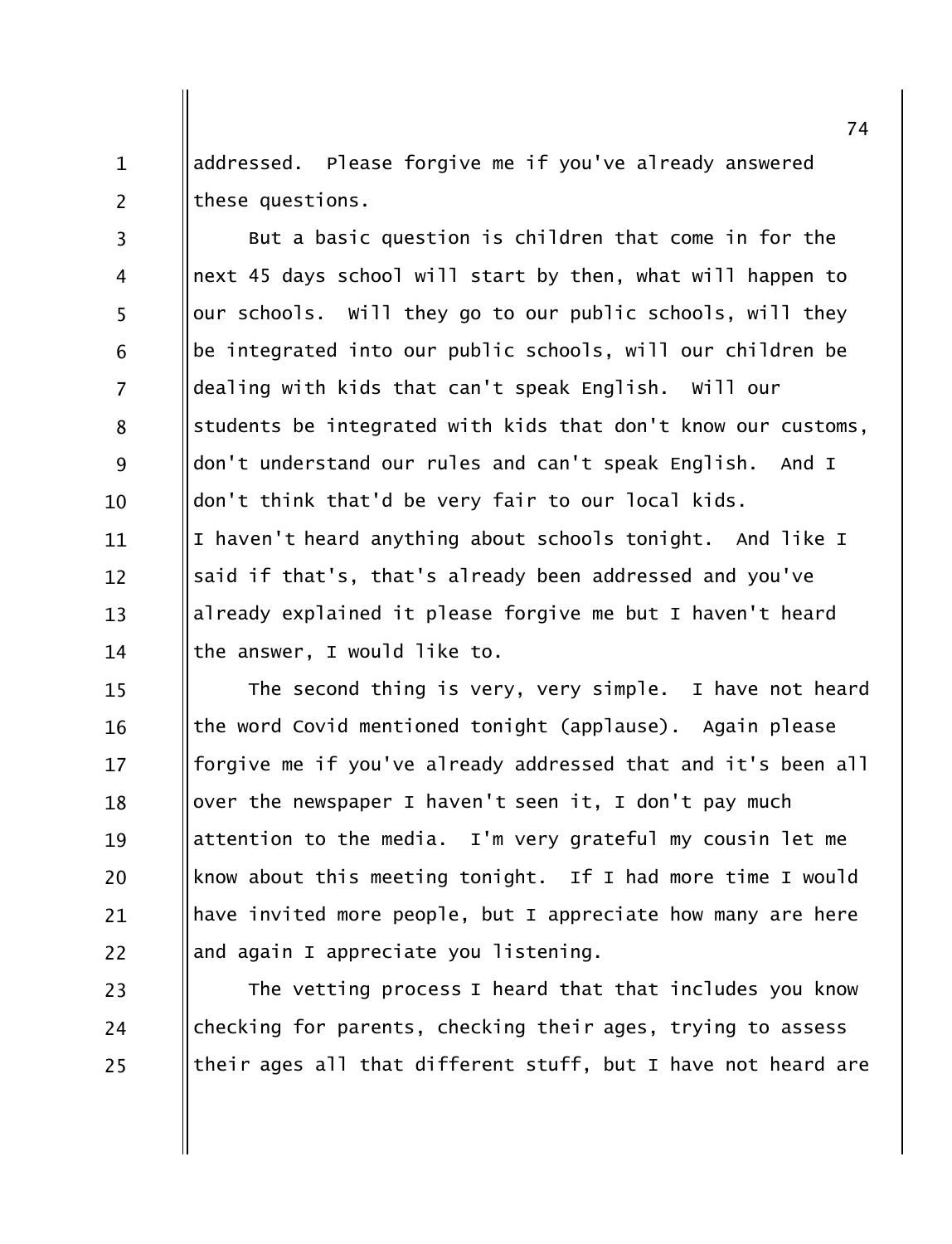|                | 75                                                              |
|----------------|-----------------------------------------------------------------|
| $\mathbf{1}$   | they vetted for Covid. We do not need more Covid coming into    |
| $\overline{2}$ | our community. And even though I don't live in Alma             |
| 3              | Shepherd's pretty close and I am not interested. And I          |
| 4              | highly, highly encourage you to leave the zoning as it is and   |
| 5              | don't give it another second thought. It is not (inaudible).    |
| 6              | Thank you.                                                      |
| 7              | (Applause.)                                                     |
| 8              | MS. WILLIAMS: Hi, I'm Marianne Williams, I'm                    |
| 9              | from Riverdale. I'm just really sad that we all have to be      |
| 10             | here $--$                                                       |
| 11             | COMMISSIONER: You can turn the mic a little                     |
| 12             | bit.                                                            |
| 13             | Yeah.<br>MS. WILLIAMS:                                          |
| 14             | Thank you.<br>COMMISSIONER:                                     |
| 15             | MS. WILLIAMS: Sorry. I'm really surprised                       |
| 16             | that the Planning Commission is even entertaining this idea.    |
| 17             | It's just unfortunate, it really is, it breaks my heart.<br>I'm |
| 18             | really surprised that this organization wants to be involved    |
| 19             | in something like this. How is, rotating illegal immigrant      |
| 20             | children that are being separated by their parents, from        |
| 21             | their parents at the border purposely by the U.S. Government    |
| 22             | is unacceptable. And we know that they're being separated       |
| 23             | and we have no idea, they're undocumented children not          |
| 24             | knowing who they really are, what age or health status, their   |
| 25             | criminal history or anything.                                   |
|                |                                                                 |
|                |                                                                 |
|                |                                                                 |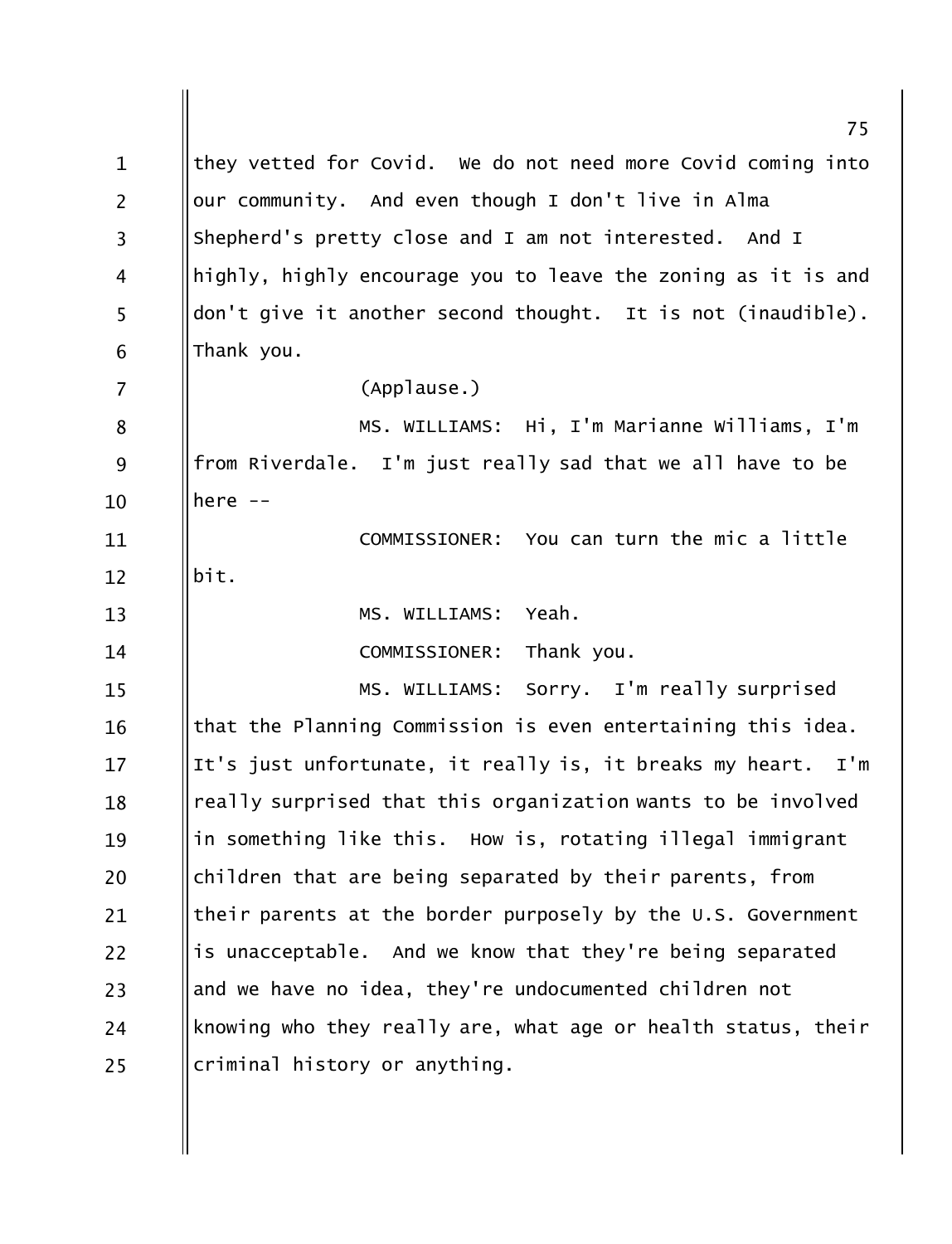And I feel this organization is hiding behind immoral laws, manipulating language and intent. Overlooking the peace and safety of this community, what this community wants and let alone what these poor children need. This only inspires more illegal immigration (applause).

 $\mathbf{1}$ 

 $\overline{2}$ 

 $\overline{3}$ 

 $\overline{4}$ 

5

6

 $\overline{7}$ 

8

9

10

11

 $12 \overline{ }$ 

 $13$ 

14

22

23

24

25

And I find it very interesting and suspect, ask yourselves why now. Why do we want this now when the entire global human trafficking ring is being exposed and dismantled right now as we speak. We're hearing about it through Epstein Island, through Ghislaine Maxwell trial, we're hearing about it, even Britney Spears is discussing it. The effort to ship them across in the canal, we're hearing about how they're shipping these poor children in shipping containers and underground tunnels. It's disqusting.

And you know it's all being exposed and dismantled right  $15$ before our eyes and it's, it's just disgusting. And all the 16 routes are being currently dismantled right now. So these  $17$ human traffickers and criminals are getting desperate looking 18 for other avenues to traffic children and get their hands on 19 these kids. These are illegal kids, undocumented, 20 untrackable, untraceable they could easily get lost. 21

And you know it's just, this only opens the door for more illegal immigration and for these sex traffickers to get their hands on more and more children. All we're doing is helping aid a very sick and broken system (applause). I feel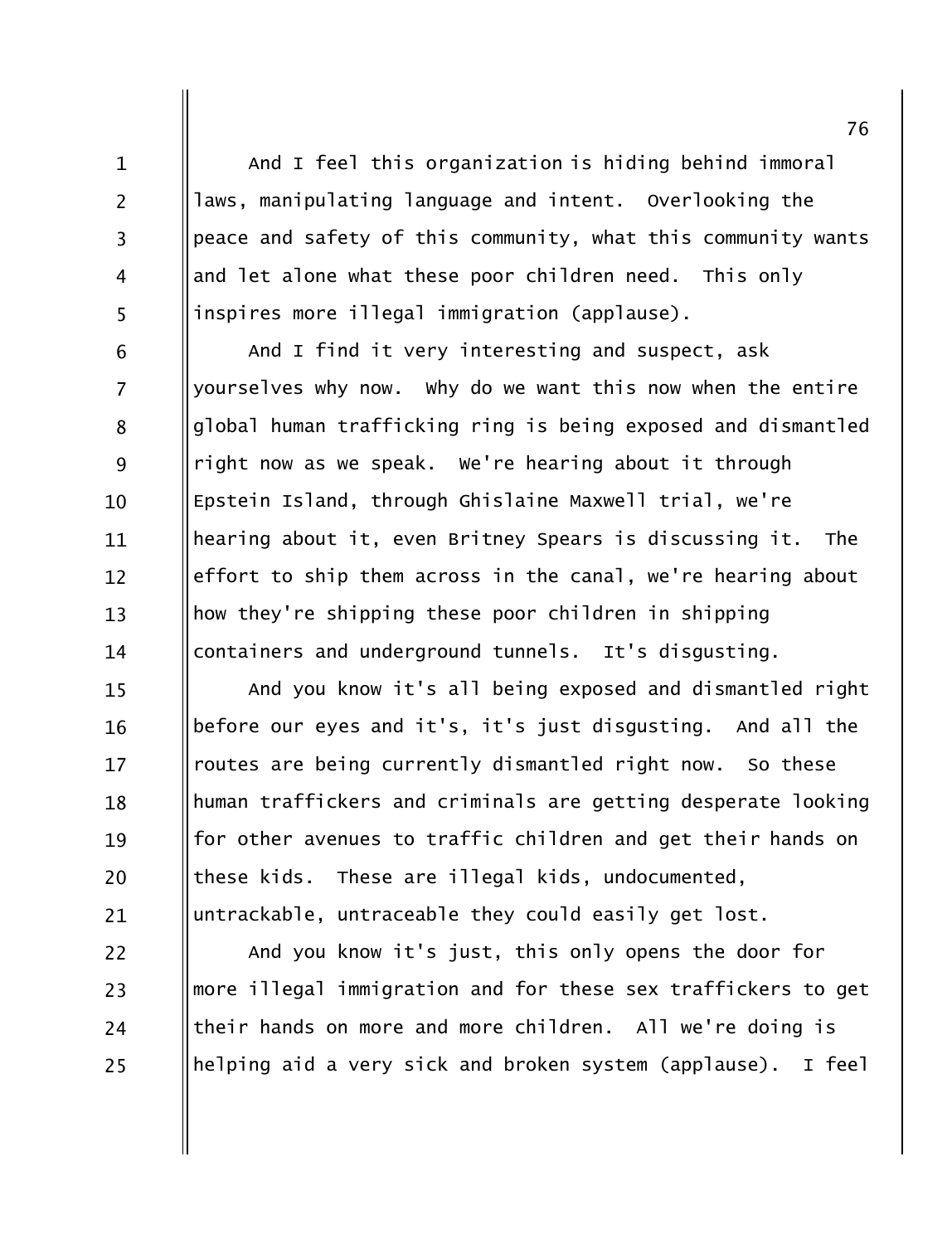in my heart a scam from inception period. Ask yourselves again why now, why do they want to do this now when everybody is being caught in this global human trafficking ring. It's highly suspect.

 $\mathbf{1}$ 

 $\overline{2}$ 

 $\overline{3}$ 

 $\overline{4}$ 

5

6

 $\overline{7}$ 

8

9

And -- sorry about that. I just feel as a society and as a community we, we have to stop hiding behind corrupt laws and making decisions based on money you know rather than morality (applause). You have to make better choices and decisions.

And I'm all about helping children, but this is not the 10 answer and this is not the solution. Sorry about that I just 11 want to make sure I get all my notes in. But I feel like  $12 \overline{ }$ we're just using children as a business and they're not a  $13$ business you know. And going along with this is just telling 14 the world that it's okay to do this. We're just helping to  $15$ aid, opening the door for these criminals. 16

You know the world knows better now and we know exactly 17 what's going on and short-term shelters are not the answer. 18 And again you're just opening the door for the pedophiles and 19 all the traffickers to get their hands on them period, end of 20 story (applause). 21

If the people are opposed to this then, then it should 22 be the will of the people, what the people want. This is not 23 the solution. We shouldn't be honoring what an organization 24 wants. This is tearing apart the community and it's just 25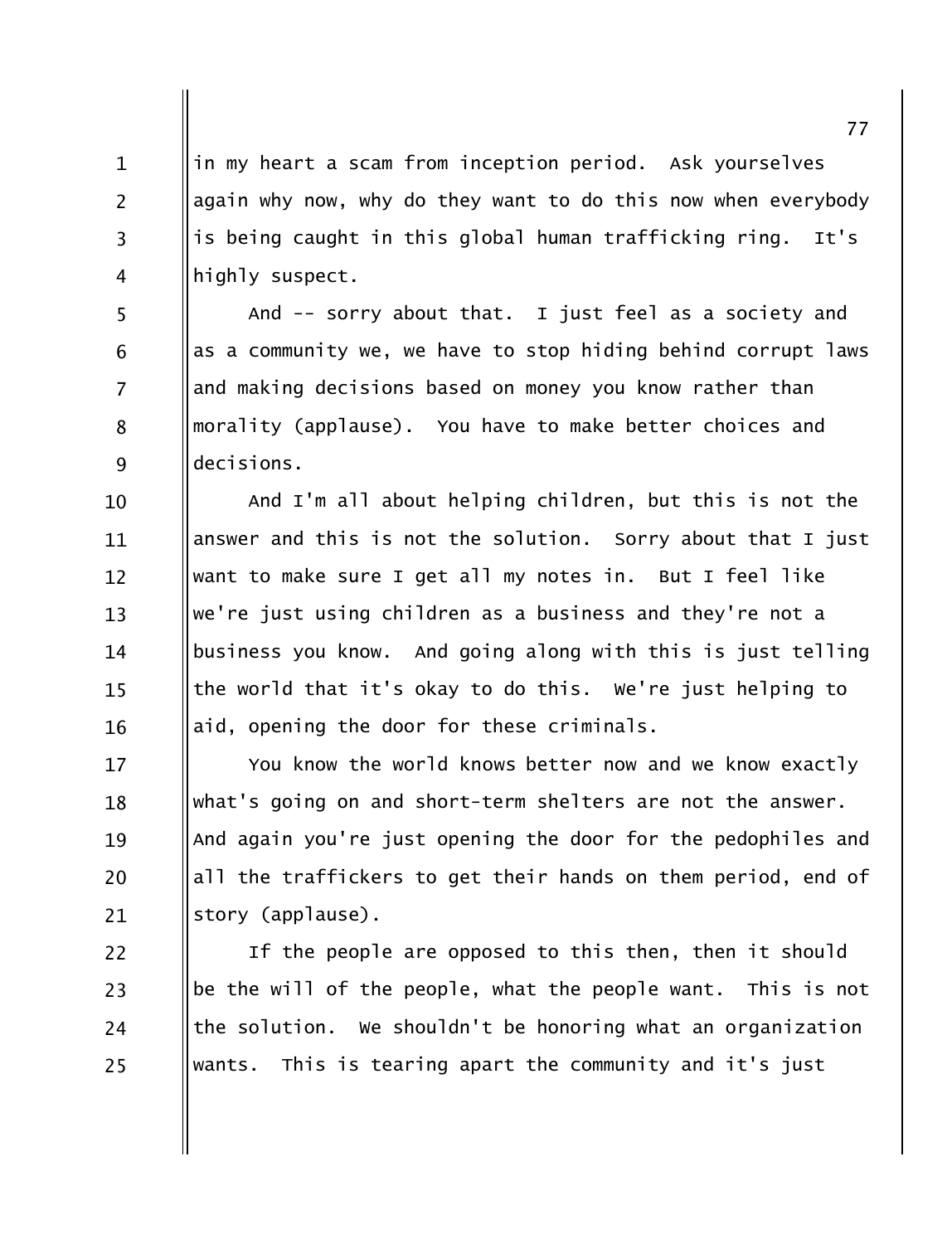unacceptable. There has to be another solution and another  $\mathbf{1}$  $\overline{2}$ way. Thank you so much.  $\overline{3}$ CHAIRPERSON AYERS: Thank you. (Applause.)  $\overline{4}$ 5 MR. SULLIVAN: Hi, I'm Michael Sullivan from Alma. I'm going to be speaking in favor of the proposal. As 6  $\overline{7}$ you know well there's lots of passion surrounding this issue, we've heard it today. We heard really sincere questions, we 8 9 heard questions about government policy, about ethics, about a wide, wide range of issues. They deserve to be raised, but  $10<sup>1</sup>$ they deserve to be raised in an appropriate forum. And the 11 Zoning Commission, the Planning Commission and zoning laws  $12 \overline{ }$ are not the forum for discussing this.  $13$ Your job as a planning commission is to set all of these 14 issues and passions aside even though they're real, even  $15$ though they should be respected and concentrate on the simple 16 question which is your task. That question is is the  $17$ proposed rezoning consistent with Alma Zoning Code. 18 Sometimes the answer to this question is no, you as a 19 group know that I stood before you and argued against 20 proposed rezonings. Sometimes the answer to this question is 21  $22$ yes. In this case because of precedent, because of the decisions this Commission has already made I think the answer 23 has to be yes. 24 25

Years ago the Commission approved a request to use the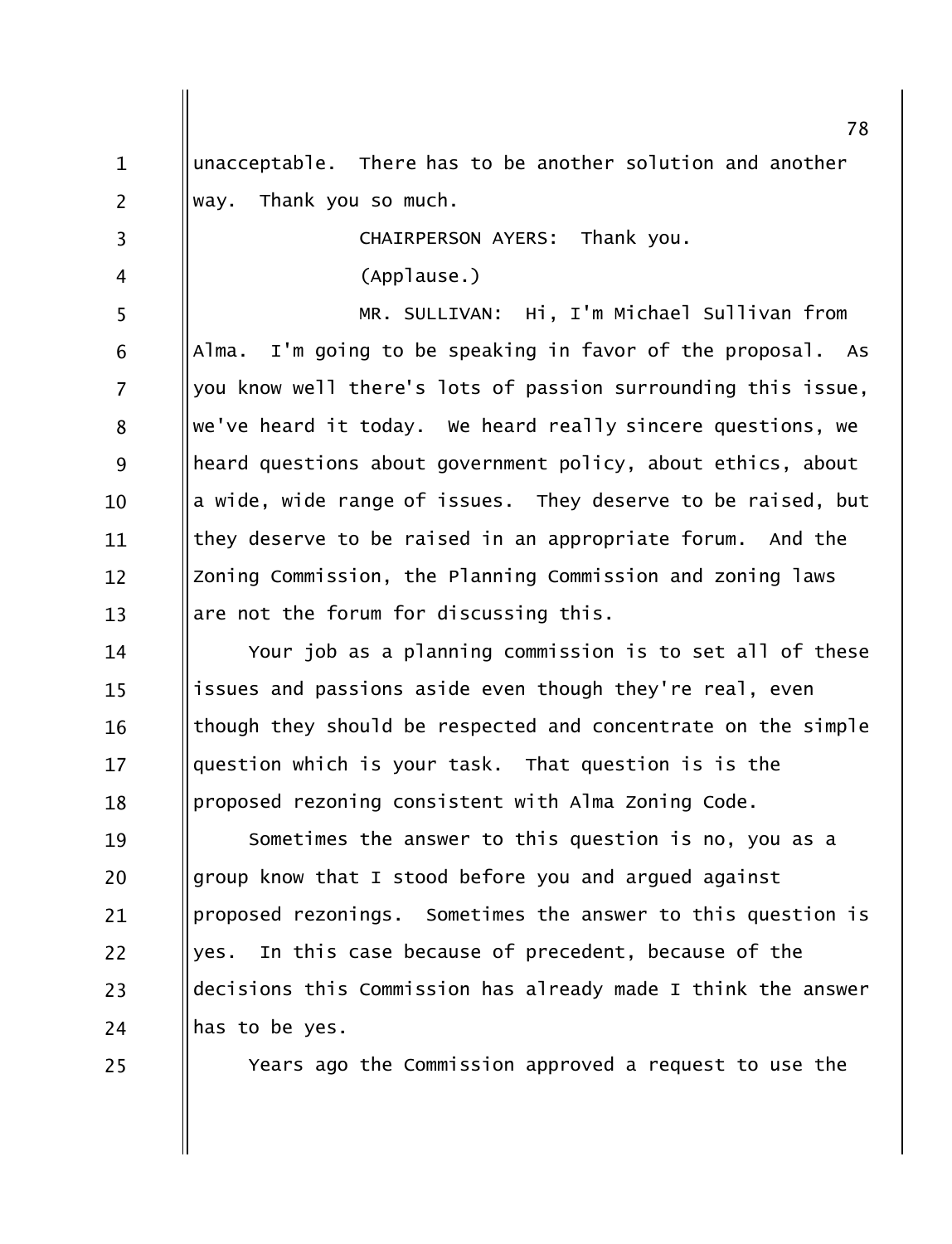Warwick property as an assisted living facility. On the basis of this approval businesses have spent millions of dollars to build and operate a facility. It is incorrect, to change those rules now would be to deprive the owners of the benefits of an investment they made on the basis of a commitment that this city has already made.

 $\mathbf{1}$ 

 $\overline{2}$ 

 $\overline{3}$ 

 $\overline{4}$ 

5

6

24

25

 $\overline{7}$ You know the Zoning Commission decisions are hard. You know that you're challenged to balance between two different 8 9 property rights and both property rights matter. The rights of the owner of the property and the rights of the neighbors  $10<sup>1</sup>$ and they don't always agree. To protect the neighbor 11 property rights the City has established a specific set of  $12 \overline{ }$ questions that you are supposed to be asking to determine  $13$ whether or not this proposal should move forward. 14

when you read the zoning request what you will see is  $15$ again and again the answer is this has already been approved 16 with the prior special use permit. The special land use plan  $17$ which was passed before answers many of these questions. 18 In particular that special land use permit has already said that 19 an assisted living community, living community in Warwick is 20 consistent with the neighborhood. It does not damage 21 property values. This is obviously a different population,  $22$ but it is a version of an assisted living community. 23

The question before the committee is not is this the use you would do, it's not is this the use I would propose, it's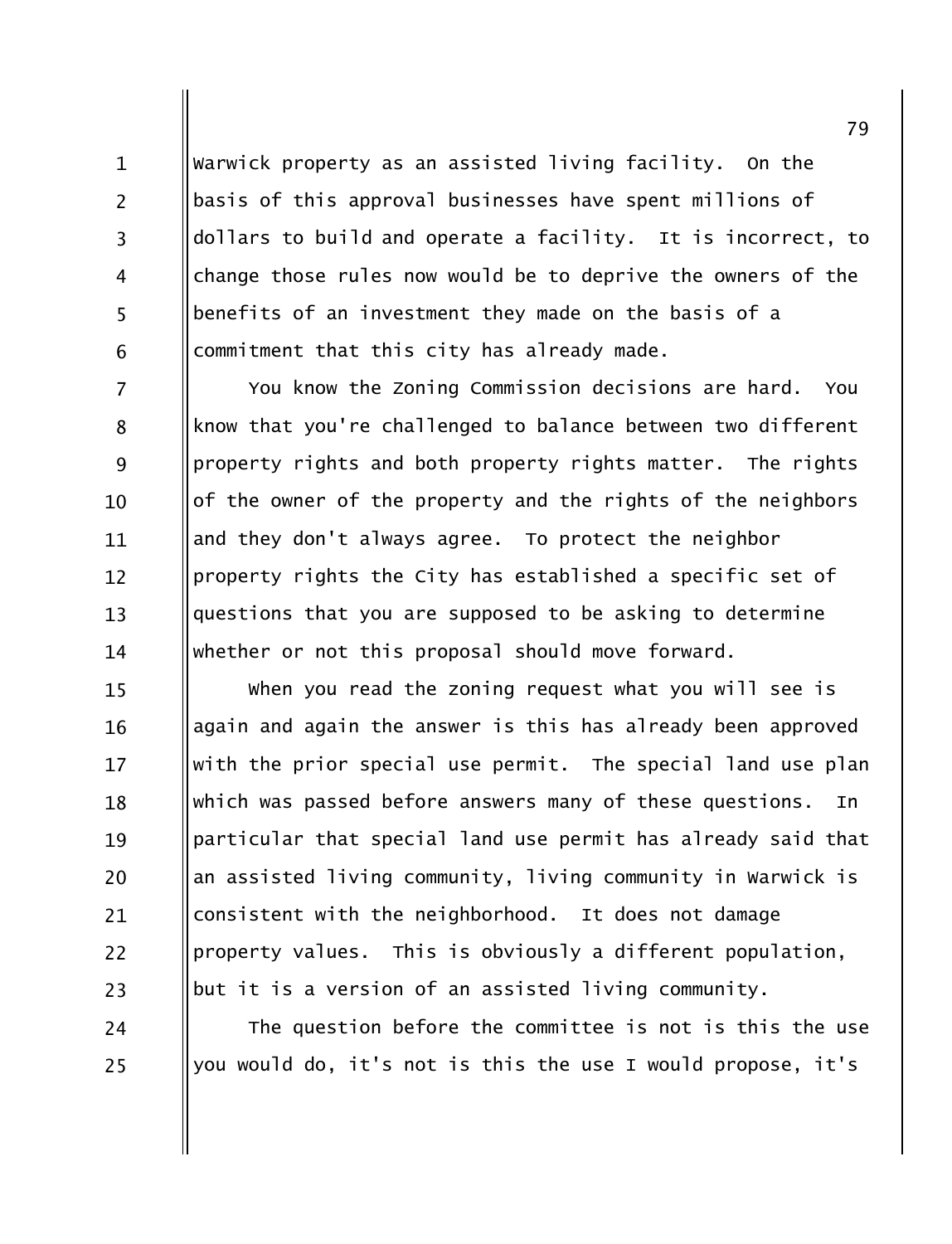not certainly is this the best use of the property and it's  $\mathbf{1}$  $\overline{2}$ certainly, certainly not is the U.S. Government rational. The question before the committee is is this proposal  $\overline{3}$ consistent with what we have done in the past and consistent  $\overline{4}$ 5 with our zoning code. I think if you look at the facts of the case the answer has to be yes. Thank you. 6  $\overline{7}$ (Applause.) MS. SARGENT LENTZ: My name is 8 Mindy Sargent Lentz and I've lived and worked in the Alma 9 community since September of 1984. I won't tell you how old  $10$ I am, but I do dye my hair, okay. I did not grow up in Alma 11 I grew up in a safe community which became a very, very  $12 \overline{ }$ unsafe community during my junior and senior high school  $13$ years. I haven't been back to my hometown since 2014, so 14 that's about seven years. But I would say in the 50 years  $15$ since it became unsafe it has not recovered and it never will 16 recover. So that background of mine hopefully will inform  $17$ what I'm about to say in that I do not support the rezoning. 18 And my concerns that I would raise to you today are just 19 a small part of that letter that some of you may have 20 received maybe you've even read. But my concerns are about 21 the safety of the, for the citizens of Alma. 22 Now, to be honest I live out in Pine River Township now, but the 23 citizens of Alma I think deserve the first priority. 24 My concerns are safety, so these are the questions. Ιf 25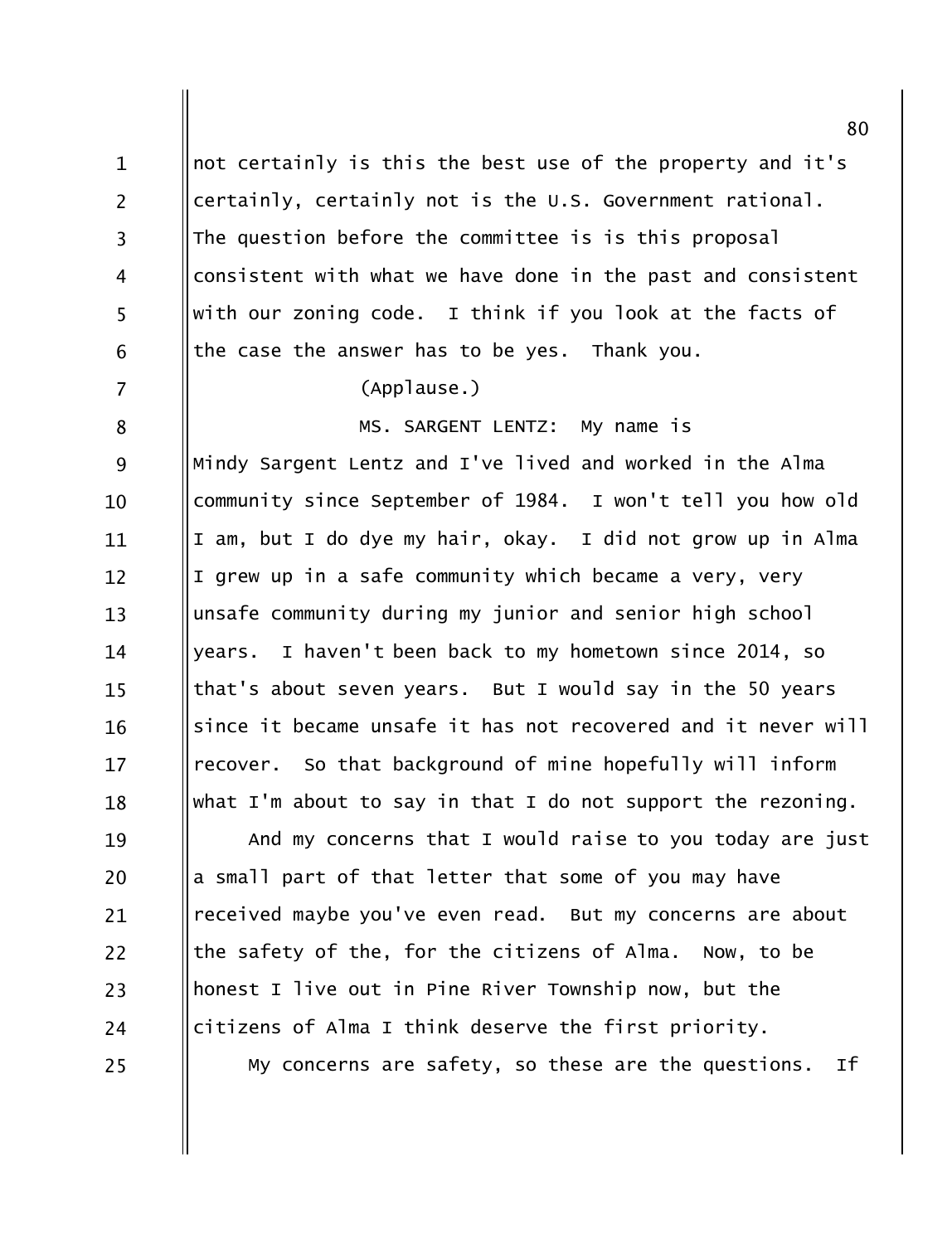there's an increase in crime in our community such as break-ins, assaults, theft, drug trafficking will those of you here on this Planning Commission and the City Commission and the City administration and I would even say Michigan Masonic Home staff and maybe even Bethany Christian Services. will you each and all want to, you know all of you be held personally, legally, financially and morally responsible for the possible demise and decline of our community (applause)? And if you're not willing to be responsible then I don't believe you have the right to make that decision (applause).

 $\mathbf{1}$ 

 $\overline{2}$ 

 $\overline{3}$ 

 $\overline{4}$ 

5

6

 $\overline{7}$ 

8

9

10

11

 $12 \overline{ }$ 

 $13$ 

14

24

25

You have the authority to make these decisions, but I believe your responsibility is to the community, to the people who have lived and worked here for years if not decades.

I understand that the Department of Homeland Security 15 has closed the Office for Victims of Illegal Immigrant Crime. 16 Without raising the taxes of our city and our county 17 residents how are you going to be held accountable then for 18 possible need for increased safety costs. Whether it be 19 through the Alma City Police or through the county sheriff's 20 or you know I'm not sure where you would, would seek 21 increased safety coverage, but I would have that concern. 22 23

Now, Greg, I appreciate your mentioning that you have been a Mason for many years, but I would also ask that if there are any others in the City leadership that are in the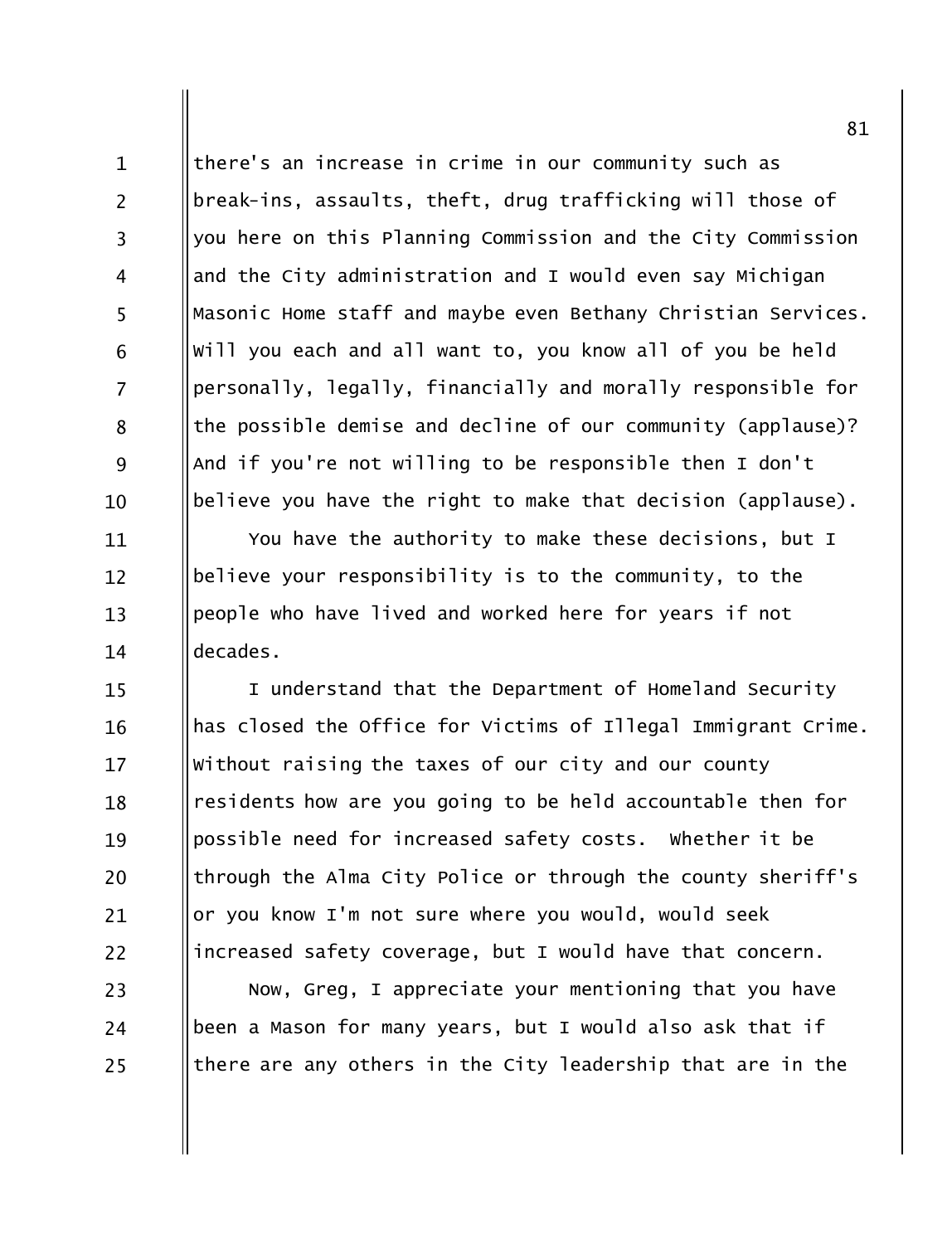positions to make these decisions that would benefit the  $\mathbf{1}$  $\overline{2}$ Michigan Masonic Home. I would say if any of you are actively Free Masonry or Order of the Eastern Star or your  $\overline{3}$ spouse is active in one of these groups I would say that that  $\overline{4}$ 5 would constitute a conflict of interest and (applause) you may not be able to show impartiality in making these 6  $\overline{7}$ decisions. So I would say that you should excuse yourself from that decision making process (applause). Thank you for 8 9 listening.

Good evening, my name is MS. CARTER: 10 Dr. Bethany Carter. I hail from Lansing, Michigan and I am a 11 former Michigan Civil Rights Commissioner, former Community  $12 \overline{ }$ Affairs Director with the Michigan Department of State and  $13$ I've worked in ministries across the state through and 14 especially in Detroit to fight human trafficking, gang  $15$ violence and also providing services for those who are indeed 16 undocumented, persons living in the shadows.  $17$ 

As a resident of Michigan I ask the City of Alma and 18 this Commission to reject the proposal to rezone the nursing 19 home facility to absorb these young men in the community who 20 are here illegally and without legal presence. They do not 21 22 have legal presence and I know that you have been told, told that but that is not correct. When you are (applause), when 23 you are a ward of a federal government you are indeed a 24 prisoner and you do not have legal rights at that point, so 25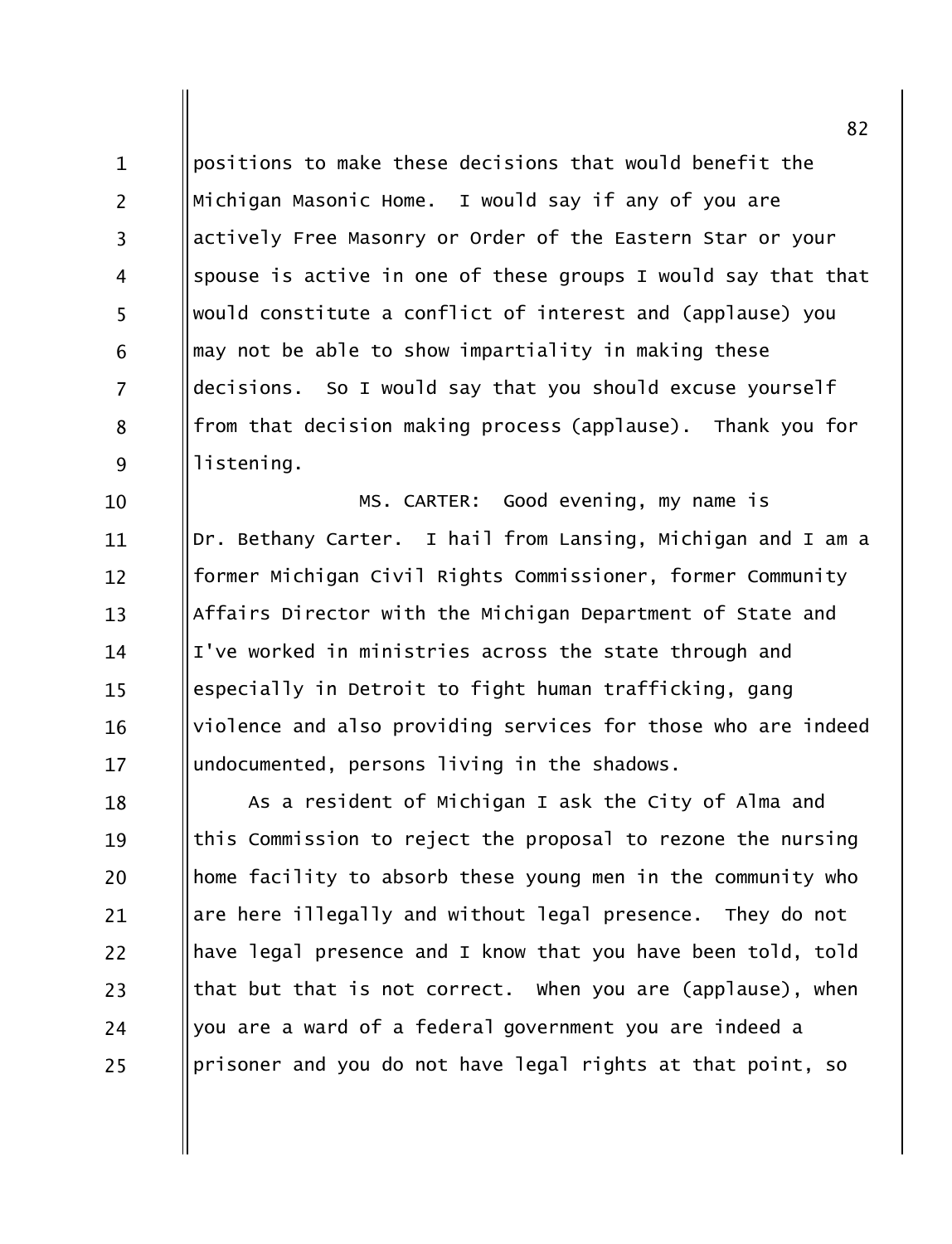you are not a legal citizen, coming here illegally.

 $\mathbf{1}$  $\overline{2}$ 

 $\overline{3}$ 

 $\overline{4}$ 

5

6

 $\overline{7}$ 

8

9

On June 7th of this year a unanimous United States

Supreme Court ruled that people living in the United States for humanitarian reasons are ineligible to apply to become a permanent resident. All the Justices, both the liberal and the conservative Justices approved that none of these children will ever have legal presence in the United States because they did not come here legally. That is what the United States Supreme Court said (applause).

I came to just warn you about certain things. You are 10 not a rubber stamp as the gentleman indicated that you must, 11 this is your only scope. You are opening these meetings  $12 \overline{ }$ because you do have discretion to recommend to the Council  $13$ what you should do. If you do not want marijuana in your 14 community the people can speak and give you their voice and  $15$ then you should respond and take that information and make an 16 informed decision.  $17$ 

There was another person before me that indicated that 18 we are split now and especially in this community. And you 19 should not split your community based on a decision on 20 whether or not this facility is safe and it is, and you don't 21 have the information in front of you. 22

The Lansing crime rate where I live, and I've lived in 23 Wyoming, Michigan near Grand Rapids and I've lived in the 24 city proper of Detroit, not a suburb in the City of Detroit. 25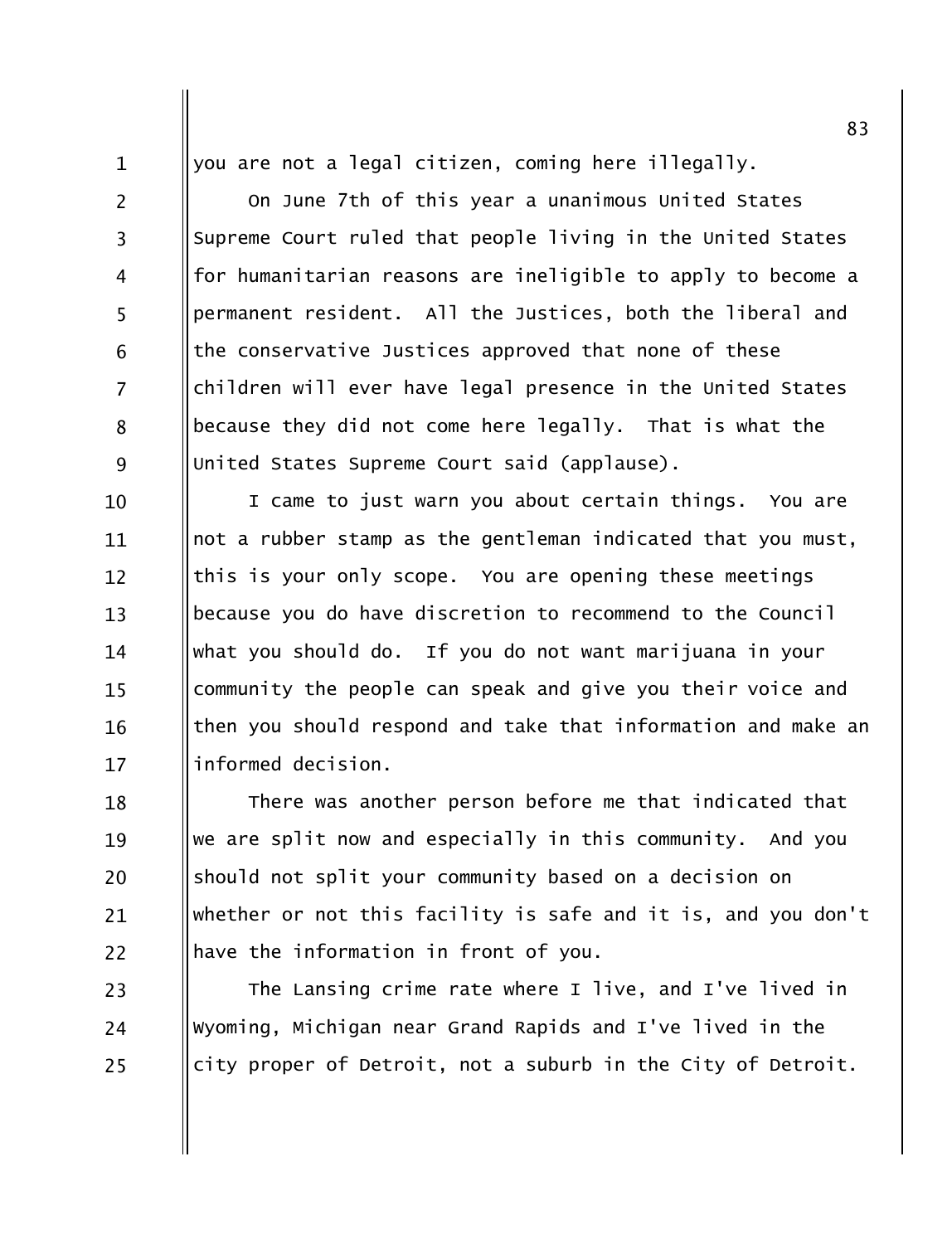I'm the youngest of 10 and I grew up in Lansing. My father fought in World War II, my mother she retired from the Ingham County Sheriff's Department. They're both in heaven looking down on me and I hope I do them proud.

 $\mathbf{1}$ 

 $\overline{2}$ 

 $\overline{3}$ 

 $\overline{4}$ 

5

6

 $\overline{7}$ 

8

9

10

11

But at the end of the day I grew up in Lansing, I don't live in a community that is gated I live in a modest home and I live with my husband. I have a mortgage on my home and I have used vehicles, so I am not coming as some wealthy socialite. I am warning you that we have crime increasing in Lansing. The Lansing crime has increased, as of today 17 people have been murdered in Lansing and that is as of today.

In 2020 there were 20 murders in 52 weeks, 365 days, 20  $12 \overline{ }$ in the entire year. In 2019 there were 13 murders in the  $13$ entire year. Lansing murders have increased and WLNS in 14 Lansing has indicated that Sheriff Wriggelsworth, our Ingham  $15$ County sheriff has to provide staff and support to the 16 Lansing Police Department because they are not able to keep 17 up with the crime. 18

And I really want you to do a Google search. On June 19 16th of 2021 17 year old Jaydin Wilder killed and murdered an 20 individual here, an individual here. 21

22 This city, this county, Gratiot County has a three, two prisons and one jail. You know about incarceration and you 23 of all people should know that this is an incarceration 24 facility. The people who leave here, the 17 year olds, do 25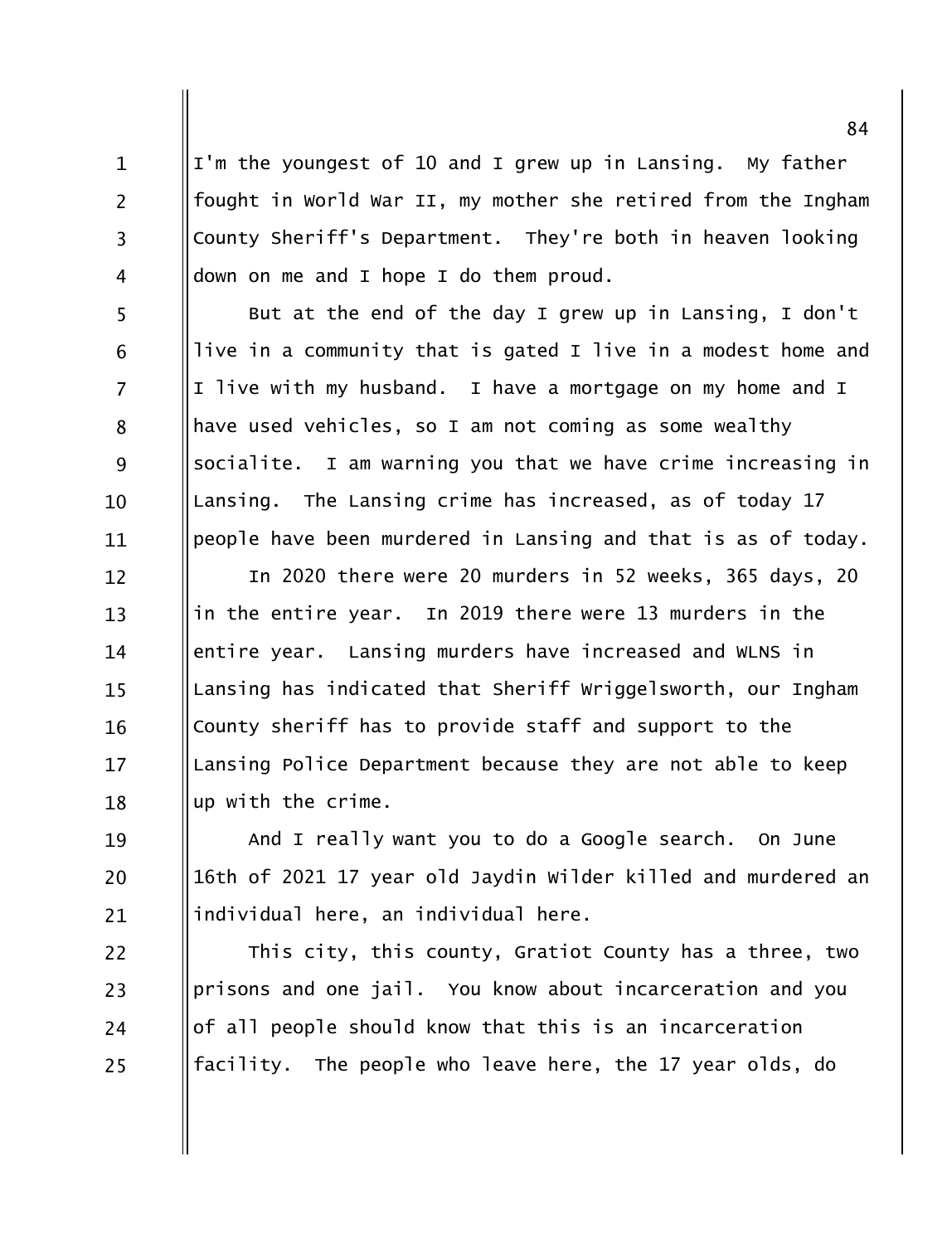not call them children these are young men and young men  $\mathbf{1}$  $\overline{2}$ commit crimes (applause). When they leave here they're going to absorb themselves in communities of color where they can  $\overline{3}$ where I live and I don't want them.  $\overline{4}$ I want to tell you that MS-13, Vice Lords, (inaudible) 5 Tigers, Black (inaudible), Spanish Cobras, Sinaloa Cartel, 6  $\overline{7}$ Los Zetas, (inaudible) are the known gangs, are the known gangs in Michigan. And so I'm telling you right now that 8 9 Gratiot County the population of your prisons are exactly what is being brought into your community. 10 CHAIRPERSON AYERS: Can you, can you wrap it 11  $up?$  $12 \overline{ }$ MS. CARTER: Yes, thank you. I just wanted to  $13$ share that, I'm almost done please. The, 14 percent of the 14 population in Michigan is black and yes I'm black, but we  $15$ make up 53 percent of the prison population. And I'm telling 16 you that you cannot, the demographics that you see, the  $17$ breakdown no skill, poor education, family unit is not there, 18 exposed to extreme trauma, social influence, no jobs, no 19 citizenship, no activities that is a recipe for a path to 20 prison and not anything more (applause). And so I implore 21 22 you please that the 16 year olds in Lansing are killing people. 23 24 CHAIRPERSON AYERS: Thank, thank you. Appreciate it. 25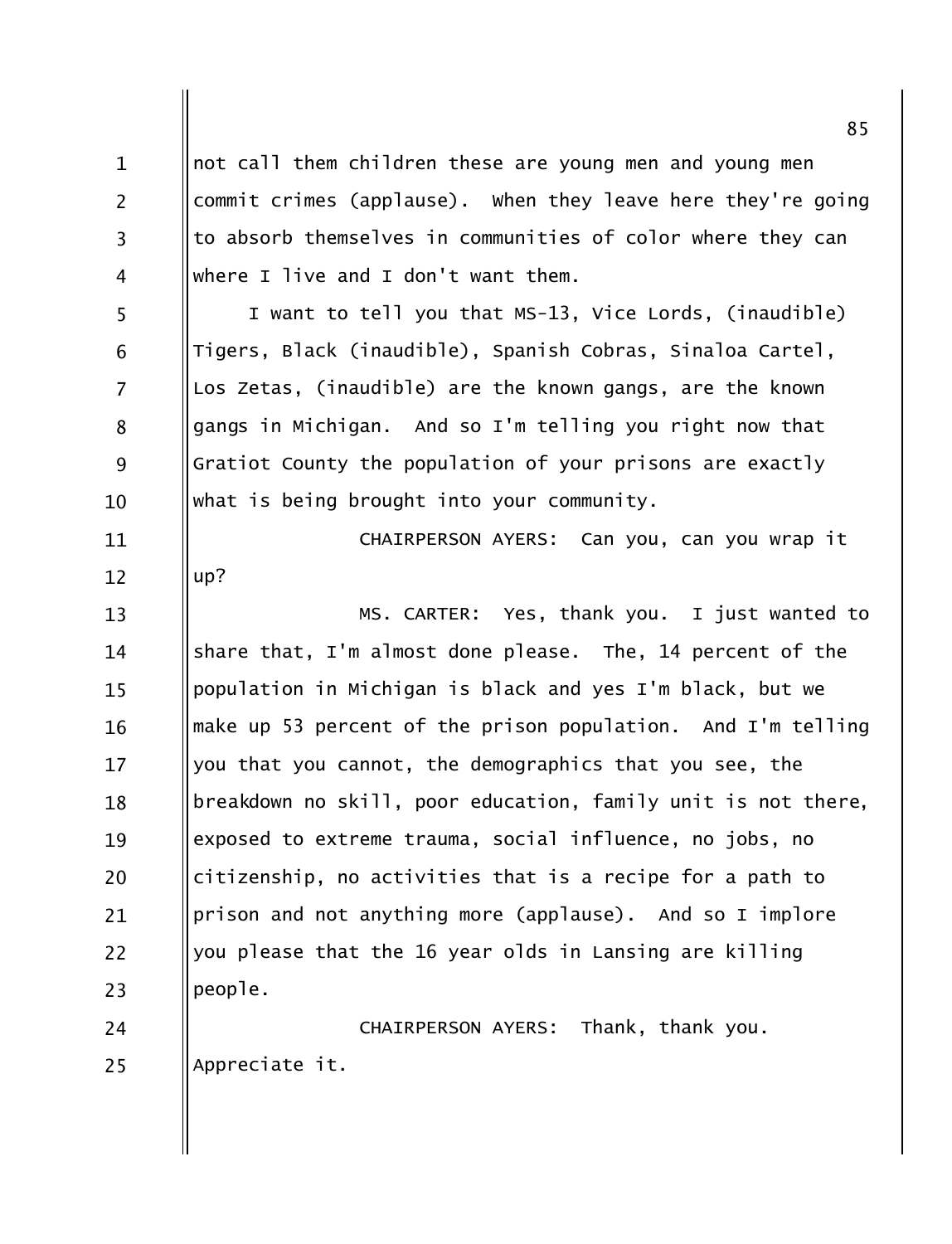MS. CARTER: Thank you.

(Applause.)

 $\mathbf{1}$ 

 $\overline{2}$ 

I know most of you, for  $\overline{3}$ MR. FORTINO: WOW. those of you I don't know I'm Chuck Fortino. I'm old and  $\overline{4}$ 5 retired, some would say decrepit. I've lived in Alma for 30 years; although, I don't count. For most of those 30 years I 6  $\overline{7}$ served as city attorney, so I know a little bit about how the planning commission works and what its role is and I will 8 9 address that in just a moment. I just want to comment on a couple things I heard. I want to assure you I'm not running  $10<sup>1</sup>$ for anything, so I am not here to do a cheap panhandling job 11 for votes (applause).  $12 \overline{ }$ 

I've listened with great interest to everything that's  $13$ been said. Up till now it seems to me there's one pervasive 14 factor that runs through everything that has been said by the  $15$ folks who speak in opposition to this change and that is fear 16 plain and simple. I think the previous speaker made it  $17$ abundantly clear that the motivation, the concern is fear, 18 fear of the unknown I assume. 19

And it had been my hope that we'd be beyond that. 20 Beyond the Ku Klux Klan burning a cross in my grandparents 21 yard 90 years ago, I thought and I hoped those days were  $22$ over. Those folks did that out of fear. They feared the 23 Italians at that time. I don't know why, but I can guess 24 that they were going to bring crime, the mafia, the La Cosa 25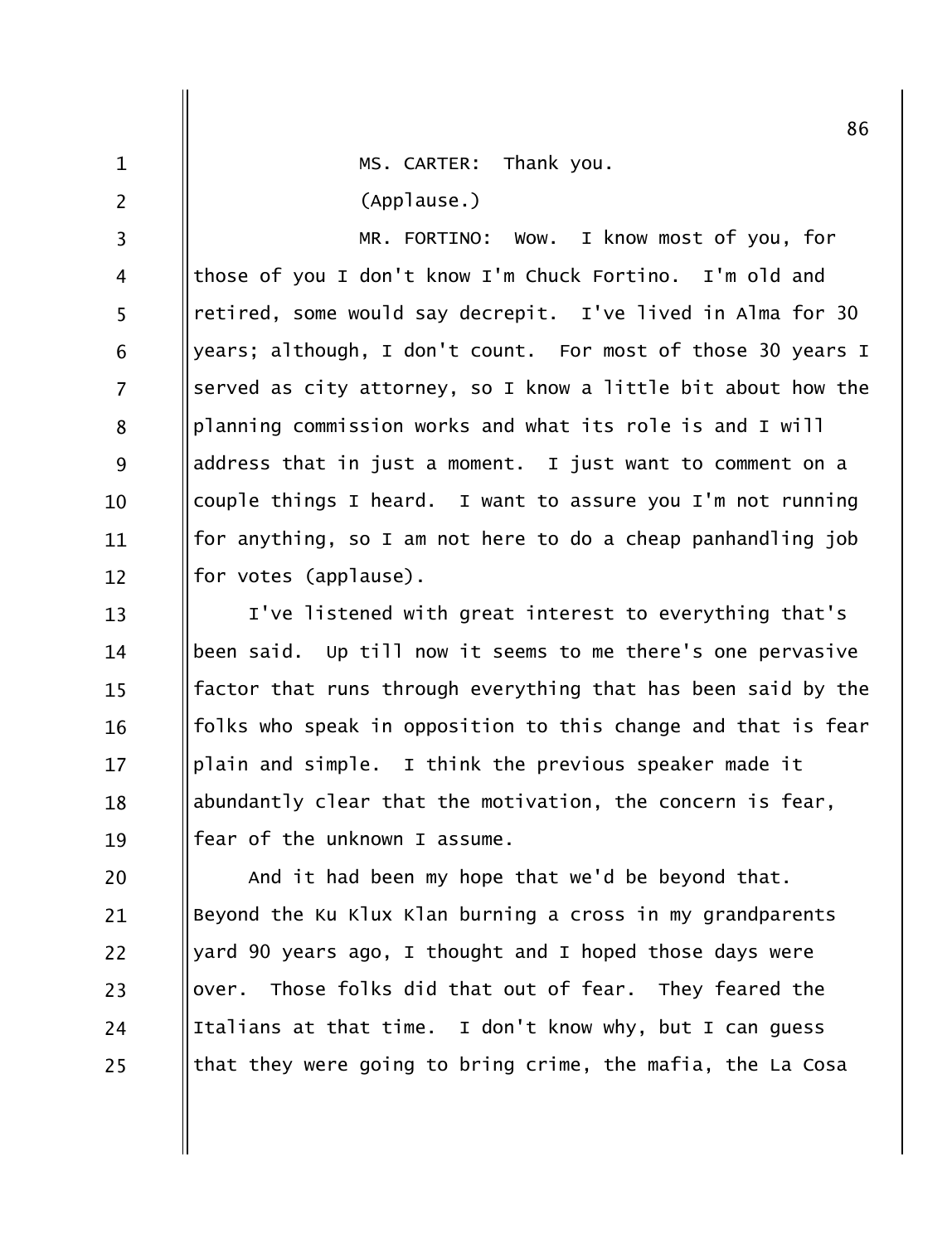Nostra. And in reality they fled that very thing and that's what brought them here to America was fleeing that crime, fleeing that corruption, fleeing that poverty.

 $\mathbf{1}$ 

 $\overline{2}$ 

 $\overline{3}$ 

You have the responsibility as you already know to  $\overline{4}$ 5 review and make findings on your Section 381 of the Zoning Ordinance. There are four things that you need to address 6  $\overline{7}$ the first whether the requested zoning change is justified by a change in condition since the original ordinance was 8 9 adopted or by an error in the original ordinance. The original ordinance clearly never contemplated this 10 precise type of R-3 use. But I believe you are all aware 11 that Michigan common law and the Zoning Enabling Act prohibit  $12 \overline{ }$ any municipality from saying you can't locate in our city if  $13$ you are a legal use so long as you comply with whatever 14 regulations and requirements the planning commission and/or  $15$ the city commission impose. 16

Under Michigan law a legal entity cannot be denied the 17 ability to operate so long as they comply with your 18 requirements. And you can impose whatever requirements you 19 want in your conditional zoning agreement. You can address 20 some of the concerns the folks have raised tonight in your 21 22 conditional zoning agreement.

The second requirement the precedence of the possible 23 affects of such precedence which might likely result from 24 approval or denial of the petition. This is a unique 25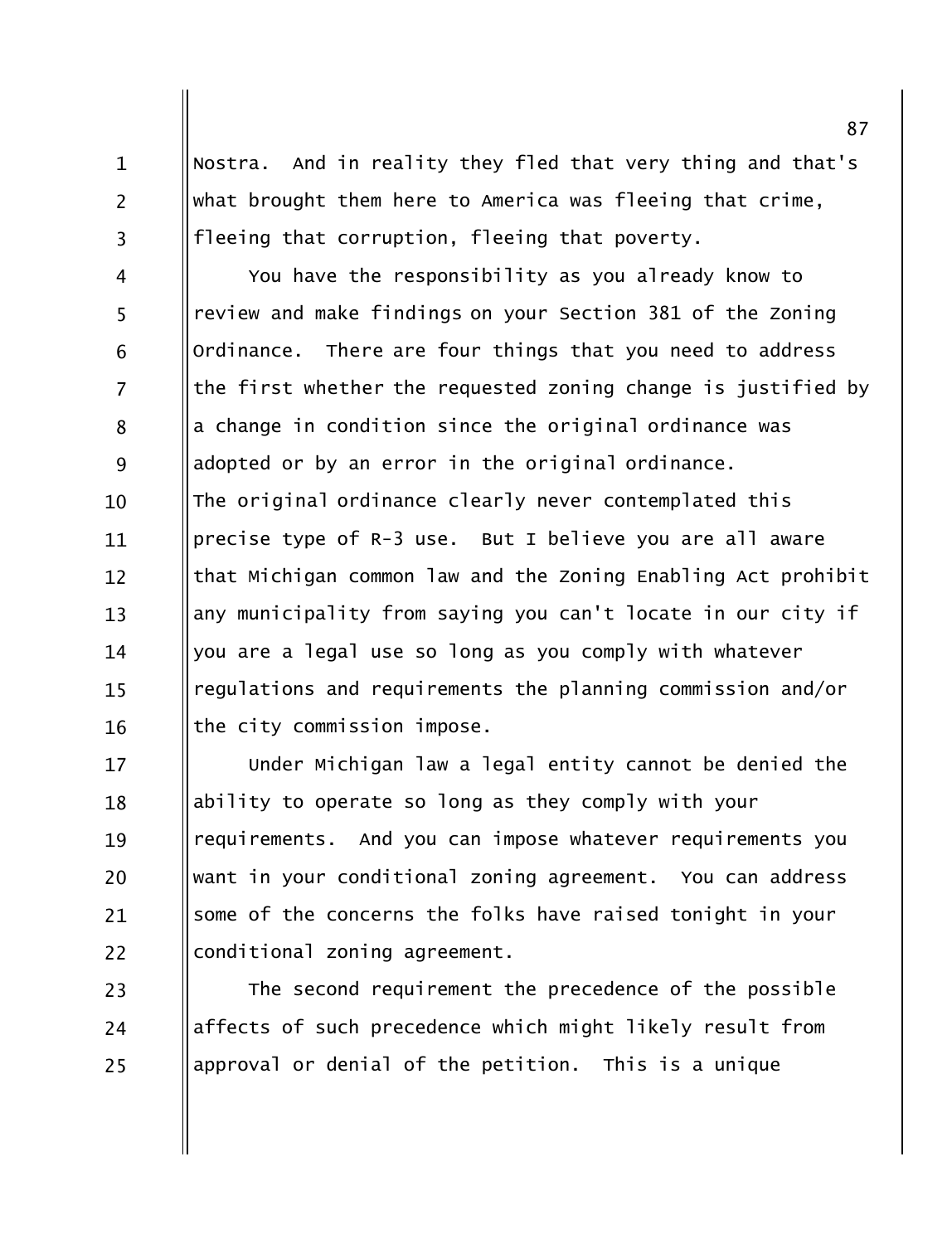| 88                                                           |
|--------------------------------------------------------------|
| situation. It's difficult for me to comprehend how it        |
| provides a precedence, this is a tender situation. This will |
| be for a short period of time I assume and -- I assume that  |
| the folks are going to be quiet so that the speaker can      |
| speak?                                                       |
| CHAIRPERSON AYERS: I was just going to turn                  |
| the mic on.<br>Be polite please.                             |
| MR. FORTINO: You can impose a time limit if                  |
| you wish, you can impose whatever conditions you deem        |
| appropriate.                                                 |
| The third requirement the ability of the city or other       |
| governmental agencies to provide any services, facilities    |
| and/or programs that might be required. Many comments have   |
| been made about security and the ability of the City to deal |
| with security issues. Matt addressed that in his questions   |
| to the, to the Bethany folks. I think at least it seemed to  |
| me your questions were answered, Matt.                       |
| The more appropriate question, I should say another          |
| appropriate question might be what happened at their other   |
| facility. And if I understand correctly the only incident    |
| there was a child who wandered off looking for his family,   |
| that hardly seems to me to be a matter of great concern.     |
| CHAIRPERSON AYERS: I'm going to give you just                |
| a little extra time because you were interrupted.            |
| MR. FORTINO: I only got one more.                            |
|                                                              |
|                                                              |
|                                                              |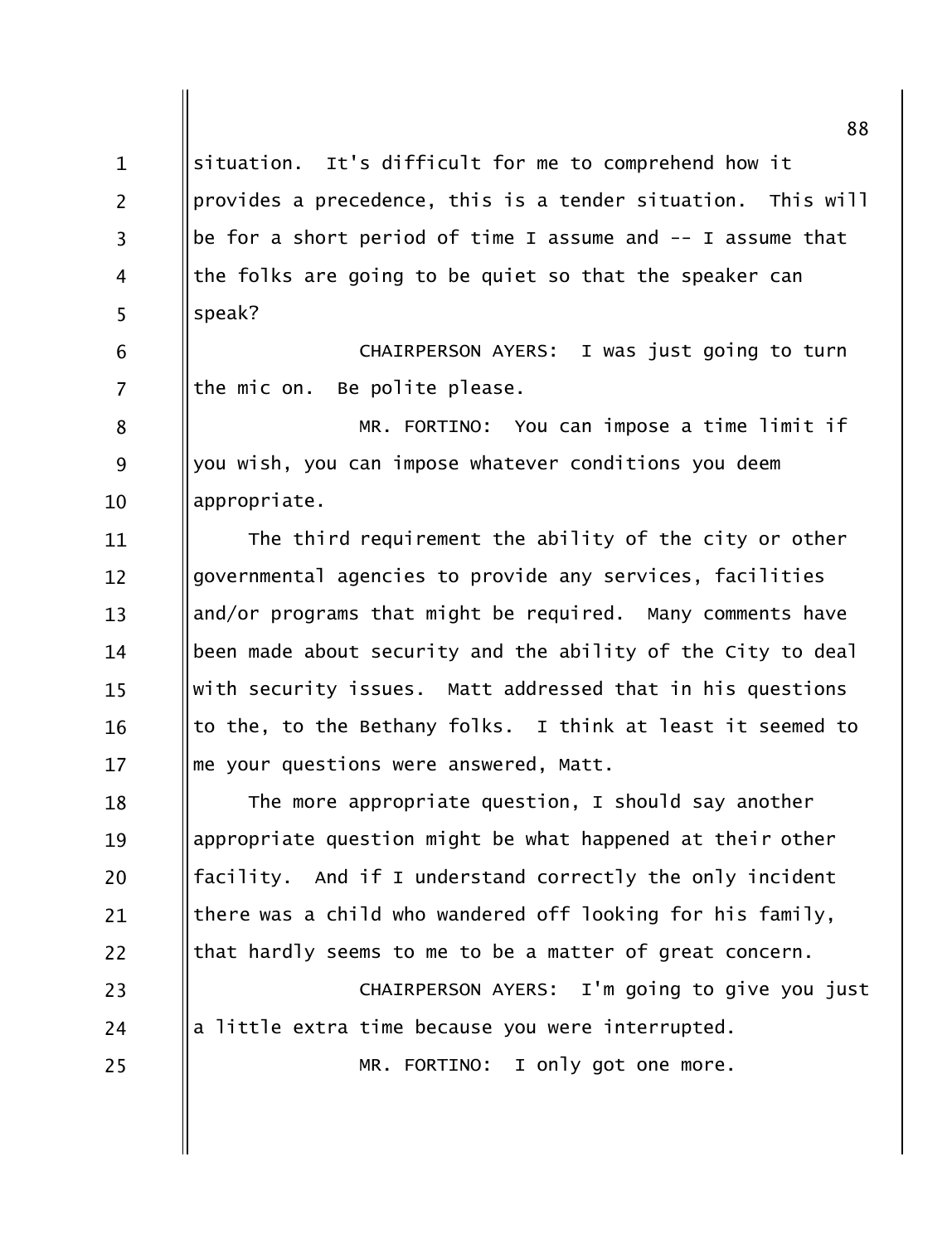## CHAIRPERSON AYERS: Okay.

 $\mathbf{1}$ 

MR. FORTINO: The last requirement under the  $\overline{2}$ ordinance is to consider the affect of approval on the  $\overline{3}$ adopted developmental policies of the city and other  $\overline{4}$ 5 governmental units. It shouldn't have any affect on the City's master plan, shouldn't have any affect at all. And to 6 the extent that this body is concerned that it would have  $\overline{7}$ affect again you can impose such conditions as you see fit in 8 9 order to address those concerns. With those thoughts in mind I would hope you would favorably consider the application. 10 (Applause and boos.) 11 MS. WINTER: Good evening, hi. My name is  $12 \overline{ }$ Holly Winter and first of all I'd like to thank you all for  $13$ hearing from all of us tonight. I'm going to start off with 14 saying a lot of us, well, a group of us in particular we've  $15$ been called a lot of names racists, (inaudible), 16  $demphobi c - 17$ CHAIRPERSON AYERS: You're from Alma, right? 18 MS. WINTER: I'm from Alma, yes. (Inaudible) 19 and I was born and raised in Alma. We've been called a lot 20 of names racist, demophobic, not very you know Christian 21 we've been called. So  $-$  they said we've been spreading  $22$ falsehoods, so what I'd like to do is actually read from the 23 Bethany Christian Services Handbook that way there's no doubt 24 on where this information is coming from that I have. 25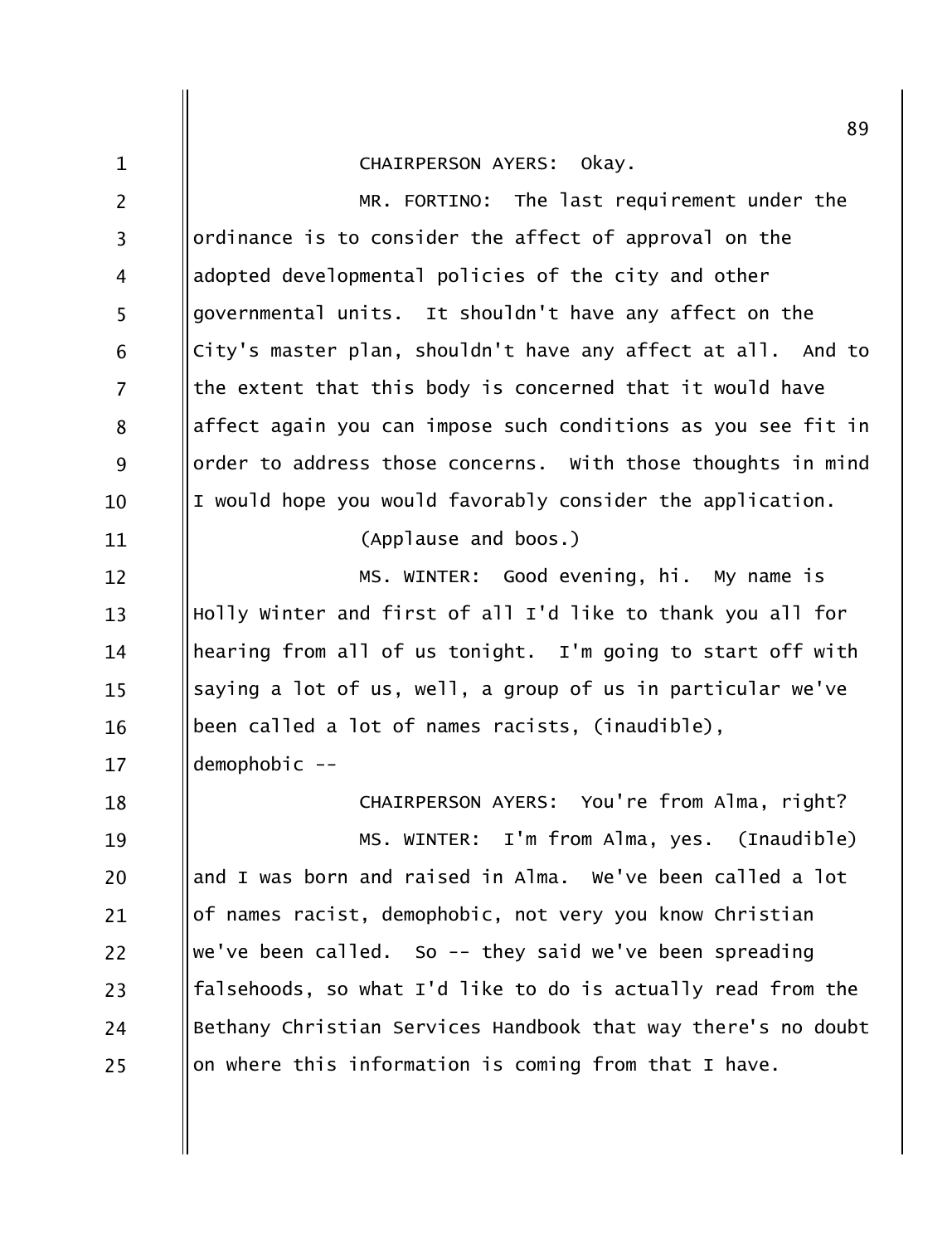First I'd like you all to know that it is titled Juvenile Sex Offender Residential Treatment. Bethany Christian Services is a juvenile sex offender residential treatment center. It is an open program dedicated to assisting youth in understanding and overcoming their sexual offense history. Staff has specific training in child sexual abuse and sexual offending issues. Therapy focuses on understanding the youth's sexual offending (inaudible) and promoting change to develop and maintain relationships.

 $\mathbf{1}$ 

 $\overline{2}$ 

 $\overline{3}$ 

 $\overline{4}$ 

5

6

 $\overline{7}$ 

8

9

This is a residential treatment program by the State of 10 Michigan and is fully accredited by the Council on 11 Accreditation of Services for Families & Children.  $12$ Bethany's services, therapy services are specifically  $13$ designed to help youth who have committed sexual offenses. 14 It is important to remember that therapy is a long and  $15$ difficult journey and setbacks may occur along the way. 16

Here they learn about the youth's sexual offense  $17$ problems, the sexual offense cycle, his relapse prevention 18 plan and support needed in this plan including community 19 involvement. 20

These youths they are housed in units. Each youth's 21 unit operates on a level system in order to receive specific  $22$ privileges. There are six levels of each unit. Daily 23 activities on a resident's current level achievements include 24 that each resident will begin on a level one and will 25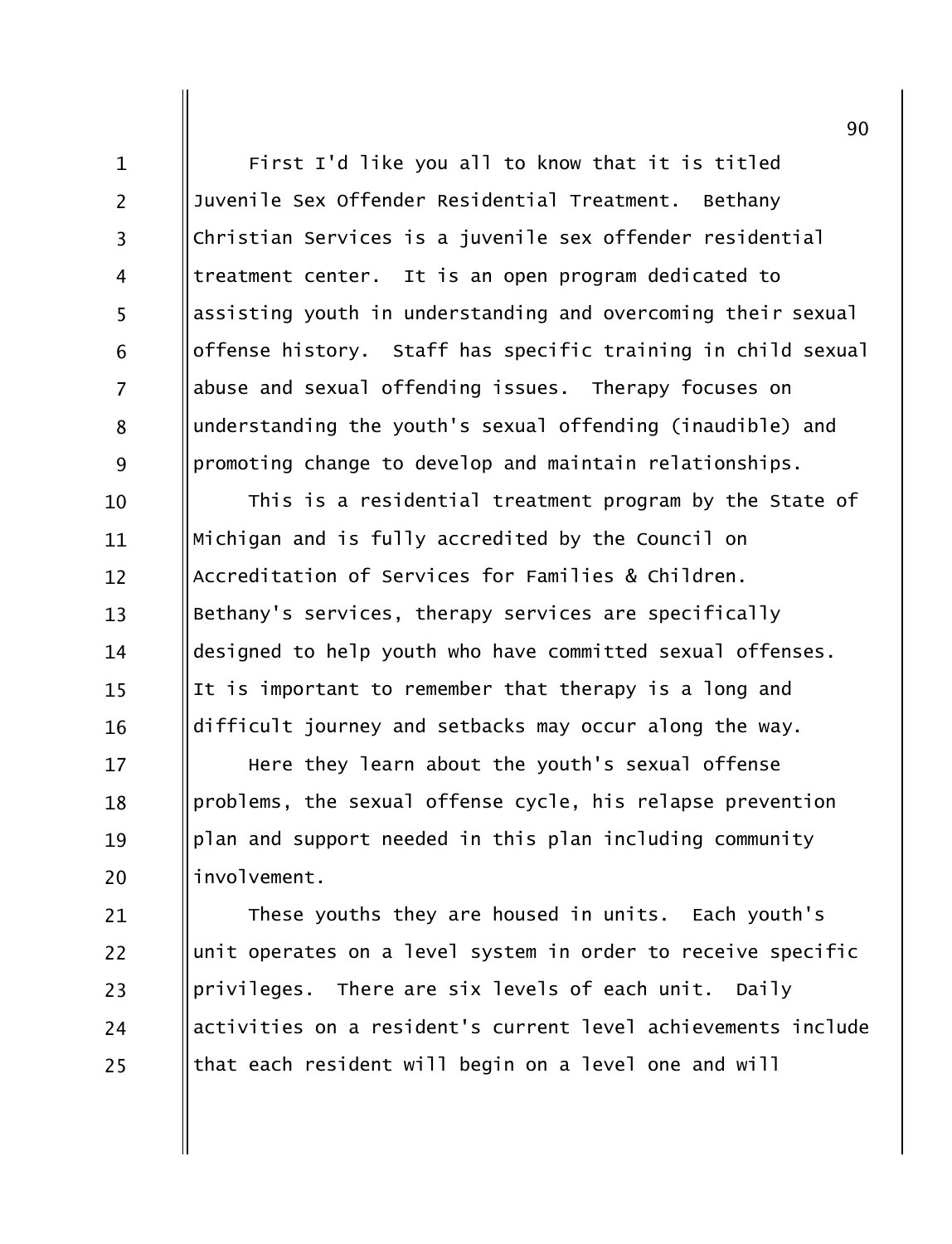progress through six levels after success in meeting treatment goals and group therapy work. Higher levels offer increased privileges and expect greater level of responsibility.

 $\mathbf{1}$ 

 $\overline{2}$ 

 $\overline{3}$ 

 $\overline{4}$ 

5

6

 $\overline{7}$ 

8

9

10

11

 $12 \overline{ }$ 

After a short assessment period you may attend community church with other residents and staff, occasionally special outings are organized such as work projects at a local city. Educational opportunities for these youths include being enrolled in school through the public school system. It does begin in an on campus classroom at the beginning of his placement, but he can later be transferred to an off campus school as he shows consistent progress in his treatment.

This was another interesting note that I found in this  $13$ handbook. A member of the treatment team at Bethany will 14 take him to any court hearings he is required to attend. For  $15$ youths who are required to participate in the Michigan Sex 16 Offender Registry Bethany's personnel will routinely  $17$ accompany residents to the police department to update and 18 verify their address as required by law. 19

The discharge pleading includes returning people home 20 with a parent, living with a relative or living in a 21  $22$ specialized group or foster care home or a supervised independent living. Meaning they would be moving to another 23 treatment center, a locked treatment facility or a juvenile 24 detention center after their therapy is offered for two 25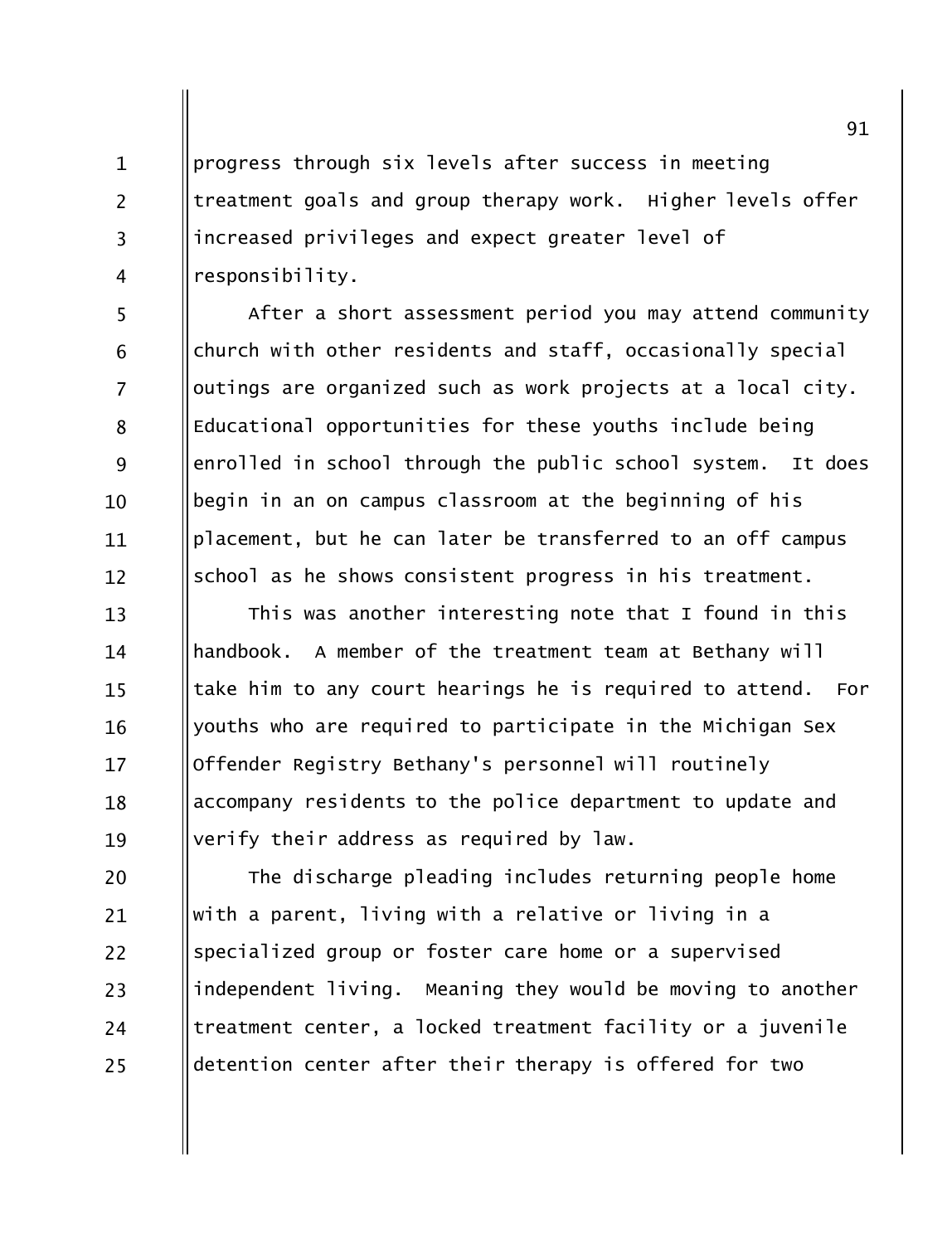months to help support his transition back into the  $\mathbf{1}$  $\overline{2}$ community.

 $\overline{3}$ 

 $\overline{4}$ 

5

6

 $\overline{7}$ 

CHAIRPERSON AYERS: One minute.

MS. WINTER: Okay. Reasons that youth can be discharged from this program include a sexual re-offense, truancy from Bethany, persistent physical aggression towards others or ongoing lack of motivation and progress.

One of the statements of Bethany Services regarding 8 9 strengthening older children in the juvenile system states that the juvenile (inaudible) justice program older children  $10$ with a criminal history are offered community based 11 prevention and treatment services to prepare them for a  $12 \overline{ }$  $13$ stronger future.

So why am I reading this because we are only being given 14 surface level information (applause). We are not being told  $15$ the truth of what this establishment really is and what 16 they're bringing into our community.  $17$ 

And I'd just like to offer a statistic. Studies have 18 found that 70 percent of sex offenders were convicted of 19 another crime or of another sex offense within five years, 21 20 percent within 10 years and 21.4 percent were arrested for 21 other violent offenses. So being unChristian this is what 22 has been a big to do in our community. I'd just like to say 23 that nowhere in the Bible does God nor Jesus tell us that 24 when the devil comes knocking on our door we must let him in. 25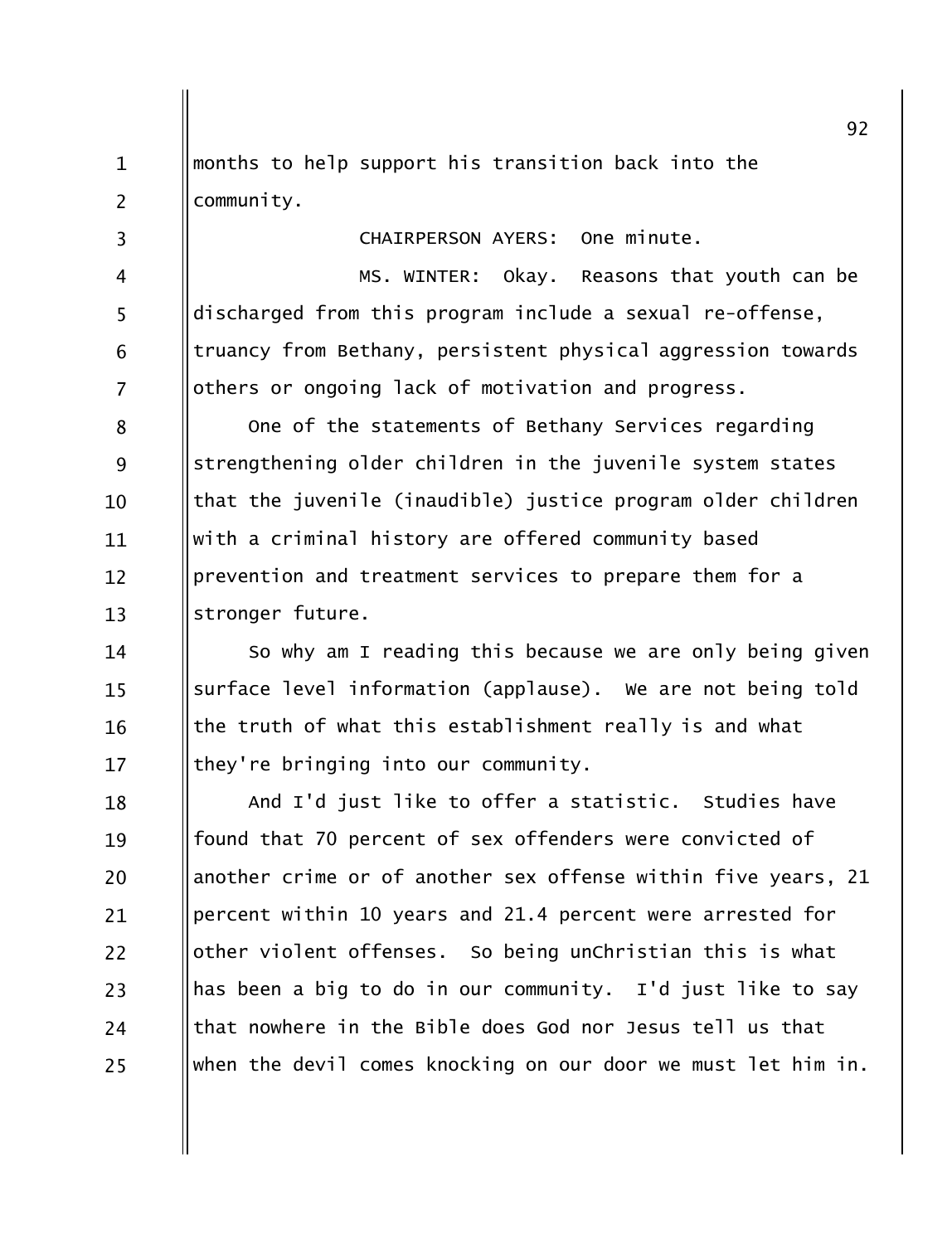|                | 93                                                            |
|----------------|---------------------------------------------------------------|
| $\mathbf{1}$   | (Applause.)                                                   |
| $\overline{2}$ | CHAIRPERSON AYERS: Thank you.                                 |
| 3              | MS. LUNEACK: I think, well, my name is                        |
| 4              | Linda Luneack I live in Alma. I think Bethany's proposal is   |
| 5              | really for unaccompanied immigrant use not for juvenile sex   |
| 6              | offenders (applause), so just let's just state that out       |
| 7              | I'm actually here to read a letter from my daughter<br>there. |
| 8              | who is an attorney in Louisiana.                              |
| 9              | Dear Planning Commission, my name is Meredith Luneack.        |
| 10             | I am an attorney and I currently represent mostly young       |
| 11             | Central American asylum seekers detained in federal detention |
| 12             | centers in the south. I've worked with refugees including     |
| 13             | children detained in Texas, Louisiana and up and down the     |
| 14             | U.S./Mexico border. During my time working with immigrants    |
| 15             | I've yet to meet one person unworthy of compassion and        |
| 16             | acceptance.                                                   |
| 17             | I was also born and raised in Alma.<br>I spent all my         |
| 18             | formative years here and graduated from Alma High School as   |
| 19             | did my brother and sister. My parents both went to Alma       |
| 20             | College. My dad Phil was born and raised in St. Louis and     |
| 21             | many generations of Luneacks established their families in    |
| 22             | Gratiot County. In short Alma is in my blood. I grew up in    |
|                |                                                               |

 $\vert$  the same close knit town that you all know well.

23

 $24$ 

25

The time I was most proud and most grateful to be from Alma is when they cared for me and my family after my dad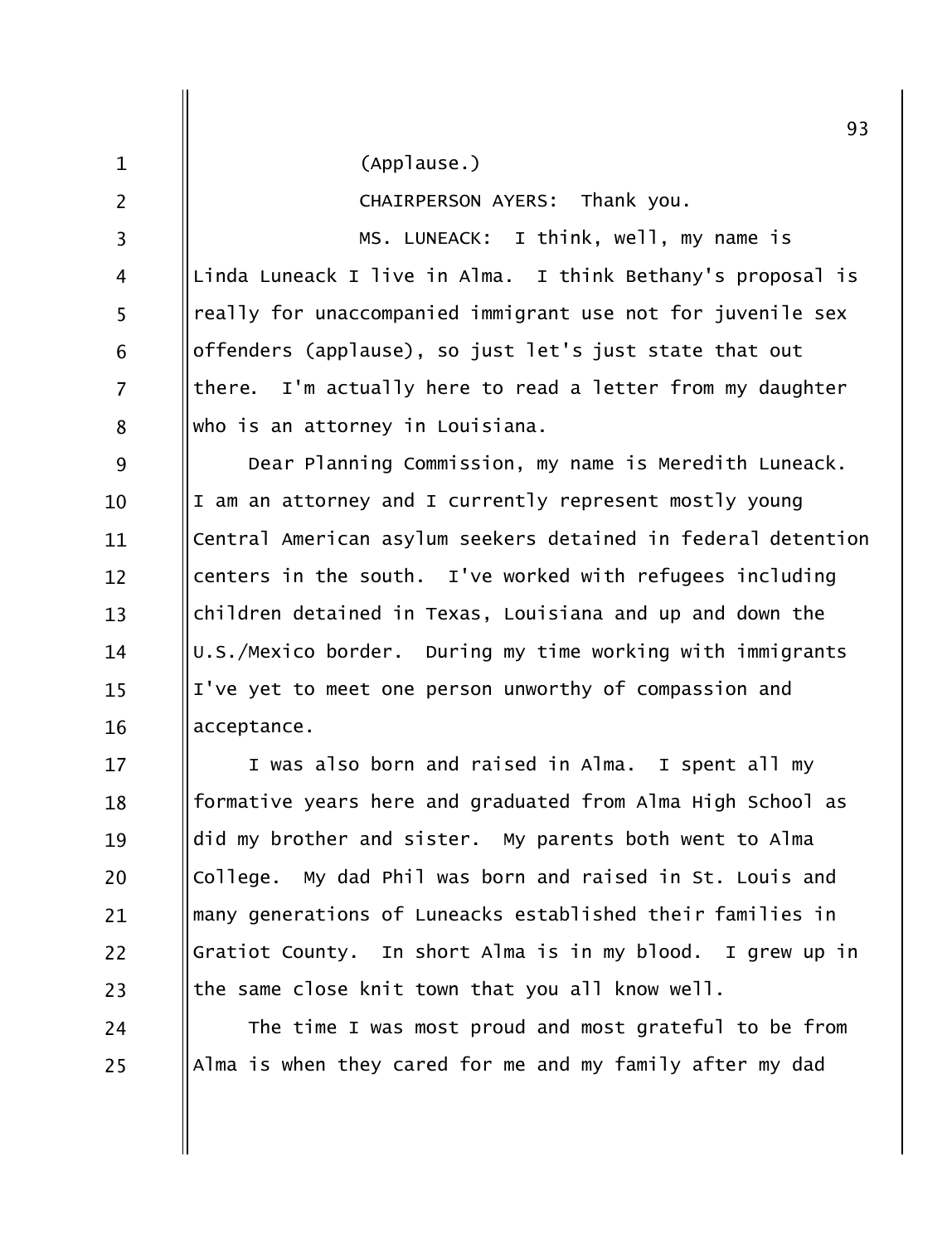passed away. I was 13, a child in need and a warm and caring community in Alma helped me through my grief and pain. From my teachers at Alma Middle School to my church community to my neighbors down the street on Neil (ph) Avenue. I was traumatized by the loss of a parent, but I was also changed forever for the positive because of my town.

 $\overline{7}$ The care I received after my dad died instilled in me instinct for love and compassion without condition. A 8 9 practice I try always to bring to my life and my work even when I come across people I don't agree with.  $10<sup>1</sup>$ 

As an immigration lawyer there's plenty I can say about 11 what it means to be an asylum seeker including how asylum  $12 \overline{ }$ seekers are tracked by ICE as children and as adults. But I  $13$ write to you now as someone from Alma, someone who knows this 14 community to be one that can care for children in need.  $15$ 

I can promise you from my legal experience that these 16 children will have undergone traumas unimaginable to most of  $17$ the residents fortunate enough to live in Alma. These 18 children are victims here because they have been driven from 19 their homes by forces that children should not have to endure 20 because they have no other choice, because they need support 21 and protection. The difference between these children and  $22$ the ones born in Gratiot Community Hospital is simply a 23 matter of geography. 24

25

 $\mathbf{1}$ 

 $\overline{2}$ 

 $\overline{3}$ 

 $\overline{4}$ 

5

6

Our people know how to care for children in need, I know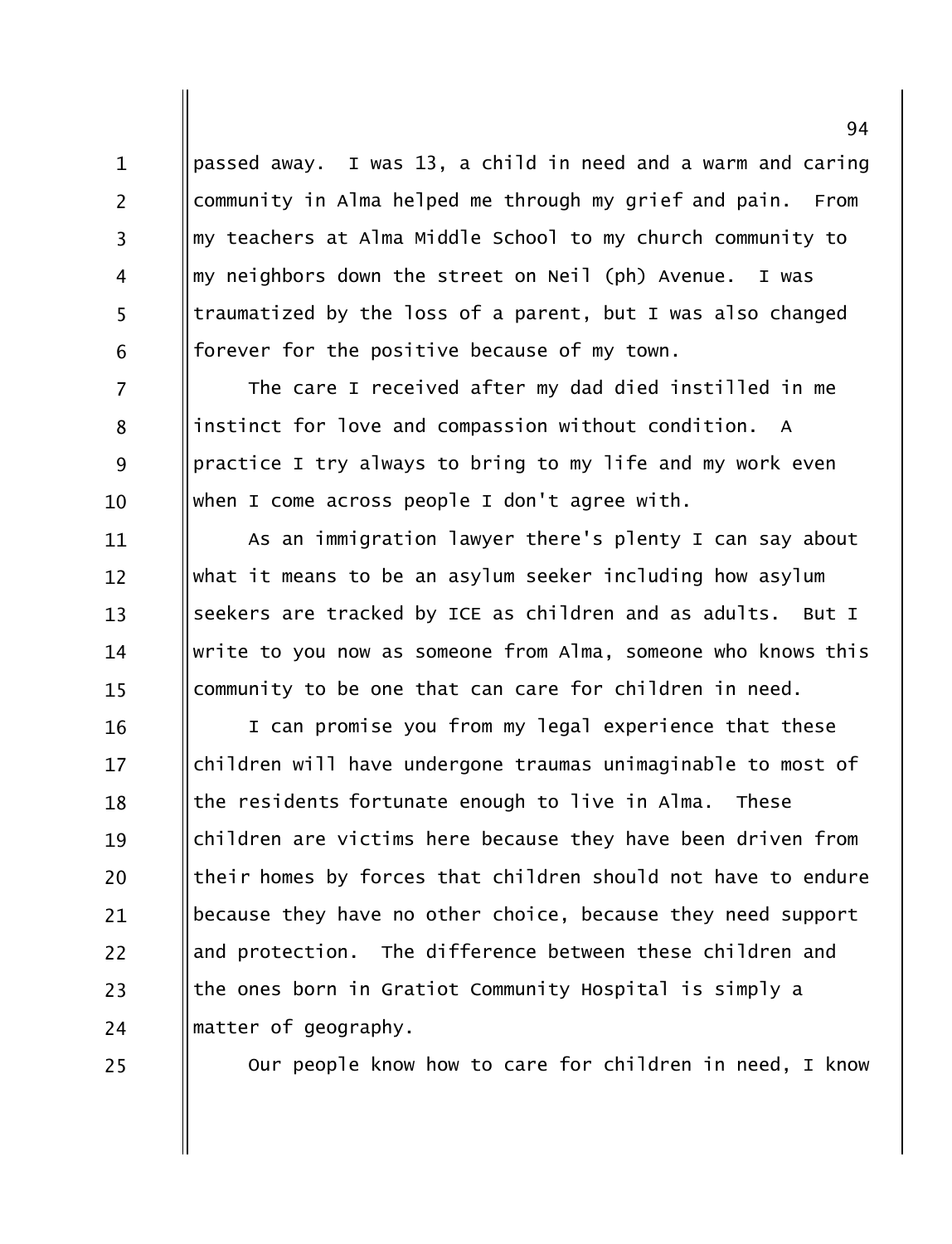it because I have been a child in need here in Alma.  $\mathbf{1}$ Please  $\overline{2}$ do not let the loud voices of the fearful let us lose touch with our fundamental character. I would urge the Planning  $\overline{3}$ Commission to permit the rezoning and demonstrate once again  $\overline{4}$ 5 that Alma is driven by love not by fear and ignorance. Sincerely, Meredith Luneack. 6  $\overline{7}$ (Applause.) MS. FRANCO-CLARK: Hi, my name is 8 Yvette Franco-Clark. I just want to say thank you very much 9 for opening up this meeting for everybody to come and give  $10$ their points of view and their feelings on this whole matter 11 that, this is going to affect the whole community of Alma and  $12 \overline{ }$  $13$ possibly Gratiot County, so this is something serious to pay attention to.  $14$ I also want to say that from the residents who expressed  $15$ their thoughts and feelings on this issue and to be told that 16 it is all based on fear is to say that our feelings don't  $17$ 18

even matter. We are U.S., Gratiot taxpaying citizens and we have a right to our feelings as well as those that say we are 19 fearful which is not the case (applause). 20

And with that said I want to list some facts here, this 21 22 microphone is giving me a problem. Okay. So this is all based on some research that we have collected this is not 23 based on fear information. Once released into the interior 24 of the United States with few exceptions the unaccompanied 25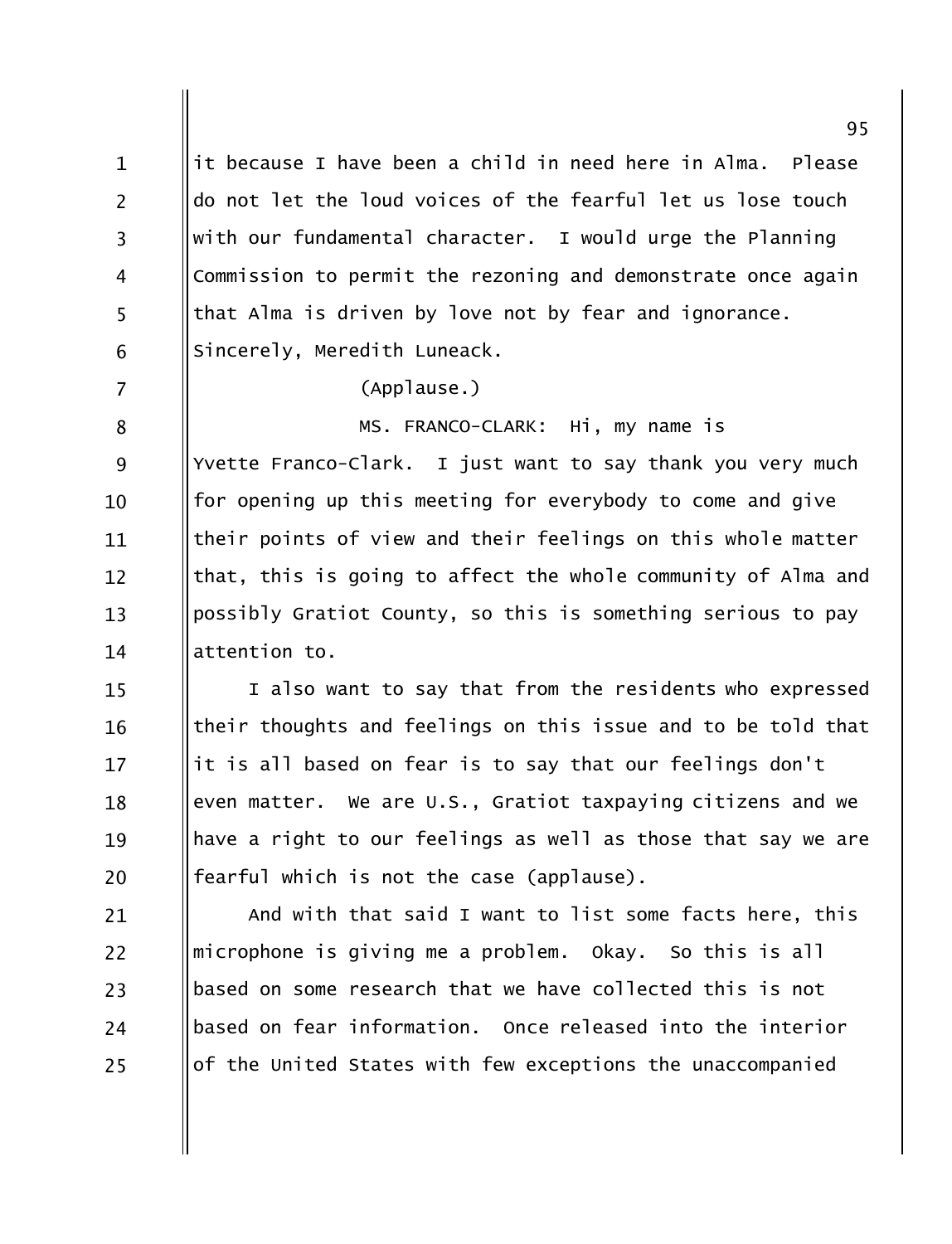children will generally remain in the country. I'm going to say unaccompanied children as UACs just to shorten it up.

 $\mathbf{1}$ 

 $\overline{2}$ 

 $\overline{3}$ 

 $\overline{4}$ 

5

6

 $\overline{7}$ 

8

9

10

24

25

The UACs frequently abscond and fail to appear for their removal hearings before an Immigration judge with 66 percent of all removal orders for UACs from fiscal year 2015 to 2017 resulting from a UAC's failure to appear for a hearing.  $Onlv$ 3.5 percent of unaccompanied minors apprehended are eventually removed from the United States. Over 100,000 UACs were released into the interior from fiscal year 2016 to today.

The 100,000 plus UACs who are released are in addition 11 to the more than 167,000 family units. Alien children who  $12 \overline{ }$ are accompanied by an adult claiming to be a relative or  $13$ guardian that were apprehended by U.S. Customs & Border 14 Protection from fiscal year 2016 to date. In recent months  $15$ there has been a staggering increase in the apprehension of 16 UACs and family units from Central America crossing the 17 southern border and being released into the United States. 18

The number of family units crossing the border increases 19 by 625 percent since last April. In December officials 20 apprehended over 4,000 UACs and 8,000 family units an 21 increase of 30 percent and 68 percent respectively since 22 October. 23

Thousands of these unaccompanied children particularly young teenage girls are subjected to sexual abuse by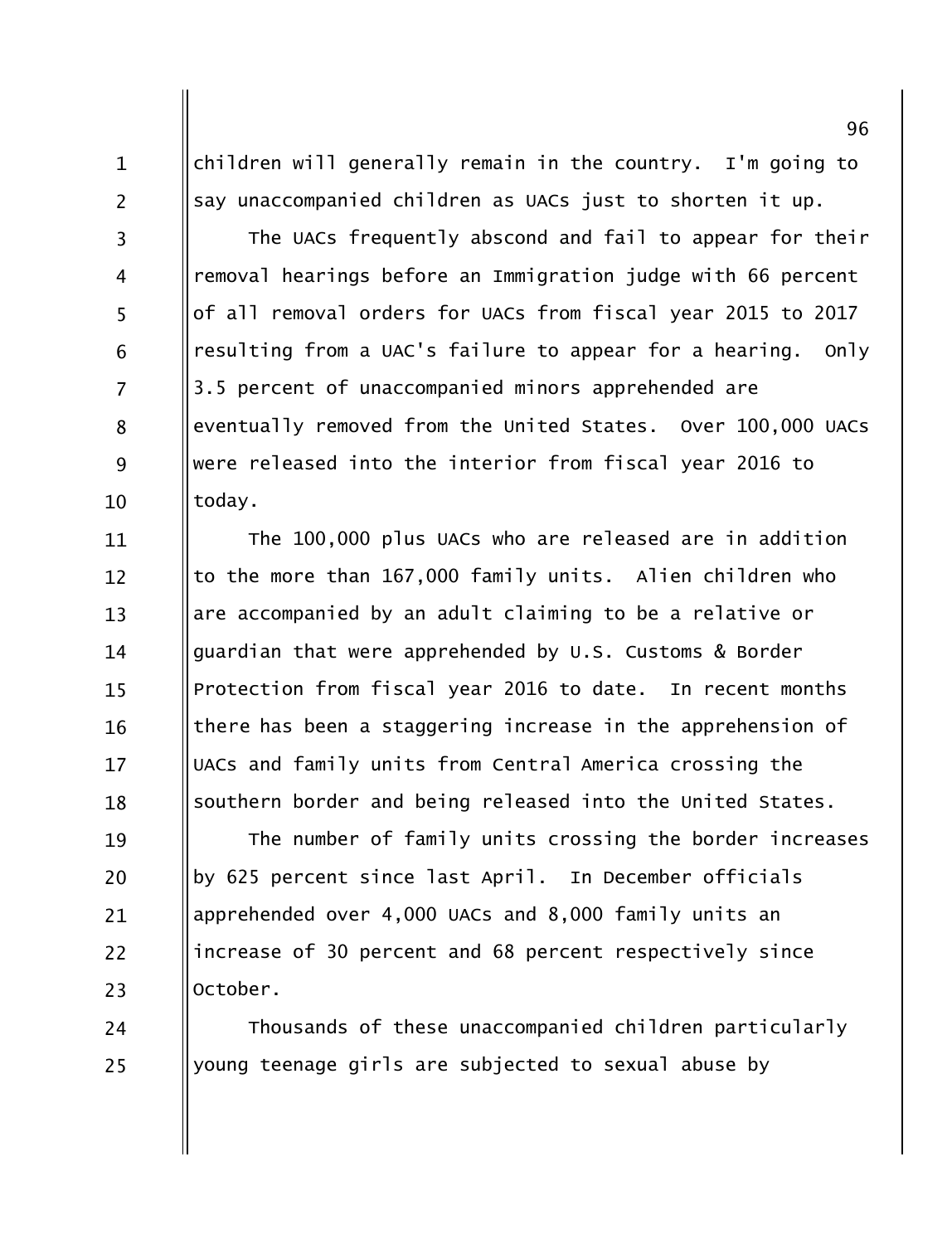smugglers, criminals and even government officials along the  $\mathbf{1}$  $\overline{2}$ border.

I just want to read, since I've only got two minutes  $\overline{3}$ left here I'm going to read a couple of articles to you with  $\overline{4}$ 5 some other facts. And this comes, this is dated July 5th, 2021 so this is recent. A third of the 5300 unaccompanied 6  $\overline{7}$ minor children being housed at emergency shelters don't have close family in the U.S. According to Health & Human 8 9 Services data advocates for emergency shelters say the facilities are met to safely shelter children for a couple of  $10<sup>1</sup>$ weeks while the U.S. Government tries to find relatives in 11 the, in the country.  $12<sup>1</sup>$ 

Another article that was dated June 11th, this comes  $13$ from Elizabeth Gretter, Senior Attorney at Children's Rights.  $14$ who states that we are at the same time under many of the  $15$ same federal safety functions that have plagued the states 16 and place children in harm's way for years still remain an  $17$ She said DHHS is still not consistently performing issue. 18 initial and annual safety checks when kids are placed with 19 unlicensed relatives. 20

while kinship care is preferred when a child must be 21  $22$ removed from the birth parent as opposed to foster care living with strangers this lapse should be corrected. 23

She gives a story, last year's death of 24 Cornelius Frederick at the hands of staff in a group home 25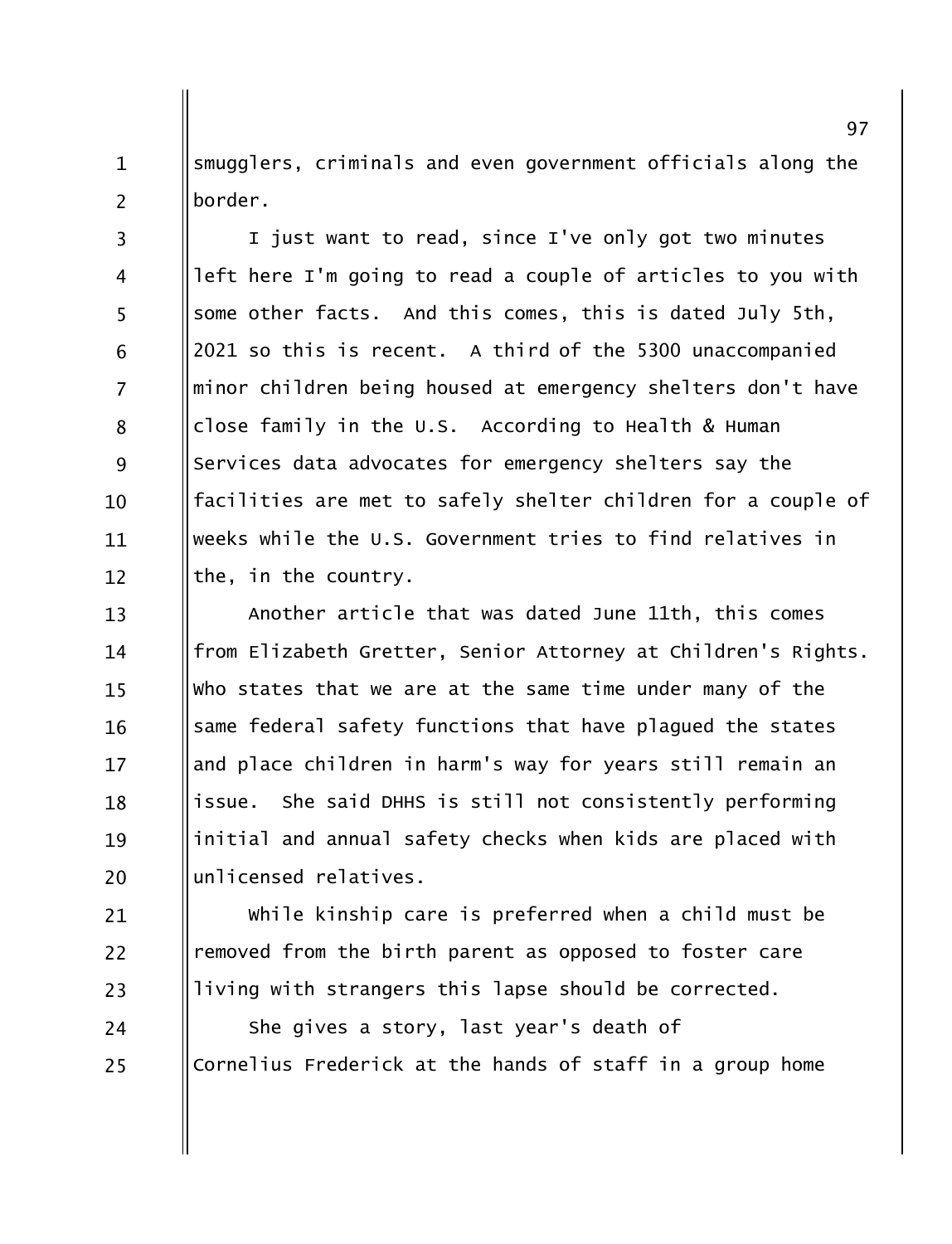where he lived raises a red flag regarding the state's oversight of institutions and group homes according to the monitor. Which found plenty of evidence that children are sometimes put at grave risk for their safety and well-being. Last article, 50 seconds left. (Inaudible) said she has seen a plan to reunite the 2300 children already separated and organizations working with them expected to continue their work they're still going to remain apart for the foreseeable future. Tonya Brown the Regional Director for Bethany Christian Services said the organization is caring for about 15 children who arrived in Maryland since May 7th, the youngest was 18 months old.

 $\mathbf{1}$ 

 $\overline{2}$ 

 $\overline{3}$ 

 $\overline{4}$ 

5

6

 $\overline{7}$ 

8

9

10

11

 $12 \overline{ }$ 

 $13$ 

14

 $15$ 

16

In the past teenagers who made the journey to the United States would arrive with scraps of paper pinned to their clothes or relative's phone numbers written on their hands. The more recent arrivals sometimes don't even have that much.

One last thing that's really important I want to give 17 and then I'll be done, six seconds, okay. While some won't 18 face criminal charges like their parents they are still 19 subject to deportation. Nathan Pew's (ph) group is working 20 to explain their legal rights and get them lawyers. That 21 would normally involve interviewing relatives and gathering 22 information that might form the basis of an asylum claim, but 23 the lawyers are discovering the children who have been 24 separated from their parents don't know why they fled their 25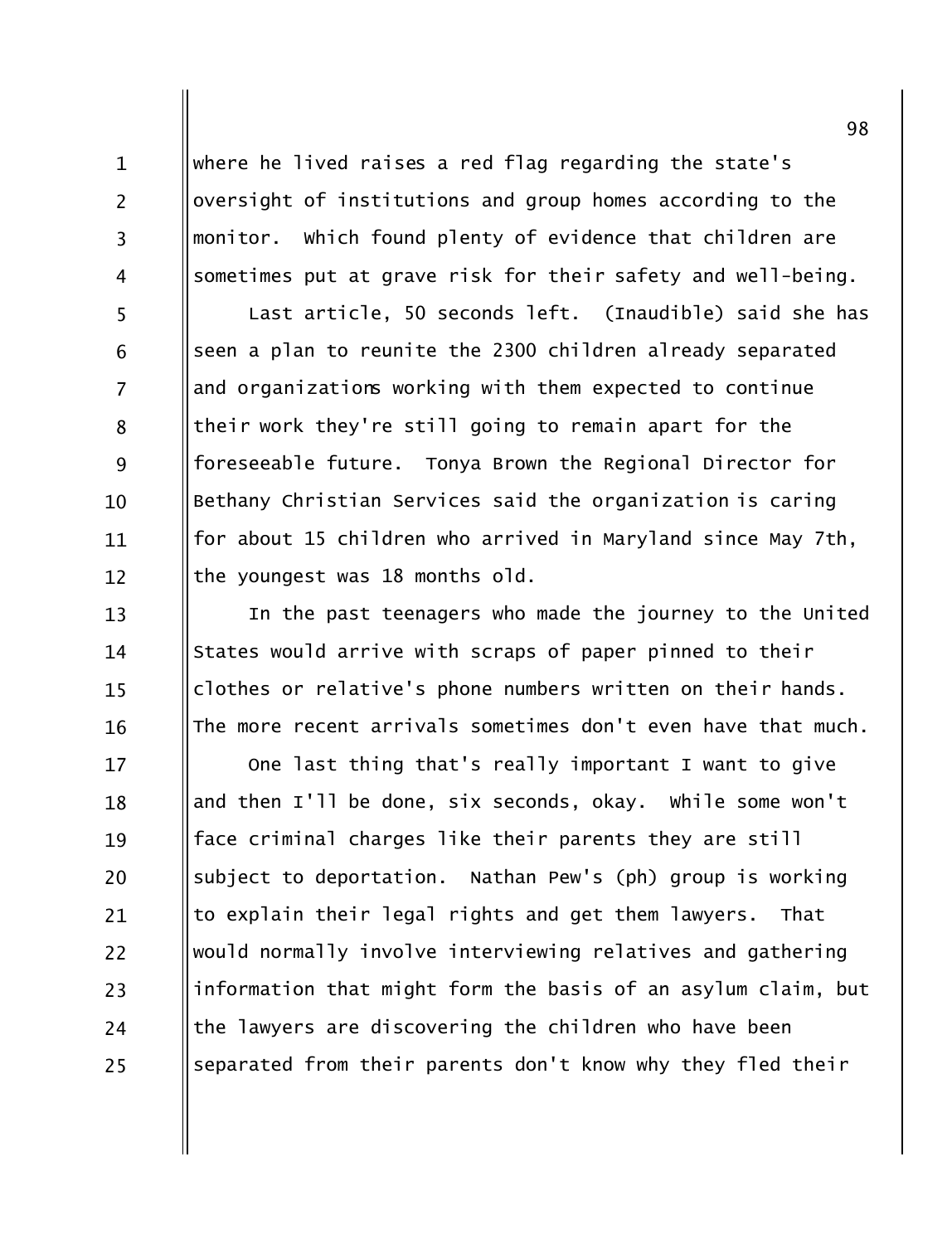|                | 99                                                           |
|----------------|--------------------------------------------------------------|
| $\mathbf{1}$   | homes.                                                       |
| $\overline{2}$ | (Applause.)                                                  |
| 3              | <b>CHAIRPERSON AYERS:</b><br>Thank you.                      |
| 4              | MS. VARTEER: Can you hear me?                                |
| 5              | <b>CHAIRPERSON AYERS:</b><br>Yes.                            |
| 6              | MS. VARTEER: Good evening. My name is                        |
| 7              | Maria Varteer (ph) and I am a resident of Alma.<br>I have    |
| 8              | worked with the migrant population for 30 years and I still  |
| 9              | do some work with translating for them and taking them to    |
| 10             | doctor appointments and such.                                |
| 11             | In the early Eighties my church Alma First Church of God     |
| 12             | sponsored a couple of families that were running away from   |
| 13             | the ruthless communists in Cambodia. Not only our church,    |
| 14             | but a couple other churches in the area. We housed them,     |
| 15             | took them to DSL classes and other places they had to do     |
| 16             | their business. We took a big leap of faith taking them in   |
| 17             | and they took a big leap of faith trusting us with their     |
| 18             | children in our schools.                                     |
| 19             | Our greatest reward; however, was watching them grow and     |
| 20             | learning English and watching their confidence grow as they  |
| 21             | watched the community accept them. They moved on to live in  |
| 22             | California. The kids that came when they were little are now |
| 23             | professionals. Just like we gave them a chance we should     |
| 24             | give our young refugees a chance.                            |
| 25             | The little English that they learn here they can use in      |
|                |                                                              |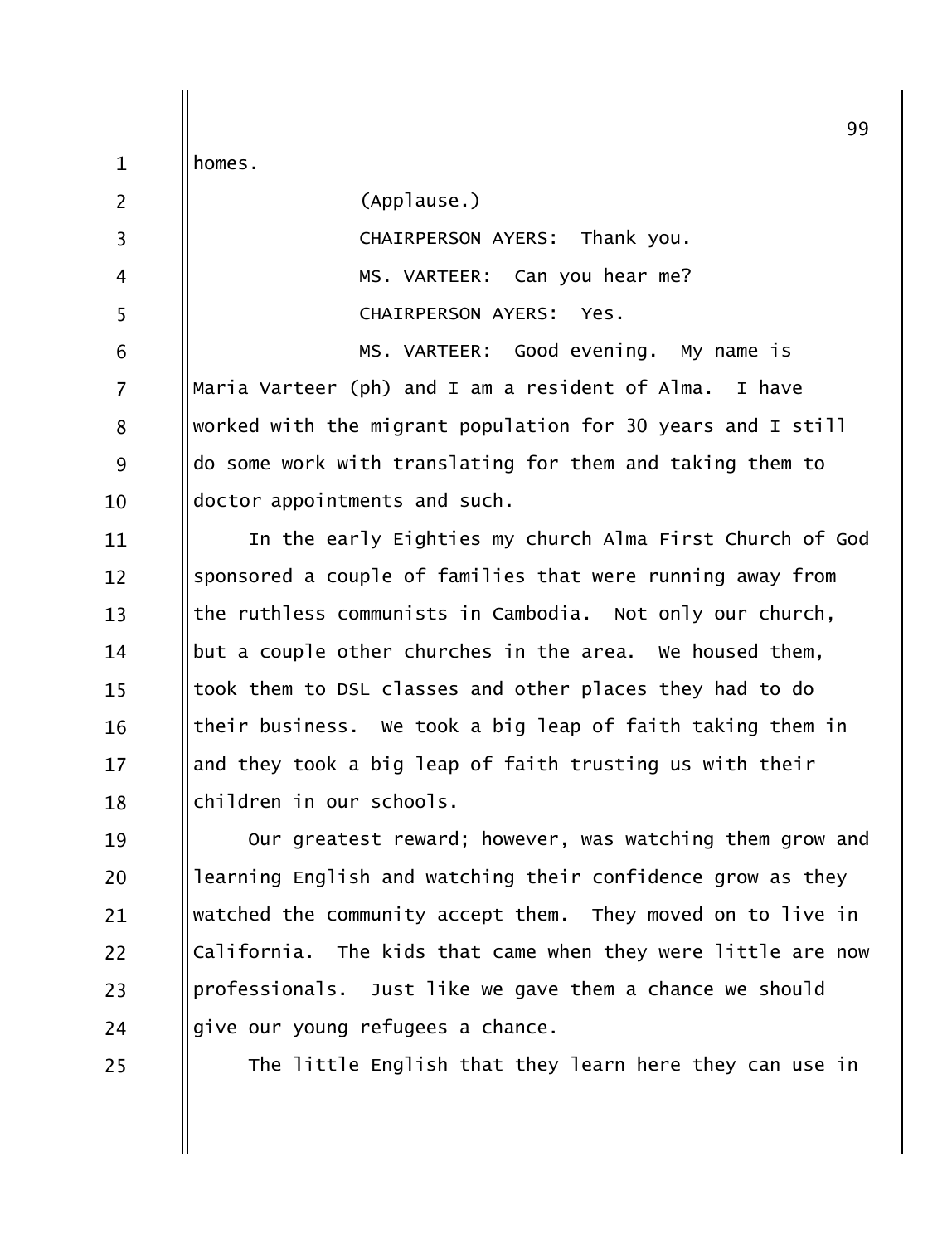their country when they go back and possibly get a good job or better job. I think we could open our hearts and give these kids a chance. They are not here by choice they had to flee their country. And I know that Alma is a good community and we can show them that they are welcome here.

 $\mathbf{1}$ 

 $\overline{2}$ 

 $\overline{3}$ 

 $\overline{4}$ 

5

6

 $\overline{7}$ 

8

9

10

11

 $12 \overline{ }$ 

24

25

And this is not in my notes that I was going to say this, but we have a lot of Guatemalan people that live here and work here. And I work with people from Central America, Guatemala, Honduras and every time I take these guys and they've lived here for eight years or so. And they see people begging they ask why are these people begging there are jobs out there why don't they take them.

And truthfully I tell them because that they want their  $13$ weekends off, they want, they want health care and they want, 14 they don't want to work weekends and so forth and you guys  $15$ are willing to work for whatever pay they get. These kids 16 that they work in their land they work for \$5.00 a day and 17 they stand and go and if they get picked to get work they 18 work for \$5.00 a day. 19

And so I mean, and they have, they've, they have lived 20 here forever and they've lived in your backyards they have 21 not harmed anybody. And they're only coming here to work so 22 you can have food on your table. Thank you. 23

(Applause.)

MS. HUTCHERSON: Hi, my name is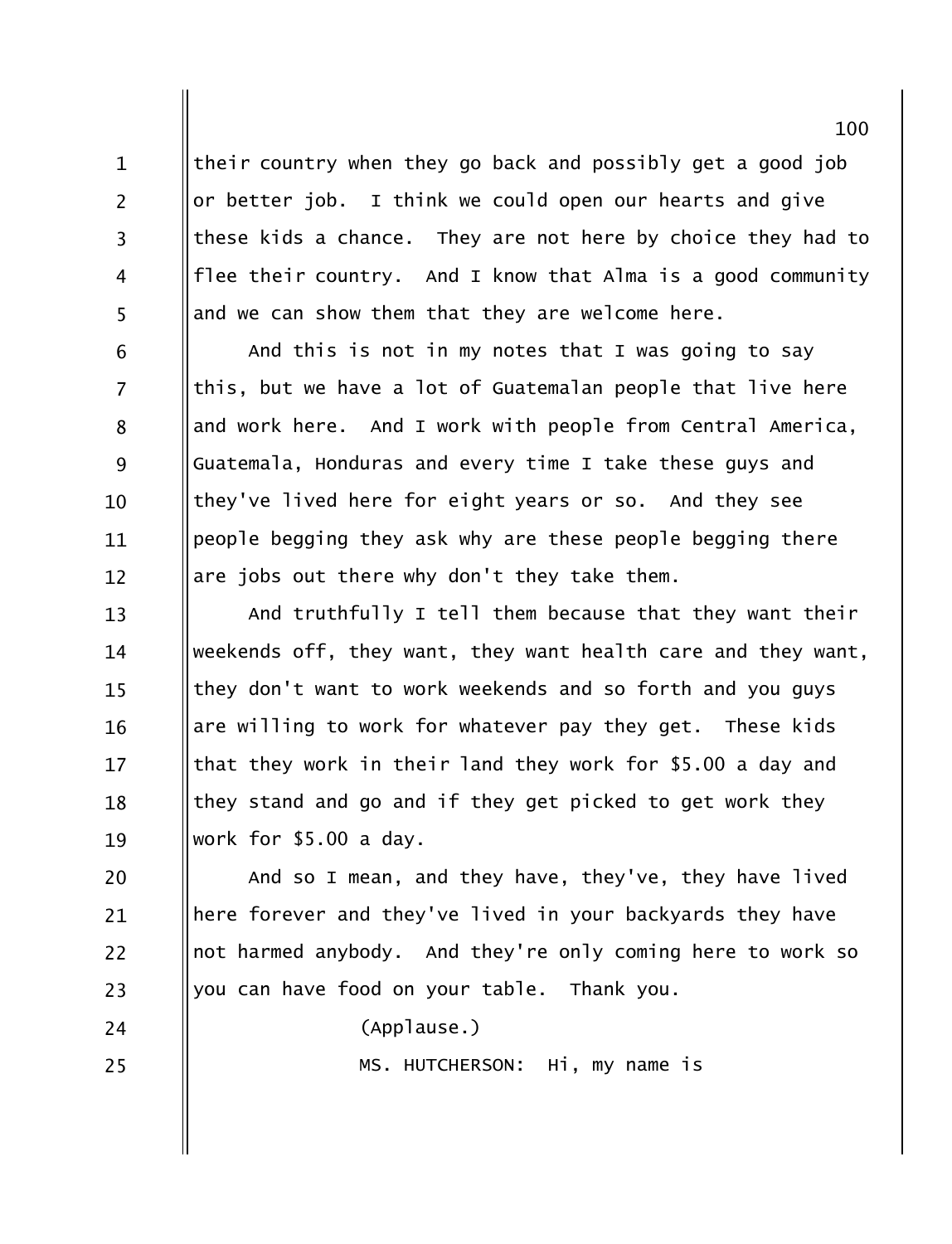Christie Hutcherson and I'm the founder of Women Fighting for America. I am from (applause) -- actually I got a call about two and a half, three weeks ago from a huge group of concerned citizens of Alma. And the reason why I'm here is because they understand my extensive, extensive work that I've done at the border. I have spent over 30 solid days at the border from Tijuana, Mexico to Texas.

 $\mathbf{1}$ 

 $\overline{2}$ 

 $\overline{3}$ 

 $\overline{4}$ 

5

6

 $\overline{7}$ 

I have rode along with SABER teams, I have interacted 8 with drug cartels, I've talked to the federales (ph) on both 9 the Mexican side. I've had an ICE agent undercover ride with  $10$ me just recently a couple weeks ago for one week on his time 11 off. I've also interviewed Border Patrol agents from  $12 \overline{ }$ California all the way to Texas. I have been to these  $13$ detention facilities, I have interviewed. So I can kind of 14 say I've been boots on the ground physically seeing what's  $15$ going on with these UACs. 16

And I'm here to tell you a couple things. These UACs, 17 these children and you have to understand for American 18 citizens who do not spend time at the border because unless 19 you've been down to the border, unless you've talked to the 20 ICE agents in depth off the record because they're under a 21 gag order with this Administration. You will not understand  $22$ that nobody crosses the border from California to Texas 23 without in one way, shape or the other paying the drug 24 cartels. 25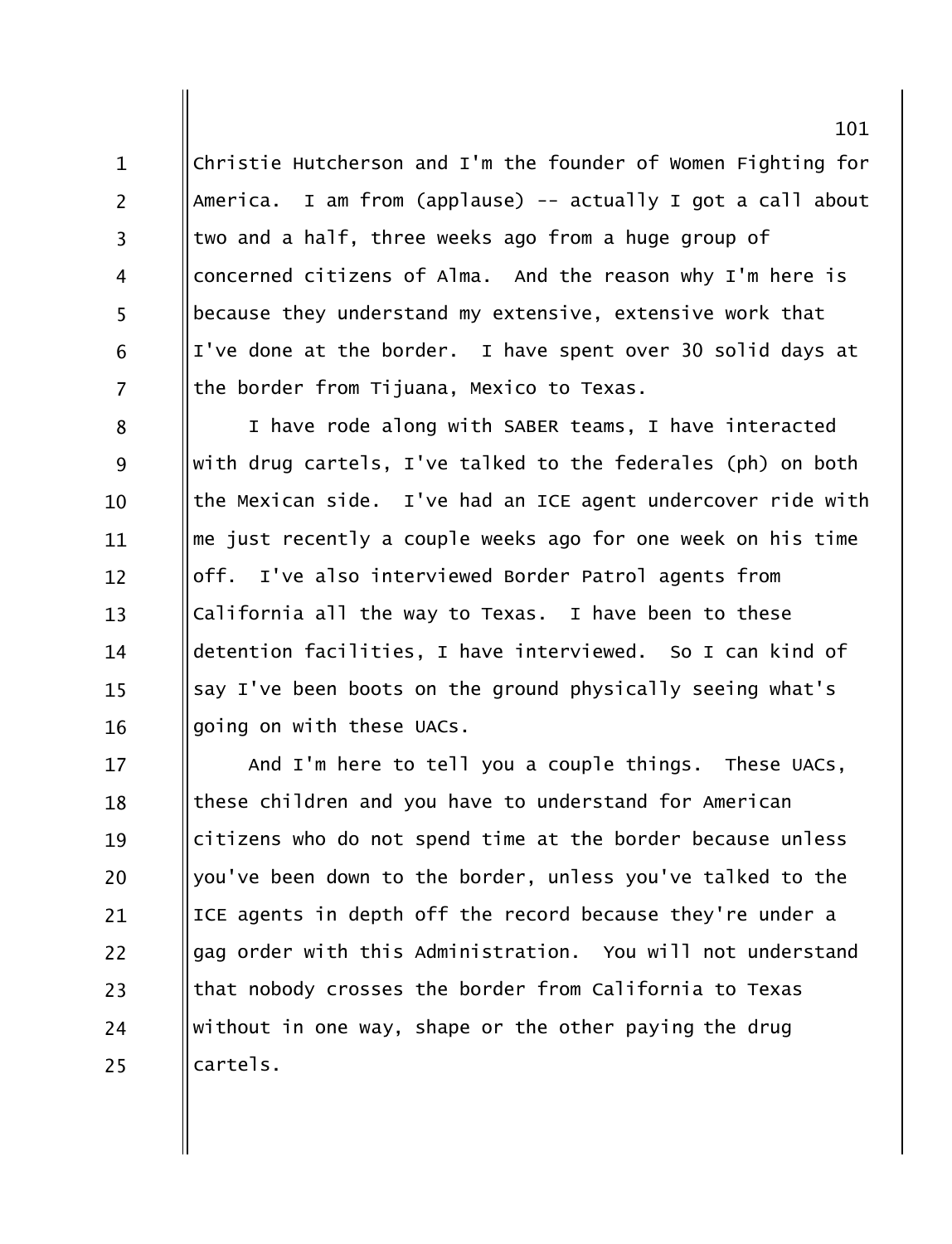THE SPEAKER: That's right.

MS. HUTCHERSON: what does that mean because  $\overline{2}$ we don't understand this. The drug cartel  $-$  it costs 2,000,  $\overline{3}$ it used to be \$2,000.00 but now because of this  $\overline{4}$ 5 Administration and I'm not for either administration, this isn't about policies and agendas. So when these Border 6  $\overline{7}$ Patrol agents -- when these, when these children come across the border they are paying the drug cartels anywhere from 8 9 4,000 to \$6,000.00. And it doesn't matter if they're an infant all the way up to 100 plus.  $10$ 

If you do not have the money to pay for, the drug cartel 11 to get you across the border you are in holding to them. And  $12 \overline{ }$ how do, you say how can the drug cartel keep track of those  $13$ individuals once they cross the border and come into a town 14 like Alma. These children, these young adults they  $15$ understand the culture of the drug cartel in their countries, 16 perspective countries.  $17$ 

The drug cartels tell them once you're over in the 18 United States you cannot pay the money to us you're either 19 going to have to work it off in the drug trade or sex trade. 20 Or if you get, if you're lucky enough that they allow you to 21  $22$ get a job and work in the community as a farm worker or whatever they have to pay back the drug cartel. These are 23 children by the way. 24

25

 $\mathbf{1}$ 

I have seen the tattoos on these kids, I've seen the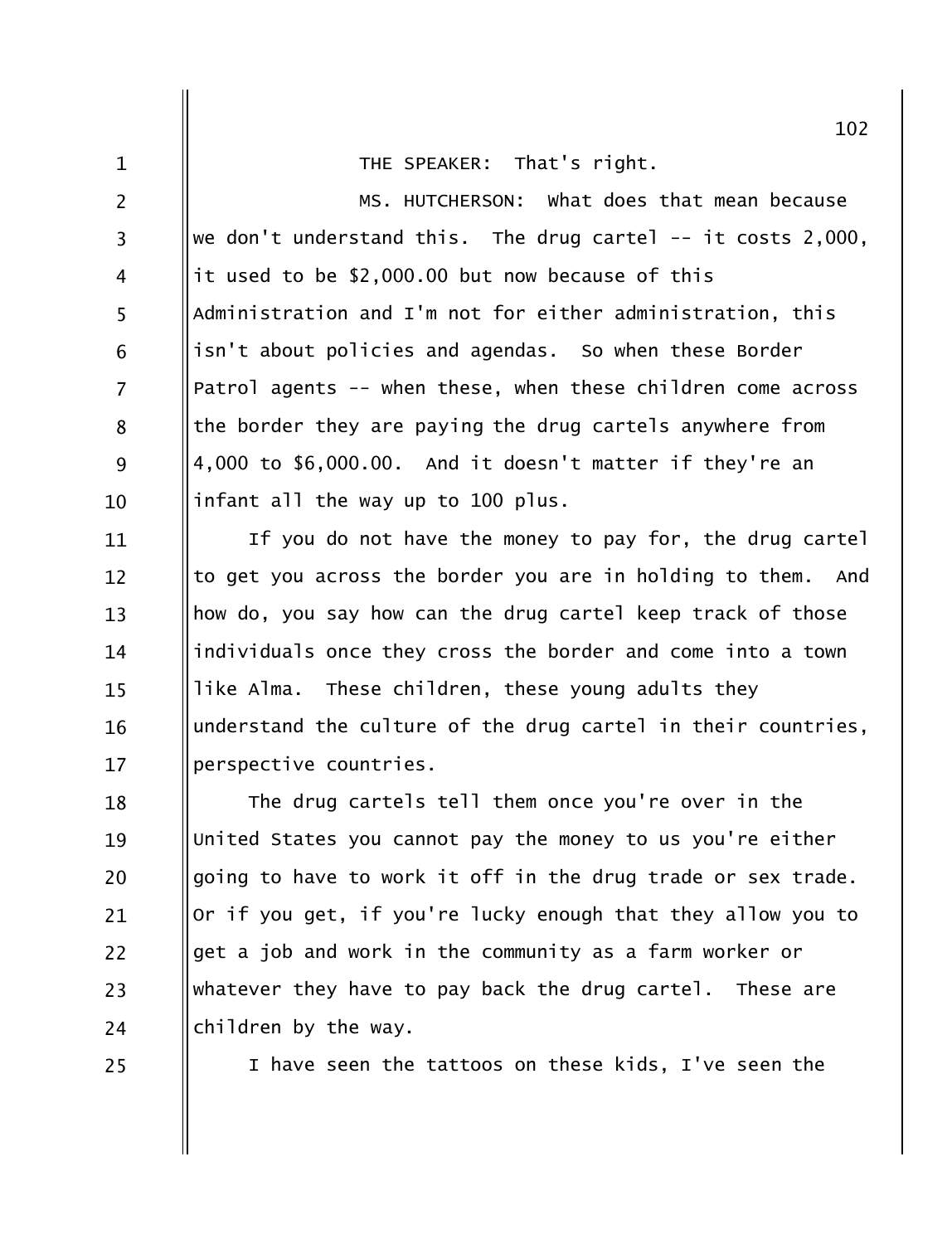different color wrist bands on these unaccompanied children. And if you don't understand what a wrist band or tattoo is please get yourself informed.

 $\mathbf{1}$ 

 $\overline{2}$ 

 $\overline{3}$ 

 $\overline{4}$ 

5

6

 $\overline{7}$ 

8

These kids unfortunately yes they have been abused and exploited and trafficked along the way, I've seen the rape trees. I have pictures of rape trees, that's part of my (inaudible). I'm also going to give you two sheriffs that I want you to call. They know I'm here.

9 Sheriff Mark Lamb, I'm sure you guys have seen him on FOX and CNN and other news organizations. I also want you to  $10$ call Sheriff Mark Daniels. These guys are in Cochise County. 11 They are on the front lines every day dealing with this not  $12 \overline{ }$ just recently, but year after year from the Bush  $13$ Administration on. They know a little bit about the border 14 crisis and these unaccompanied children and where they come  $15$ from. 16

They are not, they are not capable of being turn outs in  $17$ our society. And once these kids at 16, 17 years old they're 18 going to age out, where are they going to go. They're going 19 to go in your communities, they'll be held to the drug 20 cartels and they are going to nine times out of 10 start a 21 life of crime.  $22$ 

I'm going to read you some statistics here really quick. 23 I'm going to talk about, first of all also I want to talk 24 about the system because in reality I was looking at 25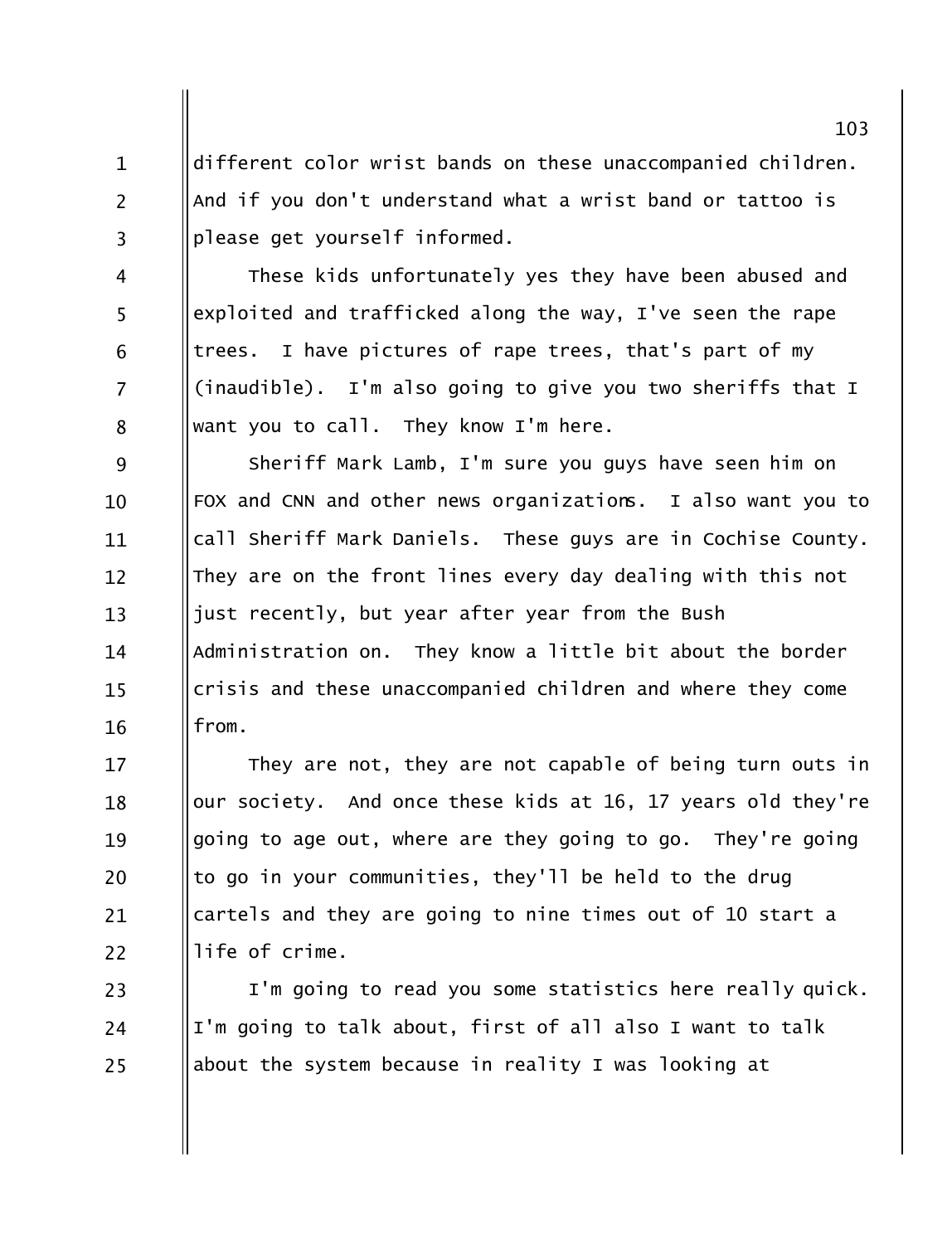Bethany's rebuttal proposal underneath the diligently working to reunify children with their families. If that's really the truth and that's what you want to do is reunify these children we already have that system in place.

 $\mathbf{1}$ 

 $\overline{2}$ 

 $\overline{3}$ 

 $\overline{4}$ 

5 The process to reunify unaccompanied children with their families exists within DHS and the ICE system. ICE, their 6  $\overline{7}$ operations is funded and paid for by the American taxpayers. They will actually contact, within 48 to 72 hours of these 8 9 children coming over our border they get in contact with the consulate of these countries, they will also work with 10 hospitals on the ground and churches. 11

That ICE agent after they finally figure out what  $12 \overline{ }$ country of origin these children come from they have the  $13$ capability within 72 hours of putting them on an ICE plane 14 with an ICE agent and taking them back to the country of  $15$ origin and reuniting them with their families. 16

I also real quick want to talk about the vetting process 17 because this is really key. ICE agents, BP and I'm going to 18 give you this packet because I'm going to give you numbers 19 that you can call and verify everything I'm saying here 20 because this is very important to know. They do not have the 21 capability of vetting any of these children. There's no DNA 22 testing, there is no IDs, there's no birth certificate, so 23 they have no way to tell the age of these children, where 24 they're from or anything else. 25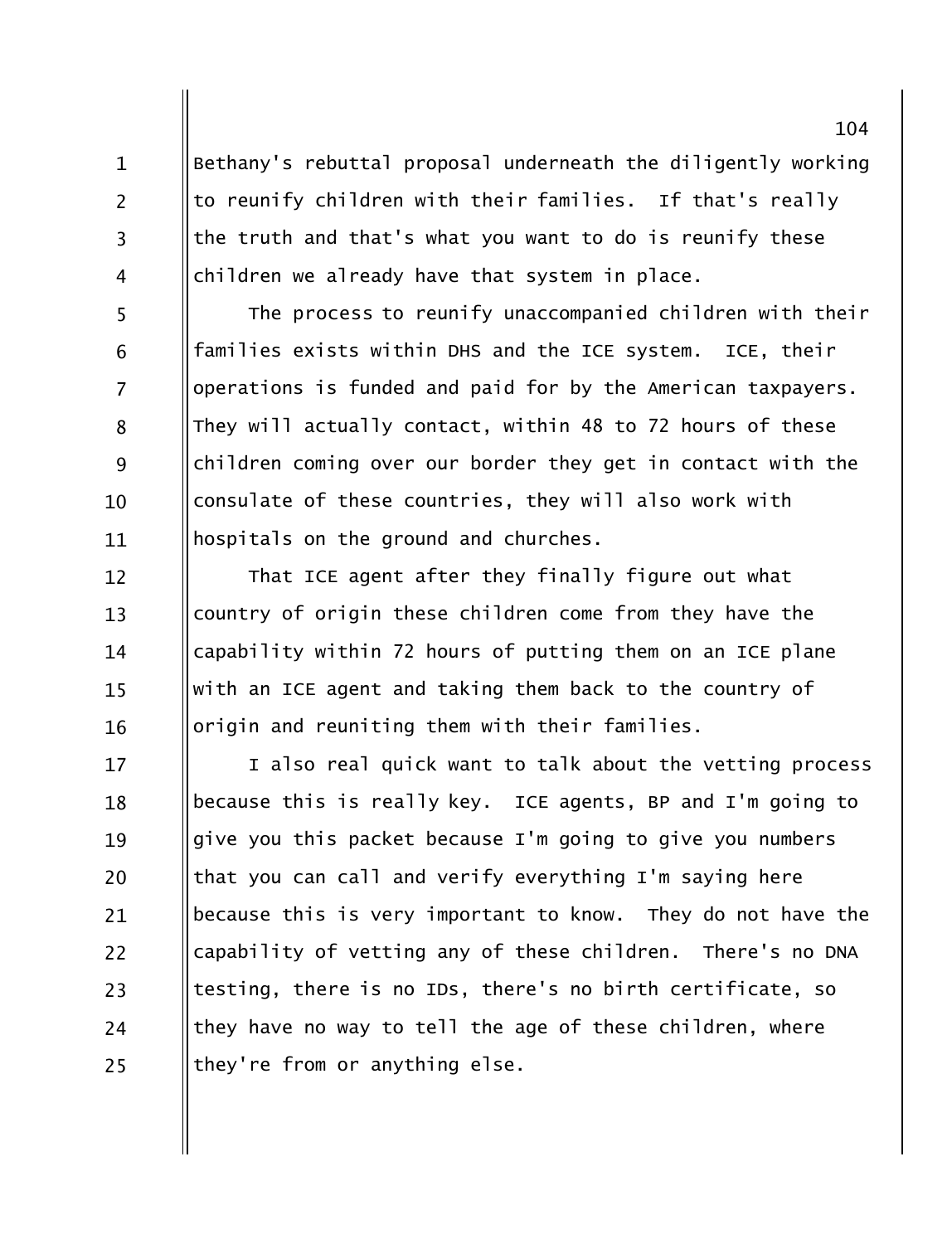So you do not know and by the way Bethany Services has  $\mathbf{1}$ none of that capability either. Because we do not have that  $\overline{2}$ within our legal system to take a child supposedly without a  $\overline{3}$ birth certificate, we don't know who they are or where they  $\overline{4}$ 5 come from. CHAIRPERSON AYERS: Thank you. 6 MS. HUTCHERSON: So I would just tell Alma  $\overline{7}$ that this, this is very key. You guys need to stand up 8 against this because this is going to start crime in your 9 communities. If you look at Minneapolis, Minnesota  $10$ underneath the Bush and Obama Administrations what they did 11 to Somaliens and immigration. Look what happened to their  $12 \overline{ }$  $13$  $city --$ CHAIRPERSON AYERS: Your time -- $14$ MS. HUTCHERSON: -- and they're coming here  $15$ folks. 16 CHAIRPERSON AYERS: Time's up. Thank you.  $17$ (Applause.) 18 MS. GALLAGHER: Good evening, my name's 19 Nancy Gallagher. I have been a resident of this community 20 for 50 plus years  $-$ 21  $22$ COMMISSIONER: Just a second. Can you start over again please. If we can have silence. 23 24 THE SPEAKER: (Inaudible.) COMMISSIONER: Excuse me, sir. You are doing 25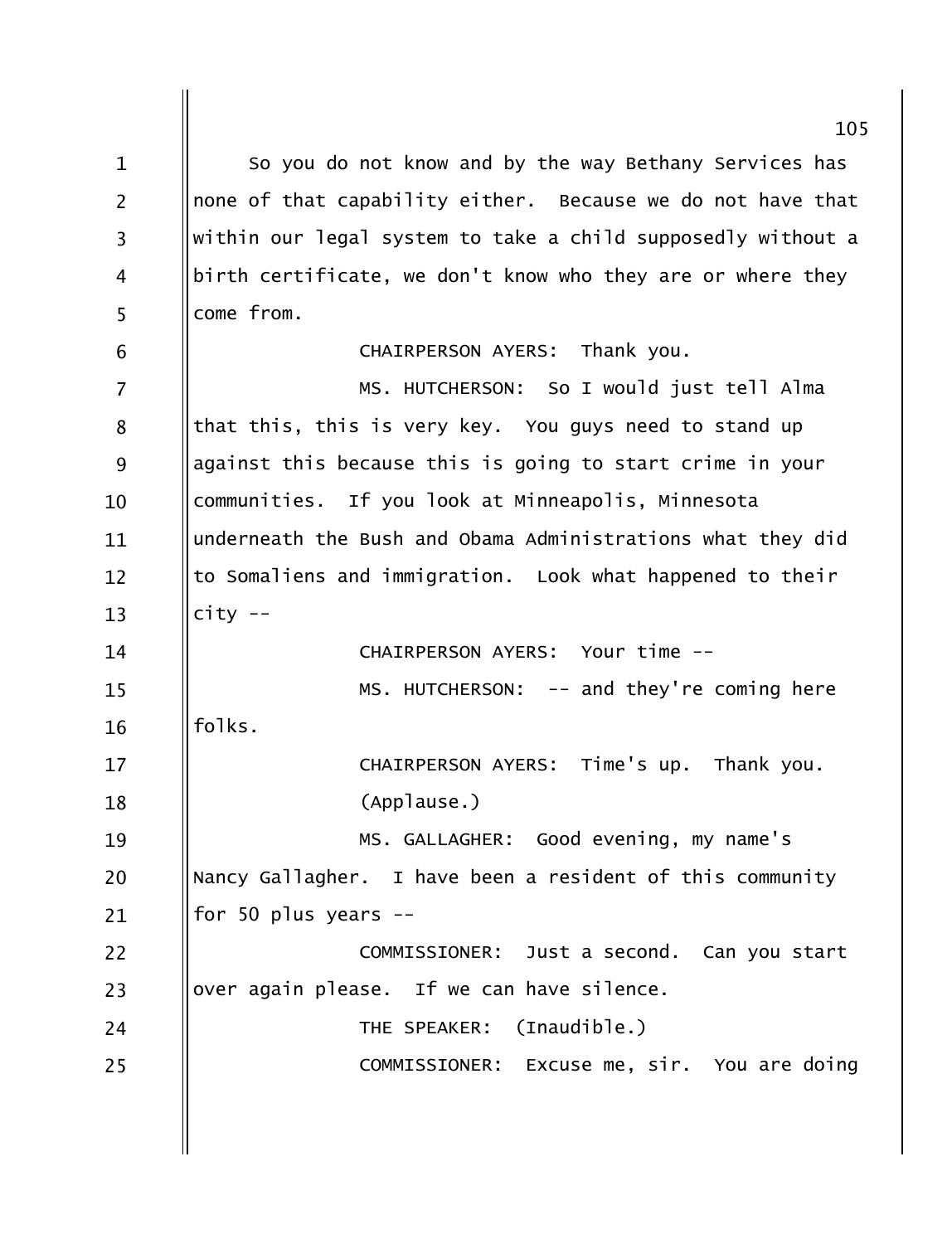the same thing, sir. Thank you. Go ahead. State your name  $\mathbf{1}$  $\overline{2}$ again, start over.

MS. GALLAGHER: My name's Nancy Gallagher and  $\overline{3}$ I've lived in this community for over 50 years. I have been  $\overline{4}$ 5 on your side of the table, but never with an audience this big. I served on the City Commission and the Planning 6  $\overline{7}$ Commission about 12 years and have been on the, served on boards of Alma College, the hospital and the Michigan Masonic 8 9 Pathways.

I'm obviously not a Mason, I don't have any current 10 connection there, but the other, some of the other comments 11 made me compelled to urge you to consider the applicant and  $12 \overline{ }$ the character and integrity of these two nonprofit  $13$ organizations that are before you. 14

The, I know that some people have strong feelings about  $15$ immigration, about immigrants, about a whole host of issues 16 and needs in our society. I'm not saying that, that their  $17$ feelings, their opinions aren't valid, but they have very, 18 very little to do with the issue before you tonight. 19

Masonic Pathways is one of several large nonprofit 20 institutions in our community that I think have totally 21 affected the character of this community. They're the  $22$ pillars that provide all these wonderful employee programs 23 and services that really give us the character of this 24 community. We're, we're a, a town of caregivers. We have 25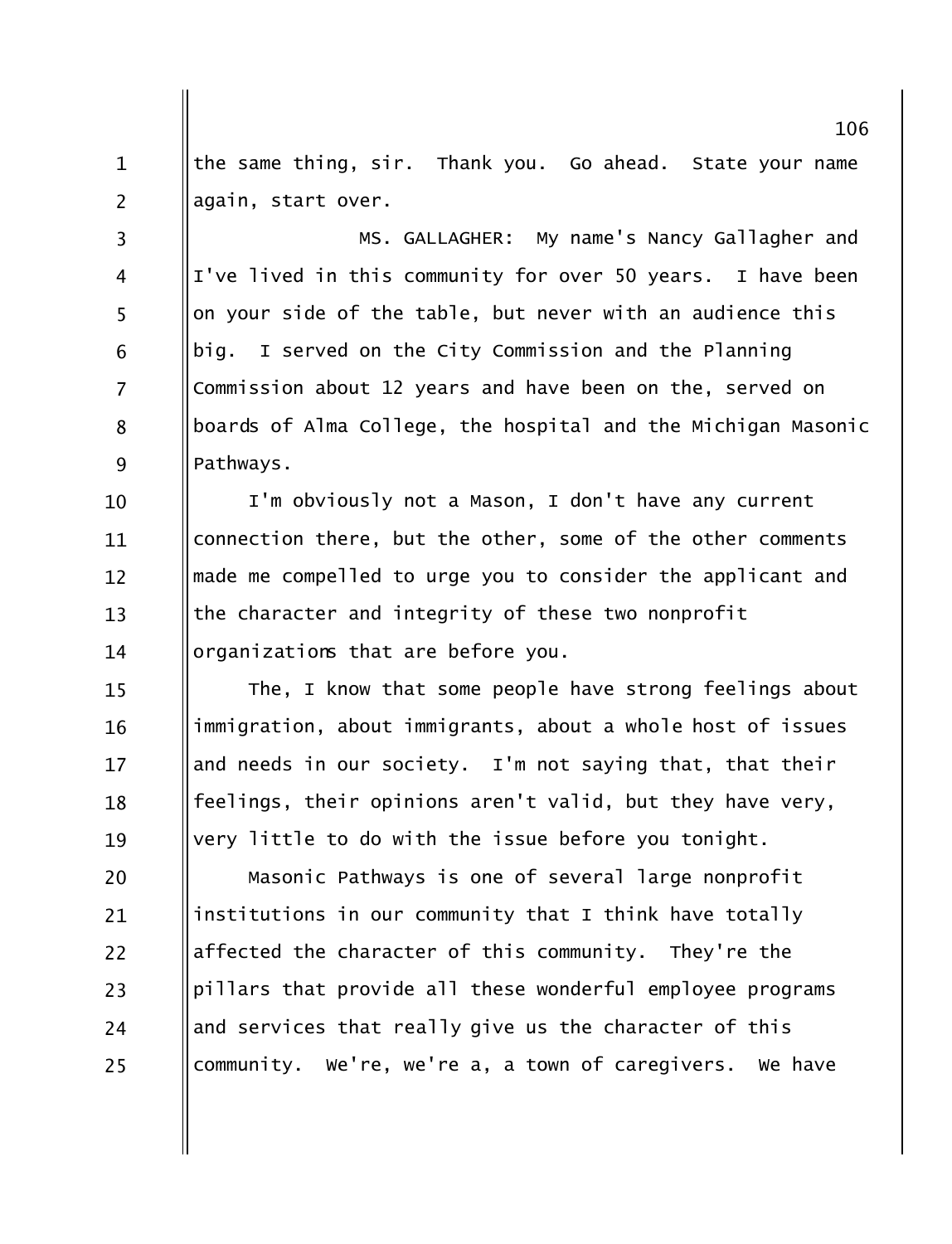hundreds working at Masonic Pathways taking care of some of our most beloved senior citizens and they use our hospital and there's a great synergy there.

 $\mathbf{1}$ 

 $\overline{2}$ 

 $\overline{3}$ 

Our hospital has always been one of the largest  $\overline{4}$ 5 employers, nonprofit care giving people, wonderful facility. Our college, our public schools, we are a city of nonprofits 6  $\overline{7}$ and Masonic Pathways has been a good steward of this community and I don't think they deserve to be treated as 8 9 some money grubbing organization. They are trying to make the highest and best use of the property they have.  $10$ 

I, I appreciate that people think there are other needs, 11 needs to support veterans, needs to support children,  $12 \overline{ }$  $13$ childhood psychiatric care I think that is huge on everyone's list. And I find it so ironic that someone would read a 14 chapter from Bethany's publication talking about how they  $15$ offer services for children involved in sexual abuse. If we 16 had a child psychiatric center dealing with traumatized  $17$ children many, many, many of them would be victims and 18 perpetrators of child sexual abuse. Those are the kids we'd 19 be treating. 20

That is not what's proposed for this facility. But I 21  $22$ agree we do need to care for all these other needs, but we can do both. I, I think that we will hurt our chances as a 23 community to provide other services if we don't approve this 24 rezoning. 25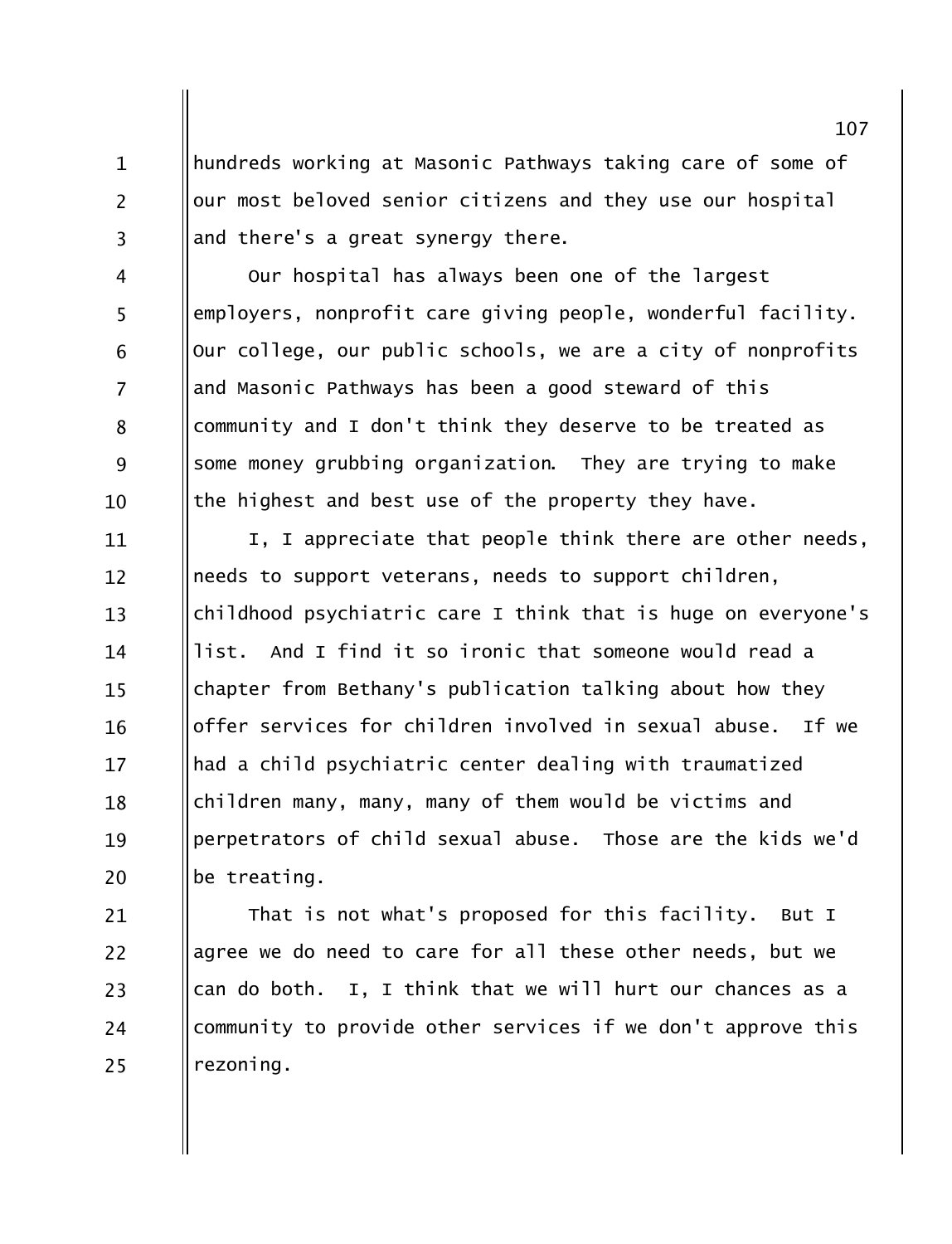The economic vitality of a large institution like Masonic is vitally important to our employment base. We're going to add 50 jobs. If we don't do this and Masonic doesn't have another ready tenant they may have to cut more people.

 $\mathbf{1}$ 

 $\overline{2}$ 

 $\overline{3}$ 

 $\overline{4}$ 

5

22

23

24

25

There are, if we want to  $-$  you know I expect from this 6  $\overline{7}$ group here they're going to be contacting other nonprofits and trying to find someone to do, to address some of the 8 9 needs for children and veterans and some of the things that we've heard. I don't know any other large nonprofit that's 10 going to want to take this chance if, if they know that, that 11 they're going to not be subject to the rule of law and our  $12 \overline{ }$ zoning ordinances but to emotional changes from these people.  $13$ 

I would ask you one thing we don't have to speculate 14 about what would happen Bethany is highly involved in  $15$ Grand Rapids, it's only 80 miles away. I would urge you to 16 look at two things, one is the schools. My sister's worked  $17$ at Kentwood High School for 20 years. They have, 20 percent 18 of their student body in the high school is refugee or 19 immigrant, over 400 refugees. And that has made it a really 20 thriving and vital school. 21

The other thing I'd like you to look at there's a study, if you go to Grand Rapids Chamber Refugee Impact there's an important economic study that the refugee population in Kent, in Grand Rapids is now about eight percent. Because of the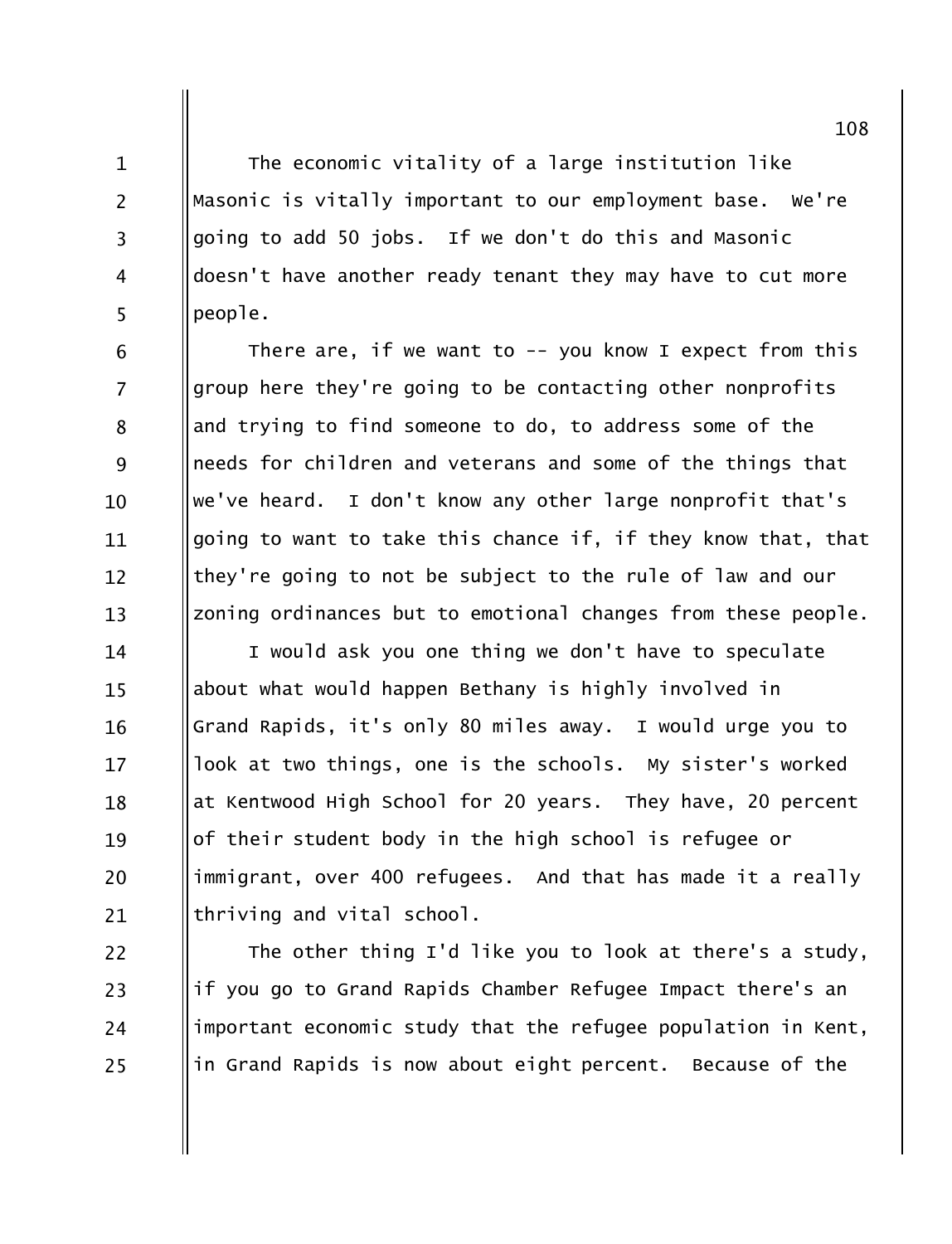concerted effort of groups like Bethany and other churches to  $\mathbf{1}$  $\overline{2}$ provide assistance it's had a hugely positive impact on Grand Rapids. None of these things that you're hearing about  $\overline{3}$ crime and terrible economic impact it's been just the  $\overline{4}$ 5 opposite.

So there is 20, they are 20,000 housing units short in 6  $\overline{7}$ Grand Rapids and, and a lot of it's because of the vibrant refugee and immigrant communities that are there. So I 8 9 appreciate that people are fearful, I appreciate they have concerns, but let's, we don't have to speculate because 10 Bethany has a track record. They are a highly, well regarded 11 institution and they deserve your support. Thank you.  $12 \overline{ }$ 

CHAIRPERSON AYERS: Thank you.  $13$ 

 $(Applause.)$ 

14

 $15$ 

MS. LAINGSBURG: Hi, my name is

Donna Laingsburg (sic) and I am, I'm from, a Michigan 16 resident in the Grand Rapids area. The statement about  $17$ Grand Rapids and Kentwood is categorically false. Kentwood 18 has got a reputation of being known as Brentwood and people 19 are fleeing there by the groves, the actual property owners 20 and there's a very high tenant population. I want to clear 21  $22$ the record on that.

I'm going to stand up here right now because I am 23 absolutely insulted by anyone who wants to claim a religious 24 background for a profit in any way, shape or form.  $It's$ 25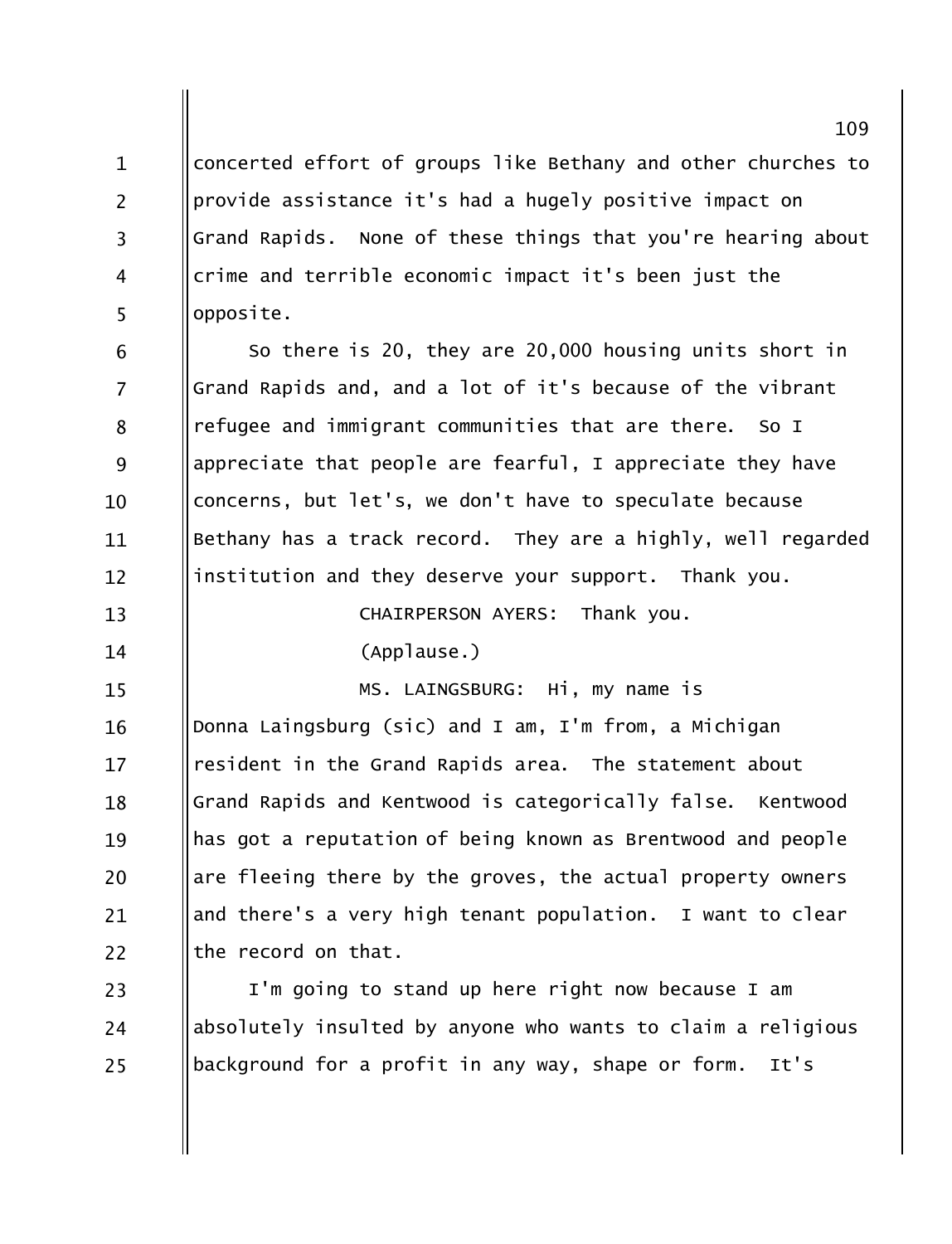abhorred to me, it's repulsive because just because somebody has God, God on their sign on the door doesn't mean he's here at all (applause) and I am insulted and sick by this.

 $\mathbf{1}$ 

 $\overline{2}$ 

 $\overline{3}$ 

Now anybody can say anything that they want, but what it  $\overline{4}$ 5 comes down to is what you do. I am, I'm an adopted mother, I adopted a child. I was lied to by the adoption industry 6  $\overline{7}$ massively, massively. I have to pay for meds, 20 grand a year plus for her meds, there is no help. And these guys 8 9 walk away from this after they take the cash and they have nothing to do with it afterwards. They're like stray dogs 10 that crap in your yard and you guys are going to have to 11 pick up the bill (applause).  $12 \overline{ }$ 

while you guys up there have one job to do and that is  $13$ to protect the citizens of your community. You have no 14 obligation and I'm a business owner, I'm successful and I  $15$ don't want to hear any pity things from anybody else. I got 16 a black kid, I've been spit on. I've been told that I'd give 17 you a loan if you were a guy and I can give a crap, this is 18 not regarding politics and I am still very, very, very 19 successful because I don't need anybody's pity vote and it is 20 abhorred to me. 21

22 So let's go back and look at this as a business owner because all of this feeling stuff is like a child making a 23 case in front of someone who has no right to make a case if 24 they can't do it like an adult with actual facts. And I'm  $25$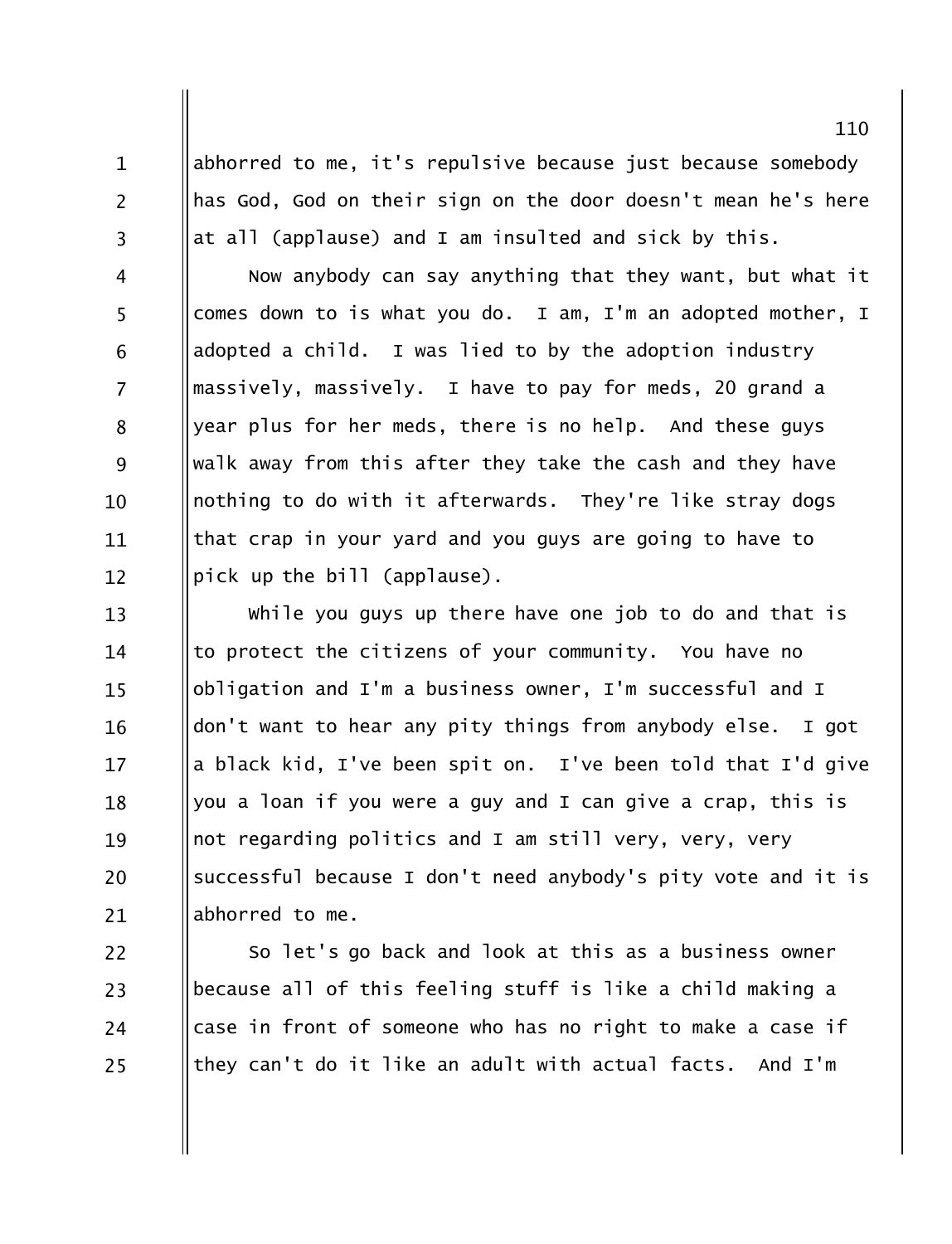going to tell you your one job is to, is to support these  $\mathbf{1}$  $\overline{2}$ wonderful people who are bright and their kids. I care for all kids, but I care about them too. I have biological kids  $\overline{3}$ and adopted kids I don't see the difference, but I think  $\overline{4}$ 5 there's a lot of people here that do. And it's not necessarily the residents here because they're not making 6  $\overline{7}$ money off of it, all right. So anyhow I'm not a CPA, but I am a business person in 8 some very large industries, pretty much seen it all done it 9 all. And I am not a good person putting up with bullshit and 10 that's what I'm seeing (applause). 11 Every single person in this room no matter what side  $12 \overline{ }$ you're on (inaudible) -- $13$ CHAIRPERSON AYERS: If you can address the 14 panel please.  $15$ MS. LAINGSBURG: Don't think you're that smart 16 because this frickin' government we have has built every one  $17$ of you on both sides and your children. 18 CHAIRPERSON AYERS: Ma'am, the chair please. 19 MS. LAINGSBURG: Okay. Well, you too. Your 20 kids, everyone. They built every single one here and don't 21 22 think they didn't. Anyhow I'm not going to look at this as an action of a nonprofit because a nonprofit is just a sham 23 for actually having a balance sheet that comes to zero. 24 It doesn't mean that they're not profiting because they are. 25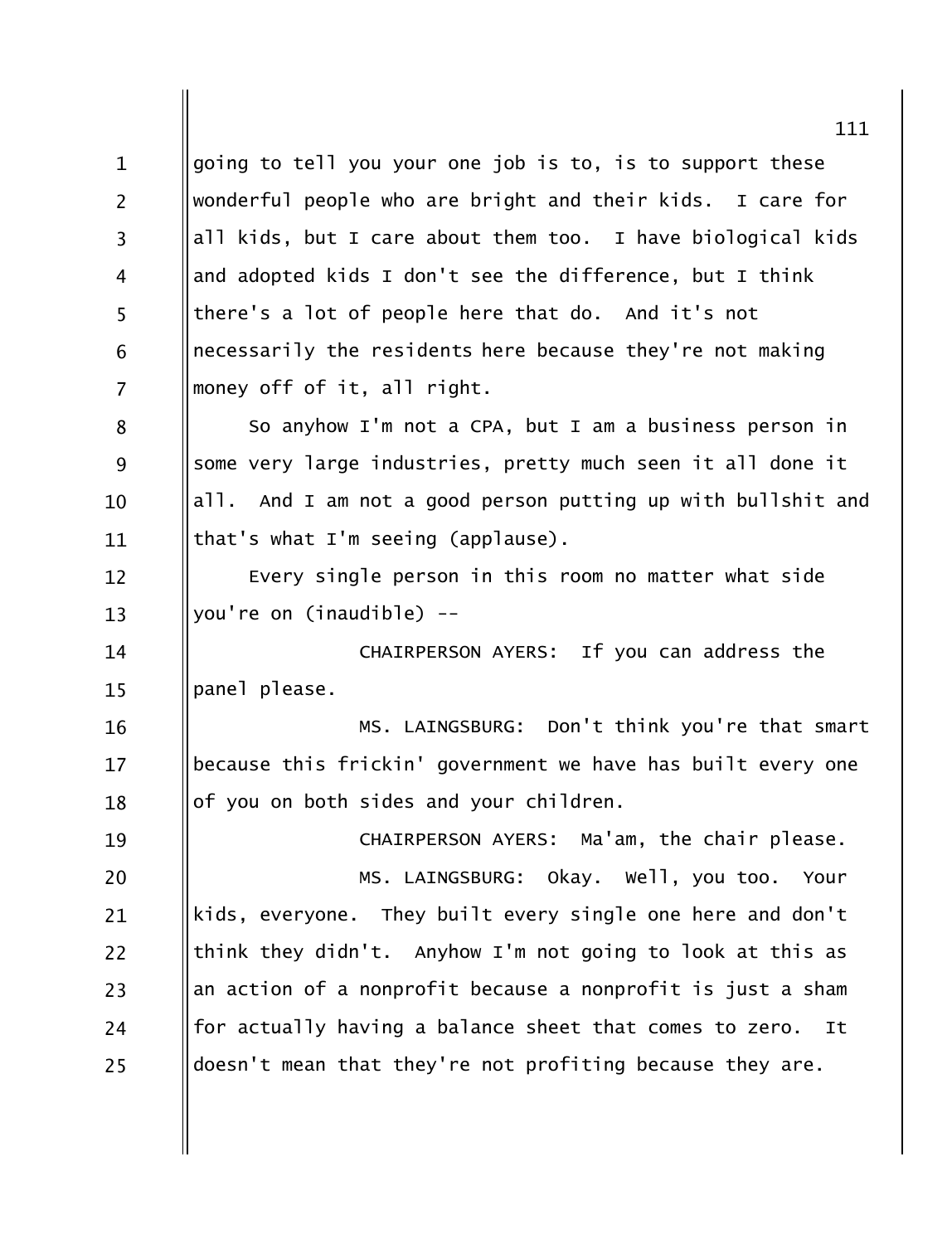The top six executives for Bethany make over a million  $\mathbf{1}$  $\overline{2}$  $d$ ollars.

The total revenue, the total revenues for 2019 are  $\overline{3}$  $$128,942 -- $128,142,800.82.$  Refugee and immigration  $\overline{4}$ 5 services is \$43 million, 43 million 207 dollars and it's a third of their frickin' revenue. This is a profit center, 6  $\overline{7}$ this is big business, huge. And not only that, but anybody wants to say that it's not big business I got to tell you go 8 9 back to frickin' school or get some econ because you're not qualified to make this decision.  $10$ 

So anyhow for five years their total is \$409,551,925.00. 11 We break that, let's just give Bethany the benefit of the  $12 \overline{ }$  $13$ doubt instead of \$43 million we just go down to 41,000 (sic) for refugees that's a five year total of \$200 million.  $14$ Refugees served by what it says on their website is 550,  $15$ 5,579 refugees serviced for that amount of money. 16

Are you kidding me. I would fire you all if you worked  $17$ for me for nonperformance, it's pathetic, that's incredible. 18 Their salary is \$63 million in salaries which is half the 19 frickin' revenue. And that \$43 million is public money, it's 20 from all of us (applause). 21

22 CHAIRPERSON AYERS: Can you wrap it up please. 23

MS. LAINGSBURG: They also have 35 24 organizations and all their suborganizations. And let me 25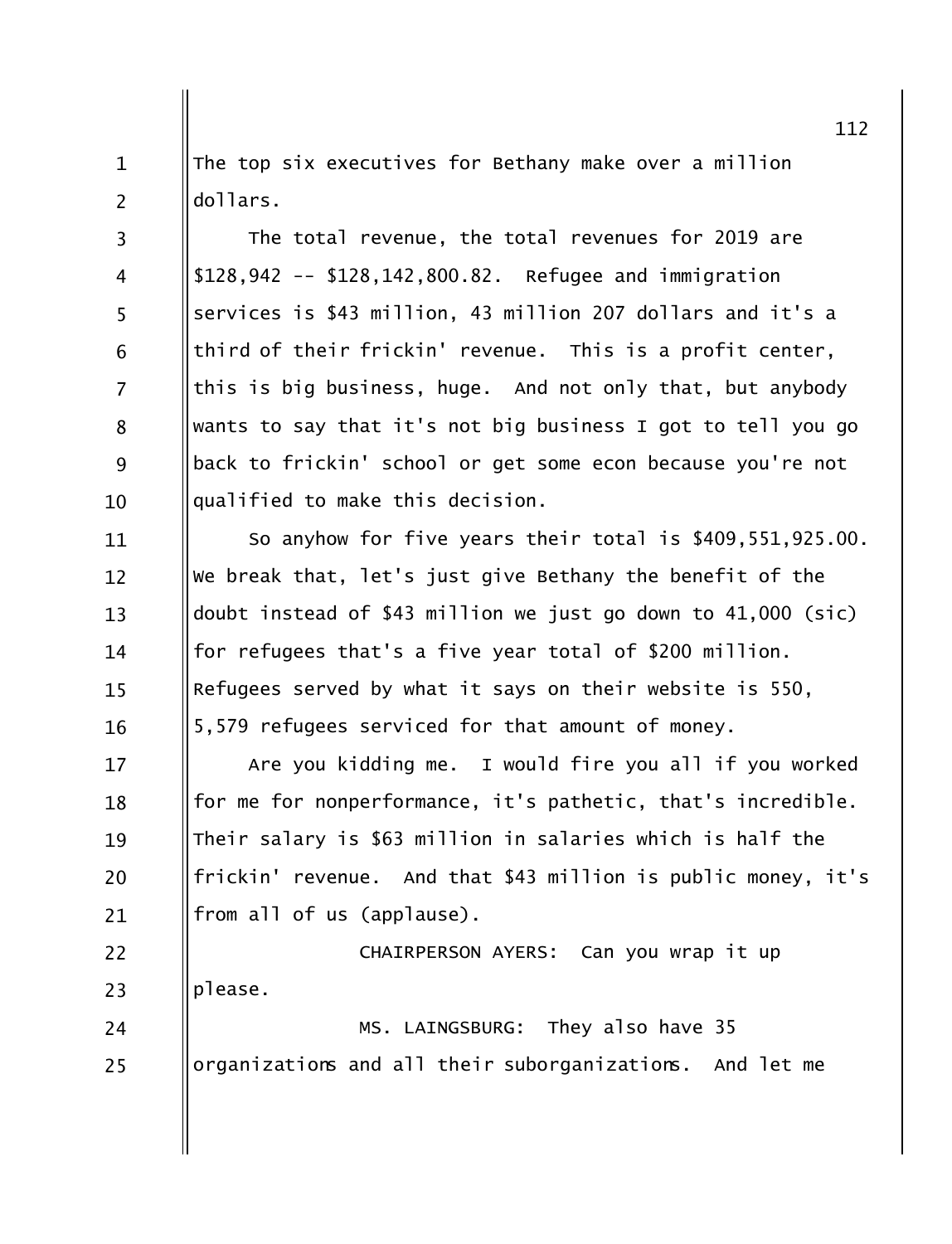113 tell you this, so here you go you have the right to choose to  $\mathbf{1}$  $\overline{2}$ stand with your community instead of special interest. Ιf you do not I would quarantee you that there's enough of us  $\overline{3}$ really pissed off and what it's going to do is that could  $\overline{4}$ 5 carry a future thing for treason --CHAIRPERSON AYERS: Time's up. 6  $\overline{7}$  $MS.$  LAINGSBURG:  $-$ - because you got one job. (Applause.) 8 MS. THRUSH: Good evening and thank you for 9 listening to us and thank everyone for being here. I hadn't  $10$ really planned on speaking, but when I heard about the --11 COMMISSIONER: Could you state your name  $12 \overline{ }$  $13$ and  $--$ MS. THRUSH: Oh, I'm sorry. I'm Shanda Thrush 14 and I was born and raised in Alma, Michigan.  $15$ COMMISSIONER: Thank you. 16 MS. THRUSH: When I heard about the security  $17$ system at the Warwick Center I just had to say something 18 because I was director of nursing there for a couple of 19 years. And it's, it has one, unless they remodeled it I 20 don't know. But it has one big middle thing and then it has 21 spider units off of the middle thing, there's three of them, 22 okay. 23 And each of the spider units has a lock on their door 24 and then there's another lock on the main facility. If you 25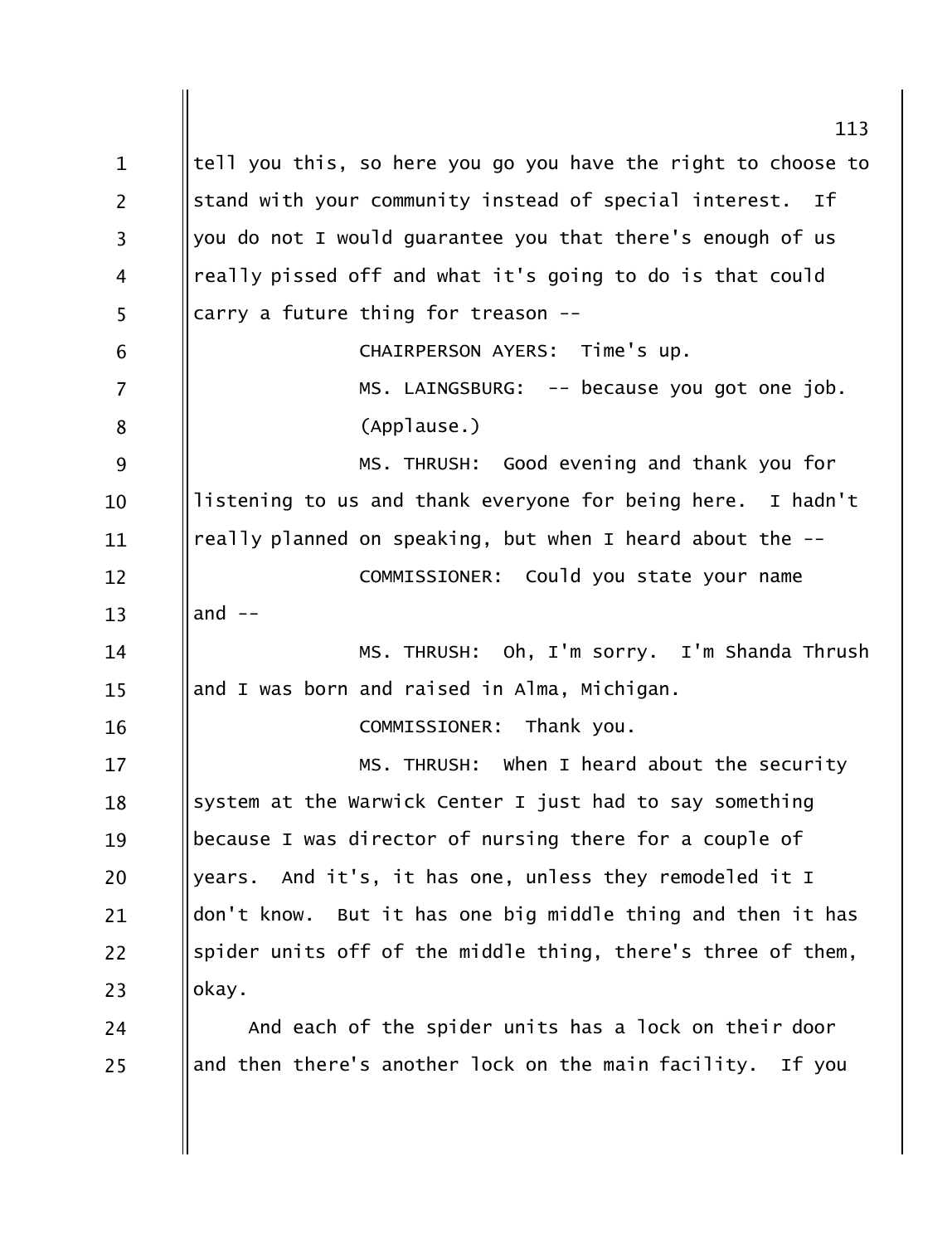were to go out that main facility before someone responding from the units would have to come out there by the time you got out there that person's long gone, long gone and especially these young people.

Now, when I, also when I worked there more than I'd like to say or admit to a lot of the patients that had dementia if they, if they are out in the open area where they're allowed, were allowed to be they eventually found out the code and opened the door themselves. All right.

And so, and then each, each spider web unit thing has an 10 alarm on that, the door in the back and that's alarmed they 11 can also do that, so. And then there is an alarm on the  $12 \overline{ }$ front door I believe.  $13$ 

Now I don't know about you, but I don't know if it's 14 legal to keep those individual people locked up. I mean the  $15$ perimeter of the units, but I don't know about the individual 16 wings you know what I'm saying. That's pretty, I don't know,  $17$ if I had a kid I wouldn't want him locked up in that unit 18 like that. 19

So that's really all I have to say. I am against the 20 rezoning and I also would ask you to consider that if you do 21 22 have ties with the Masons in any way, shape or form that you also abstain from voting due to conflict of interest. Thank 23 24 you.

25

 $\mathbf{1}$ 

 $\overline{2}$ 

 $\overline{3}$ 

 $\overline{4}$ 

5

6

 $\overline{7}$ 

8

9

(Applause.)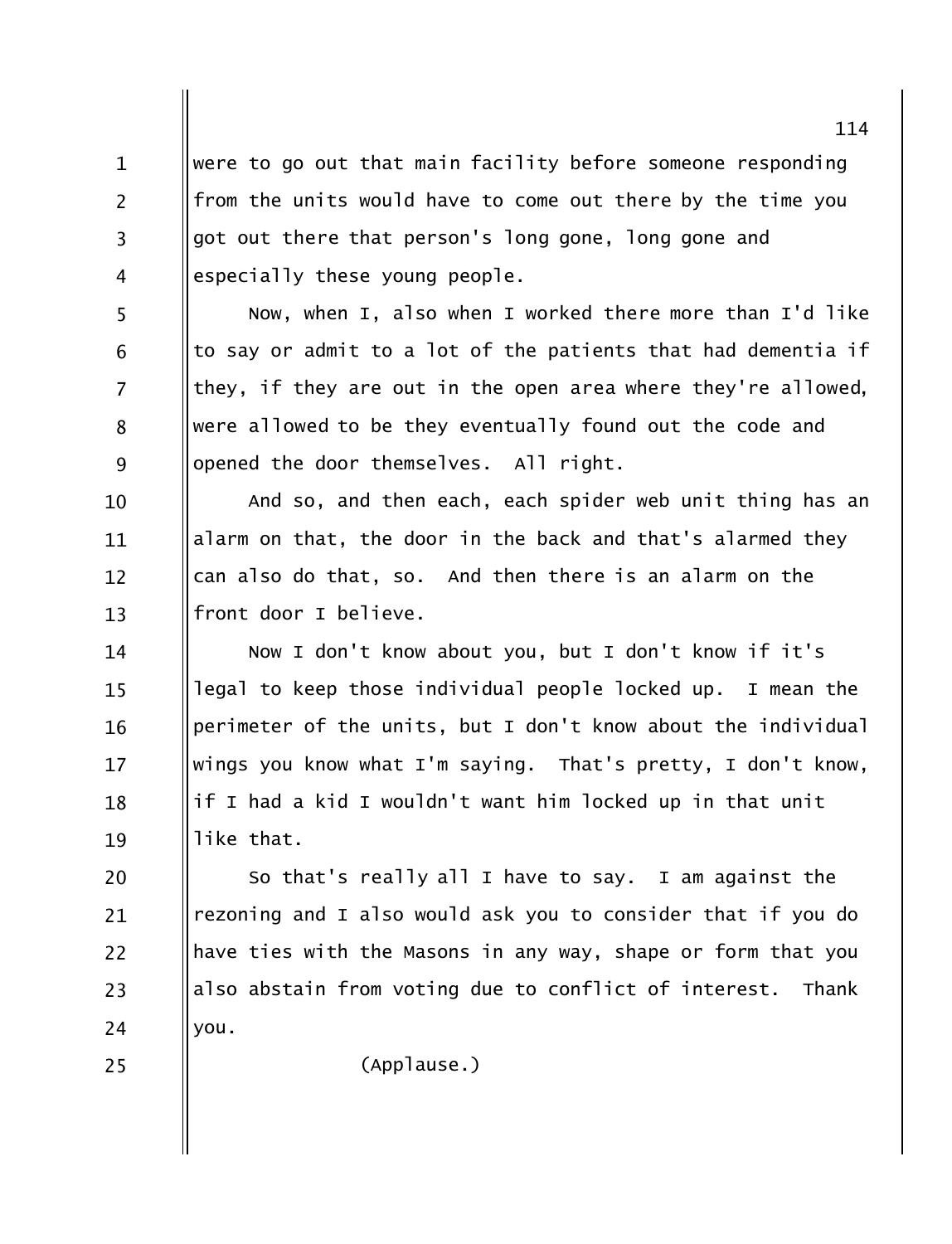MS. RODRIGUEZ: All right. I'm short here, so here we go. First of all I want to say -- oh, well, my name's Robi Rodriguez I'm from St. Louis. I'd like to say working an extremely physical job in harsh conditions for only \$5.00 an hour sounds a lot like slavery, so let's not, let's not make that sound like it's a good thing.

 $\mathbf{1}$ 

 $\overline{2}$ 

 $\overline{3}$ 

 $\overline{4}$ 

5

6

25

 $\overline{7}$ All right. My name's Robi Rodriguez and I'm a resident of Gratiot County. I live 2.7 miles away from the Warwick 8 9 building. I have four children and I love our cozy, safe family community. I'm here as a concerned citizen, a  $10$ taxpayer, a patriot and as the State Coordinator for the 11 National Action Task Force.  $12 \overline{ }$ 

I am appalled at this idea of housing illegal aliens  $13$ with taxpayer dollars without our consent. We have hundreds 14 of thousands of children in our family foster care system as  $15$ it is because we don't have enough resources for them. 16 Yet you want to entertain the idea of giving away our children's  $17$ much needed resources to noncitizens with our money, I don't 18 think so. 19

Let's talk about Greg Mapes and how he needs to be 20 removed due to his conflict of interest. Greg Mapes along 21 22 with the Masonic Lodge are running the City of Alma like a Monopoly board meanwhile it's a major conflict of interest 23 (applause) (inaudible) when he --24

CHAIRPERSON AYERS: Ma'am, ma'am, ma'am, how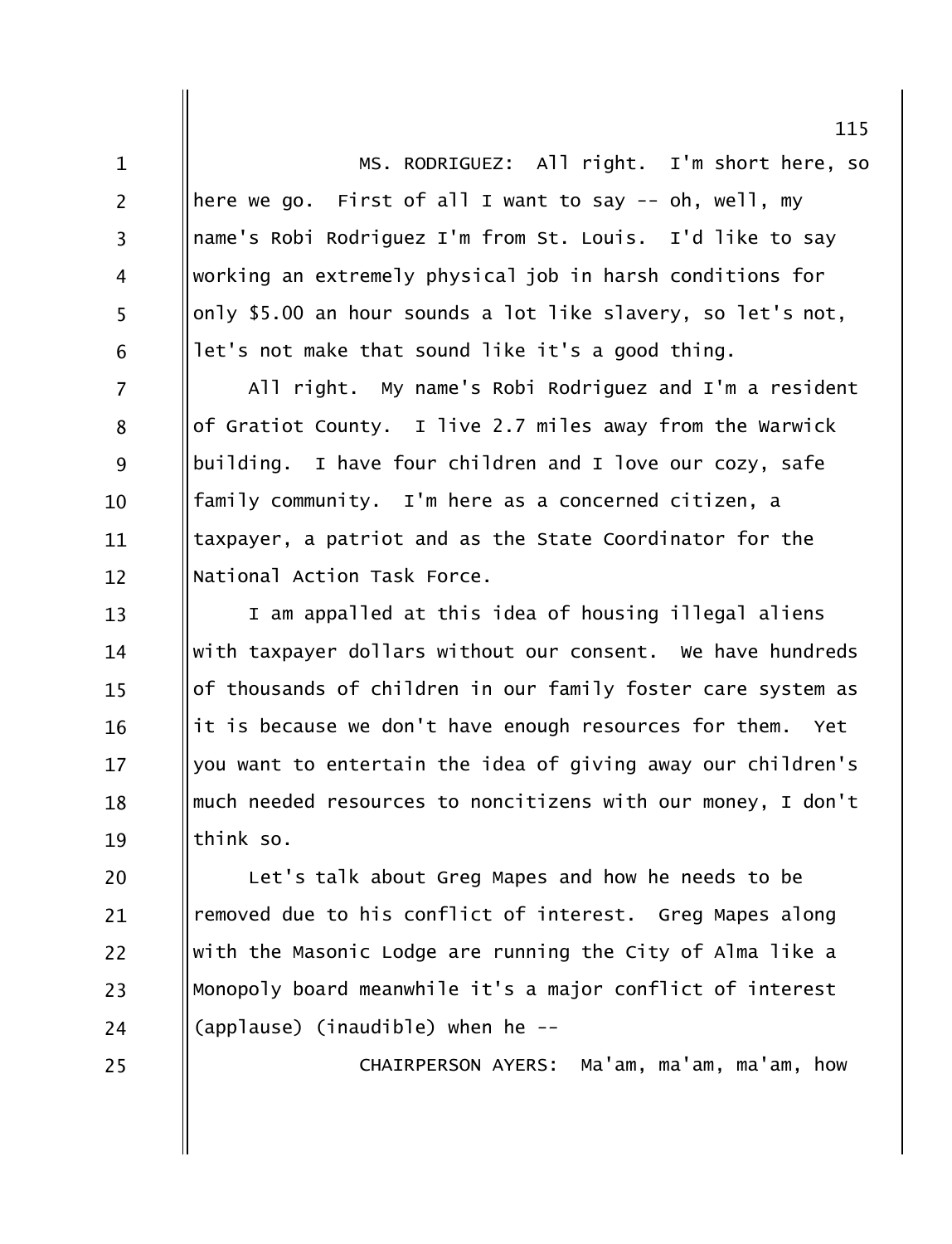|                | 116                                                           |
|----------------|---------------------------------------------------------------|
| $\mathbf{1}$   | about no more                                                 |
| $\overline{2}$ | MS. RODRIGUEZ: This is --                                     |
| $\overline{3}$ | CHAIRPERSON AYERS: Seriously.                                 |
| 4              | MS. RODRIGUEZ: -- factual information this is                 |
| 5              | not slander.                                                  |
| 6              | CHAIRPERSON AYERS: But slandering Greg is not                 |
| 7              | what we're here for.                                          |
| 8              | MS. RODRIGUEZ: But we can say we're the KKK,                  |
| 9              | really? No I'm going to say (applause) (inaudible) Planning   |
| 10             | Commission and the City Commission. He also appointed         |
| 11             | several members on this Planning Commission right now.        |
| 12             | The legislation that is applicable to conflicts of            |
| 13             | interest on the part of local public officials where          |
| 14             | contracts are involved is 1968 PA317. In Section 1, no        |
| 15             | public servant shall be party directly or indirectly to any   |
| 16             | contract between himself and the public entity of which he is |
| 17             | an officer or employee.                                       |
| 18             | Section 2, no public servant shall directly or                |
| 19             | indirectly solicit any contract between the public entity of  |
| 20             | which he is an officer or an employee and (A) himself (B) any |
| 21             | firm meaning copartnership or other unincorporated            |
| 22             | association of which he is a member, partner or employee.     |
| 23             | The $--$                                                      |
| 24             | CHAIRPERSON AYERS: Ma'am, ma'am, could you                    |
| 25             | just move on about your opposition.                           |
|                |                                                               |
|                |                                                               |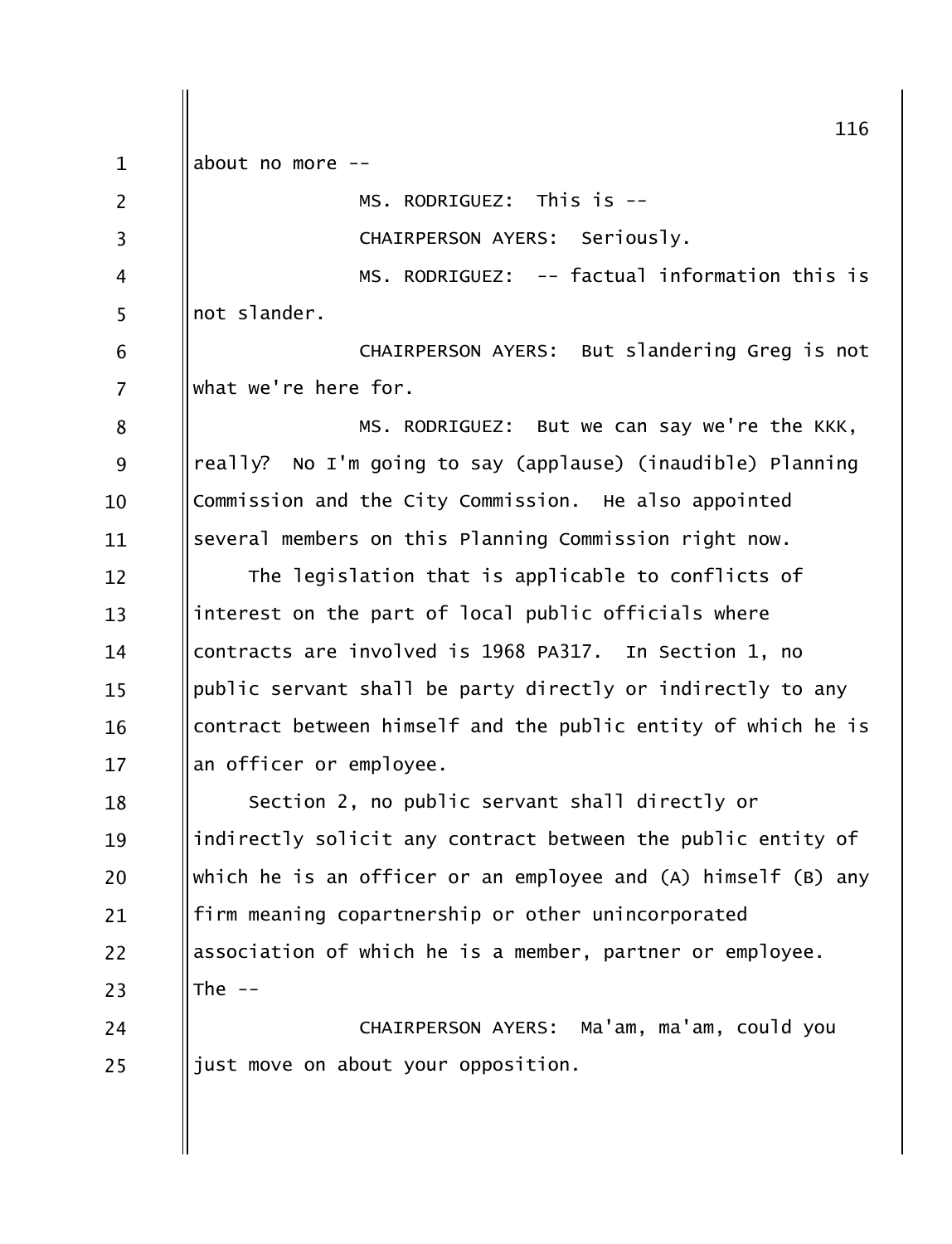MS. RODRIGUEZ: The common laws regarding  $\mathbf{1}$  $\overline{2}$ conflict of interest of public officials is found in OAG 1977 to 1978 number 5404 page 720.  $\overline{3}$ 

I'm going to cite People -v- Township Board of  $\overline{4}$ 5 Overyssel. All public officials are agents and their official capacity are fiduciary. They are housed or I'm 6  $\overline{7}$ sorry they are trusted with public functions for the good of the public; to protect, advance and promote its interests not 8 9 their own. The law will not permit the agent to place himself in a situation in which he may be tempted by his own 10 private interest to disregard that principle. 11

Greg Mapes and any other board member violating this  $12 \overline{ }$ conflict of interest should immediately recuse themselves  $13$ from any further discussion and (applause) (inaudible) to 14 make a motion concerning Bethany Christian Services and  $15$ Masonic's Conditional Rezone Proposal. I am also asking that 16 any disqualified members be removed from the quorum which  $17$ would reduce the amount needed for a majority vote. 18

In the Board opinion number 5516 in the case of 19 Stockholm -v- Township Board of white Lake the vote of the 20 member who's disqualified may not be counted in quorum. 21 BV. definition quorum means such number of members of a body are  $22$ legally qualified and competent to act. However in the cases 23 of Wilson, et al -v- Township Board of Red Oak, Smith -v-24 Woodward, Stockholm -v- Township Board of White Lake the 25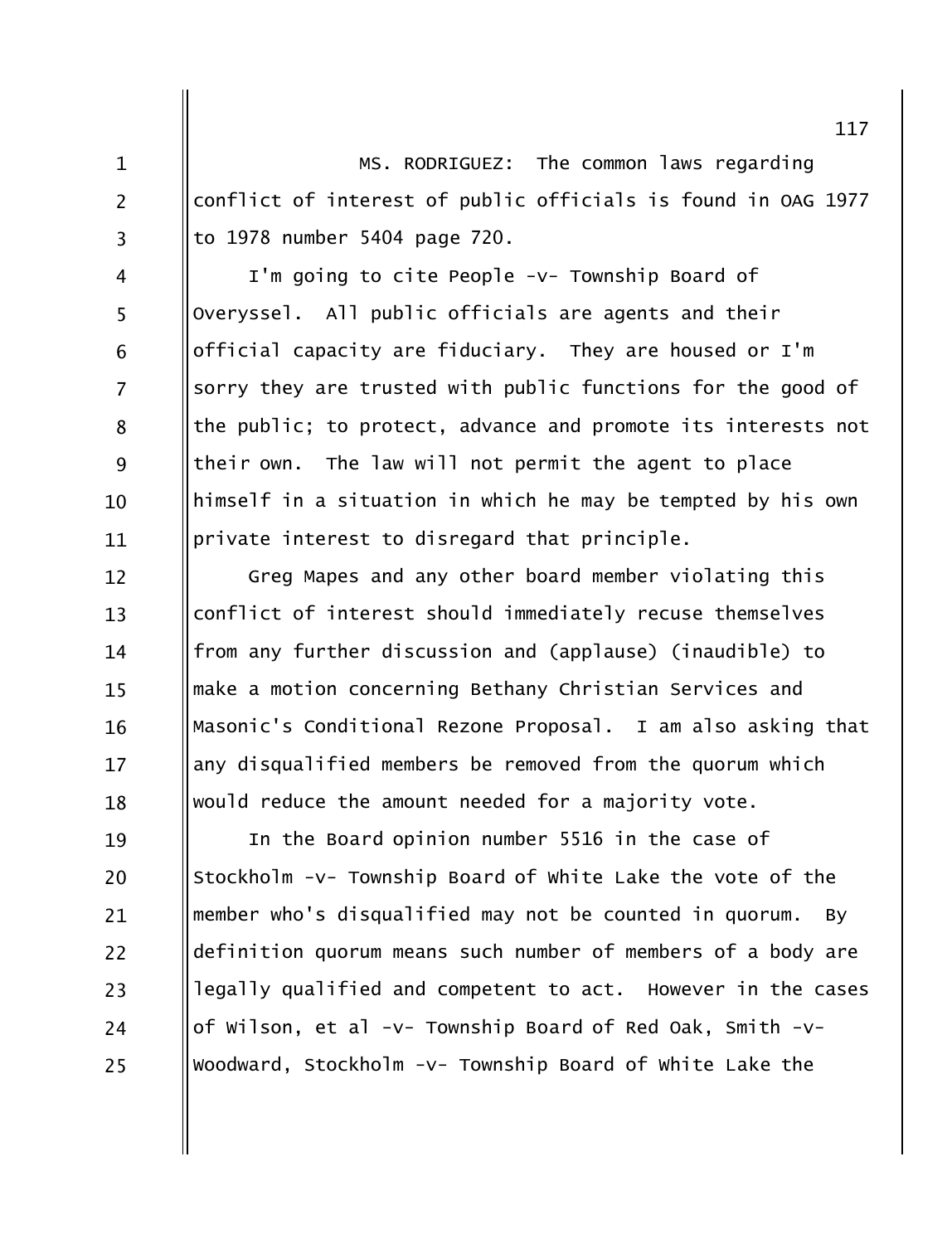board opinion held that members of the public body who are personally interested are not qualified or competent to act.

 $\mathbf{1}$ 

 $\overline{2}$ 

 $\overline{3}$ 

 $\overline{4}$ 

5

6

 $\overline{7}$ 

8

9

 $10$ 

I ask that the qualifying Planning Commission members make a motion to vote tonight not 30 days from now, you guys have had plenty of time to read our information. If the rezone request makes it to the next level we will be forced to file a lawsuit of which we will also be forced to dig into the Planning Commission and City Commission or any City official that may have any affiliation with the Masonic Lodge or Free Mason (applause).

Constitutional attorney Dave (inaudible) has agreed to 11 help us in the event that a lawsuit is needed. He is a great  $12 \overline{ }$  $13$ gift, great track record, go look it up. We do not trust our local government and we absolutely do not underestimate your 14 efforts to silence us. But we're warning you do not  $15$ underestimate us, we are stronger than you think and we will 16 not stop. We have 500 signatures online and on paper and  $17$ they are continuing to grow. And I am asking you to  $-$ 18 CHAIRPERSON AYERS: Time's up. 19 20 MS. RODRIGUEZ:  $-$ - vote no and we, the people, have spoken. 21 22 (Applause.) COMMISSIONER: Okay, quiet please we have the 23 24 next person. Thank you. MS. FOWL: Well, that's a hard act to follow. 25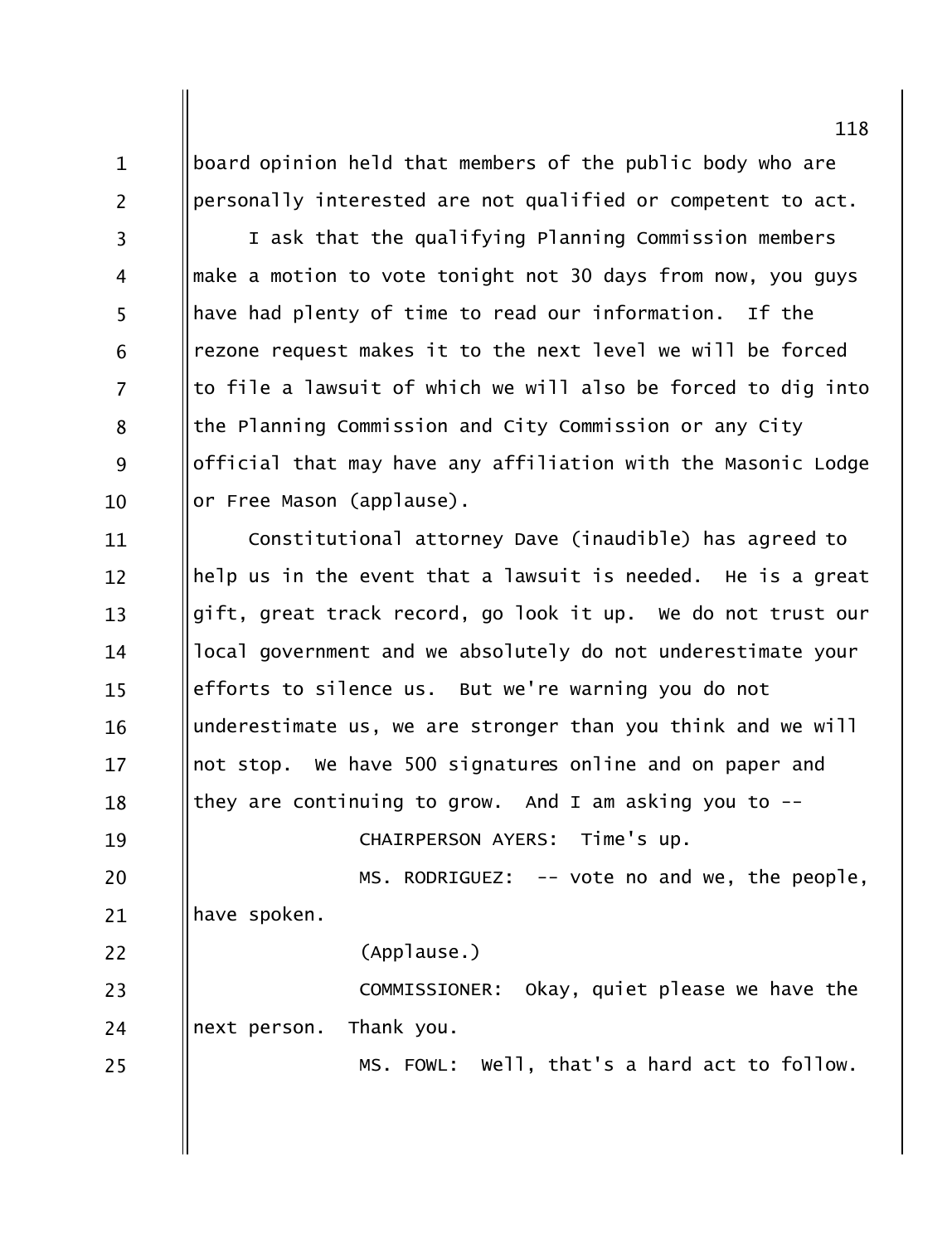$\mathbf{1}$ 

 $\overline{2}$ 

24

25

Do you mind if I take a breath?

COMMISSIONER: Sure.

MS. FOWL: How about you guys take a breath.  $\overline{3}$ My name's Nancy Fowl (ph) I'm a resident of Alma. I've been  $\overline{4}$ 5 here for I think about 13 years and I'm just a housewife.  $\mathbf I$ had some remarks, I'm going to toss them because you guys 6  $\overline{7}$ have heard a lot, I think you've heard more than enough.  $I'm$ going to make a couple of comments. 8

9 I am in favor. I would refer you to I think one of the only things that was focused on what you guys are talking  $10$ about which is a zoning issue and that was comments made by 11 (inaudible), so you can go back to that. And I will not  $12 \overline{ }$ repeat all of that because it's been a long night and you've  $13$ only got a few more folks yet to talk and I think you 14 probably got a lot of thoughts.  $15$ 

The only other thing that I want to comment upon is 16 there have been a lot of things said tonight. All of them  $17$ are worth listening to, but the ones that you really have to 18 focus on are the ones that are about zoning that you have to 19 make a decision upon. And I will look at the attorney and 20 say you probably have the most knowledge about how to parse 21 22 out all of those things that were said and what has to do with zoning. I am not an attorney I can't speak to that. 23

The other ones that are top on my mind right now is there was a gentleman here, there were a couple of them that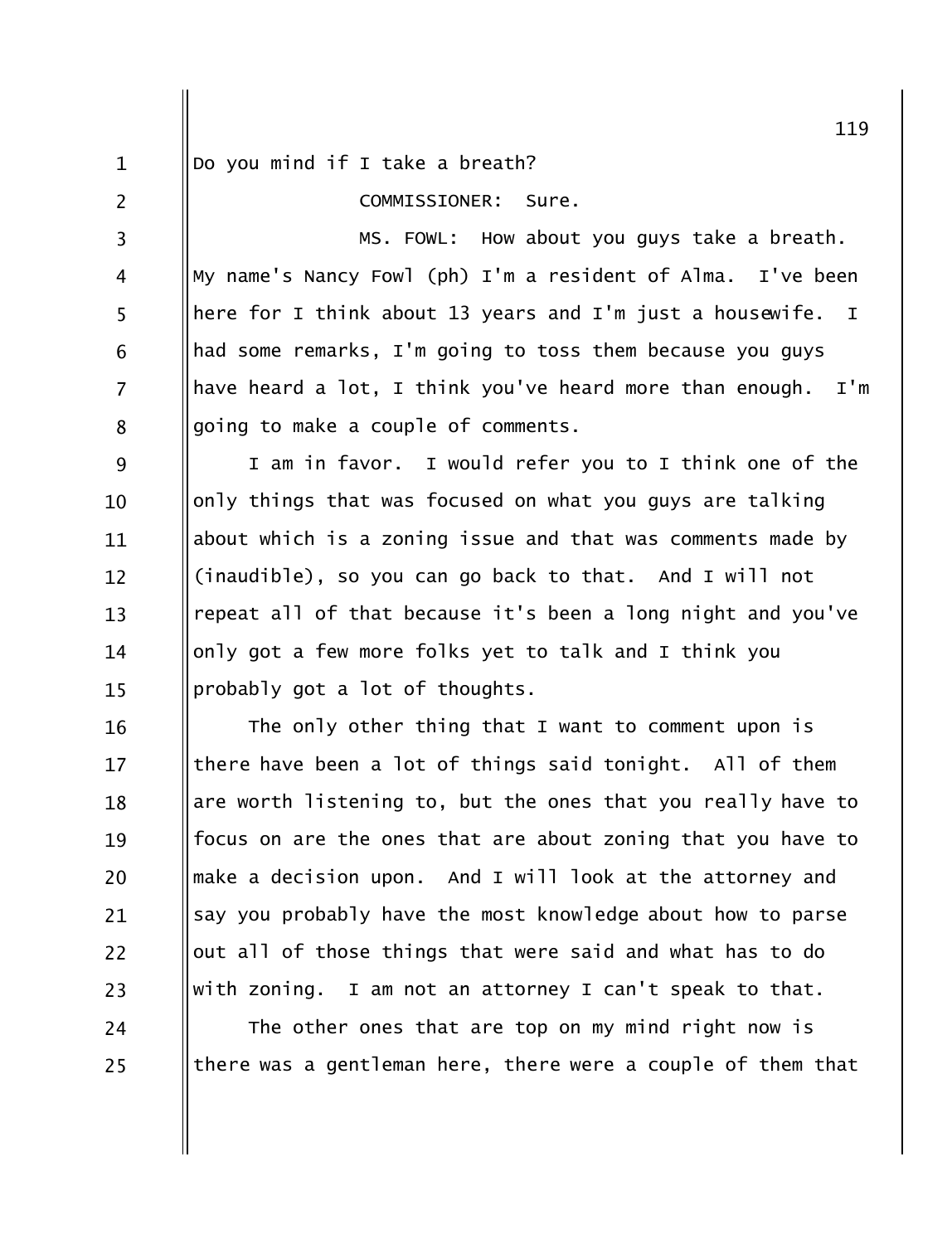sounded a lot like sub speeches. One of them blamed the Masonic for causing a rift in our community. I will say I strongly disagree. It may have exposed a rift that is in our community, but it has been going on. And I'll look at our Mayor and I don't think you need it recuse yourself from that one (applause).

 $\mathbf{1}$ 

 $\overline{2}$ 

 $\overline{3}$ 

 $\overline{4}$ 

5

6

23

24

25

 $\overline{7}$ It's something that we all can look at and say we, we care deeply about Alma and we need to address that. I look 8 9 at things that have been going on since I've been here, I care deeply about our town and I'm sure that everybody here  $10$ cares deeply about our community and this just reflects some 11 of our deeply held beliefs. And we need to look at how we  $12 \overline{ }$ can try to move forward. We can't live in a town that never  $13$ changes, our town will continue to move forward and change. 14

I'm not afraid of having a, a center that Bethany  $15$ Christian Services has there, that doesn't scare me in the 16 least. It's a mile and something from my home, I drive past  $17$ it all the time, that would be fine. I think it's going to 18 I think it will get located some place else and some 19 change. of the other folks that are afraid what's going to happen 20 that's not going to, you know still going to be in Michigan 21 22 probably, those you know stories you know.

But again this is a zoning issue. This is a conditional use permit if I understand it correctly, your questions have to come back to that one and is this a use that you need to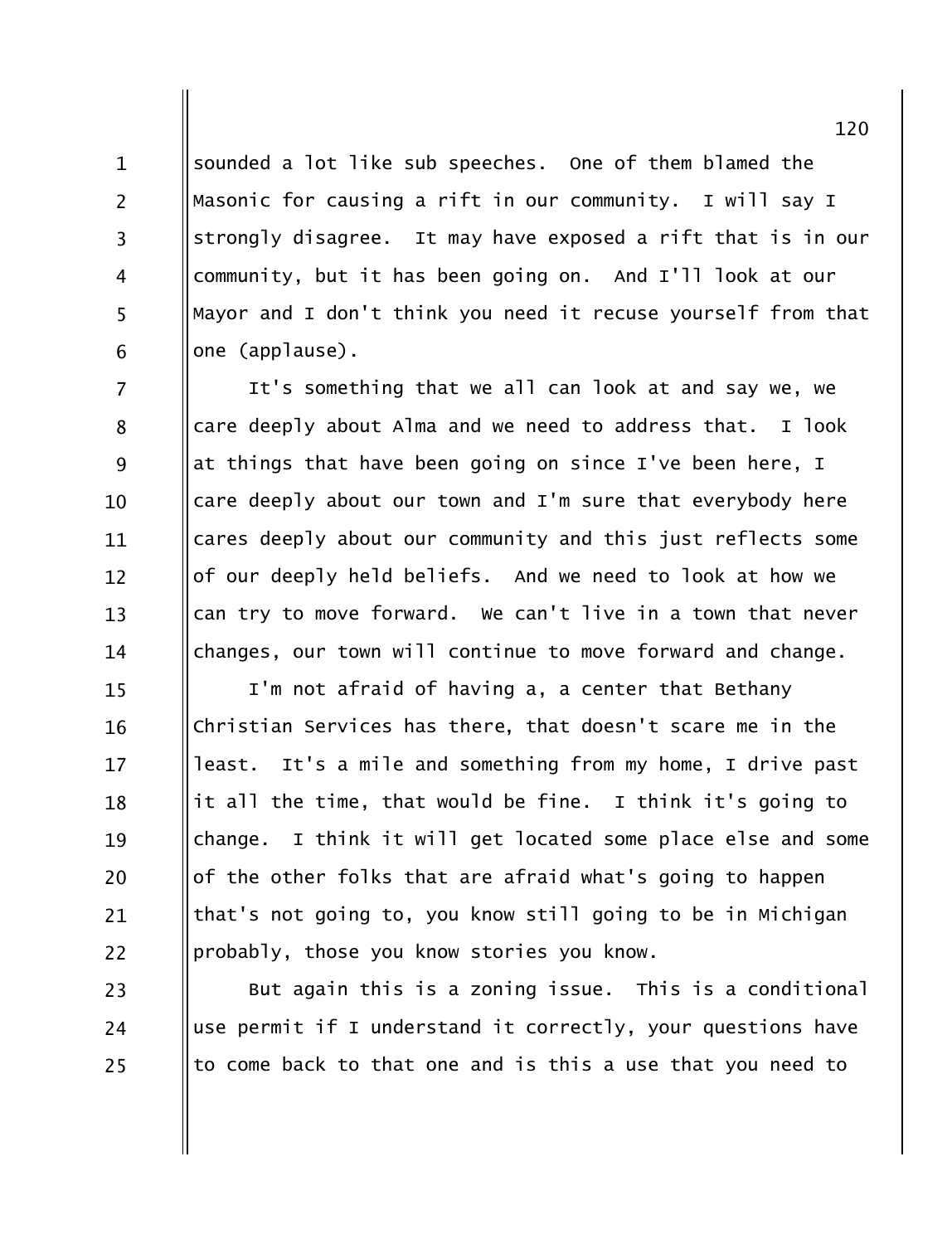be giving. If you deny that permit for this is it going to  $\mathbf{1}$  $\overline{2}$ affect the future giving of that permit and what does that have to do.  $\overline{3}$ 

Oh, and one last thought. We keep coming back to money  $\overline{4}$ 5 like it's a dirty word. I have to consider budgeting for my kid and for his school and for his future needs and every 6  $\overline{7}$ business whether it's a nonprofit or not talks about money. So that is one little diddly thing that bugged me a lot and 8 9 that's not, you know I know somebody out there's in banking or something. So let's not let that get in the way either. 10 And I thank you all for doing a job that most of us usually 11 ignore and now we're all here seeing you trying to do it.  $12 \overline{ }$ Good luck.  $13$ 

14

 $15$ 

(Applause.)

**CHAIRPERSON AYERS:** Thank you.

MS. BALBONICK: Hi, I'm Laura Balbonick (ph) I 16 live in Arcada Township, but work in Alma. I want to start  $17$ by thanking Bethany Christian and Masonic for their readiness 18 and constant availability throughout this process. 19 I have attended all the public hearings, I have looked at all the 20 information and I really actually want to thank you for being 21 up front. And I also want to thank the Commissioners for 22 their thoughtful attention to the issues and to the people's 23 voice. I'm sure this has been an interesting experience, but 24 this is also one of the things that is in fact beautiful 25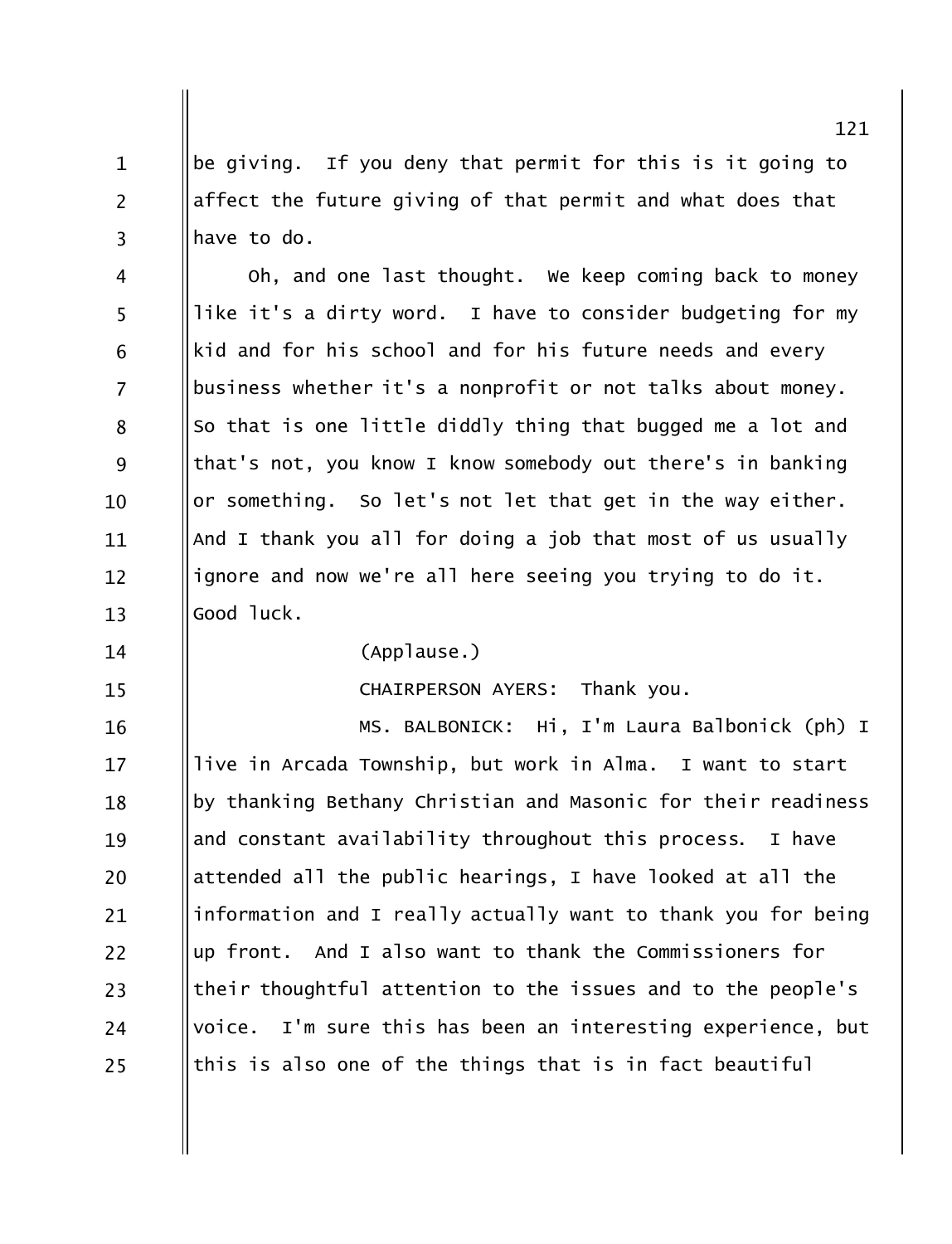about this country. This country that we live in it's not  $\mathbf{1}$  $\overline{2}$ treason it's democracy and sometimes it's messy. Democracy gives us the right to debate.  $\overline{3}$ 

I agree with some of the previous speakers who noted  $\overline{4}$ 5 that this is a zoning issue and I think ultimately not the place to involve national politics. This is about what to do 6  $\overline{7}$ with the Warwick Center and the feasibility of that tonight not for advocating Bethany Christian Services but for the 8 specific program that they proposed, a short-term residency 9 program for unaccompanied minors.  $10<sup>1</sup>$ 

In my view this proposal does meet with all of those 11 necessary requirements for rezoning and I support it. And  $12 \overline{ }$  $13$ while I do respect the desire of many in our community to see more resources to desperate and important local needs I want 14 to urge you to not give into this idea that these young  $15$ people are illegal aliens. 16

Such framing denies something fundamentally American.  $17$ Something enshrined in the Statue of Liberty and personally 18 important to my own family history asylum. And asylum is 19 part of many of our own immigrant stories, it's central to 20  $min$ 21

My great grandmother arrived in the United States a refugee. She was part of the wave fleeing hardship and terror, violence that was tearing apart her home and her town. She was 15. She arrived alone in this country with

22

23

24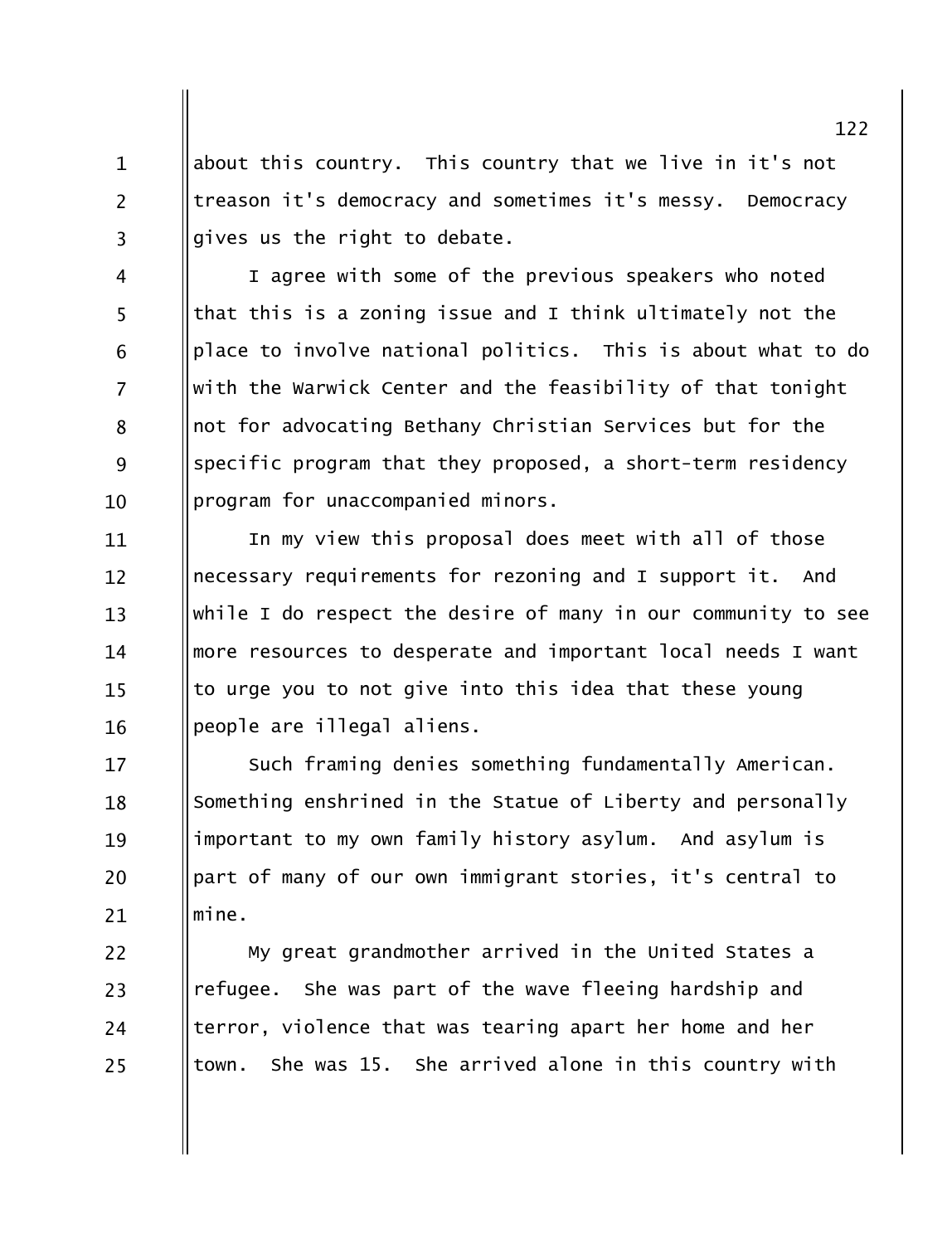the address on a piece of paper of a cousin in Chicago, her only contact in the United States. She was an unaccompanied minor seeking asylum.

 $\mathbf{1}$ 

 $\overline{2}$ 

 $\overline{3}$ 

23

She was met with hostility and fear because she was  $\overline{4}$ 5 Irish and Catholic. The press was full of stories about how this new wave of Irish Catholics were bringing crime, gangs 6  $\overline{7}$ and immorality all of which has been studied extensively sorely. They (inaudible), take resources from citizens and 8 9 they were not us but they were them. But despite all that she was granted the right to make her case and that became  $10$ the founding of my family here in America. 11

I love that I live in a country where nonviolent  $12 \overline{ }$ disagreement is possible, it was not for Mary Kelly my great  $13$ grandmother. We are a strong community we can and will 14 overcome our differences, but we must be mindful of our  $15$ history. 16

Please make this decision on the merits not on fear.  $17$ Please consider the integrity of these two nonprofits. I 18 support this proposal because these young people deserve a 19 chance to be heard and to have a chance to make their case. 20 I want to live in a place that still believes in that 21  $22$ promise.

(Applause.)

MS. SLAUGHTER: Good evening, I'm 24 Stephany Slaughter, I live here in Alma. And I confess that 25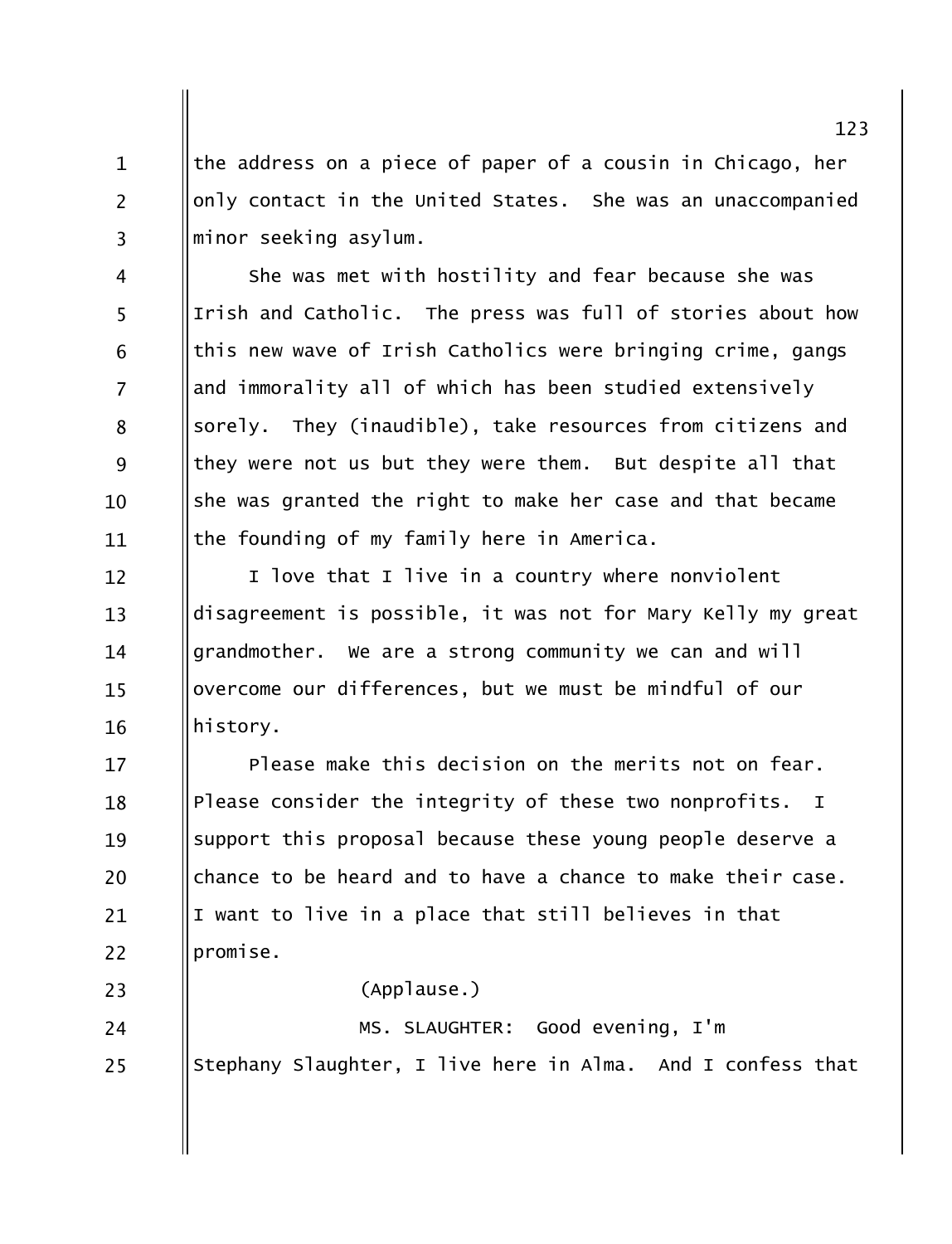I spent a lot of today very nervous about today's meeting.  $\mathbf{1}$  $\overline{2}$ My stomach was a bit upset, what was I going to find, what was it going to be like. And actually for the most part I  $\overline{3}$ was heartened by the passion of so many community members  $\overline{4}$ that truly care about where we live. It's three hours in 5 look how many people are still here, this is pretty amazing. 6  $\overline{7}$ Thank you for listening, thank you for listening to so many different sides. 8

9 As Laura just mentioned disagreement is actually critical for democracy. And I'm grateful for those who  $10$ raised questions that have helped me to dig deeper and to 11 consider aspects of this proposal that hadn't occurred to me.  $12 \overline{ }$ I'm grateful for those questions and for that disagreement.  $13$ I also would say that it solidifies my support for suggesting 14 that the rezoning is the right decision.  $15$ 

Now, some folks have brought up community needs, 16 homeless, the needs of the homeless, for veterans, addiction,  $17$ mental health, senior citizens. And I would like to 18 encourage the Planning Commission and if it's not your 19 purview the City Commission to look at those problems 20 seriously. Our community is concerned and we should do a 21  $22$ needs assessment and looking to see how are we serving those members of our community. 23

But that's not what's before you today, you're not 24 offered an either/or proposition. You have a clear proposal 25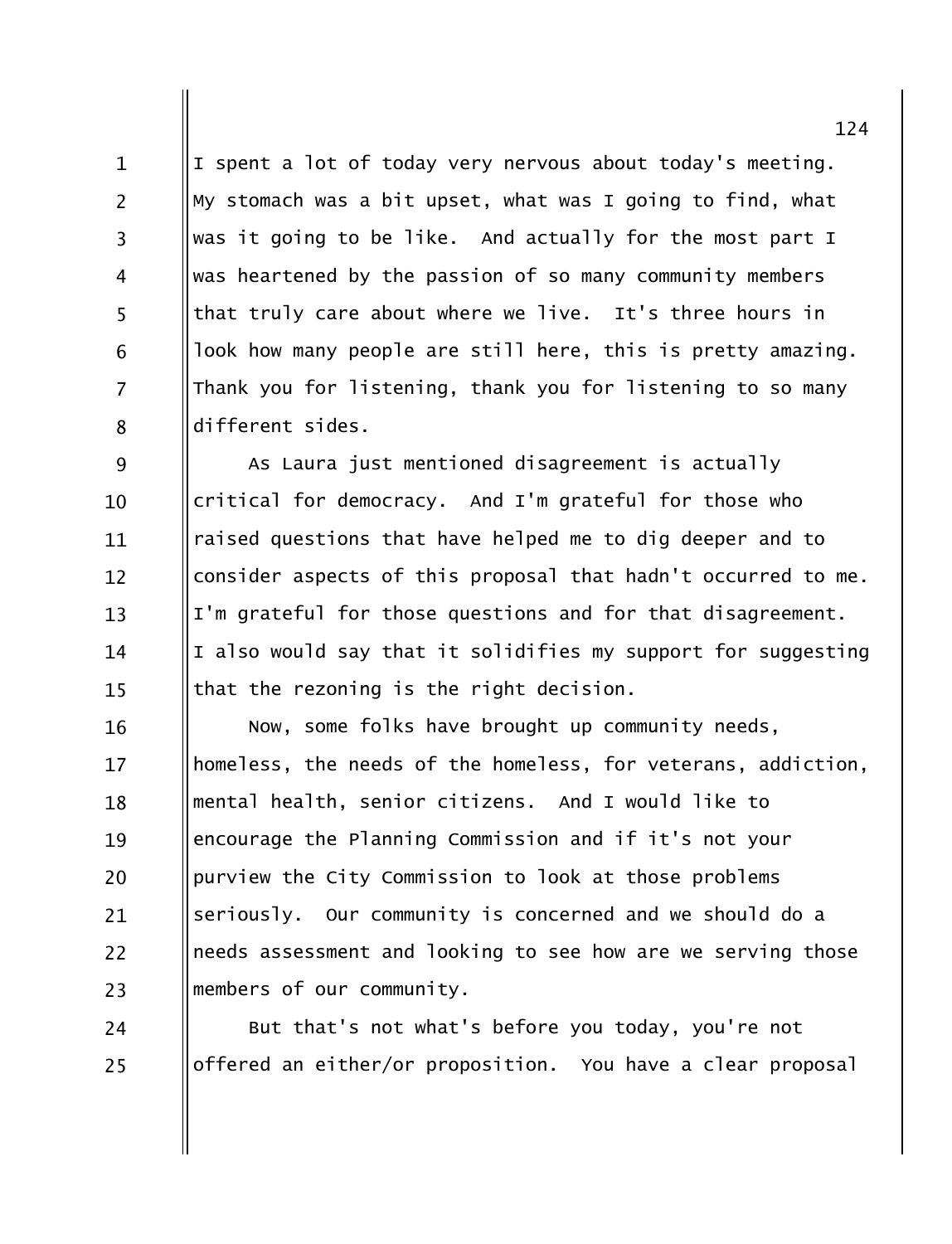125 in front of you and it is in reference to rezoning. And as  $\mathbf{1}$  $\overline{2}$ was mentioned earlier part of the question is also about precedent.  $\overline{3}$ Now, I may be misunderstanding and please correct me if  $\overline{4}$ 5 I am, but this conditional rezoning request is very similar to the conditional rezoning that was permitted at the same 6  $\overline{7}$ facility previously. In which case oh, with different residents of course, but it's a very similar proposition. 8 9 Did I misunderstand that? You can't answer that, okay. CHATRPERSON AYERS: This is not a conversation 10 style. 11 MS. SLAUGHTER: Okay, got it.  $12 \overline{ }$  $13$ CHAIRPERSON AYERS: SOrry. MS. SLAUGHTER: Consider the precedence then. 14 I would like to address the question of the legal standing of  $15$ the children and I'll give a little bit of background that 16 may or may not be helpful, but to frame the fact that when we  $17$ moved to Alma we came from Mexico City. We've lived here 18 since 2008. We've gone through the immigration process for 19 my husband to become a citizen and we understand the 20 complexities of the system, the length of time, the money 21  $22$ required. These children have legal presence, presence in the U.S. 23 while pursuing legal status, for many of them this will be 24

asylum. And asylum is something that the U.S. has entered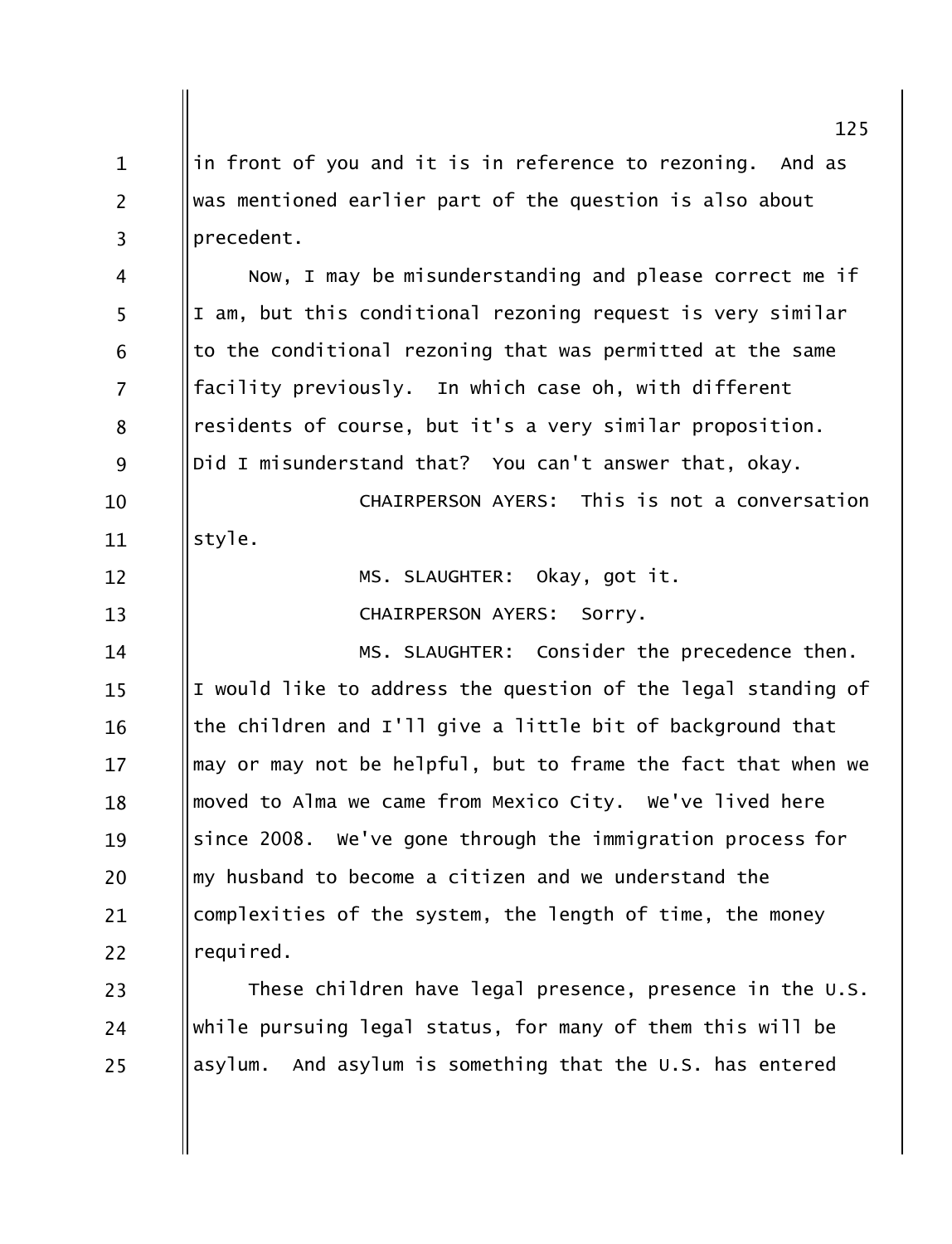into international treaties to uphold. It also would be  $\mathbf{1}$ helpful to clarify that according to US CIS even those who are in the U.S. illegally are legally eligible to apply for I bring that up because there was so many questions asylum. about the legal presence.

 $\overline{2}$ 

 $\overline{3}$ 

 $\overline{4}$ 

5

6

 $\overline{7}$ 

8

9

I've interpreted for unaccompanied minors in Michigan in both the situation where they were requesting asylum and when they were requesting special immigrant juvenile status.  $\mathbf I$ can attest to how rigorous those processes are.

I've worked also with Michigan Immigrant Rights Center 10 as a volunteer for the past five vears. And have had the 11 opportunity of asking questions about their experiences  $12 \overline{ }$ working with Bethany to have a better understanding of is  $13$ Bethany capable of doing what they propose, which should be 14 part of the rezoning question. They're asking for use of a  $15$ facility, are they able to fulfill what they're saying they 16 can fulfill in that facility and I'm convinced that they can  $17$ do that. 18

Our immigration system requires that unaccompanied 19 minors from noncontiguous countries, so excluding Canada and 20 Mexico, who pass a (inaudible) interview that they will be 21 (inaudible) return to their countries of origin have the 22 right to make their case through our legal immigration 23 process. And that they be placed in the least restricted 24 environment as (inaudible) while they navigate that process. 25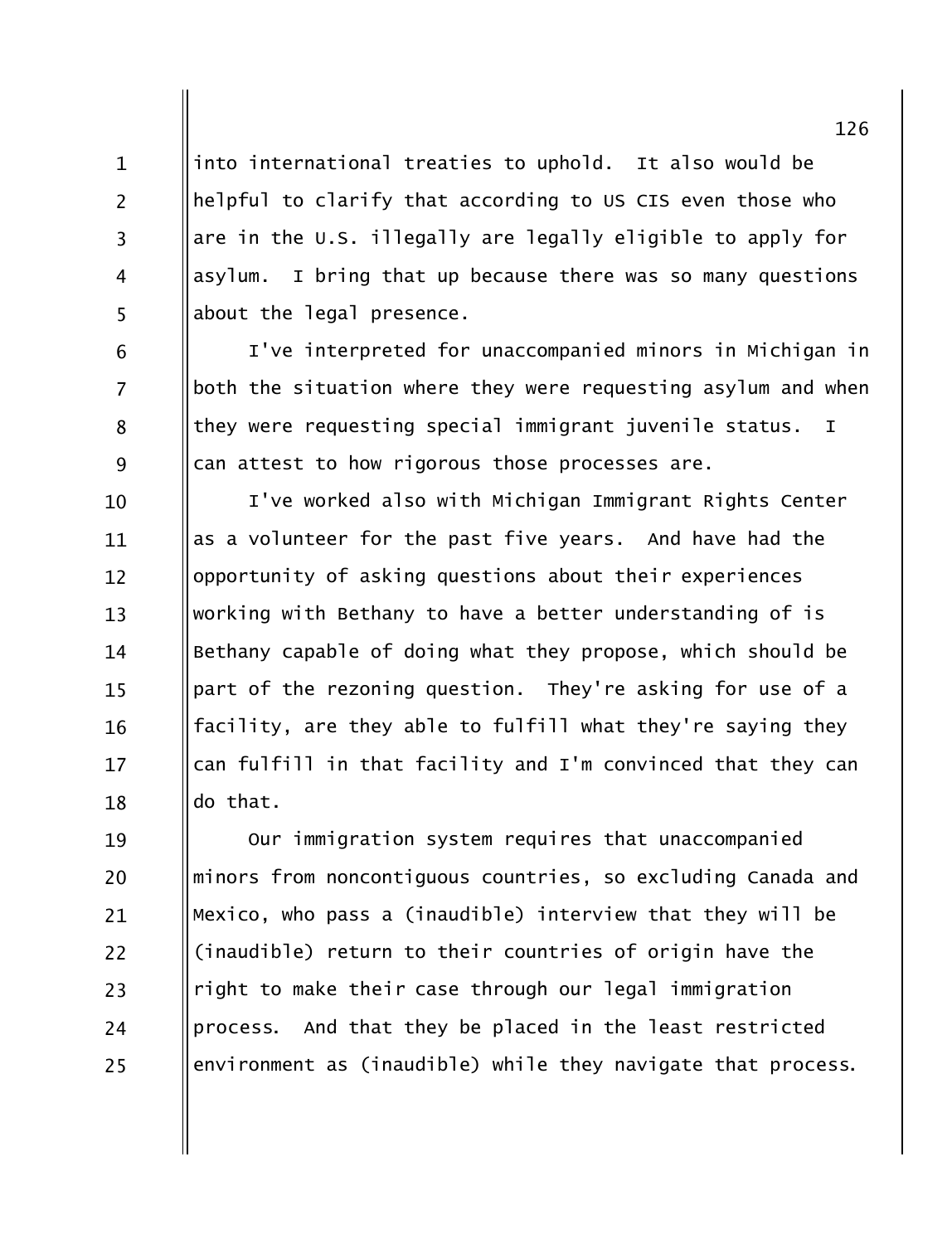That's where Bethany comes in with the program that they are  $\mathbf{1}$  $\overline{2}$ proposing.

while I recognize the decision on this proposed project  $\overline{3}$ is complex and involves many different factors one factor of  $\overline{4}$ 5 particular concern is some of the ways this project has been discussed that paints our community as unwelcoming 6  $\overline{7}$ (inaudible) to the point that we must ask is our community safe for these children. We should be concerned about the 8 9 message that the language of the objection sends and the way it constructs Alma as an unwelcoming community. As a  $10<sup>1</sup>$ community that's unwilling to break through diversities that 11 are already here. This will also have ripple affects as we  $12 \overline{ }$  $13$ seek to recruit students, employees and businesses to contribute to our local economy.  $14$ 

Our community is stronger with immigrants. Regardless  $15$ of the different political views we have about immigration 16 the fact is that humane treatment of minors in the system is  $17$ not only the right thing to do it's required by law under the 18 Fourth Amendment. And Bethany is recognized as a legitimate 19 provider capable of enacting the program they propose in 20 compliance with (inaudible). Please move their request to 21 rezone the Warwick building forward. This proposal is both  $22$ good for the children and our community. Thank you. 23

(Applause.)

24

25

MS. SMITH: Hello and good evening. Special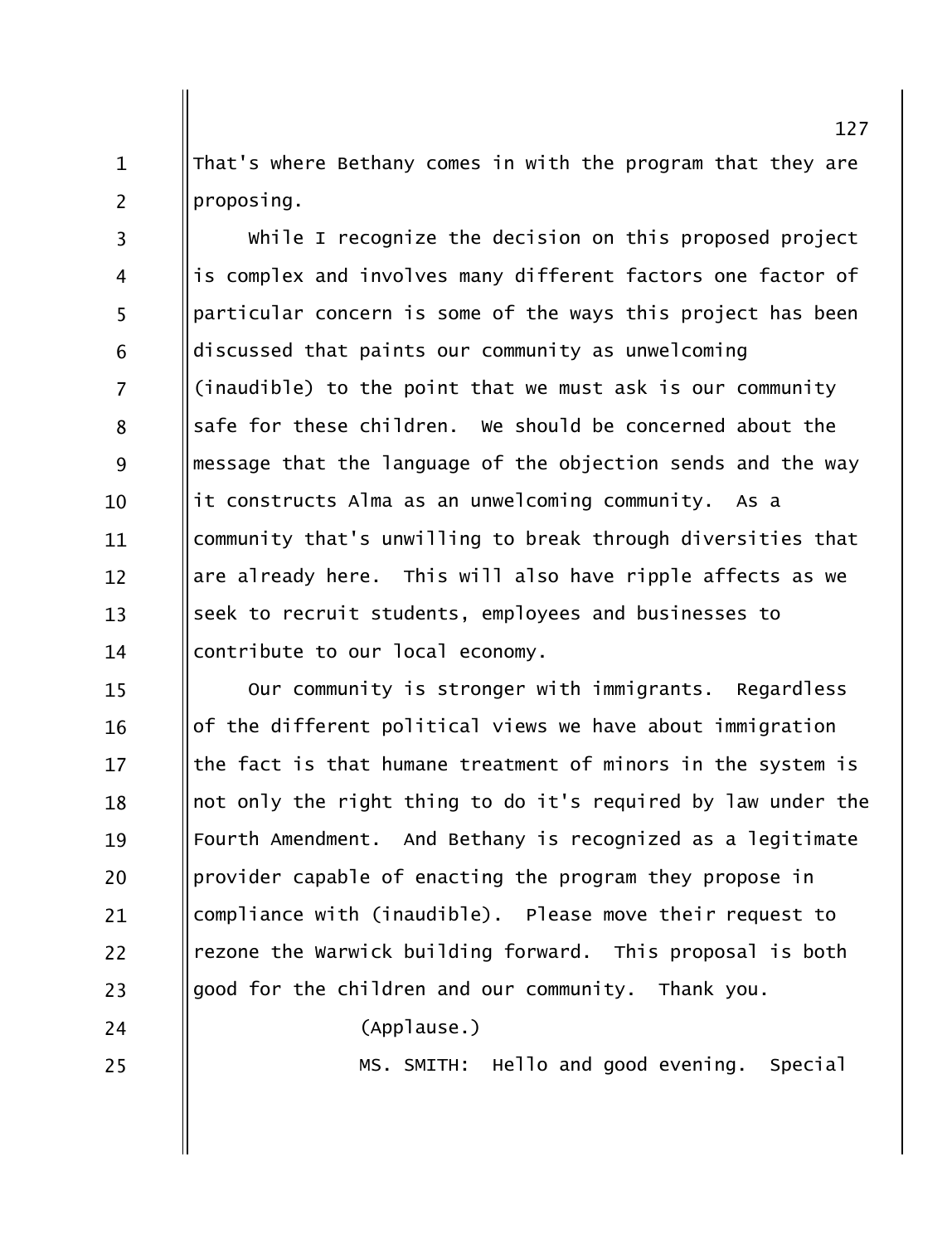thank you to the Commission for having us all here today to  $\mathbf{1}$  $\overline{2}$ be able to have this dialogue. My name is Jackie Smith and I was born and raised in Alma, Michigan I'm currently a  $\overline{3}$ resident of Milwaukee, Wisconsin. So I'm here today to  $\overline{4}$ 5 discuss a few things. I'd first like to say we did not have a land acknowledgement this evening which I think is an 6  $\overline{7}$ important part of Michigan history. So to acknowledge that we are in fact standing on stolen land here in Alma and all 8 9 of Michigan (applause).

So now that that is done I wish to acknowledge that we 10 have been here for several hours, do I have a lot more to 11 give you than other people have said no. I'm also not an  $12 \overline{ }$ expert on zoning, I'm not going to tell you what your job is  $13$ you know that better than I do. What I am going to do is 14 talk about a couple of things that were mentioned here that  $15$ were just blatantly wrong. 16

I do also want to mention as a life long resident of 17 Alma I care a lot about this community. My family has lived 18 in Alma for over six or the Alma/Gratiot County/Montcalm 19 County area for over six generations. But I'm also the 20 daughter of a Mexican immigrant, a proud daughter of a 21 formerly undocumented immigrant in our community. 22

I was able to in my time in Alma be educated by some of 23 the wonderful people that we had speak today. Maria Varteer 24 was one of my teachers, Elizabeth Campbell who's here was one 25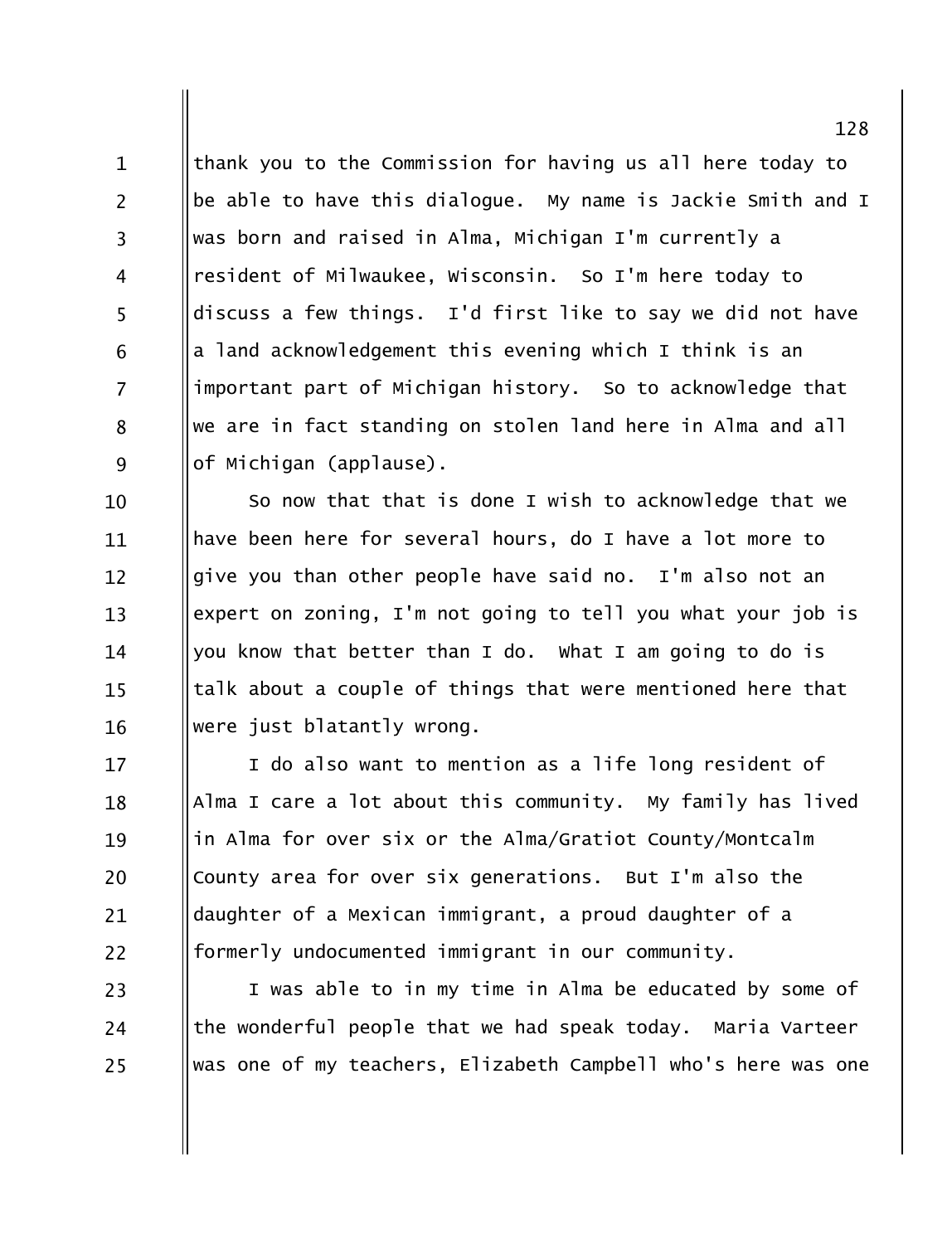of my teachers. I love this community. I was also able to receive medical care from Dr. Lozee (ph) growing up.

 $\mathbf{1}$ 

 $\overline{2}$ 

 $\overline{3}$ 

 $\overline{4}$ 

5

6

 $\overline{7}$ 

8

9

24

25

I would like to mention that because I think it's important for us to remember as community members what's, what folks can contribute to our community. A lot of members of our community that provide care for us, that care for our children and care for our elders are in fact immigrants. And come from lots of different backgrounds and have a lot of different experiences.

I will also say that my time in Alma as a daughter of an 10 immigrant shaped my career. I had a very unique experience 11 growing up here. I recall distinctly on the playground in  $12 \overline{ }$ fifth grade being yelled at by children and chased around the  $13$ playground yelling alien at me because they knew about my 14 mom's background. It continued and persisted through high  $15$ school where I was cornered in one of the corners here in 16 Alma High School and someone yelled at me and cornered me and  $17$ said border jumper over and over again until I cried. 18

These experiences showed me before what most people 19 would consider the political mindset to the extreme, right? 20 It showed me what was yet to come. And because of those 21 experiences I knew that small town America had a long way to 22 go, a very long way to go. 23

When I eventually went to Central Michigan University after I graduated from Alma High School I studied political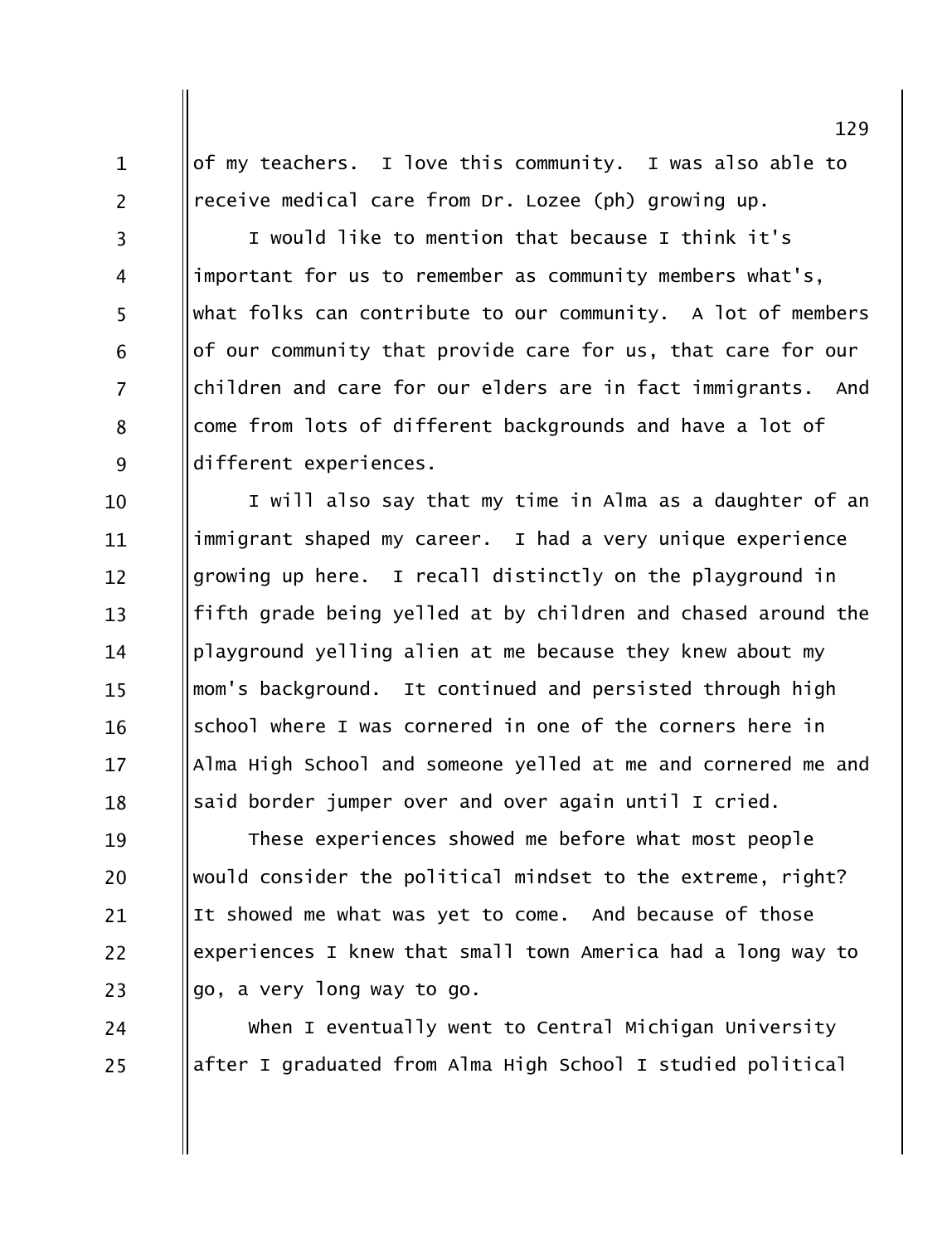science. And I got very involved with the political movement  $\mathbf{1}$  $\overline{2}$ there and I have since worked in politics at a national level, state level, most recently worked on a federal  $\overline{3}$  $\overline{4}$ campaign.

5 I say that because the way we treat people when they're young, when they're growing up in a community can have two 6  $\overline{7}$ different affects on them, right? They can learn from them and want to do good in the world. They could see Alma as the 8 9 place where they were able to find a home, where they were able to find shelter, right? when you're, you have faced 10 severe issues in your life and you go door-to-door knocking 11 looking to see who will take you in we want to be that  $12 \overline{ }$ community, at least in my eyes we do.  $13$ 

I was raised in a very Christian home, I was raised in a 14 Christian community so I thought. And I want to remind folks  $15$ that that's the same as Jesus, right? We go door-to-door 16 looking for a place to stay for a refuge the same way that  $17$ Mary and Joseph did. And that's the story of these immigrant 18 children looking for someone who will refuge them. 19

I also want to mention that as a student of history 20 change is hard, right, I acknowledge that. I think all of us 21 22 know that you know the civil rights movement wasn't easy. As a lot of us in this room would say yeah we're not racist and 23 that's great, but sometimes our mindset is set in a way that 24 we can't see when we are being racist; right? And a lot of 25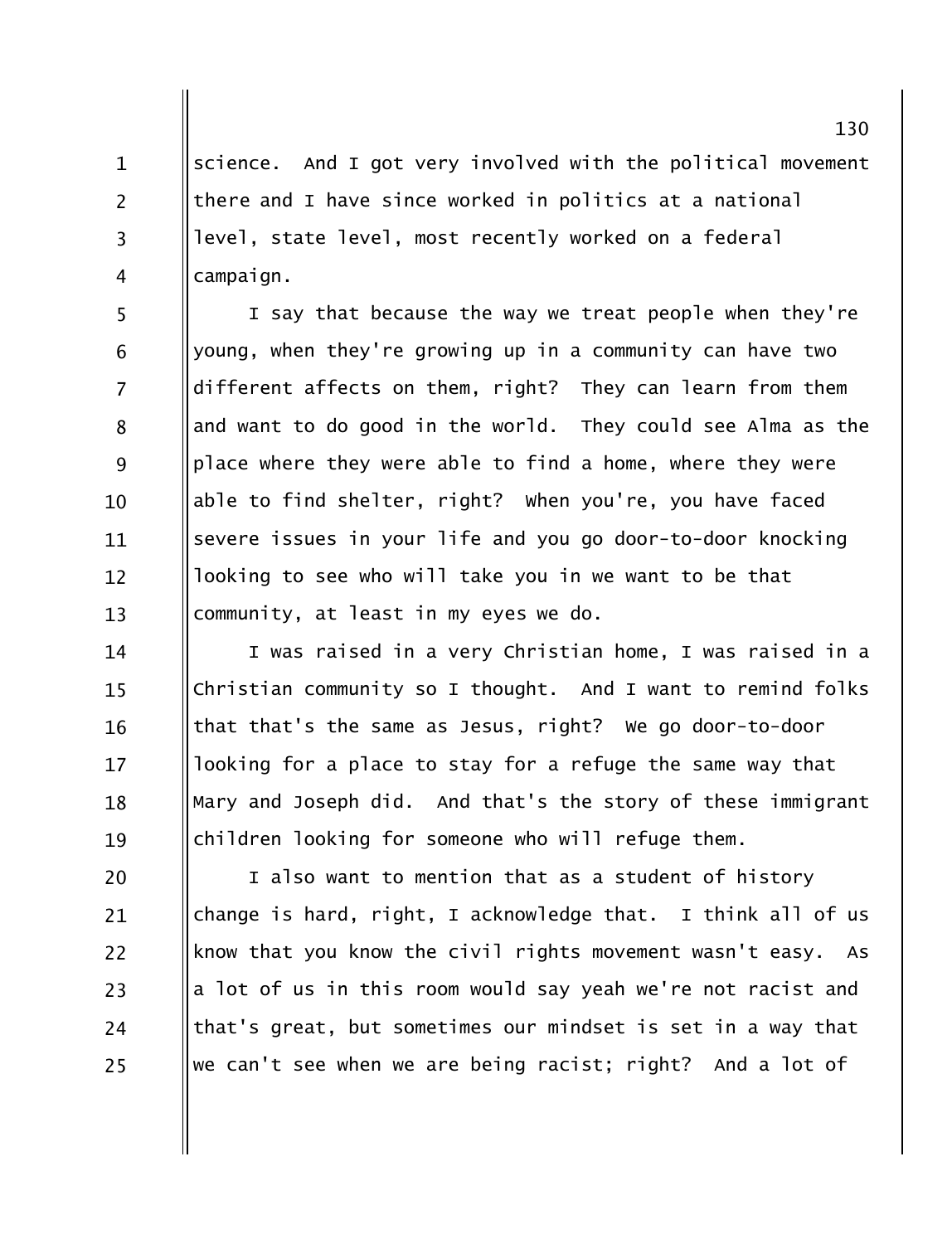the things that have been said today are racially motivated.  $\mathbf{1}$  $\overline{2}$ And I'd like to just mention that we should question not who we are as individuals, but where we want Alma to be seen on  $\overline{3}$ the national scale, on the statewide scale.  $\overline{4}$ 5 And the last thing I'll mention is a lot of talk of whether or not these folks are being placed in taxes. 6  $\overline{7}$ Michigan, in Wisconsin, in Texas that's going to be coming out of our tax dollars. 8 9 I would like to mention that all of the issues I heard today except for the issue of zoning cannot be taken care of  $10$ at this commission, but at the federal level. So if you care 11 about that go to those meetings, talk to your congressman, go  $12 \overline{ }$ knock on John Moolenaar's door.  $13$  $(Applause.)$ 14  $15$ CHAIRPERSON AYERS: Thank you. MR. GILLOCK: Good evening. My name is 16 Ryan Gillock (ph), I've been a citizen of Alma for 10 years.  $17$ And I wasn't sure whether I wanted to come up here tonight or 18 not, but I didn't want to go home tonight with any regrets. 19 So first of all thank you to each and every one of you for 20 taking the time to listen to each person's concerns. 21 22 I am a grateful employee of Michigan Masonic Home. Masonic Home has provided a good living for me, the good Lord 23 has blessed me with a wife and family that I absolutely do 24 not deserve, but he blessed me anyway. Those children are 25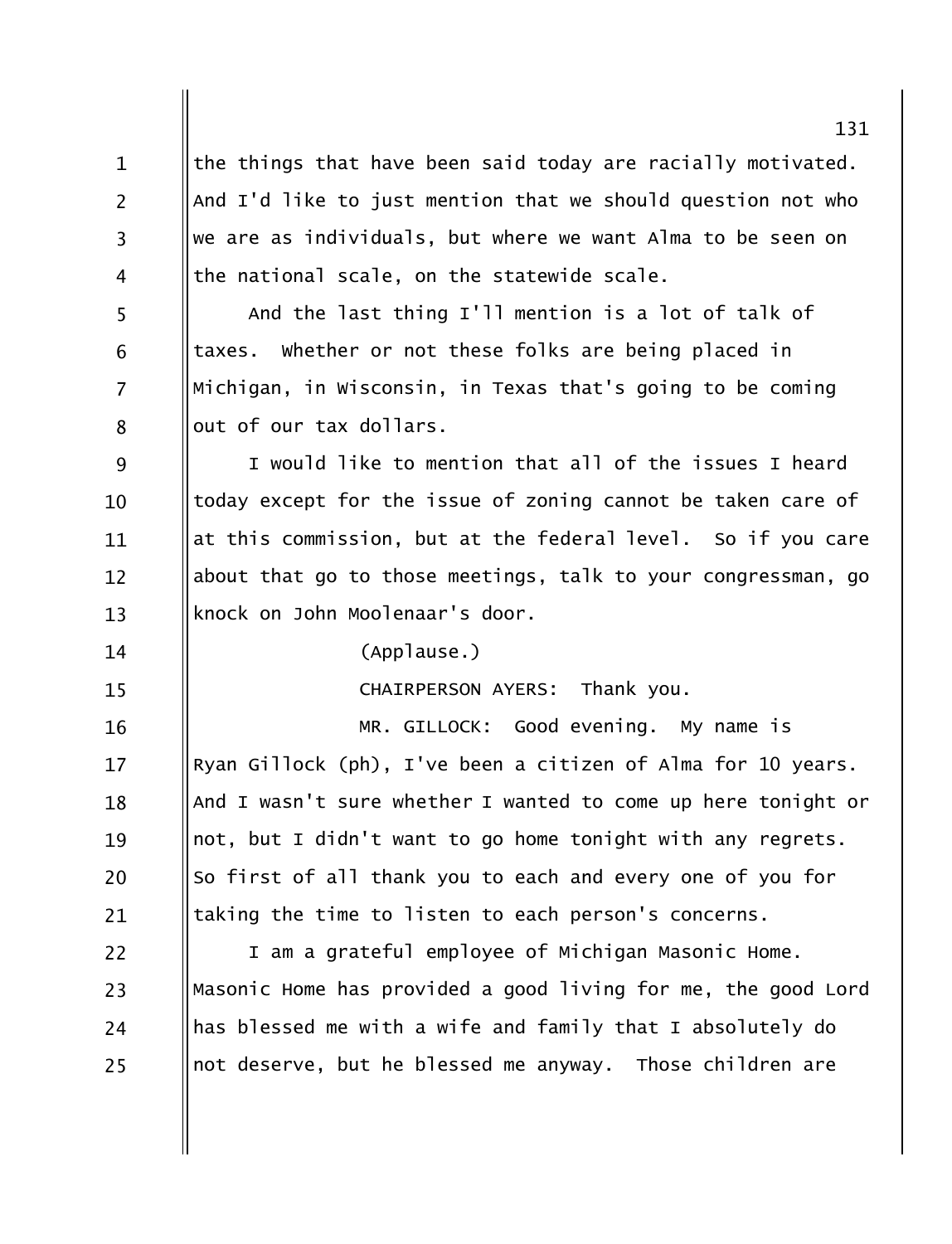the love of my life. Their safety -- and to see them grow into young, good men, contribute to society, good Christian men is utmost importance to me.

 $\mathbf{1}$ 

 $\overline{2}$ 

 $\overline{3}$ 

18

I don't blame Michigan Masonic Home for what prompted  $\overline{4}$ 5 their transaction. Like a lot of businesses last year with Covid and our society's lack of work ethics Masonic has 6  $\overline{7}$ probably weathered some good storms. That being said as I mentioned I have three boys and I can't imagine if they went 8 9 through what some of these children possibly have gone through, I cannot imagine that. But sadly despite all the 10 things that could be happening to those children I don't 11 think that's the main reason for this proposal.  $12 \overline{ }$ 

Someone very intelligent with a different opinion than  $13$ me could try till they're blue in the face to say that this 14 is about compassion, this is about mercy, this is about the  $15$ welfare of these children. And I'm sure that the, I'm sorry 16 the other organization I can't think of  $17$ 

THE SPEAKER: Bethany.

MR. GILLOCK: Bethany, thank you. 19 I'm sure they have some goodwill, but you cannot convince me that the 20 bottom line is not money (applause). 21

when you start a business, right, they say the three 22 most important things are location, location, location, 23 right. That's usually what they say. So I'm asking you 24 tonight, each one of you, when you go to look at the proposal 25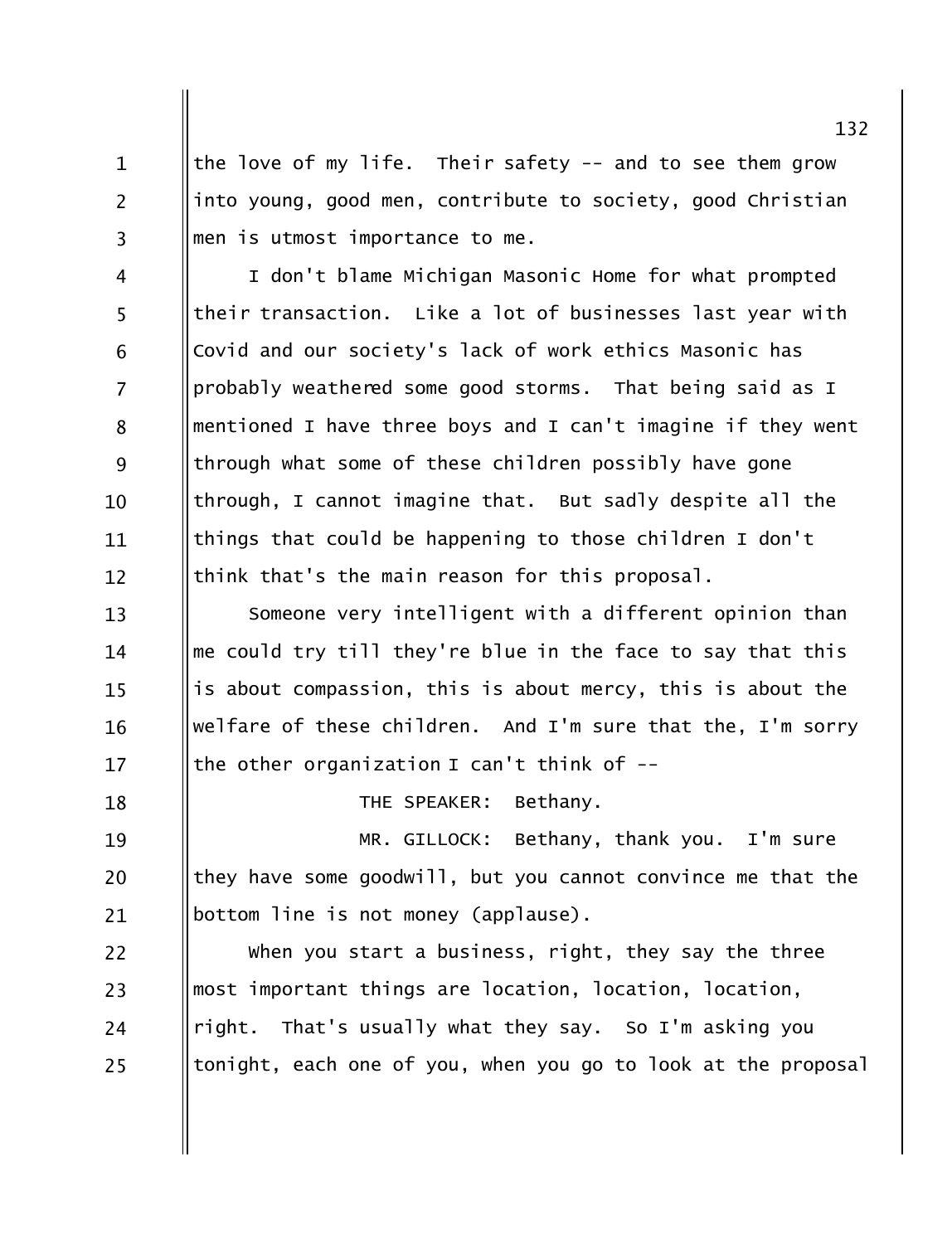for this zoning law that the first three things that would  $\mathbf{1}$  $\overline{2}$ come to your mind will be safety, safety, safety, right? **The** safety for future employers of Alma, possible safety of  $\overline{3}$ families considering relocating to Alma and certainly last  $\overline{4}$ 5 but not least the current safety of the proud current citizens of Alma, Michigan. 6

 $\overline{7}$ I'm not up here with a political platform, I'm not up here to threaten you with lawsuits I'm just asking you 8 9 please, each and every one of you please strongly consider the safety of our community (applause). Thank you so much 10 for your time. 11

> Thank you. CHAIRPERSON AYERS:

MS. GARCIA: Good evening. My name is Marissa (inaudible) Garcia and I work for the Michigan Department of Civil Rights in Lansing, Michigan. As part --

| 16 | CHAIRPERSON AYERS: Your city, hometown?   |
|----|-------------------------------------------|
| 17 | MS. GARCIA: My hometown Lowell, Michigan. |
| 18 | CHAIRPERSON AYERS: Thank you.             |

 $12 \overline{ }$ 

 $13$ 

14

15

19 MS. GARCIA: As part of the public comment process I would like to offer the comments below on behalf of 20 the Michigan Civil Rights Commission and the Michigan 21 Department of Civil Rights for Alma's Planning Commission  $22$ consideration. The Michigan Civil Rights Commission and the 23 Michigan Department of Civil Rights are responsible for 24 protecting the civil rights of all people residing in 25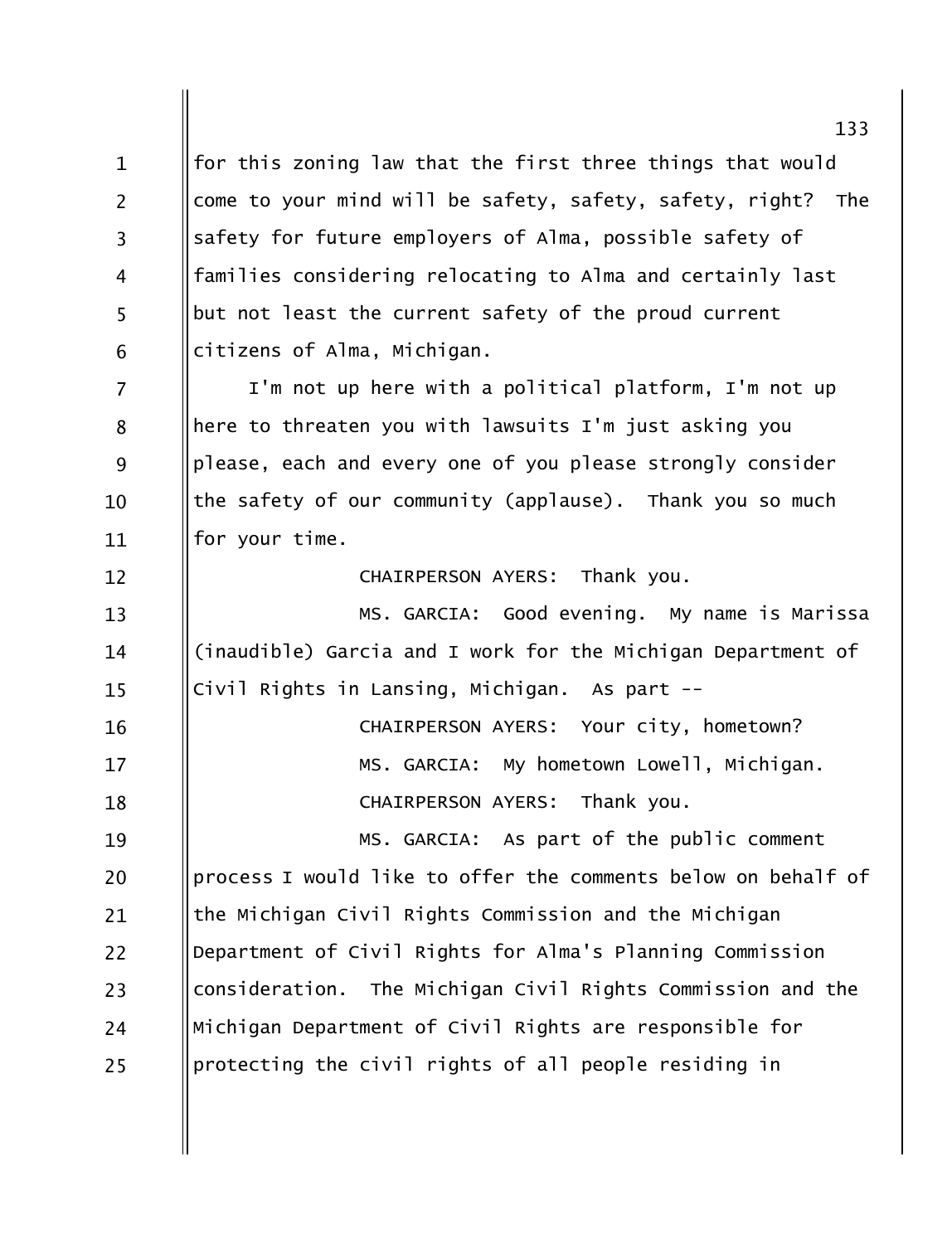Michigan.

 $\mathbf{1}$ 

 $\overline{2}$ 

 $\overline{3}$ 

 $\overline{4}$ 

5

6

23

24

25

Michigan law prohibits a broad range of practices in public service and housing including zoning decisions which discriminate against individuals based on several protected classes such as race, religion, color, national origin, age, sex, disability, marital status and familial status.

 $\overline{7}$ The Michigan Masonic Home requested the conditional rezone of a parcel of land located at 842 Warwick Drive from 8 9 the current zoning classification in order to allow the property to function conditionally as an unaccompanied  $10$ children's program with CI, campus institutional zoning 11 district. A denial of that rezoning request would prohibit  $12 \overline{ }$ unaccompanied refugee minor children from residing on the  $13$ property.  $14$ 

If any of the basis just mentioned are taken into  $15$ account in the decision to deny approval of the conditional 16 rezoning then the decision may constitute unlawful  $17$ discrimination. We want to ensure that the Zoning Board 18 refrains from making decisions based upon any of the above 19 referenced protected classes or to act on fears, stereotypes 20 or unfounded assumptions about prospective residents moving 21 here. Thank you for your time.  $22$ 

(Applause.)

MS. BERGAURD: My name is Lauren Berguard (ph), I was raised in St. Louis, Michigan from a child. I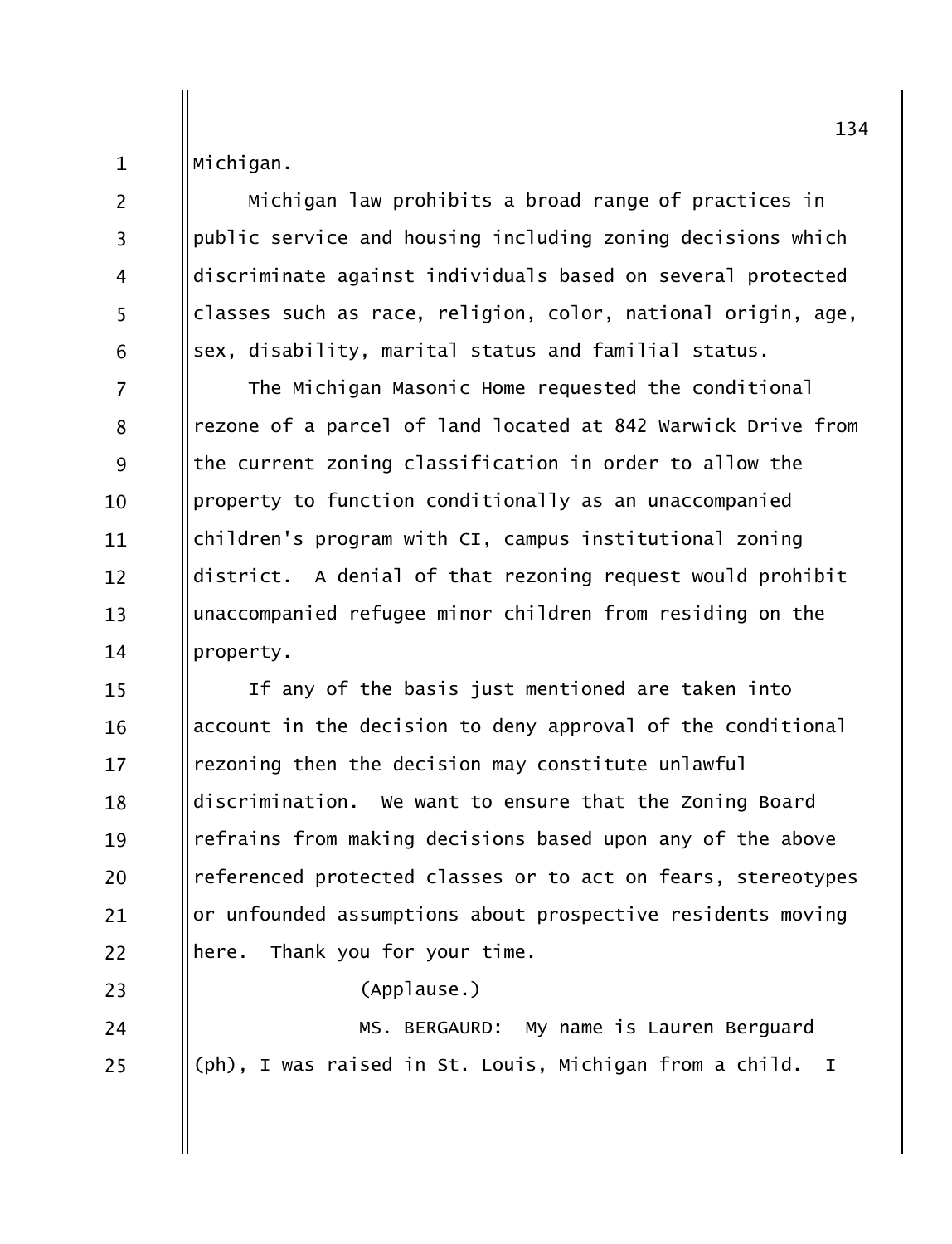was a ward of the state, so I know what that's like. My  $\mathbf{1}$  $\overline{2}$ grandparents on both sides were immigrants, so I know about that too. I was raised on stories, but these stories were  $\overline{3}$ true. They were based on truth and experience of what  $\overline{4}$ 5 happens when you twist that truth or you say you're telling the truth when it's not the truth. 6

 $\overline{7}$ when this first started this meeting you put up on the screen for us about Jesus, how he would want us to take and 8 9 have humanitarian services hook up with government. You don't know your Bible, Jesus never hooked up with government.  $10<sup>1</sup>$ And he never told his disciples to hook up with the 11 government. We know what the government is because the Bible  $12 \overline{ }$ tells what the government is.  $13$ 

To the people that work in the government that are good 14 people, good honest people, people that tell the truth and  $15$ not only tell the truth but they live the truth. That used 16 to be, that, that's a has been because people in government  $17$ we say this is many things. 18

It started about, well, if you want to go to the second 19 step after Jesus setting up his humanitarian system with the 20 government. We were told that an agency, a Christian agency 21 wants to bring these children here and it's for safety. We  $22$ know that ain't true because as many as given you statistics 23 our country is anything but safe. 24

25

How do I know that I lived in Grand Rapids, I lived up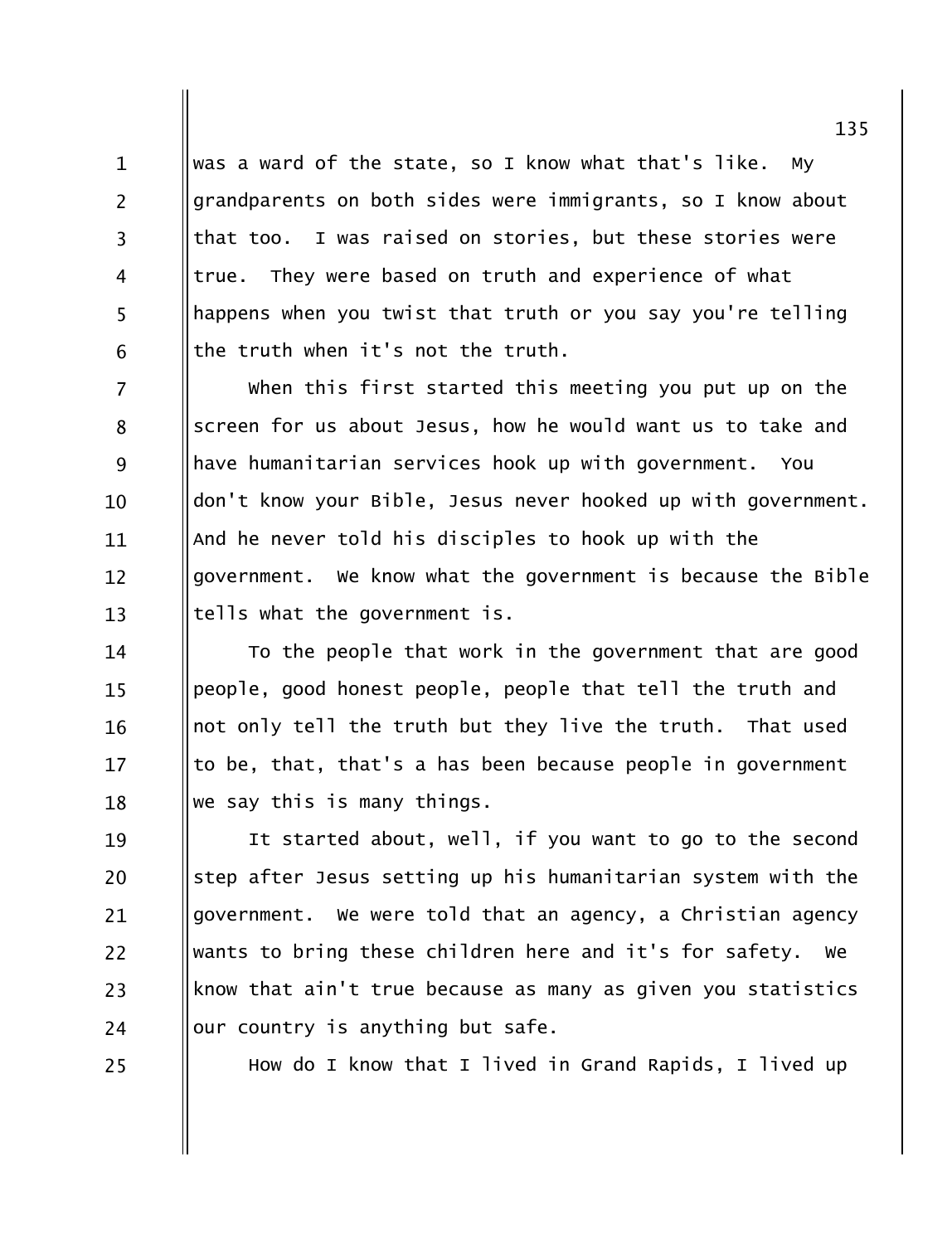on the northwest side. The only reason why my daughter wasn't abducted by a sexual pervert was because she was smart enough to step out of her shoe that he had grabbed ahold of. This man started out flashing third graders at my daughter's school.

 $\mathbf{1}$ 

 $\overline{2}$ 

 $\overline{3}$ 

 $\overline{4}$ 

5

6

 $\overline{7}$ 

8

9

 $10$ 

11

25

They let him out repeatedly, they would arrest him they would let him out. He'd go right back to school and he'd flash these third graders. How did that story end since we're short on stories he abducted a third grader took her to the top of the ballpark zoo, held a knife to her throat and raped her then took her back to the school.

No, we ain't bringing these children over here to  $12 \overline{ }$ safety. I wouldn't send my child to any country that's not  $13$ safe. And we know all, we know the truth that our country's  $14$ anything but safe. If that was true we wouldn't be split do  $15$ we keep our guns or don't we keep our guns. I agree we 16 shouldn't keep our guns if we're going to take and kill each  $17$ other, but I do agree we better keep our guns if our 18 government's going to lie to us (applause). 19

Let's stick to the first one truth, truth. This ain't 20 about the children we went full circle and finally got back 21  $22$ to zoning.

CHAIRPERSON AYERS: Thank you, your time's up. 23 Appreciate it. 24

MS. BERGAURD: I wish to God your time was up.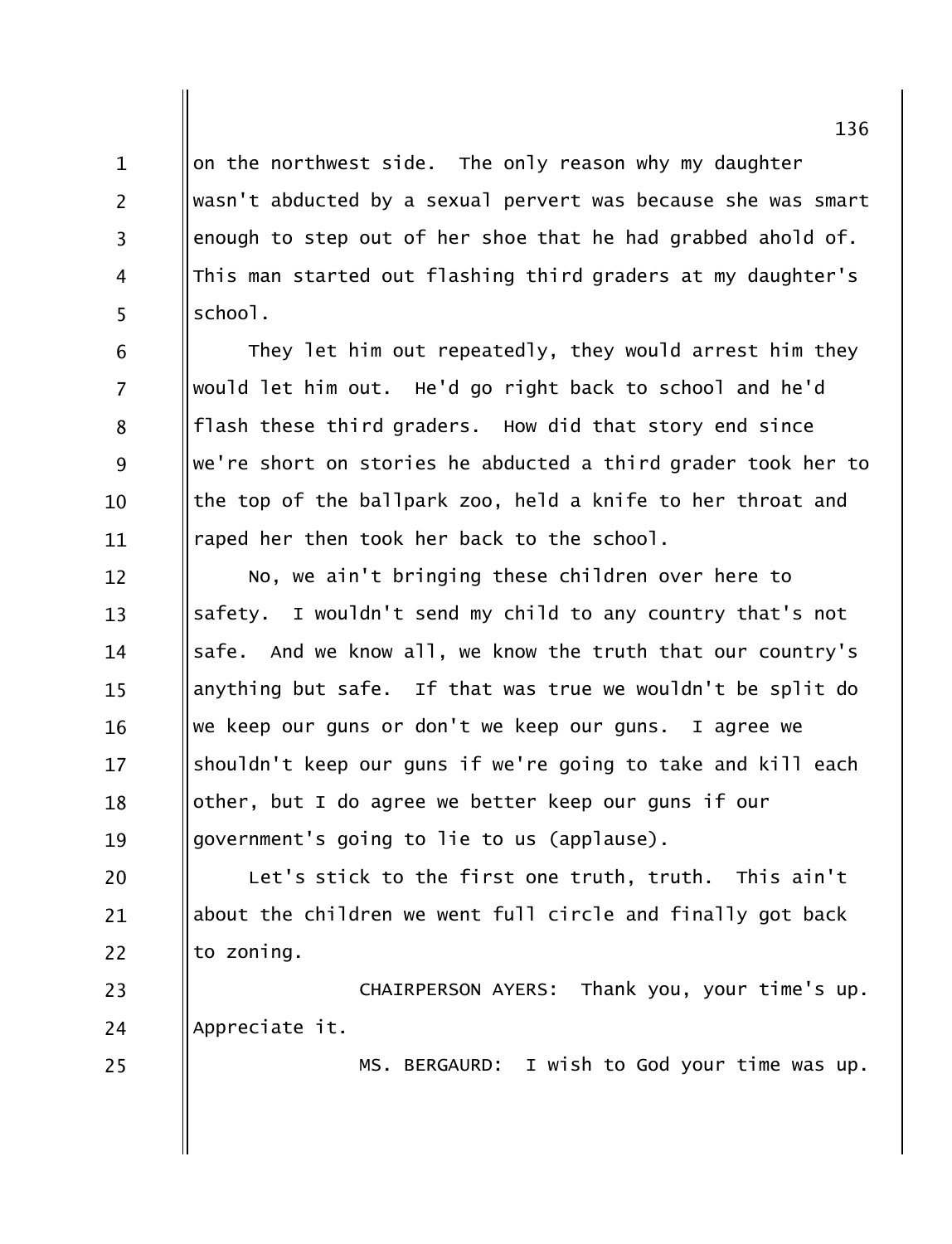(Applause.)

 $\mathbf{1}$ 

 $\overline{2}$ 

 $\overline{3}$ 

 $\overline{4}$ 

5

6

 $\overline{7}$ 

8

9

MR. KRUPP: All right, interesting. My name is Eric Krupp (ph), I live in Alma with my wife and three children. I live a little over a mile from the facility in question. So first I want to thank everybody for their time tonight, thank you for your patience and providing an opportunity to talk, to speak. I did not intend to speak, but was inspired to do so by all those who spoke before me so I wrote down a few thoughts.

I'd like to voice my support for the rezoning effort 10 simply because I believe it's what is best for the community. 11 I will not resort to calling those I disagree with racist or  $12 \overline{ }$ ignorant and I certainly won't attempt to weaponize my faith  $13$ or my politics to bolster my argument. With the exception of 14 the politician who arrived late, made a short speech and left  $15$ shortly afterwards I still have respect for my friends and 16 neighbors who differ from me and my opinions.  $17$ 

Citizens have a First Amendment right to share your 18 opinions and there's nothing wrong with that, it's actually 19 one of the great things about our country. I believe the 20 Commission has a responsibility to listen to everyone who 21 speaks and to do so without bias. 22

I also believe the Commission is responsible for making 23 decisions in Alma's best interest and to do so without being 24 influenced by emotional pleas, loud voices or threats of 25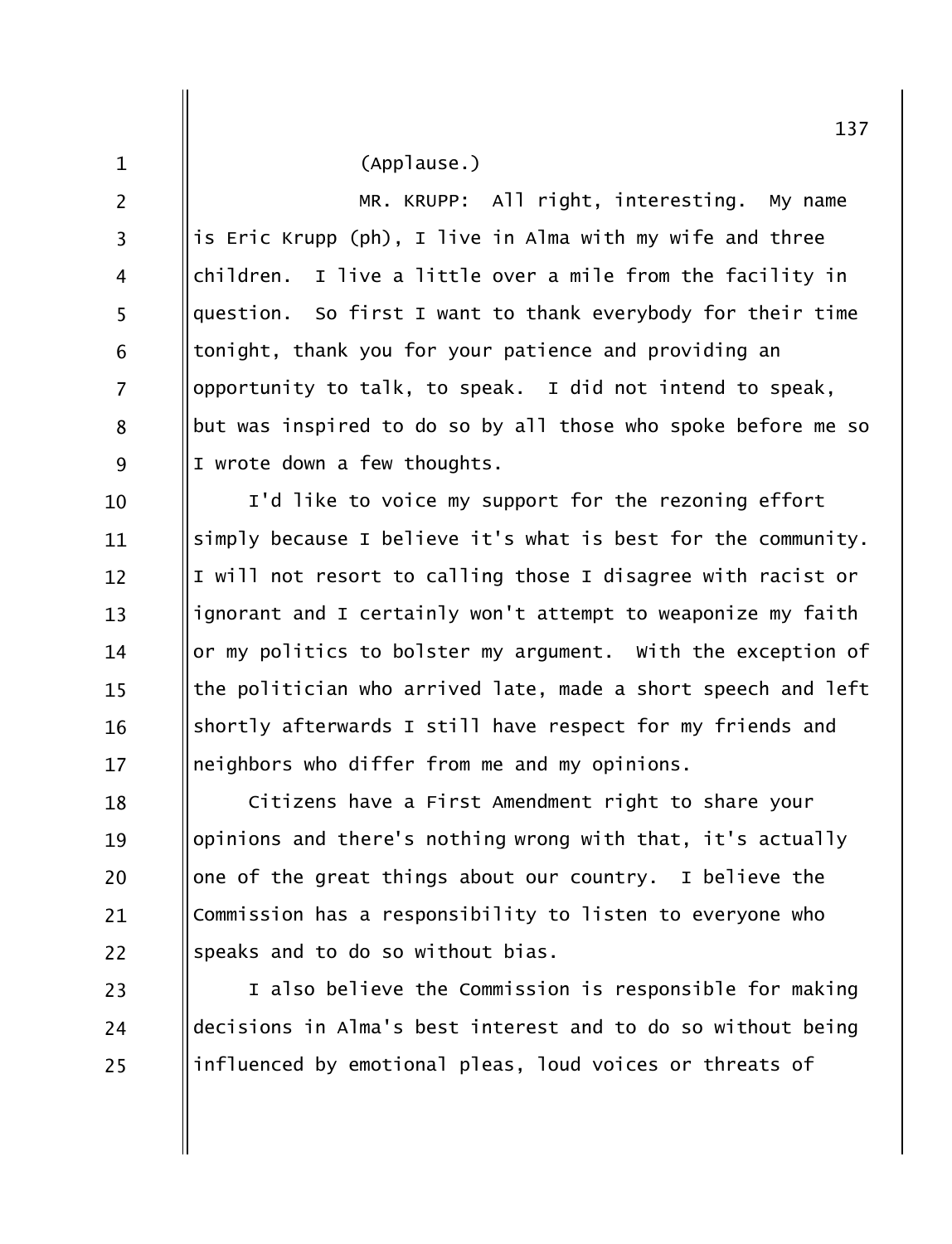138 lawsuits. And it should definitely not worry about the  $\mathbf{1}$  $\overline{2}$ opposing group continuing to fight for their cause if things don't go their way because let's face it that's going to  $\overline{3}$ happen regardless of what you decide tonight or later on,  $\overline{4}$ 5 whenever you decide that. So with that I wish you the best of luck in your 6  $\overline{7}$ decision and I look forward to continuing to work with you for the betterment of our community. Thank you. 8 9 CHAIRPERSON AYERS: Thank you. (Applause.)  $10$ MS. LANG: Hi, my name is Barbara Lang and I 11 had something all prepared to say, but it just seems like all  $12 \overline{ }$  $13$ that has kind of gone out the window. It seems to me that this is really a question about what is best for the 14 unaccompanied minors that have come into our country.  $15$ Bethany --16 CHAIRPERSON AYERS: Could you, could you state  $17$ your residence for us please? 18 MS. LANG: Yes. Alma, Michigan. 19 20 CHAIRPERSON AYERS: Thank you. MS. LANG: Yes. Bethany Christian Services 21 22 says they are here so we need to take care of them. Alma is 1500 to 3,000 miles away from any U.S. border. A good share 23 of them have family to return to in their own home country. 24 I think that Bethany Christian Services really needs to be 25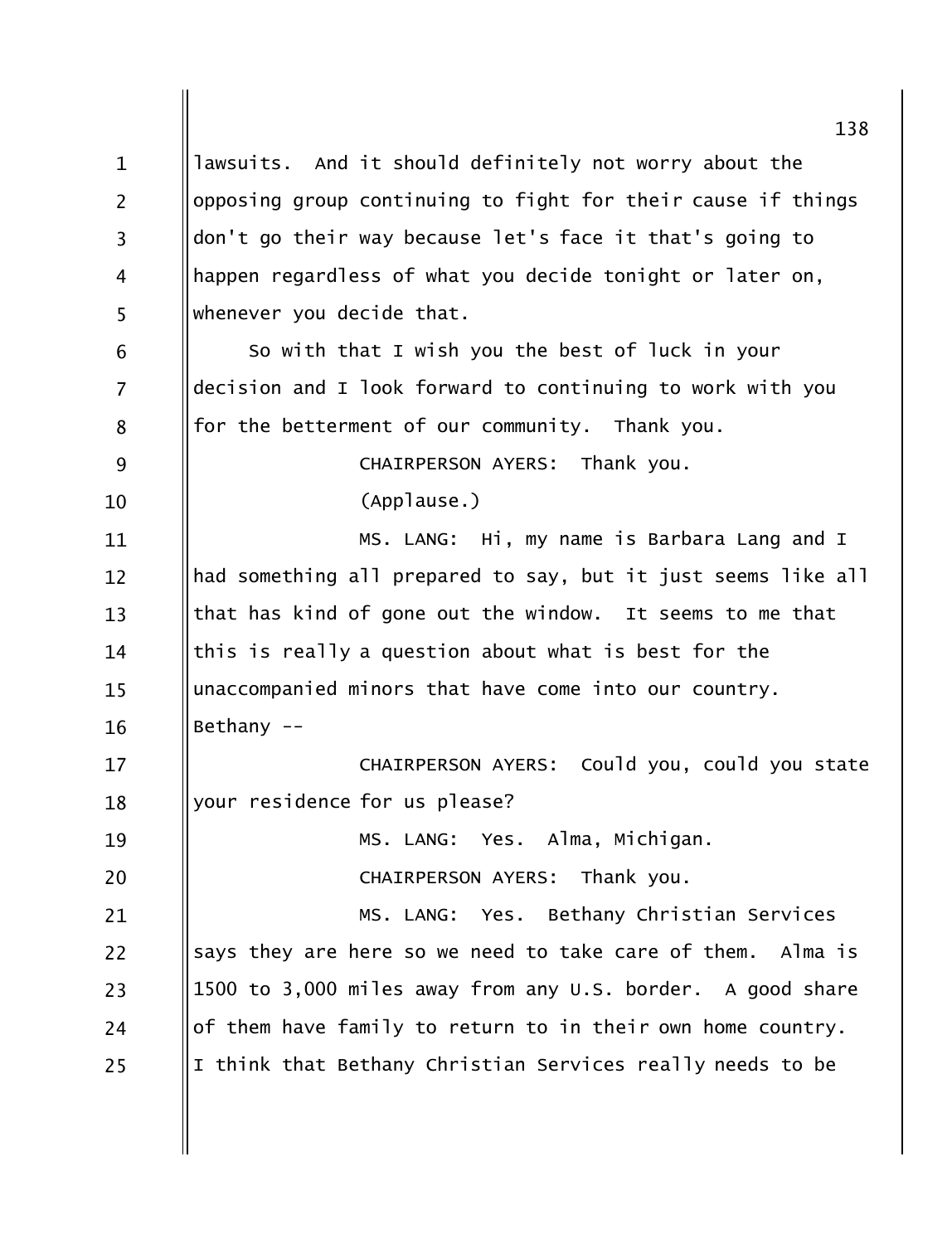closer to the border to take care of these kids.

There actually is a process to reunify unaccompanied children with their family already in the system. when Bethany Christian Services brings those children 1500 to 3,000 miles away from their, from our border it's taking them further away from where their homes are. What do you say to the child who says when can I go home. If they're this much further away from home I think you're causing them more difficulty than positive (applause).

I do also, the one thing that you know if this was a 10 home where the kids were really being nurtured that would be 11 It would be a totally different addition to our different.  $12 \overline{ }$ community, but these kids are just passing through. They're  $13$ not going to be an addition to our country, they're not going 14 to be, I don't believe we can really even help them that much  $15$ more. If they were treated near the border where they're 16 coming through I think that that would be just a better way  $17$ to handle it. 18

And that's not, I'm not afraid of them. My husband and 19 I have both traveled extensively south of the border. We 20 love the people there. We've tried diligently to try and 21 speak Spanish to little avail. But I just think that in this 22 situation I really oppose the facility here, I just don't 23 think that it's fair to the children (applause). 24

25

 $\mathbf{1}$ 

 $\overline{2}$ 

 $\overline{3}$ 

 $\overline{4}$ 

5

6

 $\overline{7}$ 

8

9

CHAIRPERSON AYERS: Thank you.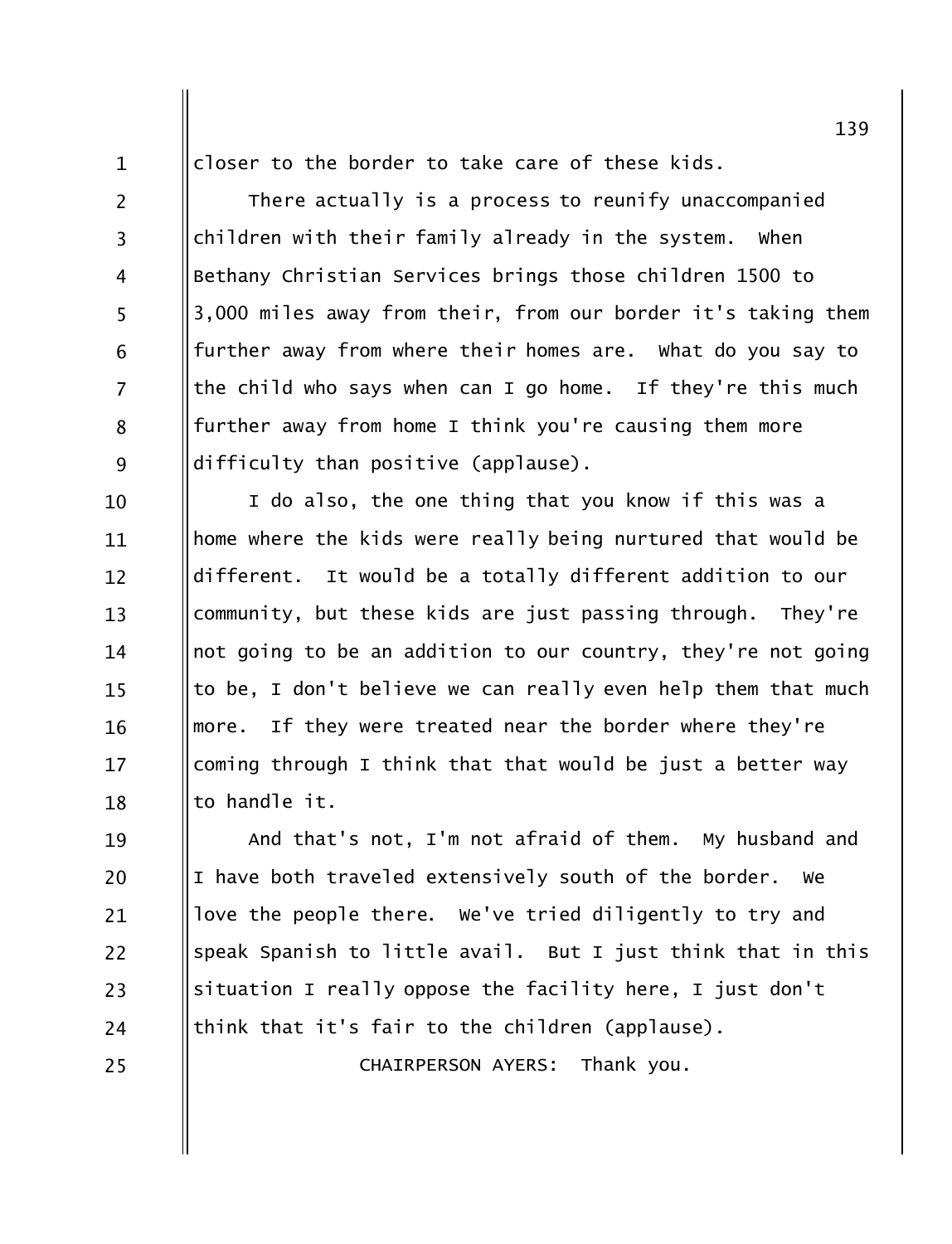MS. SMITH: Hi, my name is Elena Smith. I am from Coleman and from Midland, but I work full-time in Alma as a medical social worker. And I'm pretty invested in the community, have considered buying a house here on many occasions.

 $\mathbf{1}$ 

 $\overline{2}$ 

 $\overline{3}$ 

 $\overline{4}$ 

5

I thought that there would be a lot of good discussion 6  $\overline{7}$ tonight and I was prepared for a lot of back and forth, but honestly this discussion wasn't what my concerns were about. 8 9 I was concerned about are there sufficient educational resources for children who speak multiple languages in this  $10<sup>1</sup>$ community, are there going to be sufficient teachers, are 11 there going to be sufficient translators.  $12 \overline{ }$ 

Are there going to be sufficient parapros that are going  $13$ to be able to communicate with these kids, are there going to 14 be a sufficient amount of therapists, counselors who are  $15$ trained in trauma focused therapies. Are there sufficient 16 caregivers who are also being trained in these trauma focused  $17$ things. 18

I spent a lot of years being a, becoming a social worker 19 and a lot of years learning how to work with children who 20 have experienced severe trauma and generational trauma and so 21 22 that's more of what my concerns were. I have concerns as a social worker with Bethany Christian Services, but that 23 hasn't really been what we have talked about. Instead I've 24 heard a lot of really concerning and honestly appalling 25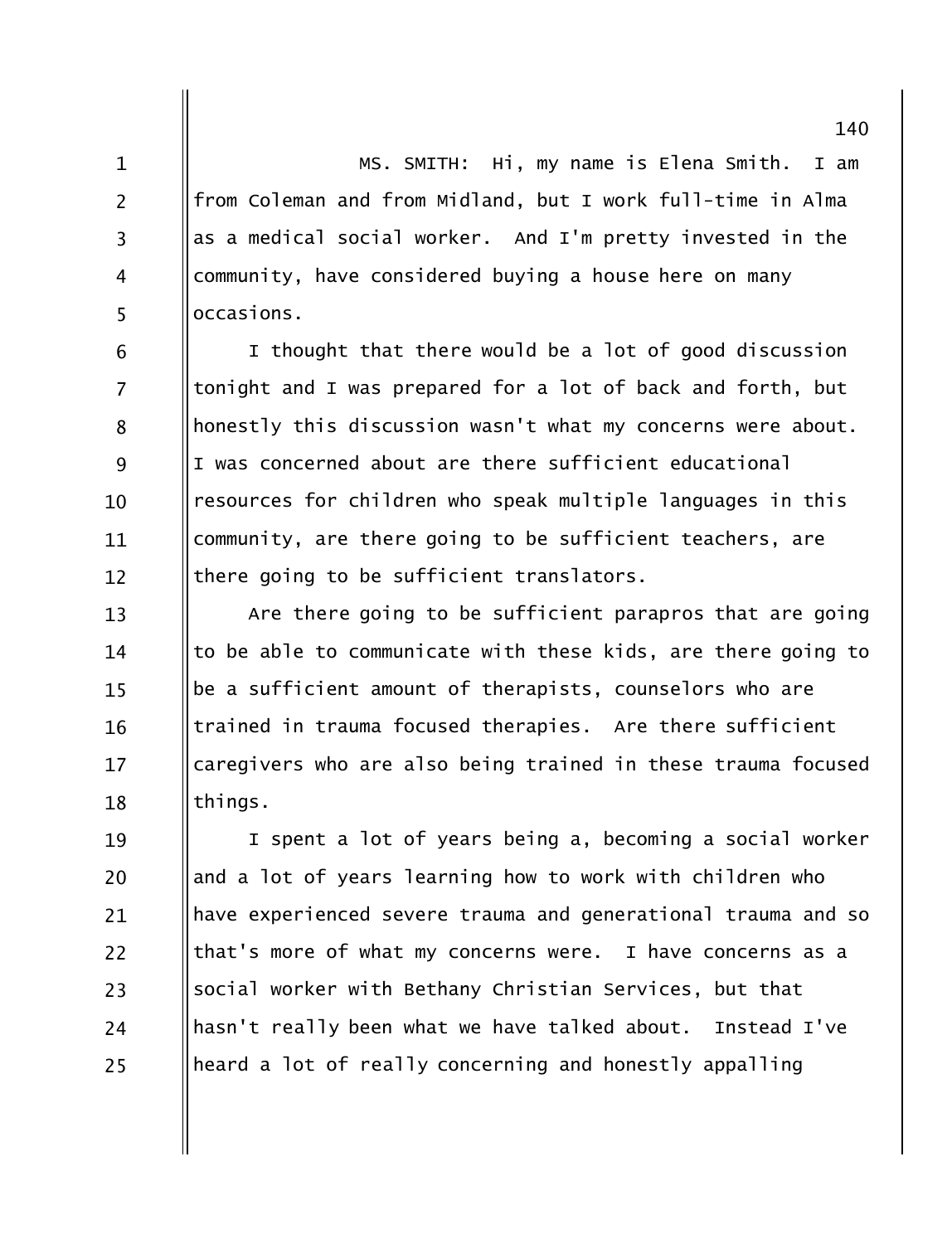comments that have pretty much struck me.

 $\mathbf{1}$ 

 $\overline{2}$ 

 $\overline{3}$ 

 $\overline{4}$ 

5

6

 $\overline{7}$ 

8

And so I'll just kind of try to tie it together by telling two little short stories from my life. My sister is named Cza (ph) and she, we adopted her when she was a year and a half old from Russia. She's half Russian, half Chinese. And she grew up in Coleman and we never thought that would be an issue and it was, particularly with the last election.

9 She was called a Russian spy, she was called a terrorist, she was repeatedly physically assaulted in her  $10$ school causing her to drop out of school. She eventually 11 moved to a place that was more inclusive and was able to  $12 \overline{ }$ finish high school there. She now is part of a military  $13$ family and lives in a big multicultural city and is finally 14 feeling acceptance there.  $15$ 

Another story is I worked all the way through college 16 while I was getting my BSW and my MSW. I worked at an adult  $17$ foster care home in a small rural community as well, in 18 Auburn, Michigan. And the, and the community or the house 19 where I worked, the house where I worked at was an adult 20 foster care home in a, just a little, a little drive just one 21 22 of many houses.

And when people were talking about having that house 23 come there there was this same backlash. We don't want those 24 people in our community, they could be dangerous, what, we 25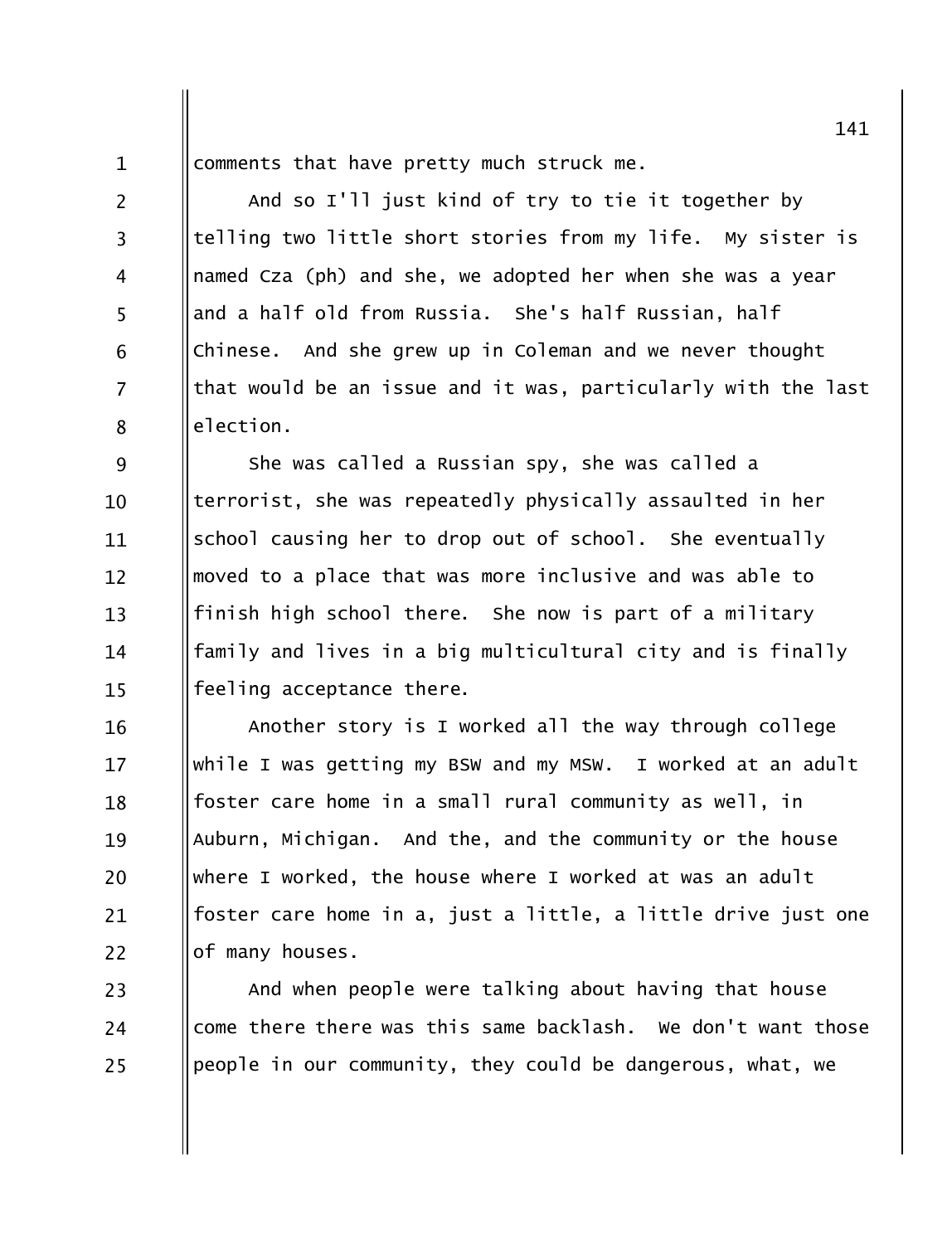don't know their histories. Many of them came from literally  $\mathbf{1}$  $\overline{2}$ an asylum, from the Traverse City asylum when they came to live in this, in the house. And there was so many concerns  $\overline{3}$ about would it be safe, would it lower property values, how  $\overline{4}$ 5 does it affect the community.

And the house has been there for 11 years and the 6  $\overline{7}$ scariest thing my residents do and did every year was when we made cookies and went and dropped them off at the doors of 8 9 the neighbors. And I mean sometimes we even had garage sales, I mean it was pretty terrifying.  $10$ 

So I can say that they not knowing who these people were 11 with mental illness and physical disabilities coming into  $12 \overline{ }$ their community and then they gave it a try and it's worked  $13$ out. And they're now a vital part of the community, the 14 neighbors all know their names. They wave hi to them when  $15$ we're out in the yard playing and it's like that with a lot 16  $17$ of things.

And so yeah I just wanted to bring that up just as an 18 example of what can happen when maybe all those bad things 19 don't happen, maybe it all does work out. And I know I'm a 20 social worker and so, I'm like a millennial and so I'm 21 eternally optimistic but those are just my thoughts. And I 22 want to strongly encourage you to support this change in 23 proposal. Thank you. 24

25

(Applause.)

142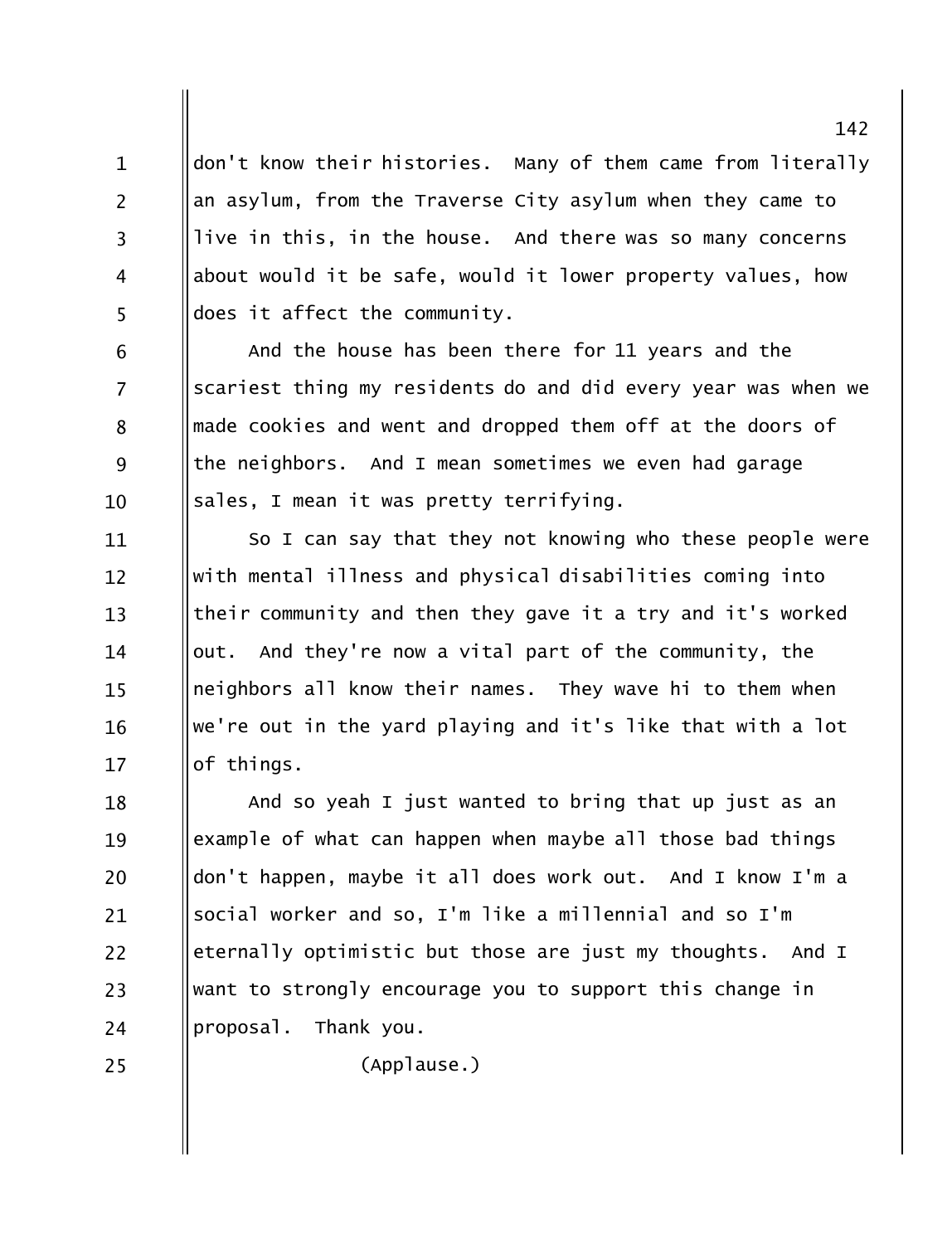MS. HALL: Good evening. My name is Bernadette Hall, I live on Luce Road Alma, Michigan. I've lived here for all my life, a little over 74 years. I'd like to thank you for allowing me to speak tonight last but not least I guess. But I realize there are many concerns regarding this rezoning issue put forth to the Board by Masonic Pathways for leasing to Bethany Christian Services, okay.

 $\mathbf{1}$ 

 $\overline{2}$ 

 $\overline{3}$ 

 $\overline{4}$ 

5

6

 $\overline{7}$ 

8

9 I've listened to many comments both negative and positive from community members, some nice some not so nice.  $10$ But I'd like to say when I walked in here tonight most 11 everyone was standing and reciting the Pledge of Allegiance  $12 \overline{ }$  $13$ to our flag. I pledge allegiance to the flag of the United States of America and to the Republic for which it stands one 14 nation, under God, indivisible with liberty and justice for  $15$  $a11.$ 16

Okay. Why am I reciting the Pledge of Allegiance to our  $17$ flag, let me tell you. Among these many concerns is one 18 testimony regarding a United States soldier. Wasn't brought 19 up tonight, but it was one that I had heard through all of 20 this. He was a veteran I believe of the Vietnam War from 21  $22$ this community, okay.

He was in need of care, sought residence at the Warwick 23 Center owned by Masonic Pathways. However this American, 24 this taxpaying American citizen, soldier who fought for our 25

143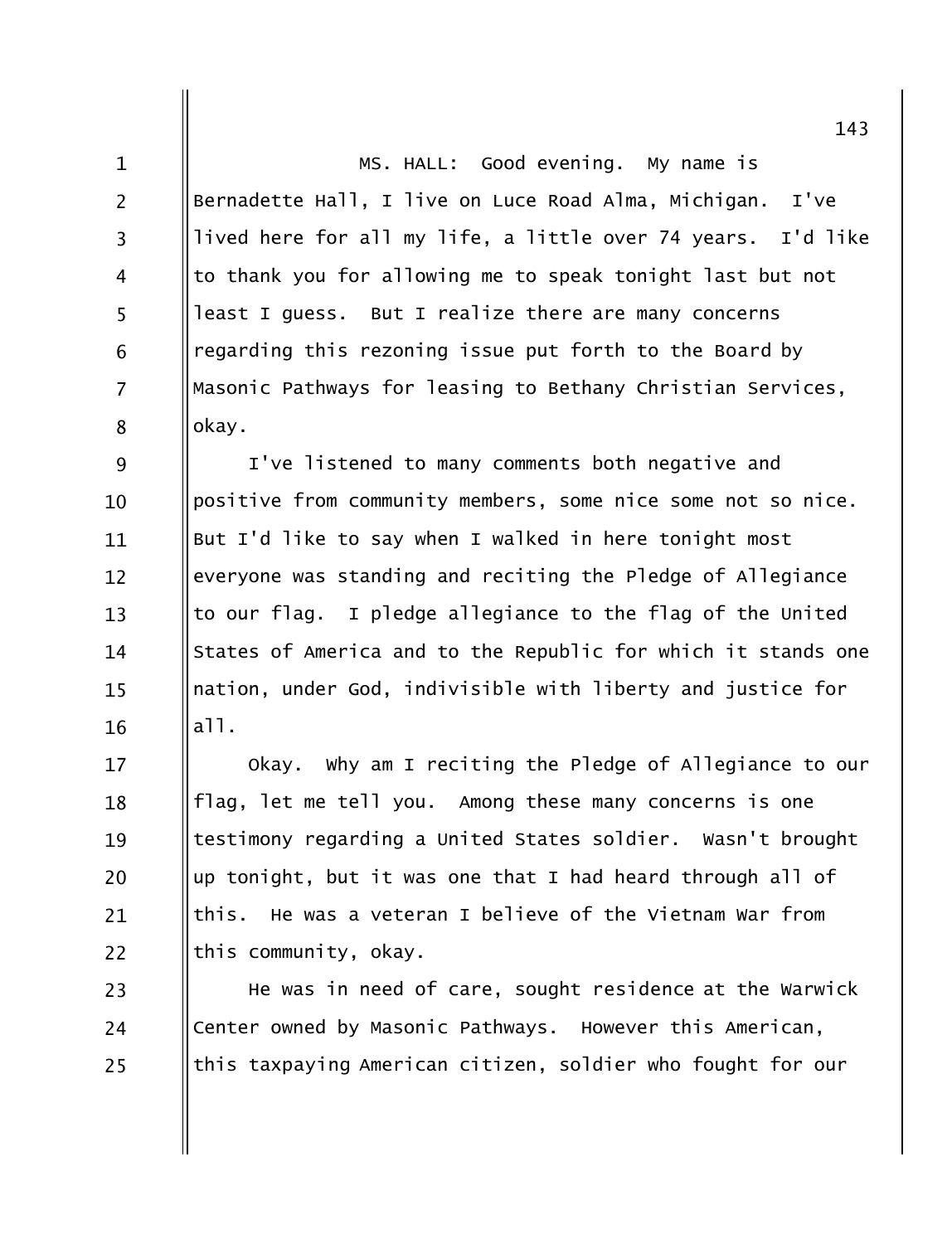$\mathbf{1}$ 

 $\overline{2}$ 

 $\overline{3}$ 

 $\overline{4}$ 

5

6

 $\overline{7}$ 

8

9

 $10$ 

country, our community was told he would have to look elsewhere as Masonic was closing the Warwick Center they had no room for him. An American soldier, an American citizen.

Then as if to add insult to injury just a few months later we hear Masonic Pathways, in need of recouping dollars lost from an unsuccessful business endeavor, wanted to lease the same Warwick Center to Bethany Christian Services to house illegal, illegals who have crossed our border illegally with total disregard of our laws. The same laws that this American citizen, soldier fought to uphold.

We, taxpaying citizens pledge our allegiance to uphold 11 the laws of our land for our citizens. Soldiers such as  $12 \overline{ }$ these have fought for the liberty to obtain justice for all  $13$ of our citizens. These illegals broke our laws first by 14 crossing our borders illegally and now Masonic Pathways and  $15$ Bethany Christian Services want you to assist them in this 16 illegal transaction by approving their rezoning request.  $17$ 

I would like to quote from the Book of Proverbs Chapter 18 1 Versus 8-19. My son, if sinners entice you do not give 19 into them. If they say come along with us, let's lie in wait 20 for someone's blood, let's ambush some harmless soul. Let's 21 22 swallow them alive like the grave, like those who go down to the pit. We will get all sorts of valuable things and fill 23 our houses with plunder. Throw in your lap with us and we 24 will share a common purse. 25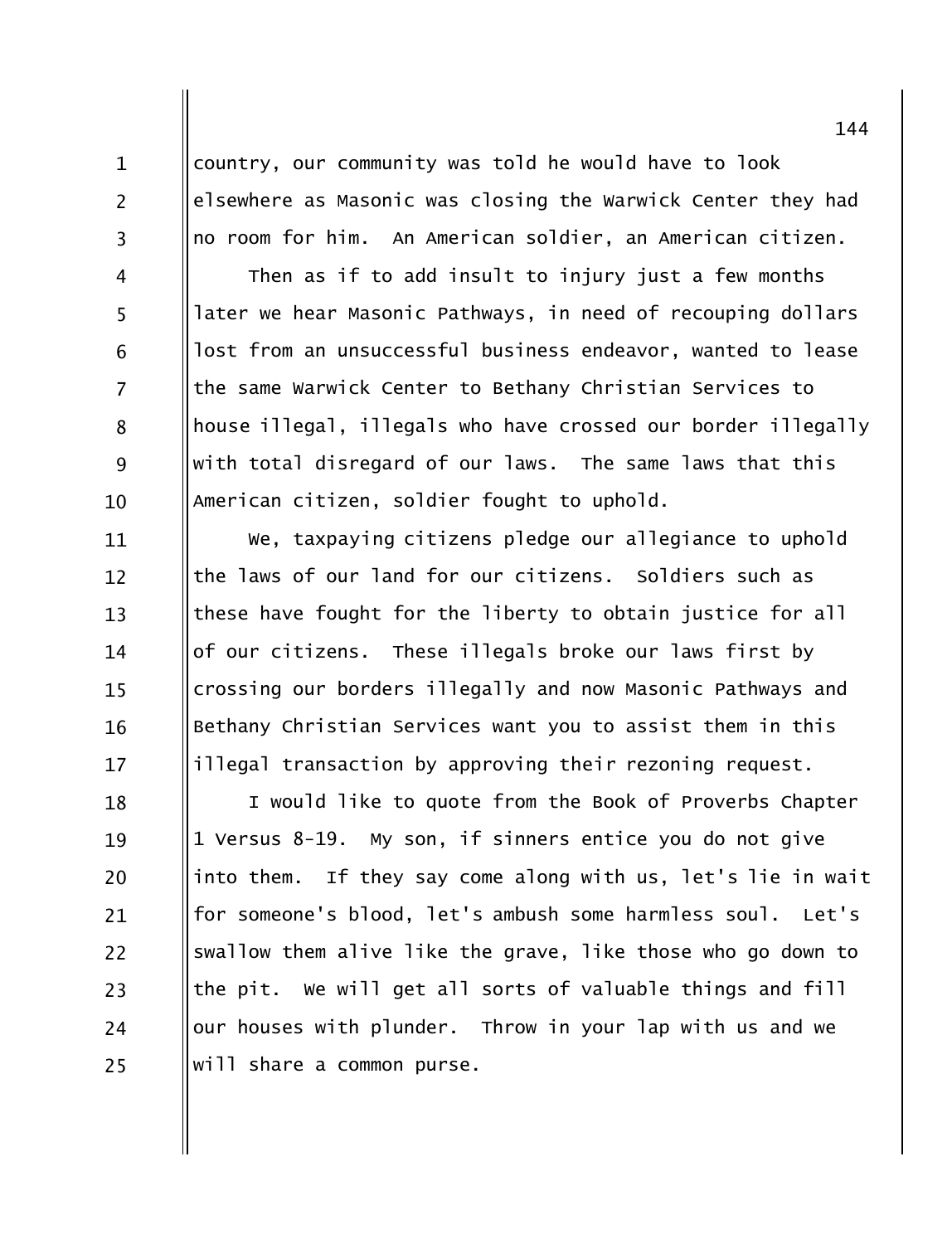|                | 145                                                           |
|----------------|---------------------------------------------------------------|
| $\mathbf{1}$   | But God said my son do not go along with them, do not         |
| $\overline{2}$ | set foot on their paths for their feet rush into sin.<br>They |
| 3              | are swift to shed blood. How useless to spread a net. These   |
| 4              | men lie in wait for their own blood. Such is the end of all   |
| 5              | who go after ill-gotten gain, it takes away the lives of      |
| 6              | those who get it.                                             |
| 7              | So I urge you to deny this rezoning for the good of our       |
| 8              | families and the safety and well-being of our community.      |
| 9              | Thank you.                                                    |
| 10             | (Applause.)                                                   |
| 11             | CHAIRPERSON AYERS: Thank you.                                 |
| 12             | MS. CASTLE: I wasn't going to get up here,                    |
| 13             | but I want to tell you guys that I live at Pathways, on the   |
| 14             | grounds of Pathways. It's a wonderful place to live. I feel   |
| 15             | that they have made a mistake $-$ -                           |
| 16             | CHAIRPERSON AYERS: Can we have your name                      |
| 17             | please.                                                       |
| 18             | MS. CASTLE: Oh, I'm sorry I'm Sandy Castle                    |
| 19             | (ph) I live on Pathways. I feel like they've made a mistake   |
| 20             | in doing this. And we do not, there's at least 95 percent of  |
| 21             | us that live out there that do not agree with it. We have     |
| 22             | wonderful people that run our staff, our staff is wonderful,  |
| 23             | but I don't know what made them think of doing this. They     |
| 24             | said they just couldn't sell it.                              |
| 25             | Anyway I, I just $-$ so many of your people have              |
|                |                                                               |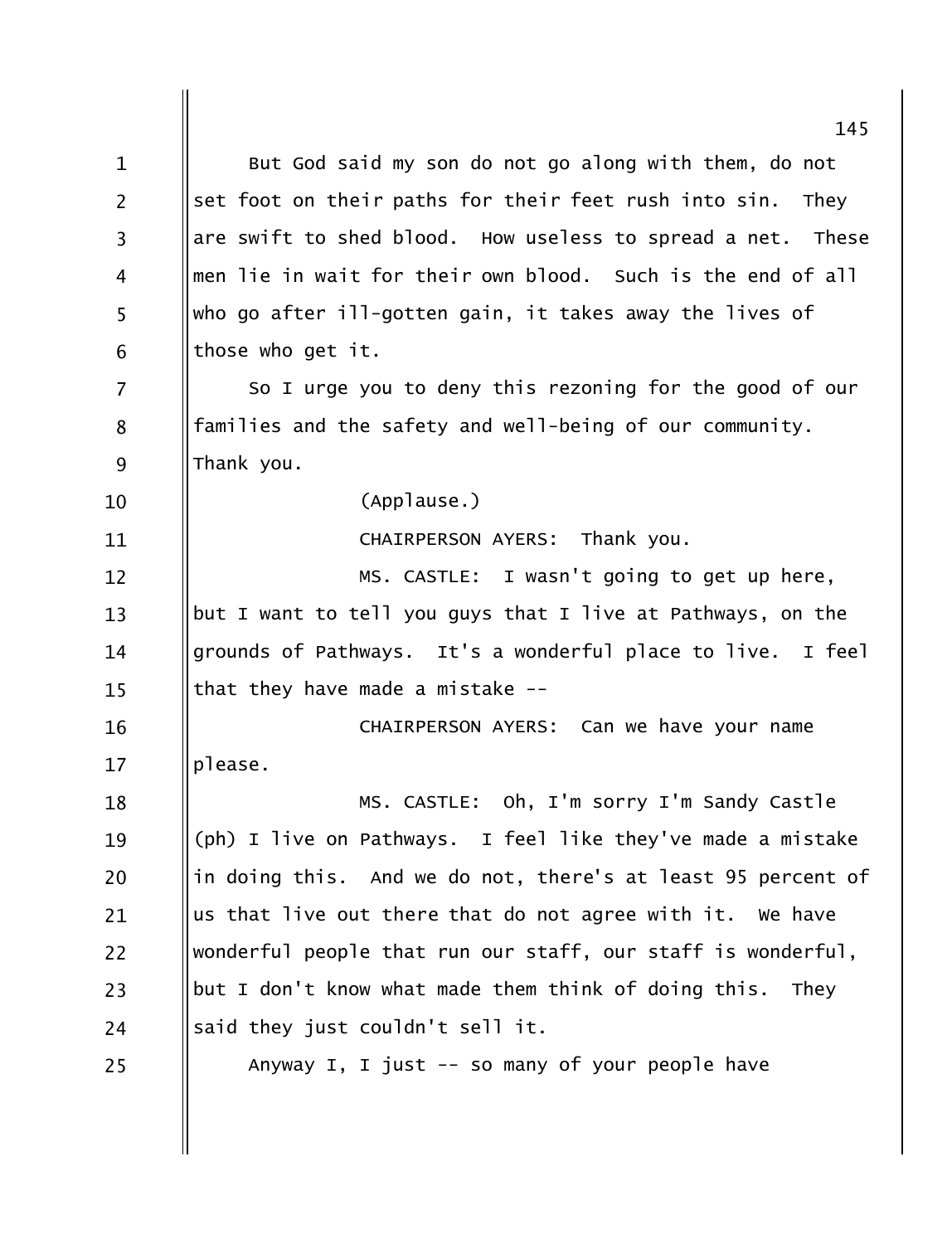146 complained about the Masons and it is not the Masons.  $\mathbf{1}$ I mean  $\overline{2}$ there are a few Masons that are making these decisions, but a lot of these people today have and the other day when I was  $\overline{3}$ at the meeting they just criticized the whole Masonic Lodge.  $\overline{4}$ 5 Please don't tell them that the Masons are that bad. There's just, this to me is a mistake. 6  $\overline{7}$ But the rest of our Masons, my husband's a Mason, I'm an Eastern Star and I love the organization and I love our 8 9 Masons. And this is not a Masonic thing this is just the Masonic Home, okay? 10 (Applause.) 11 Thank you. **CHAIRPERSON AYERS:**  $12 \overline{ }$  $13$ THE SPEAKER: My name is Duane and I'm an American citizen. 14 COMMISSIONER: Duane, can you state your last  $15$ name and address please? 16 I live in the United THE SPEAKER:  $NO.$  $17$ States. So I'm open for public meeting, Open Meetings Act; 18 right? Thank you. So I was appalled that you guys didn't do 19 the Pledge of Allegiance and there's not even a flag in this 20 room. I've been to over a dozen school board meetings in the 21 last three months and I'm finding the same thing. Anybody on 22 this board over 30 which I believe is probably nearly every 23 one of you should be ashamed of yourselves. You guys were 24 raised, excuse me you people on this board were raised during 25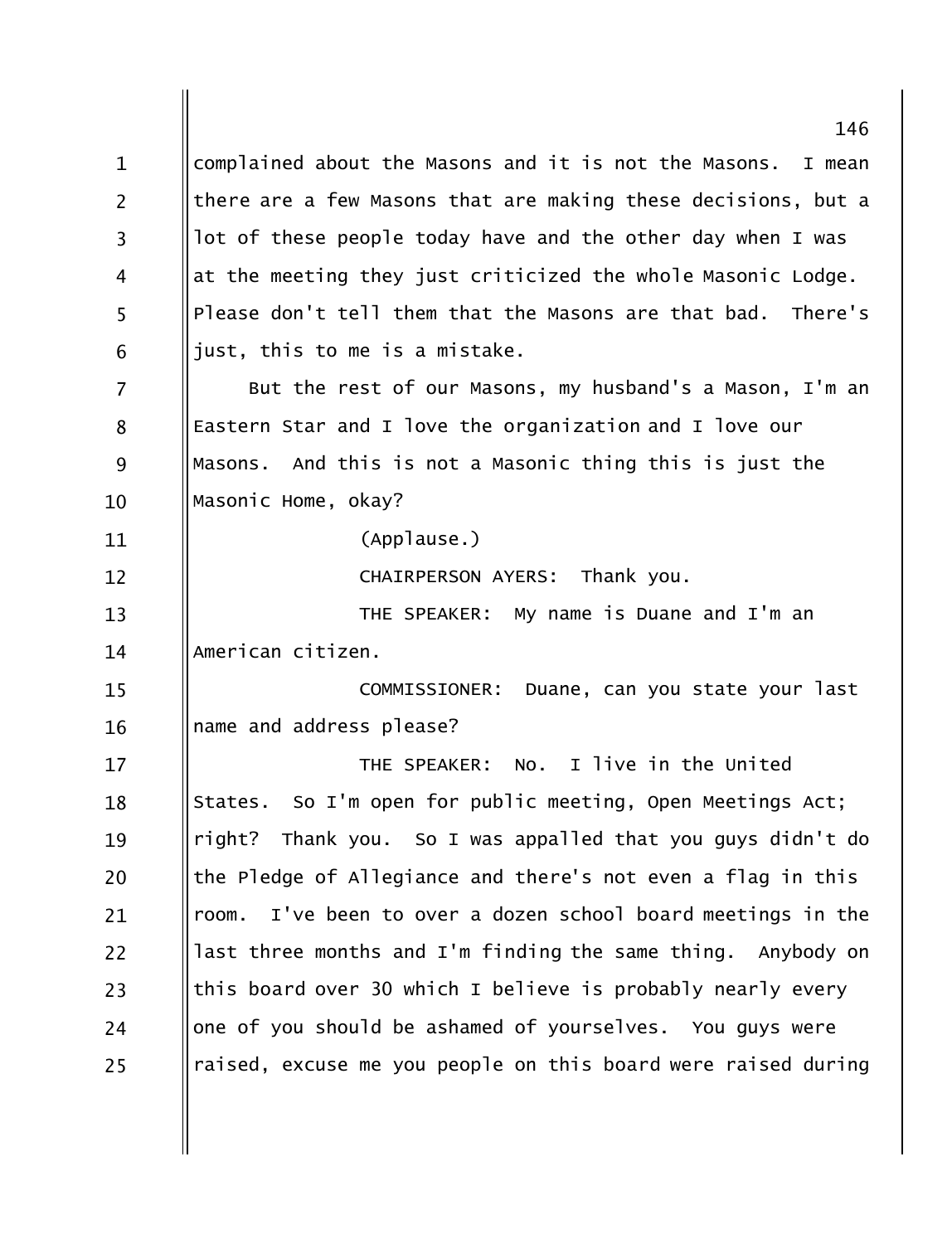the time that I was raised most of them. I'm ashamed of you guys for not having a flag and not having it (applause).

 $\mathbf{1}$ 

 $\overline{2}$ 

 $\overline{3}$ 

 $\overline{4}$ 

5

6

 $\overline{7}$ 

8

9

So much of the people of this community and all over Michigan, I've attended school boards all over we're educating you guys because you guys apparently can't educate yourselves. We had someone earlier reading laws to you and the attorney knew well enough to keep you quiet because she was telling the truth. She knew the laws, she knew what you guys are doing was wrong and she stated it.

The conflict of interest here is going on. I think the 10 attorney told this fella that's on your board that he should 11 recuse himself and admit to the fact that he's part of it  $12 \overline{ }$ because the people of this community know that, so they're  $13$ going to bring it up anyway. But he should recuse himself, 14 he should have done it at the very start of this meeting. He  $15$ should have no play in this decision whatsoever. 16

The other thing is a person about four or five people 17 before me, I won't say it was a man or woman because gender 18 stuff nowadays gets you in trouble. He stated several 19 different conditions that you must follow the law otherwise 20 you could be found for discrimination. The only thing I 21 didn't hear them mention citizenship. They're telling you 22 the things that you should be aware of, but they aren't 23 telling you the things that they don't want you to think of. 24 Pay attention to what you're not learning. 25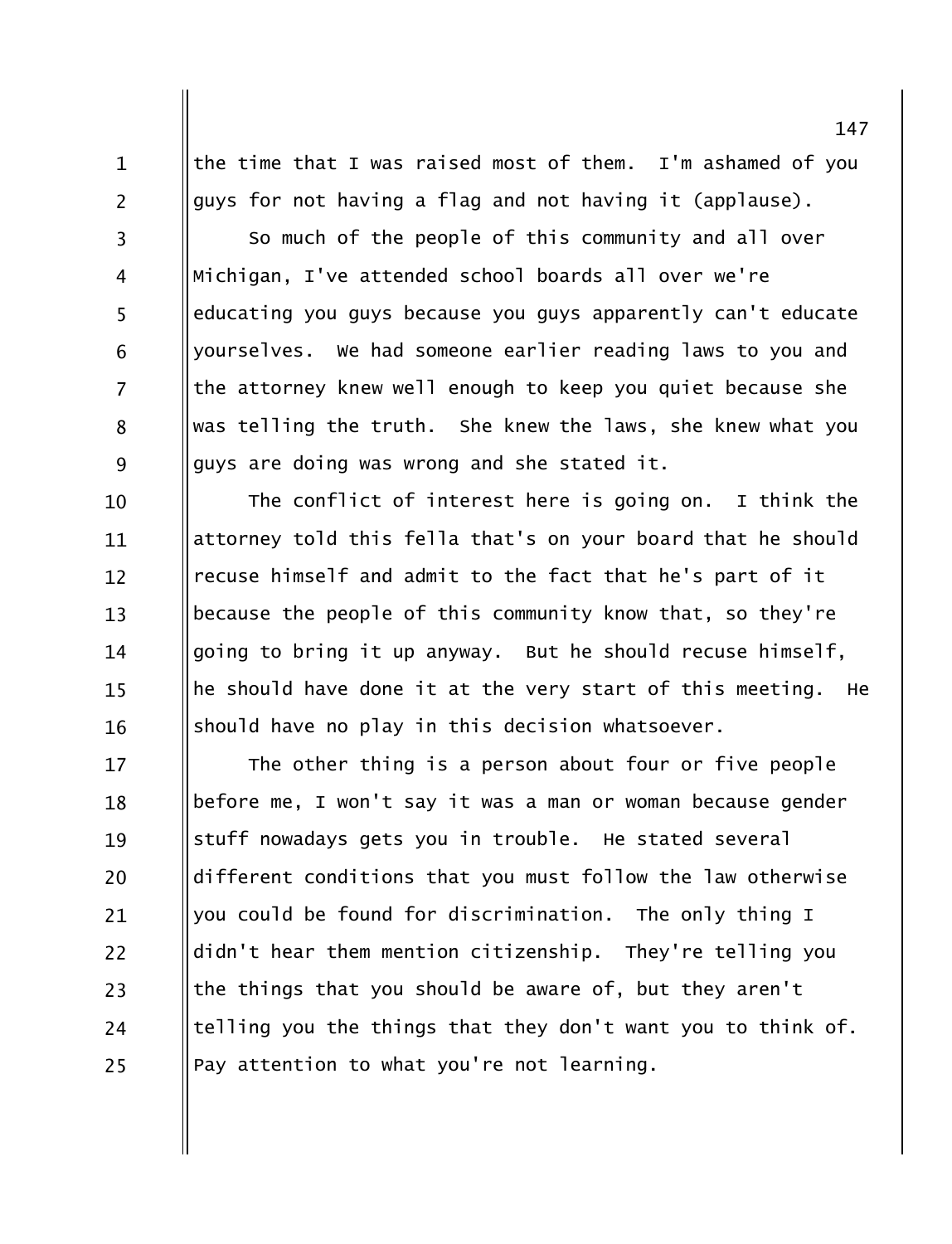|                | 148                                                            |
|----------------|----------------------------------------------------------------|
| $\mathbf{1}$   | (Applause.)                                                    |
|                |                                                                |
| $\overline{2}$ | CHAIRPERSON AYERS: Thank you. I don't see                      |
| $\overline{3}$ | anyone else. Last call. You want to -- with that I'll          |
| 4              | entertain a motion to close the public hearing and we'll do a  |
| 5              | roll call vote please, Aeric.                                  |
| 6              | Motion --<br>COMMISSIONER:                                     |
| 7              | CHAIRPERSON AYERS: Just a second. Did you                      |
| 8              | want to speak, ma'am?                                          |
| 9              | THE SPEAKER: I have a very short message.<br>I                 |
| 10             | have been sick all week about this, I've been --               |
| 11             | CHAIRPERSON AYERS: Name for --                                 |
| 12             | THE SPEAKER: Shirley Jean, Alma. Anyway I                      |
| 13             | was not going to say anything, but the Lord put it in my       |
| 14             | heart to say something because you're representing me and I'm  |
| 15             | representing my Savior. And there is going to be a revival,    |
| 16             | there's going to be a jubilee, we don't know when but God is   |
| 17             | running this country whether you like it or not.<br>It's not   |
| 18             | Biden, it's not Trump it's the good Lord.                      |
| 19             | And he's going to touch every one of us and you're going       |
| 20             | to know it is God. This is God's country. He gave it to us     |
| 21             | and we have dismantled this place beyond recognition.<br>I can |
| 22             | imagine how broken his heart is. Thank you.                    |
| 23             | (Applause.)                                                    |
| 24             | CHAIRPERSON AYERS: With that entertain a                       |
| 25             | motion to close the public hearing.                            |
|                |                                                                |
|                |                                                                |
|                |                                                                |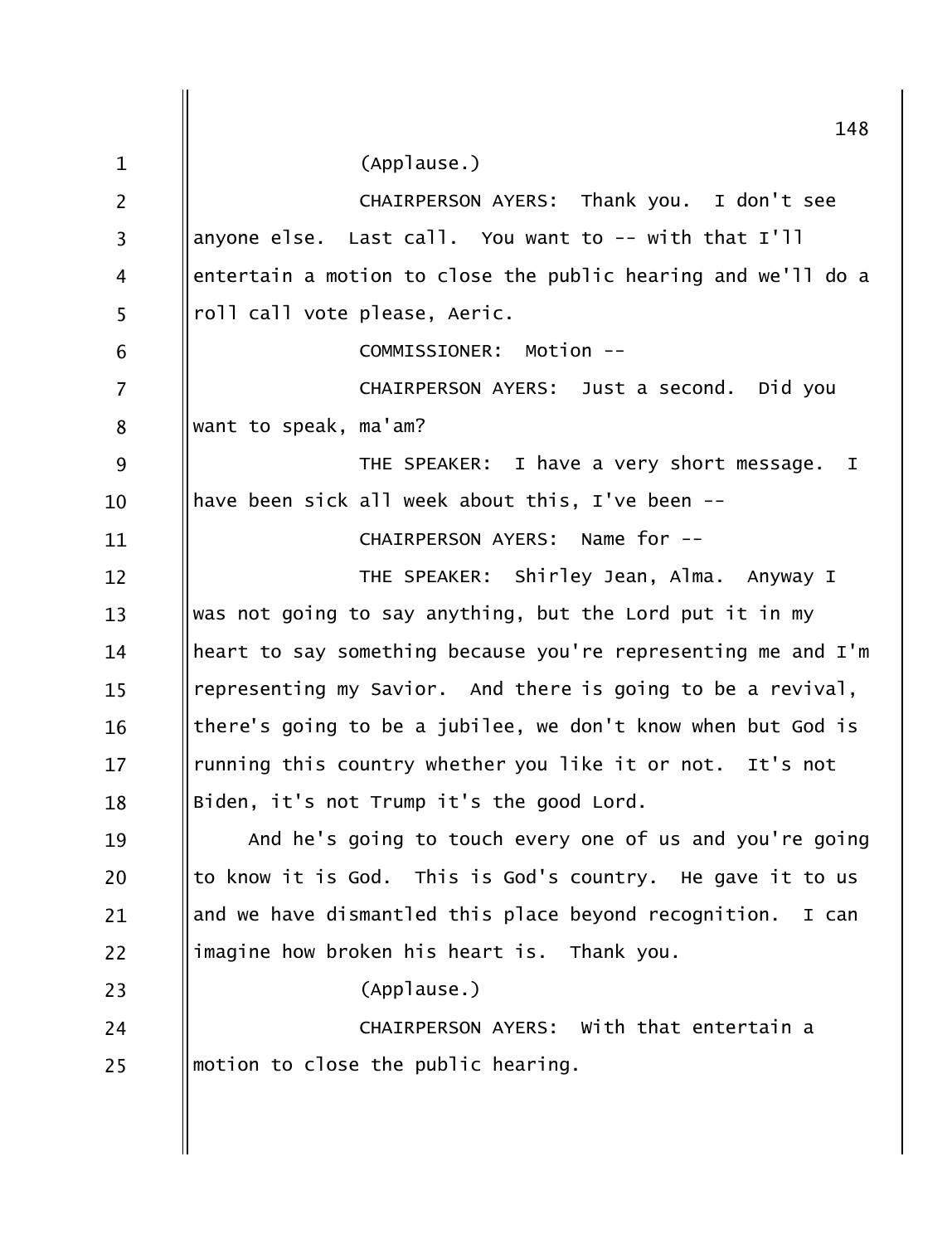|                 | 149                                                        |
|-----------------|------------------------------------------------------------|
| $\mathbf{1}$    | COMMISSIONER SCHOOLEY: So move.                            |
| $\overline{2}$  | COMMISSIONER THERRIEN: Second.                             |
| 3               | CHAIRPERSON AYERS: Got motion and support.                 |
| 4               | All those in favor say aye and we'll do a roll call vote   |
| 5               | please.                                                    |
| $6\phantom{1}6$ | MR. RIPLEY: Yes. All right. Wheeler?                       |
| $\overline{7}$  | COMMISSIONER WHEELER: Yes.                                 |
| 8               | MR. RIPLEY: Therrien?                                      |
| 9               | COMMISSIONER THERRIEN: Yes.                                |
| 10              | MR. RIPLEY: Ayers?                                         |
| 11              | CHAIRPERSON AYERS: Yes.                                    |
| 12              | MR. RIPLEY: Mapes?                                         |
| 13              | COMMISSIONER MAPES: Yes.                                   |
| 14              | MR. RIPLEY: Pitts?                                         |
| 15              | COMMISSIONER PITTS: Yes.                                   |
| 16              | MR. RIPLEY: Schooley?                                      |
| 17              | COMMISSIONER SCHOOLEY: Yes.                                |
| 18              | MR. RIPLEY: And Richter?                                   |
| 19              | COMMISSIONER RICHTER:<br>Yes.                              |
| 20              | MR. RIPLEY: Motion carries, public hearing is              |
| 21              | closed.                                                    |
| 22              | CHAIRPERSON AYERS: Thank you very much,                    |
| 23              | Aeric. All right. Now the next part of this Planning       |
| 24              | Commission is responsible to make a recommendation to the  |
| 25              | City Commission on the conditional rezoning request. There |
|                 |                                                            |
|                 |                                                            |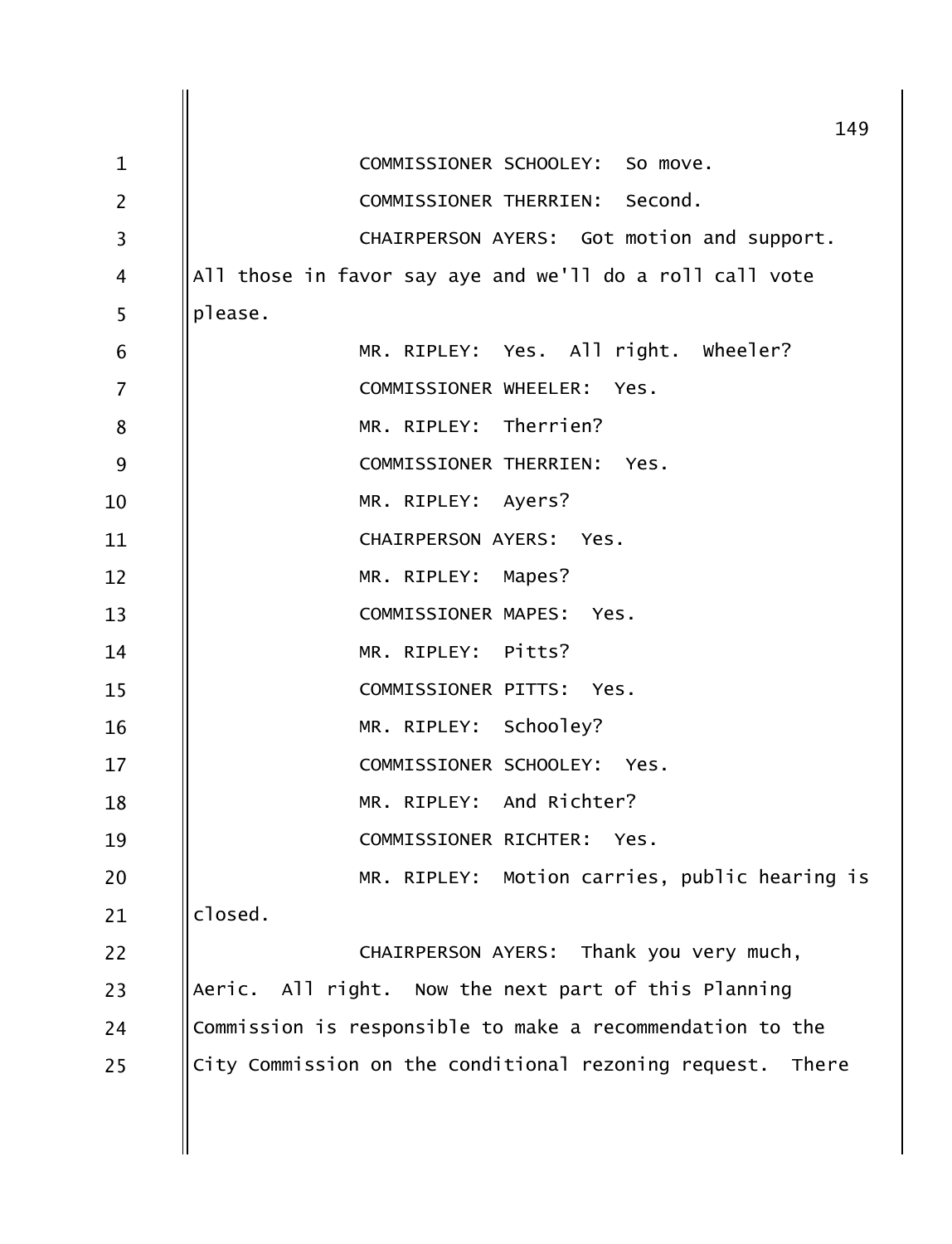are four options for this meeting. Recommend approval of the  $\mathbf{1}$  $\overline{2}$ conditional rezoning request to the City Commission, recommend approval of the conditional rezoning request with  $\overline{3}$ changes to the City Commission.  $\overline{4}$ 5 Recommend denial of the conditional rezoning request to the City Commission or we may motion to table the 6  $\overline{7}$ recommendation to consider all the comments made during the public comment and letters provided. The tabled motion could 8 9 be reopened at the next Planning Commission meeting on Monday, August 2nd or a special meeting could be scheduled.  $10$ So what's your pleasure? 11 COMMISSIONER MAPES: I'd like to make a motion  $12$ that we move to accept the conditional rezoning and move  $13$ forward with recommendation for approval to the City  $14$ commission.  $15$ CHAIRPERSON AYERS: I have a motion. 16  $1.7$ COMMISSIONER RICHTER: I support. CHAIRPERSON AYERS: All right. 18 MR. RIPLEY: Motion and support for the 19 recommendation approval to recommend to the City Commission. 20 Therrien?  $21$  $22$ COMMISSIONER THERRIEN: Yes. MR. RIPLEY: Ayers? 23 24 CHAIRPERSON AYERS: No. MR. RIPLEY: Mapes? 25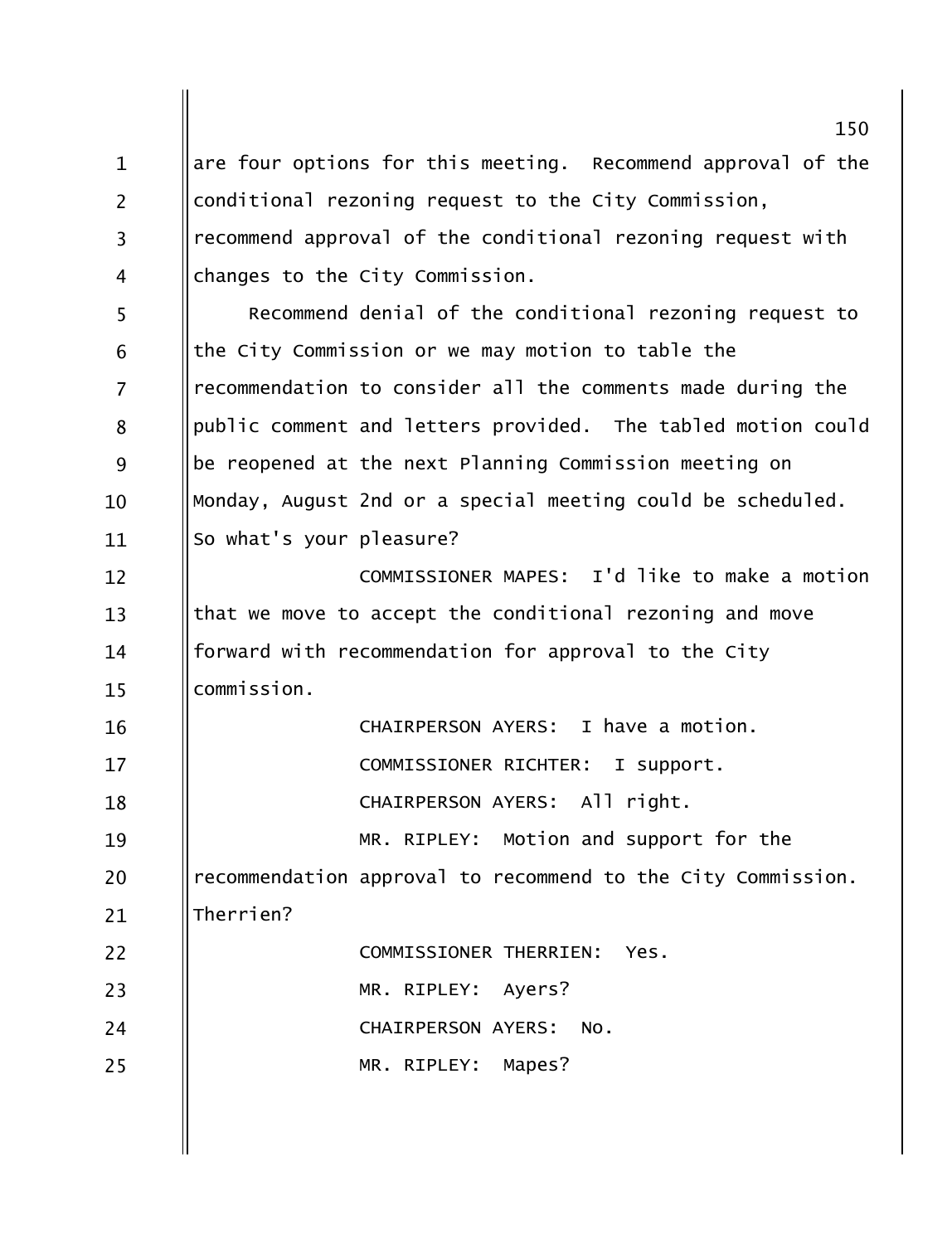| 151                                                          |
|--------------------------------------------------------------|
| COMMISSIONER MAPES: Yes.                                     |
| MR. RIPLEY: Pitts?                                           |
| COMMISSIONER PITTS:<br>NO.                                   |
| MR. RIPLEY: Schooley?                                        |
| COMMISSIONER SCHOOLEY: No.                                   |
| MR. RIPLEY: Richter?                                         |
| COMMISSIONER RICHTER:<br>Yes.                                |
| MR. RIPLEY: And Wheeler?                                     |
| COMMISSIONER WHEELER:<br>NO.                                 |
| MR. RIPLEY: Motion does not carry.                           |
| (Applause.)                                                  |
| CHAIRPERSON AYERS: This now goes to the City                 |
| Commission for their consideration, okay. Everybody needs to |
| understand that there will be --                             |
| MR. RIPLEY: This motion didn't carry.                        |
| MR. COSTANZO: You voted against the motion.                  |
| CHAIRPERSON AYERS: I'm sorry against moving                  |
| it to the City Commission for approval. I screwed that up    |
| sorry. We still have three other options, so anybody want to |
| make a motion on one of the other options?                   |
| COMMISSIONER PITTS: I make a motion that we                  |
| deny the $-$                                                 |
| CHAIRPERSON AYERS: All right. I have a                       |
| motion to deny. Doesn't appear to be any support. So the     |
| other one would be with changes or the other one would be to |
|                                                              |
|                                                              |
|                                                              |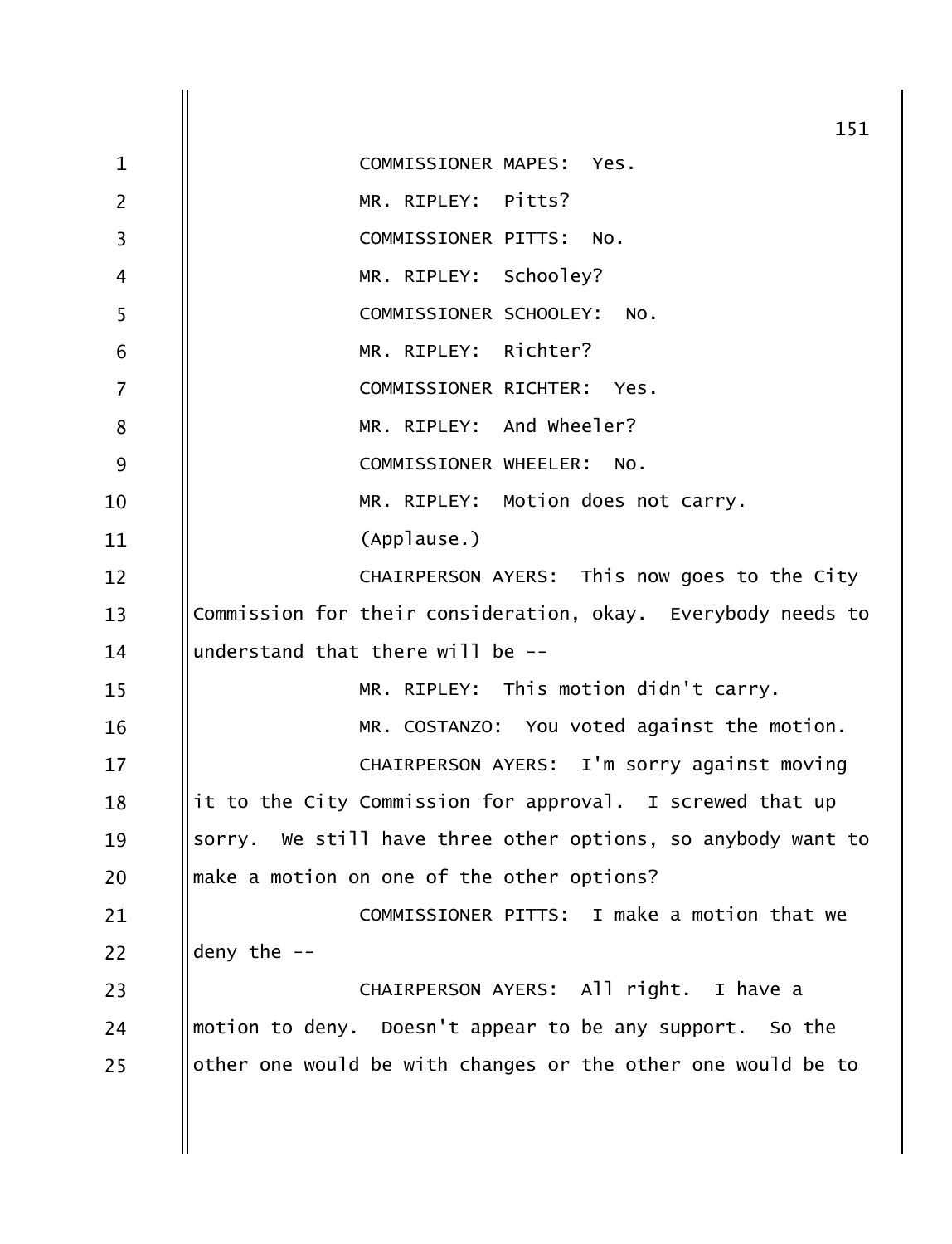152 table it, so -- $\mathbf{1}$  $\overline{2}$ MR. RIPLEY: The former motion died at the table with no second just so everyone's aware.  $\overline{3}$ CHAIRPERSON AYERS: So we either have to table  $\overline{4}$ 5 it or recommend approval with changes to the City Commission. COMMISSIONER MAPES: I would like to make a 6  $\overline{7}$ second motion if I could please. I would like to move that we move or that we recommend approval of, recommend moving to 8 9 the City Commission with the additional condition that the conditional zoning be in effect and allowed for three years 10 then it will be re-examined. 11 THE SPEAKERS: No.  $12$ THE SPEAKER: You shouldn't even be on there.  $13$ THE SPEAKER: It's a slap in the face. Did  $14$ you ask the citizens and this guy should be recusing 15  $himeser1f - -$ 16 CHAIRPERSON AYERS: Sir.  $17$ COMMISSIONER SCHOOLEY: I would make a motion 18 to table  $-$ 19 20 CHAIRPERSON AYERS: Mark. Thank you. COMMISSIONER SCHOOLEY: I would make a motion 21 to table this for further discussion. We took a lot of  $22$ information in tonight there should be a portion to be 23 evaluated. 24 COMMISSIONER WHEELER: I'll support it. 25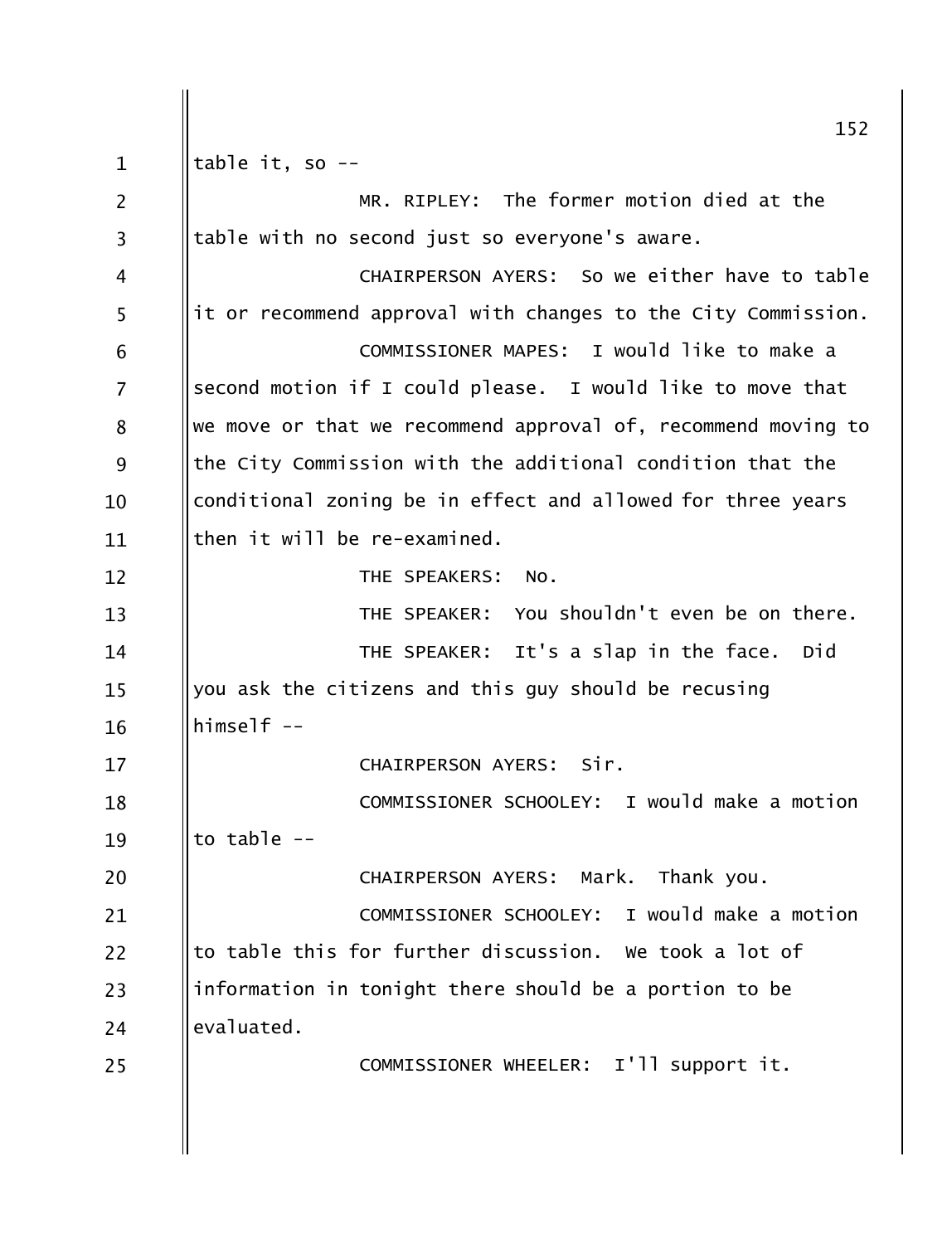|                | 153                                                         |
|----------------|-------------------------------------------------------------|
| $\mathbf{1}$   | CHAIRPERSON AYERS: Greg, it looks like your's               |
| $\overline{2}$ | went down without support. I have a motion to table and     |
| 3              | support, so we'll do a roll call vote.                      |
| 4              | MR. RIPLEY: Roll call vote again. Therrien?                 |
| 5              | COMMISSIONER THERRIEN:<br>Yes.                              |
| 6              | MR. RIPLEY: Ayers?                                          |
| $\overline{7}$ | CHAIRPERSON AYERS: Yes.                                     |
| 8              | MR. RIPLEY: Mapes?                                          |
| 9              | COMMISSIONER MAPES: NO.                                     |
| 10             | MR. RIPLEY: Pitts?                                          |
| 11             | COMMISSIONER PITTS: NO.                                     |
| 12             | MR. RIPLEY: Schooley?                                       |
| 13             | COMMISSIONER SCHOOLEY: Yes.                                 |
| 14             | MR. RIPLEY: Richter?                                        |
| 15             | COMMISSIONER RICHTER: Yes.                                  |
| 16             | MR. RIPLEY: And wheeler?                                    |
| 17             | COMMISSIONER WHEELER:<br>Yes.                               |
| 18             | MR. RIPLEY: That motion passes 5-2. It is                   |
| 19             | now tabled. The motion is, recommendation is tabled.        |
| 20             | CHAIRPERSON AYERS: Do we want to set a date                 |
| 21             | for the next one at this time? I need a motion for that,    |
| 22             | correct?                                                    |
| 23             | MR. RIPLEY: Our next regular scheduled, our                 |
| 24             | next scheduled hearing, public meeting with Planning        |
| 25             | Commission is August 2nd. So we could pick this up again at |
|                |                                                             |
|                |                                                             |
|                |                                                             |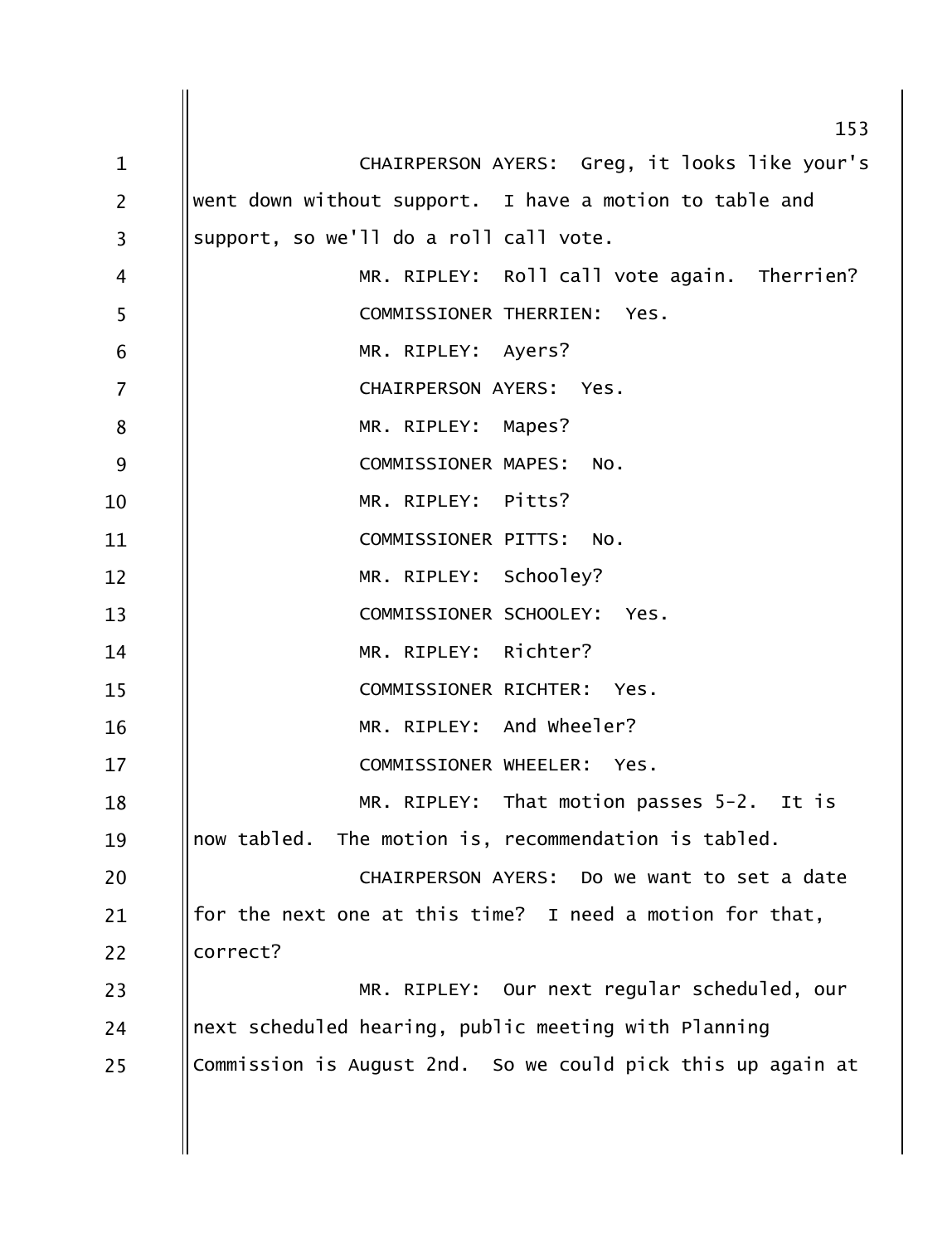154 that time without scheduling a new hearing or anything like  $\mathbf{1}$  $\overline{2}$ that, it is a public meeting. CHAIRPERSON AYERS: Is everybody okay with  $\overline{3}$ that or do we want to, does somebody want to make a motion to  $\overline{4}$ 5 have a special meeting or --MR. COSTANZO: It doesn't have to happen, you 6 can take this up at the August 2nd meeting and you can set up  $\overline{7}$ a special meeting later. We don't need a motion. 8 9 CHAIRPERSON AYERS: You want to tell the crowd that I don't know if they heard you.  $10$ MR. COSTANZO: You don't, you don't have to 11 make a motion for a special meeting tonight. You can, you  $12 \overline{ }$ can, as long as you put it out on the agenda when you're  $13$ supposed to, if you decide to rethink this August 2nd you put 14 it out these folks can come back. It won't be a public  $15$ hearing but, it won't be public comment. Or you can set up a 16 special meeting the way you're supposed to notice it up and  $17$ decide it then. There doesn't need to be a motion on that 18 today. 19 20 CHAIRPERSON AYERS: Thank you. So any other business here?  $21$ 22 MR. RIPLEY: No, we have no other business tonight. 23 CHAIRPERSON AYERS: Thank you. I'll entertain 24 a motion to adjourn the meeting. 25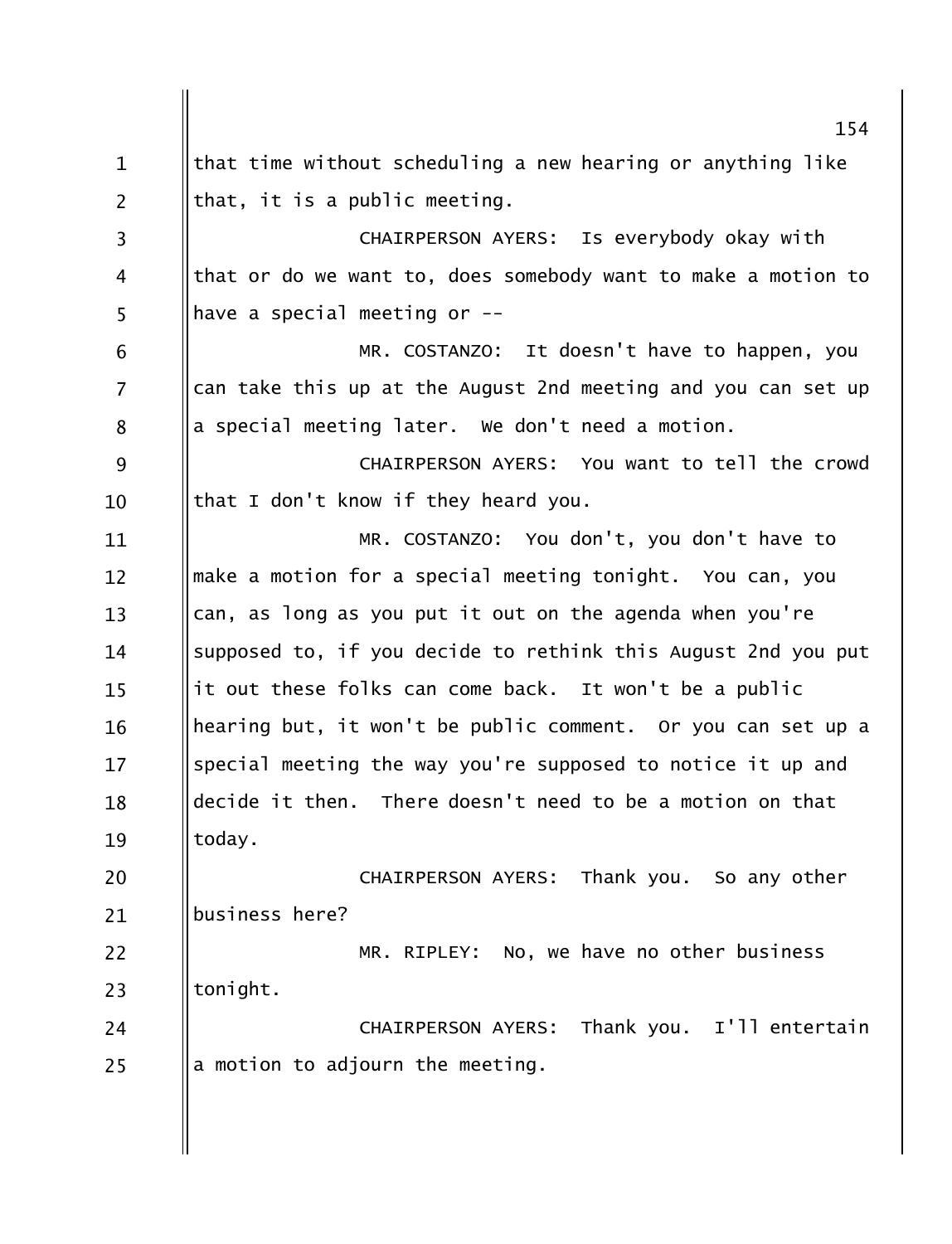| 155                                           |
|-----------------------------------------------|
|                                               |
| CHAIRPERSON AYERS: Motion from wheeler.       |
|                                               |
| CHAIRPERSON AYERS: Support. All those in      |
|                                               |
|                                               |
| MR. RIPLEY: Roll call vote to close it out.   |
|                                               |
|                                               |
|                                               |
|                                               |
|                                               |
|                                               |
|                                               |
|                                               |
|                                               |
|                                               |
|                                               |
|                                               |
|                                               |
|                                               |
|                                               |
| CHAIRPERSON AYERS: Thank you and thank you to |
|                                               |
|                                               |
|                                               |
|                                               |
|                                               |